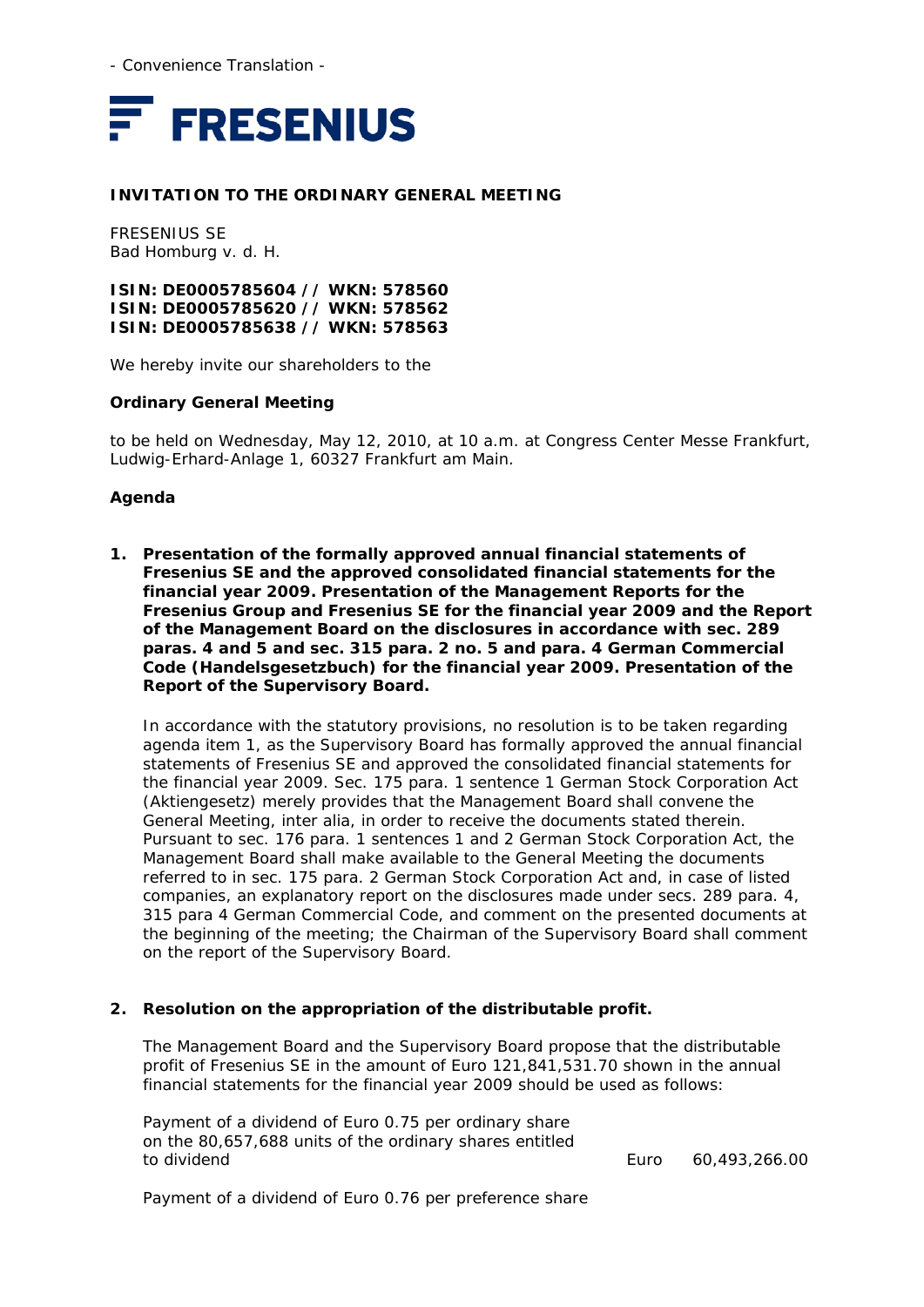|                                                                          | Euro 121,841,531.70 |               |
|--------------------------------------------------------------------------|---------------------|---------------|
| Balance to be carried forward                                            | Euro                | 48,422.82     |
| The dividend is payable on May 13, 2010.                                 |                     |               |
| on the 80,657,688 units of the preference shares entitled<br>to dividend | Euro                | 61.299.842.88 |

### **3. Resolution on the ratification of the actions of the Management Board for the financial year 2009.**

The Management Board and the Supervisory Board propose to ratify the actions of the members of the Management Board who were in office in the financial year 2009 for this financial year.

### **4. Resolution on the ratification of the actions of the Supervisory Board for the financial year 2009.**

The Management Board and the Supervisory Board propose to ratify the actions of the members of the Supervisory Board who were in office in the financial year 2009 for this financial year.

## **5. Resolution on the approval of the system of remuneration of the members of the Management Board.**

The Act on the Appropriateness of Executive Board Compensation (*Gesetz zur Angemessenheit der Vorstandsvergütung*) of July 31, 2009 provides for the possibility that the General Meeting resolves on the approval of the system of remuneration of the members of the Management Board (sec. 120 para. 4 German Stock Corporation Act). The resolution does not create rights or obligations; in particular, the obligations of the Supervisory Board to independently determine the remuneration of the members of the Management Board remain unaffected. Nonetheless, the Company wants to give its shareholders the opportunity to resolve upon the system of remuneration of the members of the Management Board.

The resolution under this agenda item refers to the system of remuneration of the members of the Management Board as adjusted to the requirements of the Act on the Appropriateness of Executive Board Compensation as applicable as of 2010. It is further described on pages 24 et seq. of the annual report 2009 of Fresenius SE as well as in the declaration with respect to the company management available on the website www.fresenius.com in the section Who we are/Corporate Governance.

The Management Board and the Supervisory Board propose to approve the system of remuneration of the members of the Management Board of Fresenius SE for the financial year 2010.

# **6. Election of the auditor and group auditor for the financial year 2010.**

Upon recommendation of its Audit Committee, the Supervisory Board proposes to elect KPMG AG Wirtschaftsprüfungsgesellschaft, Berlin, as the auditor and the group auditor for the financial year 2010.

Upon the taking of effect of the change of the legal form of the Company into the legal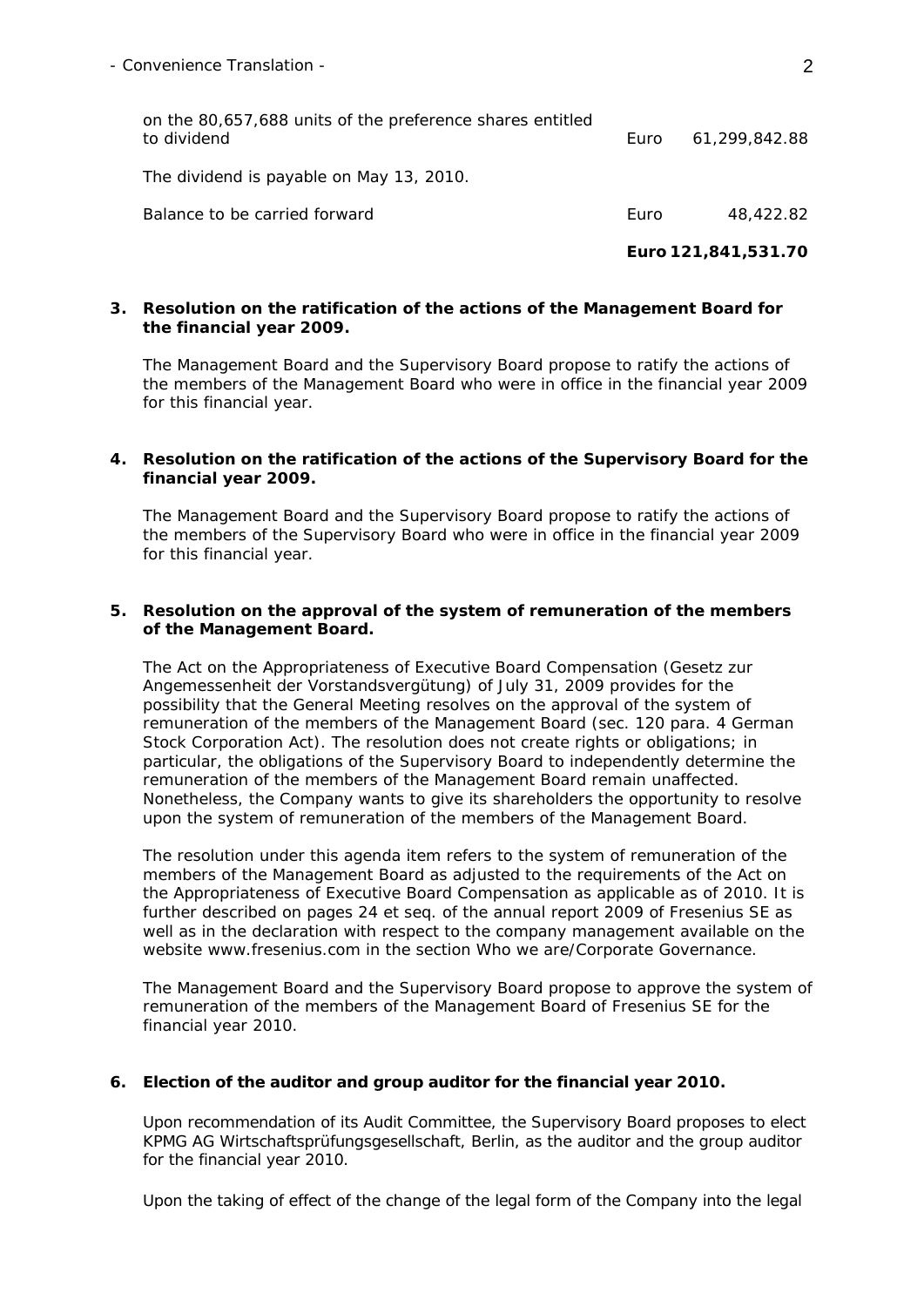form of a partnership limited by shares (*Kommanditgesellschaft auf Aktien*) proposed under agenda item 7, the above election of the auditor and the group auditor for the financial year 2010 is to remain effective.

### **7. Resolution on the change of the legal form of the Company into the legal form of a partnership limited by shares (***Kommanditgesellschaft auf Aktien***) with accession of Fresenius Management SE.**

#### *Preliminary Remark*

The Management Board and the Supervisory Board have decided to propose to the General Meeting under agenda item 7 the change of the legal form of the Company from a European Company (*Europäische Gesellschaft* - SE) into a partnership limited by shares (KGaA).

The articles of association of the entity in its new legal form, which form part of this invitation to the General Meeting as **Annex 1**, will provide exclusively for ordinary shares. Under the terms of the conversion resolution, upon the change of the legal form taking effect, the preference shareholders will receive one ordinary share in Fresenius SE & Co. KGaA for each preference share in Fresenius SE.

The unification of the share structure – in combination with the change of the legal form into a partnership limited by shares – is intended to strengthen the position of Fresenius on the capital market and to facilitate potential future capital measures and thus the further development of the business. Furthermore, the highly limited liquidity of the ordinary shares will be significantly increased. The unification of the share structure should also have a positive effect on the weighting in the German equity index (*Deutscher Aktienindex* – "DAX"). The DAX currently includes only the preference shares of the Company. In the future, the inclusion of all (ordinary) shares of the Company can be expected. The overall goal is to significantly increase the attractiveness of the Fresenius share for all investors.

In the course of the change of the legal form, the General Partner of the partnership limited by shares is to be a European Company (SE), in which the Else Kröner-Fresenius-Foundation, which currently holds approx. 58 % of the ordinary shares in Fresenius SE, holds a 100 % stake. As General Partner, the SE will assume, through its Management Board, the management and the representation of the Company. The legal and actual position of the shareholders of Fresenius SE is already at present characterized by the influence the Else Kröner-Fresenius-Foundation exerts by means of its majority shareholding in the voting capital in the General Meeting. Alone with its voting majority, the Else Kröner-Fresenius-Foundation can for instance decide on the election of members of the Supervisory Board and thereby indirectly influence the appointment of the Management Board of Fresenius SE. Upon the change of the legal form taking effect, this de facto allocation of influence will turn into a structural allocation of influence. In the partnership limited by shares the General Partner is responsible for the management and representation of the company. With respect to the relationship between the Else Kröner-Fresenius-Foundation and the outside shareholders, this means: On the one hand, the Foundation can retain its present influence via the General Partner. Through the appointment of the Supervisory Board of Fresenius Management SE it can exert an influence on the appointment of its Management Board. On the other hand, following the change of the legal form and the related conversion of preference shares into ordinary shares the percentage of the Foundation in the ordinary shares will be reduced by half from approx. 58 % to approx. 29 %. The possibilities of the Foundation to exert influence in the General Meeting of the partnership limited by shares are therefore reduced. Correspondingly, the weight of the outside shareholders in the General Meeting increases.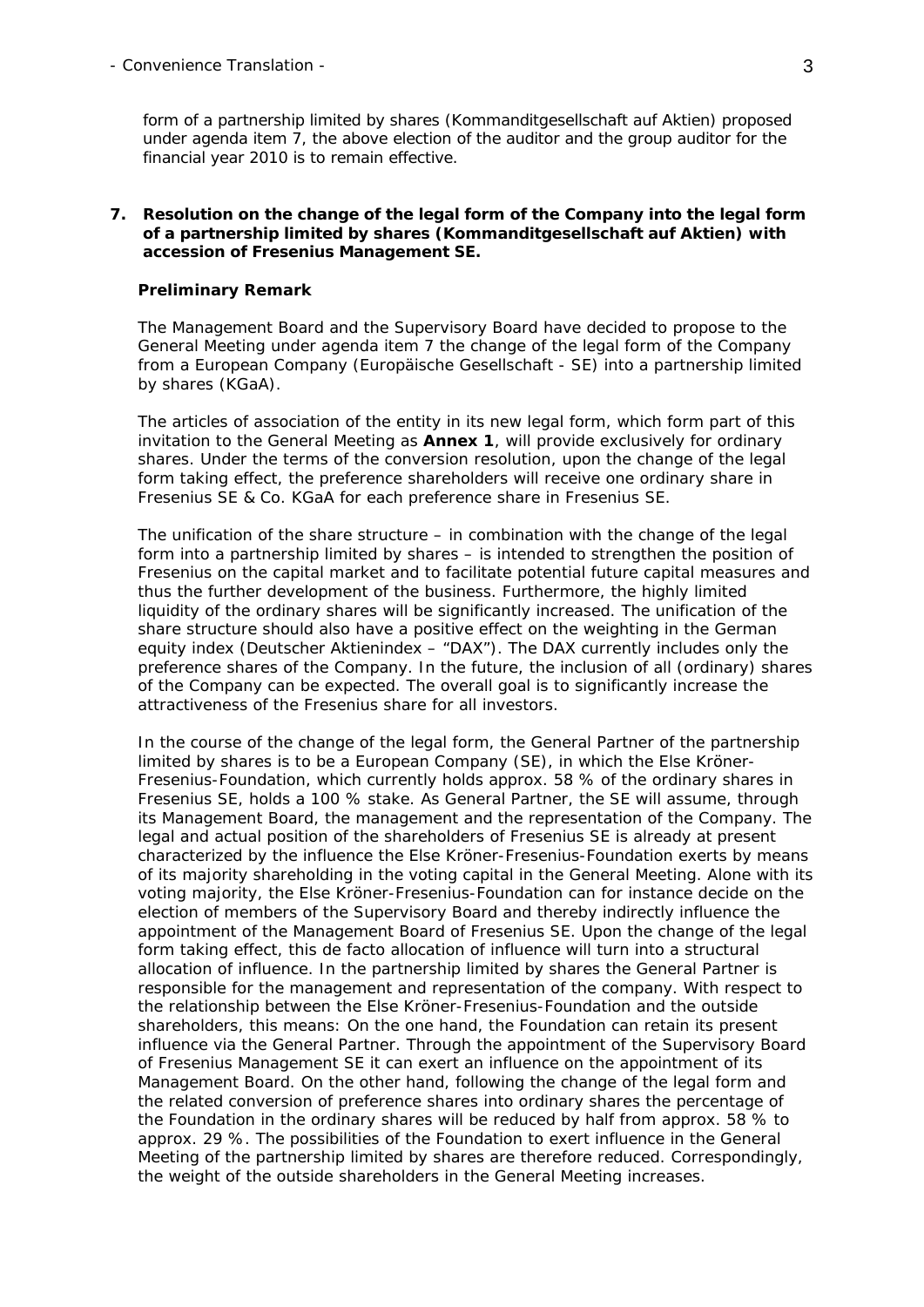- Convenience Translation - 4

The following are the main considerations in favor of the intended transaction:

- *Strengthening of the position on the capital market.* The free float will no longer be split between preference shares and ordinary shares as before, but will be consolidated in a single class of shares. As a result, the transaction is expected to increase the liquidity of the Fresenius share and to improve the position of the Company in the DAX. Ultimately, the position of Fresenius on the capital market will be strengthened and the operative and financial maneuverability of the business will be increased.
- *Maintenance of the existing corporate governance standards.* The proposed change of the legal form of the Company will maintain and continue today's corporate governance and transparency standards. The long-term strategic policy of the Company endorsed by the majority shareholder will be preserved.

In connection with the change of the legal form of Fresenius SE into a partnership limited by shares, it is intended to merge the Dutch Calea Nederland N.V. into the Company by way of a cross-border merger. The cross-border merger is to become effective immediately upon the change of the legal form taking effect. It serves the purpose of clearing up and simplifying the group structure. As a result of the crossborder merger, the Company will be able to maintain its well-tried governance structure with a Supervisory Board consisting of twelve members including employee representatives (so-called employee bench) with an international composition. According to sec. 62 para. 1 German Conversion Act (*Umwandlungsgesetz*), no resolution of the General Meeting of Fresenius SE needs to be taken for the crossborder merger, as the Company holds a 100 % stake in Calea Nederland N.V. The only exception would be if shareholders of Fresenius SE whose aggregate shareholding equals or exceeds one-twentieth of the Company's share capital requested the convening of a General Meeting to resolve on the merger. The common terms of merger of the Company and of Calea Nederland N.V. form part of this invitation to the General Meeting as **Annex 2**.

A detailed legal and financial explanation and description of the consequences of the change of the legal form, the future participation of shareholders as well as the entire transaction is contained in the conversion report prepared by the Management Board, which has been available for inspection at the offices of the Company since the convening of the General Meeting. Upon request, each shareholder will receive a copy of the conversion report free of charge. In addition, the German language conversion report is available on the website of the Company www.fresenius.de in the section Investor Relations/Hauptversammlung. [An English convenience translation of the conversion report is available on the website of the Company www.fresenius.com in the section Investor Relations/Annual General Meeting.]

#### *Resolution Proposals*

a) Resolution on the change of the legal form of Fresenius SE into Fresenius SE & Co. KGaA

 The Management Board and the Supervisory Board propose to resolve as follows:

(1) Fresenius SE is converted by way of a change of the legal form in accordance with the provisions of the German Conversion Act (*Umwandlungsgesetz*) into a partnership limited by shares (*Kommanditgesellschaft auf Aktien - KGaA*).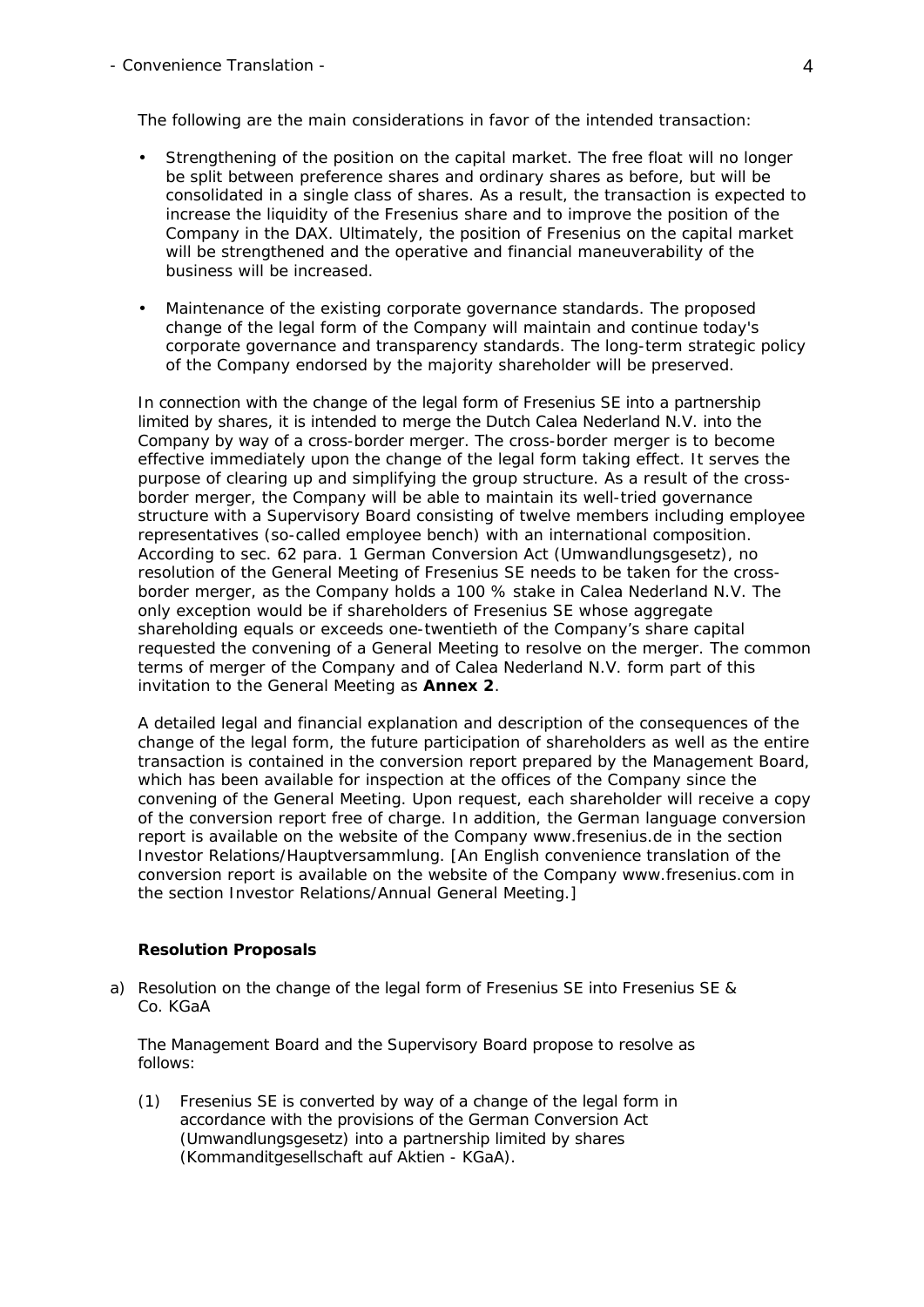- (2) The corporate name of the entity in its new legal form is Fresenius SE & Co. KGaA.
- (3) The entire share capital of Fresenius SE in the amount existing at the time of entering the change of the legal form in the commercial register becomes the share capital of Fresenius SE & Co. KGaA, and the shareholders who are shareholders of Fresenius SE at the time of entering the change of the legal form in the commercial register become limited liability shareholders (*Kommanditaktionäre*) of Fresenius SE & Co. KGaA. They participate to the same extent and with the same number of no-par value shares in the share capital of Fresenius SE & Co. KGaA as they did in Fresenius SE prior to the change of the legal form taking effect. The notional proportion of each no-par value share in the share capital remains unchanged. Both the ordinary shareholders and the preference shareholders of Fresenius SE participate in Fresenius SE & Co. KGaA with voting ordinary shares. The ordinary shareholders receive the same number of voting ordinary bearer shares which they held in Fresenius SE prior to the change of the legal form taking effect. The preference shareholders receive a number of voting ordinary bearer shares corresponding to the number of non-voting preference bearer shares which they held in Fresenius SE prior to the change of the legal form taking effect.
- (4) The General Partner of Fresenius SE & Co. KGaA will be Asion SE (in future bearing the corporate name Fresenius Management SE) with its registered office in Düsseldorf. Pursuant to sec. 245 para. 2 German Conversion Act, in applying the rules of incorporation of the German Stock Corporation Act, the General Partner takes the position of the incorporator of the entity in its new legal form. In the context of the change of the legal form, the General Partner does not take any participation in the share capital and does therefore not participate in the assets, profit and loss of Fresenius SE & Co. KGaA.
- (5) Special Rights and Benefits

#### Non-Voting Preference Bearer Shares

 Under the current legal situation, the preference shares of Fresenius SE receive a dividend from the annual distributable profit of Fresenius SE which is Euro 0.01 per preference share higher than the dividend for the ordinary shares, at least, however, a dividend of Euro 0.02 per preference share. The minimum dividend in the amount of Euro 0.02 per preference share has priority over the distribution of a dividend on the ordinary shares. If the distributable profit in one or more financial years is not sufficient to distribute Euro 0.02 per preference share, the deficits will be paid in arrears, without interest, from the distributable profit of the following financial years, after distribution of the minimum dividend on the preference shares for those financial years and before the payment of a dividend on the ordinary shares. The right to such payment in arrears is a part of the participation in profits for the financial year, out of the distributable profit of which the payment of arrears on the preference shares is made.

 The share capital of Fresenius SE & Co. KGaA will be exclusively divided into voting ordinary bearer shares. The preference shareholders of Fresenius SE will receive one voting ordinary bearer share in Fresenius SE & Co. KGaA for each non-voting preference bearer share they held in Fresenius SE prior to the change of the legal form taking effect. The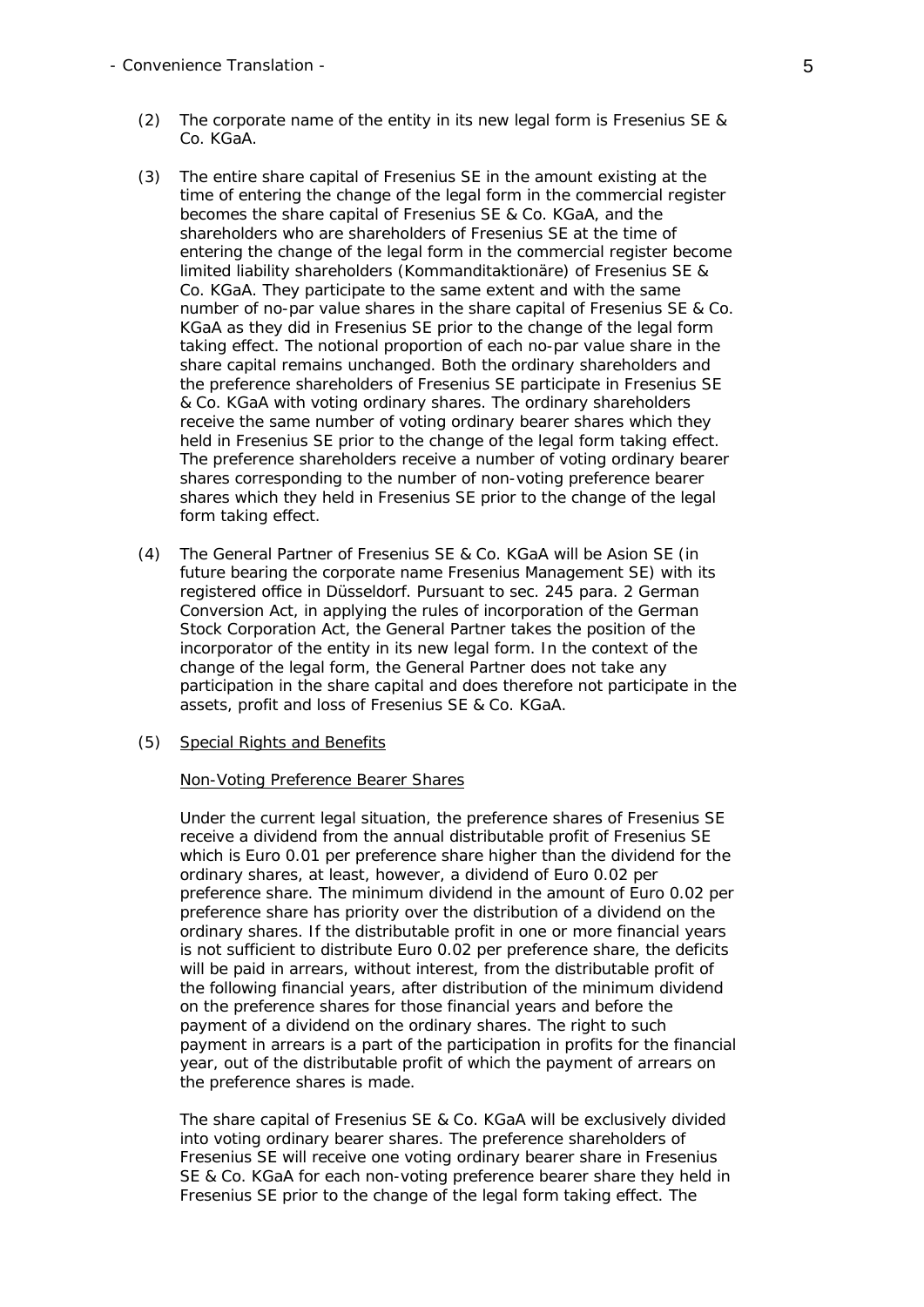voting ordinary shares in Fresenius SE & Co. KGaA and the non-voting preference shares in Fresenius SE are equivalent within the meaning of sec. 23 German Conversion Act. On the one hand, the preference shareholders of Fresenius SE will not be entitled to a higher dividend or an (advance) minimum dividend after the change of the legal form into Fresenius SE & Co. KGaA has taken effect; on the other hand, they will, as ordinary shareholders of Fresenius SE & Co. KGaA, obtain the voting right.

#### Special Rights under Existing Employee Participation Programs

 By resolution of the General Meeting of June 18, 1998, the Company has issued subscription rights to ordinary shares and to preference shares to members of the Management Board of the Company, members of the managements of affiliates of the Fresenius Group, senior officers (*leitende Angestellte*) (within the meaning of the classification by the Company) of the Company and of German affiliates of the Fresenius Group and executive staff members (*Führungskräfte*) of the foreign affiliates of the Fresenius Group ("Stock Option Plan 1998"); altogether, these subscription rights entitle their holders to subscribe for up to 450,000 ordinary shares and for up to 450,000 preference shares. Excluded are members of the management and employees of Fresenius Medical Care AG (now Fresenius Medical Care AG & Co. KGaA) and of those affiliates that are affiliated with the Company only via Fresenius Medical Care. An option entitles either to the subscription for an ordinary share or for a preference share. To the group of the members of the Management Board, up to 200,000 options are allotted, which grant the right to subscription for up to 100,000 ordinary shares and up to 100,000 preference shares. To the group of the executive staff members, up to 700,000 options are allotted, which grant the right to subscription for up to 350,000 ordinary shares and for up to 350,000 preference shares. The stock options granted under the Stock Option Plan 1998 have a term of ten years. One third of the options can be exercised at the earliest two, three or four years after the date they were granted, respectively. Furthermore, the exercise of the options is subject to the mandatory requirement that within the first two-year vesting period following the granting of the options to the beneficiary, the consolidated earnings of the group before interest, before payments for profit participation capital and for securities similar to profit participation rights and before taxes on income and profit (EBIT) must have increased by at least 15 % (success target). The Management Board and the Supervisory Board are authorized to determine in the terms of the options a higher percentage than 15 as a prerequisite for exercising the options. The exercise price of an option corresponds to the average standard quotation of the ordinary bearer share or the nonvoting preference bearer share of the Company on the Frankfurt Stock Exchange on the last 30 trading days prior to the granting of the option to the beneficiaries. As of December 31, 2009, under the Stock Option Plan 1998, stock options in a volume of 457,062 units were issued, all of which were exercisable.

 By resolution of May 28, 2003, the Ordinary General Meeting of the Company has authorized the Management Board of the Company, with the consent of the Supervisory Board, to issue convertible bonds in the aggregate nominal amount of Euro 4,608,000.00 to the members of the Management Board of the Company, to members of the management of affiliates of the Company, to employees of the Company and to employees of affiliates of the Company; altogether, the convertible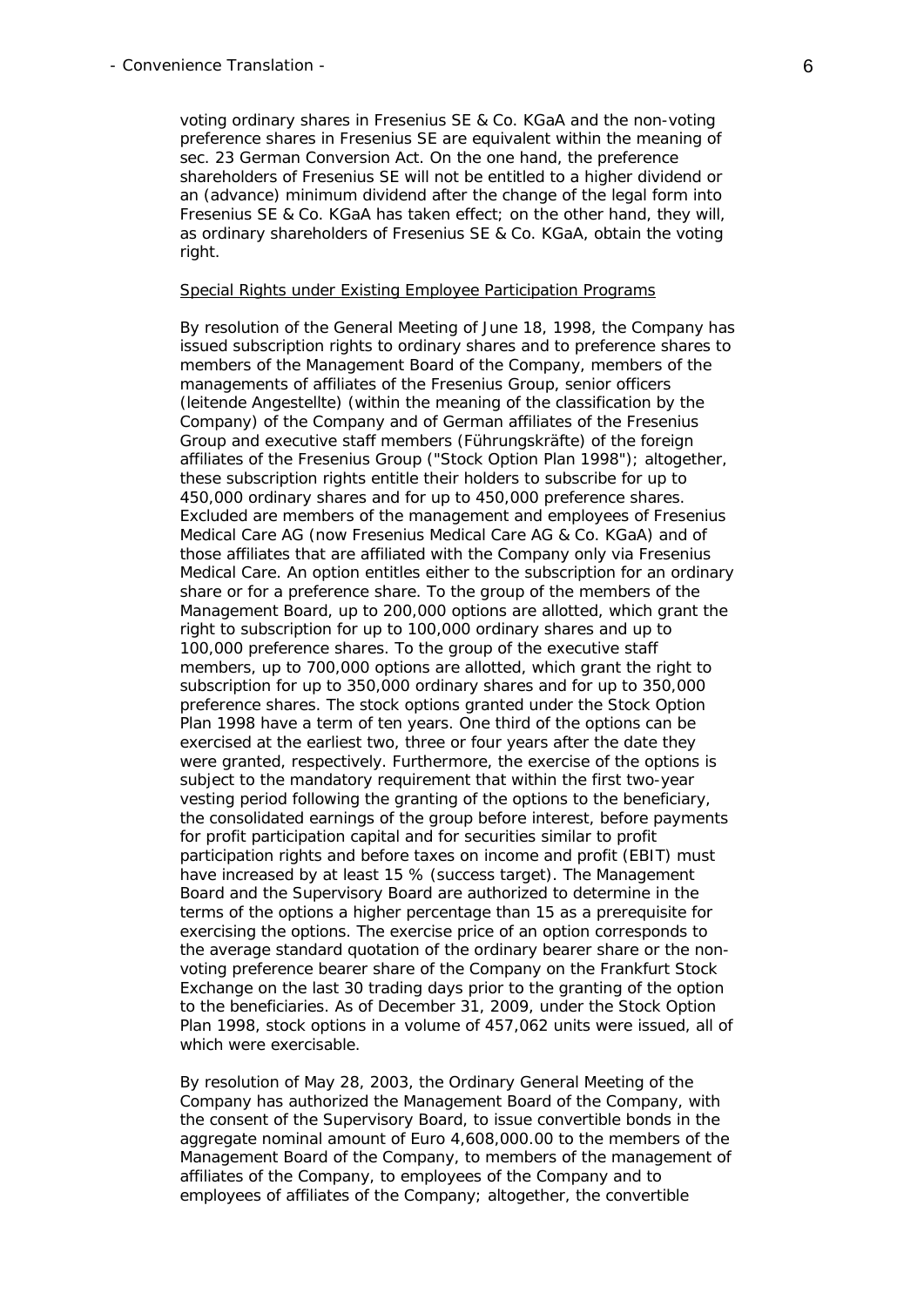bonds entitle their holders to subscribe for up to 900,000 ordinary shares and up to 900,000 preference shares ("Stock Option Plan 2003"). Excluded are members of the management and employees of Fresenius Medical Care AG (now Fresenius Medical Care AG & Co. KGaA) and of those affiliates that are affiliated with the Company only via Fresenius Medical Care. Each convertible bond grants the right to subscription for one ordinary share or one preference share. To the group of the members of the Management Board, up to 400,000 convertible bonds are allotted, which grant the right to subscription for up to 200,000 ordinary shares and for up to 200,000 preference shares. To the group of the employees, up to 1,400,000 convertible bonds are allotted, which grant the right to subscription for up to 700,000 ordinary shares and for up to 700,000 preference shares. The beneficiaries are entitled to choose between convertible bonds with a success target (stock price target) and convertible bonds without a success target. If the beneficiaries opt for convertible bonds without a success target, they receive 15 % less stock options than if they opt for convertible bonds with a success target. In the case of convertible bonds with a success target, the exercise of the conversion right depends on the achievement of the following success target: The success target is deemed to be achieved if prior to the conversion of the convertible bonds there is an increase of the joint average stock exchange price of ordinary shares and preference shares compared to the average stock exchange price of ordinary shares and preference shares on the day such convertible bonds were granted ("initial value") that amounted to a minimum of 25 % on at least one day. The initial value is determined based on the joint average stock exchange price of the ordinary and the preference share during the last 30 days preceding the day on which the respective convertible bond has been granted. The conversion price for convertible bonds with a success target corresponds to the stock exchange price of the ordinary shares or the preference shares, respectively, at the time the target is achieved for the first time, less the par value of the converted convertible bond. The conversion price for convertible bonds without a success target corresponds to the average stock exchange price of the ordinary share or the preference share, respectively, during the last 30 trading days at the stock exchange prior to the granting of the relevant convertible bonds, less the par value of the converted convertible bond. As of December 31, 2009, under the Stock Option Plan 2003, convertible bonds in a volume of 2,799,514 units were issued. Thereof, 1,953,308 items were exercisable.

 By resolution of May 21, 2008, the Ordinary General Meeting of the Company has authorized the Management Board of the Company, with the consent of the Supervisory Board, to issue up to 6,200,000 subscription rights for up to 3,100,000 ordinary bearer shares as well as for up to 3,100,000 preference bearer shares to members of the Management Board of the Company, to members of the management of affiliates and to executive staff members of the Company and of affiliates ("Stock Option Plan 2008"). Excluded are members of the Management Board of Fresenius Medical Care Management AG in its capacity as General Partner of Fresenius Medical Care AG & Co. KGaA as well as employees of Fresenius Medical Care AG & Co. KGaA and of affiliates which are affiliated with the Company only via Fresenius Medical Care AG & Co. KGaA, to the extent that they are in an exclusive working or service relationship with Fresenius Medical Care AG & Co. KGaA or with an affiliate which is affiliated with the Company only via Fresenius Medical Care AG & Co. KGaA. Each subscription right grants the right to subscription for one ordinary bearer share or one preference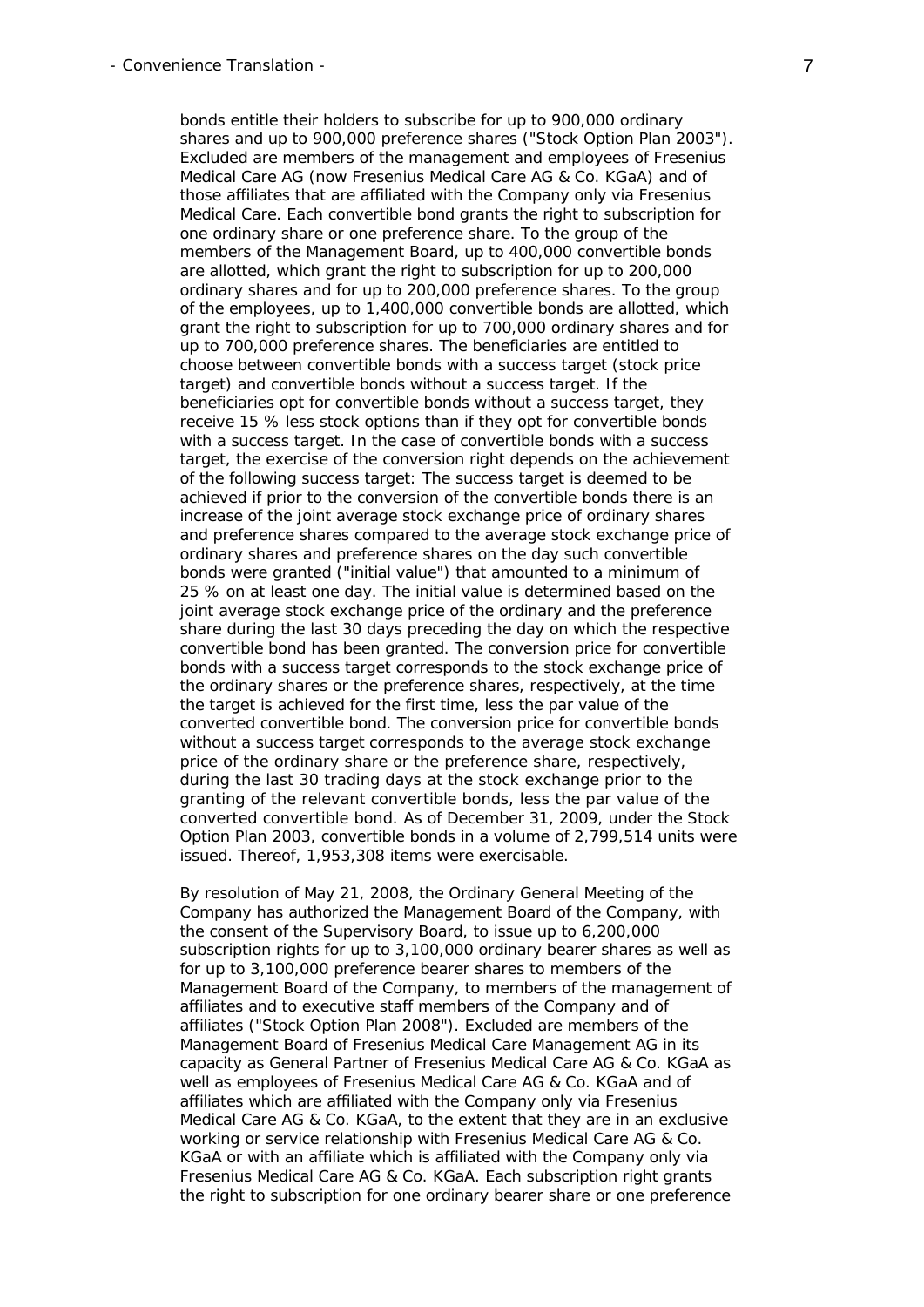bearer share. To the group of the Management Board, up to 1,200,000 subscription rights are allotted, which grant the right to subscription for up to 600,000 ordinary bearer shares and for up to 600,000 preference bearer shares. To the group of the members of the managements of affiliates, up to 3,200,000 subscription rights are allocated, which grant the right to subscription for up to 1,600,000 ordinary bearer shares and for up to 1,600,000 preference bearer shares. To the group of executive staff members of the Company and of affiliates, up to 1,800,000 subscription rights are allotted, which grant the right to subscription for up to 900,000 ordinary bearer shares and for up to 900,000 preference bearer shares, respectively. Subscription rights may only be exercised if the annual success target has been reached within the three-year vesting period determined in accordance with the regulations of the Stock Option Plan 2008. The success target is achieved in each case if, after the granting of the subscription rights to the respective beneficiary, the adjusted annual profit as compared to the previous financial year has increased by at least 8 %. The exercise price of a subscription right corresponds to the average stock exchange price (closing price) of the ordinary bearer share or the preference bearer share of the Company in the electronic XETRA trading system of Deutsche Börse AG in Frankfurt am Main or a comparable successor system on the last 30 trading days prior to the granting of the subscription right. The minimum exercise price is the pro-rata amount of the share capital of the Company allocable to the ordinary bearer share or the preference bearer share, respectively. As of December 31, 2009, under the Stock Option Plan 2008, subscription rights in the volume of 2,136,876 units were issued, none of which have so far been exercisable.

 In the course of the change of the legal form, the beneficiaries under the existing employee participation programs receive subscription rights or conversion rights to shares in Fresenius SE & Co. KGaA instead of shares in Fresenius SE. The number of subscription rights and the number of shares to be delivered remains unaffected by the change of the legal form. As the share capital of Fresenius SE & Co. KGaA will be divided only into voting ordinary bearer shares, only voting ordinary bearer shares will be delivered. For each subscription right or conversion right granted at Fresenius SE for the subscription of a non-voting preference bearer share, the beneficiary will, in case of an exercise of such right – and provided that the relevant prerequisites for the exercise are fulfilled – receive a voting ordinary bearer share instead of a non-voting preference bearer share. The voting ordinary bearer shares in Fresenius SE & Co. KGaA and the non-voting preference bearer shares in Fresenius SE are equivalent within the meaning of sec. 23 German Conversion Act. On the one hand, the entitlement to a higher dividend and an (advance) minimum dividend for the preference shares will cease to exist upon the change of the legal form taking effect; on the other hand, each ordinary share replacing a preference share grants one voting right.

 The exercise price or, in case of the Stock Option Plan 2003, the conversion price to be paid, in each case will remain unchanged. As exclusively ordinary shares are delivered, the exercise or conversion price, respectively, refers to the respective applicable stock exchange price of the ordinary shares.

 Likewise, the respective success targets of the Stock Option Plans 1998 and 2008 will remain unchanged. With a view to the conversion of the entire share capital of the Company into voting ordinary bearer shares in the context of the change of the legal form, the success target of the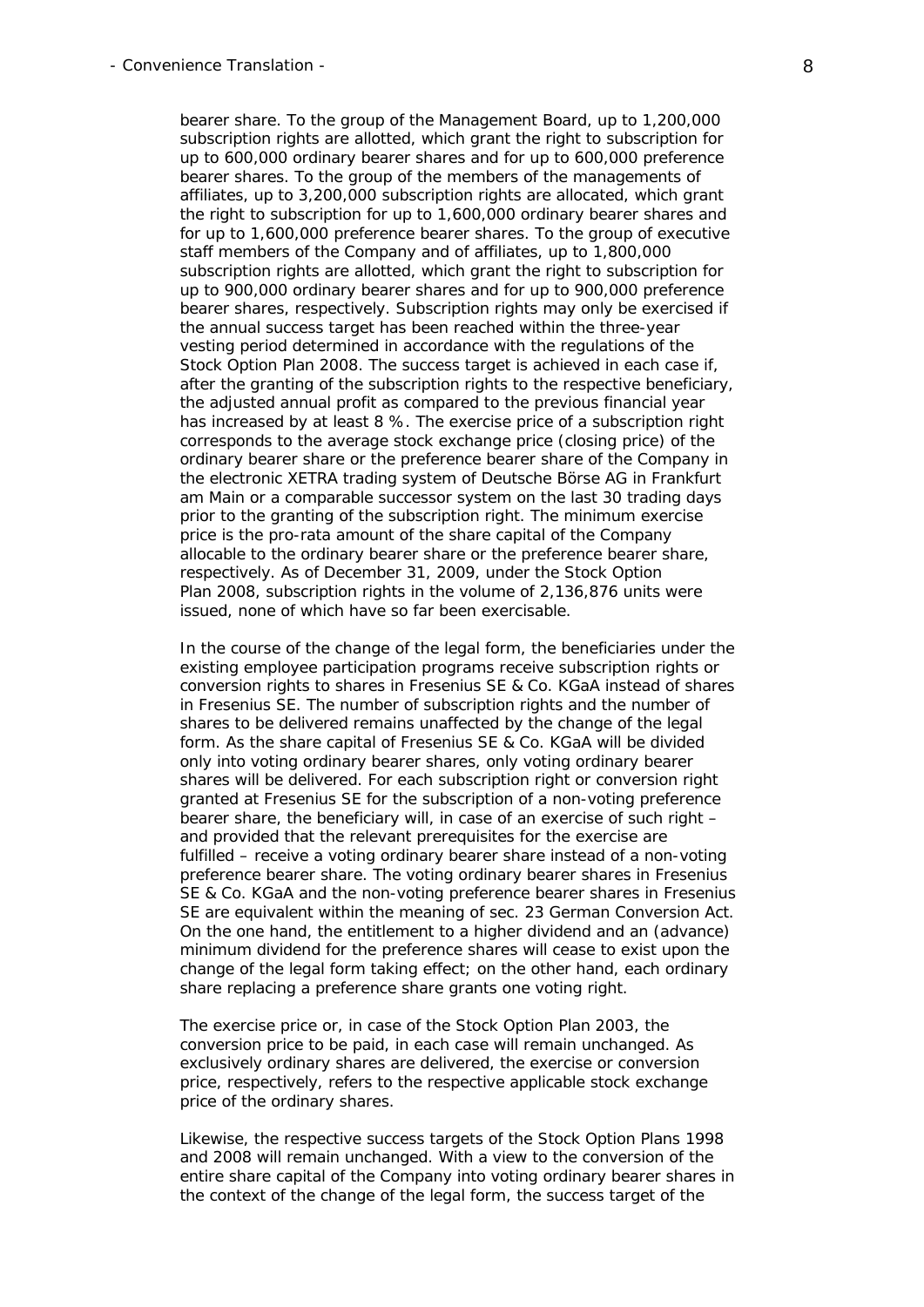Stock Option Plan 2003 is to be adjusted to the effect that the success target is deemed to be achieved if the price increase of 25 % provided for in the Stock Option Plan 2003 is achieved by the fact that the sum of the following price increases amounts to at least 25 %: (i) increase of the joint average stock exchange price of ordinary shares and preference shares from the day of the issuance until the day when the change of the legal form takes effect; (ii) increase of the stock exchange price of the ordinary shares since the taking of effect of the change of the legal form. To the extent that the success target is or has already been achieved prior to the change of the legal form taking effect, the success target is deemed to be achieved also after the change of the legal form.

 The rights under the options will remain unaffected by the change of an employment relationship of a beneficiary with Fresenius SE into an employment relationship with Fresenius SE & Co. KGaA or with Asion SE (which will in future bear the corporate name Fresenius Management SE) which will be acceding to the Company as General Partner.

 The conditional capitals, which were created to secure the subscription or conversion rights under the Stock Option Plans 1998, 2003 and 2008, will continue to exist in amended form in Fresenius SE & Co. KGaA. With a view to the conversion of the entire share capital into voting ordinary bearer shares in the context of the change of the legal form of Fresenius SE to Fresenius SE & Co. KGaA, the conditional capitals will be amended in particular to the effect that the conditional capitals will exclusively provide for the issuance of voting ordinary bearer shares. The total amounts of the conditional capitals remain unchanged.

 In addition to the conditional capitals, three authorized capitals are created in the articles of association of Fresenius SE & Co. KGaA, which are intended to alternatively service the existing employee participation programs. These authorized capitals also exclusively provide for the issuance of voting ordinary bearer shares.

#### General Partner

 As a legal precaution, it is pointed out that Asion SE (in future bearing the corporate name Fresenius Management SE), in which the Else Kröner-Fresenius-Foundation holds a 100 % stake, will accede to the Company as General Partner and will take over the management of the business of the Company.

#### Corporate Body Members

 As a legal precaution, it is pointed out that – irrespective of the decisionmaking authority of the Supervisory Board of Asion SE (which will in the future bear the corporate name Fresenius Management SE) according to German Stock Corporation Act – it can be assumed, that the present members of the Management Board of Fresenius SE will be appointed as members of the Management Board of the General Partner of Fresenius SE & Co. KGaA. The present members of the Management Board of Fresenius SE are the gentlemen Dr. Ulf M. Schneider (Chairman), Rainer Baule, Dr. Francesco De Meo, Dr. Jürgen Götz, Dr. Ben Lipps, Stephan Sturm and Dr. Ernst Wastler.

 Furthermore, members of the Supervisory Board of Fresenius SE, namely the gentlemen Dr. Gerd Krick, Prof. Dr. h.c. Roland Berger, Klaus-Peter Müller and Dr. Gerhard Rupprecht, shall be appointed as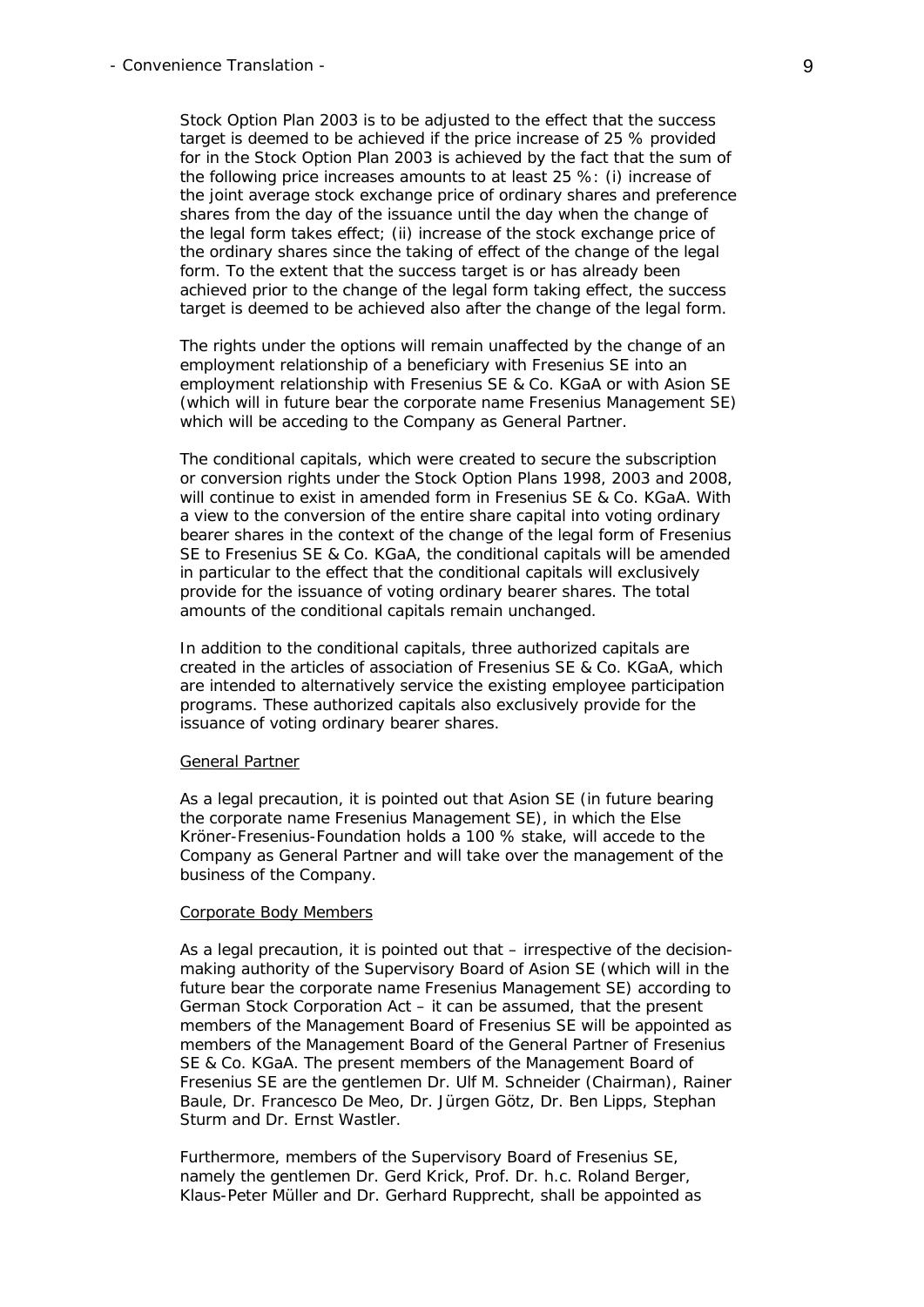members of the Supervisory Board of Fresenius SE & Co. KGaA. The gentlemen Dr. Dieter Schenk and Dr. Karl Schneider shall not be appointed as members of the Supervisory Board of Fresenius SE & Co. KGaA.

 Moreover, the gentlemen Dr. Gerd Krick, Prof. Dr. h.c. Roland Berger, Klaus-Peter Müller, Dr. Gerhard Rupprecht, Dr. Dieter Schenk and Dr. Karl Schneider, all of whom are members of the Supervisory Board of Fresenius SE, shall be appointed as members of the Supervisory Board of the General Partner of Fresenius SE & Co. KGaA.

#### (6) Amendment of the Stock Option Plans 1998, 2003 and 2008

#### Stock Option Plan 1998

 The Stock Option Plan 1998 set up on the basis of the resolution of the General Meeting of June 18, 1998 (taking into account the amendment resolution of the General Meeting of December 4, 2006, required due to the new division of the share capital) is amended because of the conversion of the entire share capital into voting ordinary bearer shares in the context of the change of the legal form of the Company into a partnership limited by shares, so that all outstanding subscription rights are to be serviced, in case of exercise, with voting ordinary bearer shares. The rights under the options will remain unaffected by the change of an employment relationship of a beneficiary with Fresenius SE into an employment relationship with Fresenius SE & Co. KGaA or with Asion SE (which in future will bear the corporate name Fresenius Management SE), which will be acceding to the Company as General Partner.

 Upon adoption of the new articles of association of Fresenius SE & Co. KGaA, the Conditional Capital I of the Company intended for the servicing of the Stock Option Plan 1998 (Art. 4 para. 6 of the statutes of Fresenius SE) will be adjusted to the conversion of the subscription rights to the subscription for voting ordinary bearer shares and, upon the change of the legal form of the Company into a partnership limited by shares taking effect, will take the form as set forth in Art. 4 para. 9 of Annex 1 to this invitation to the General Meeting.

#### Stock Option Plan 2003

 The Stock Option Plan 2003 set up on the basis of the resolution of the General Meeting of May 28, 2003 (taking into account the amendment resolution of the General Meeting of December 4, 2006, required due to the new division of the share capital) is amended because of the conversion of the entire share capital into voting ordinary bearer shares in the context of the change of the legal form of the Company into a partnership limited by shares, so that all outstanding subscription rights associated with the issued convertible bonds are to be serviced with voting ordinary bearer shares in so far as the convertible bond holders use their exercise right.

 The rights under the convertible bonds will remain unaffected by the change of an employment relationship of a beneficiary with Fresenius SE into an employment relationship with Fresenius SE & Co. KGaA or with Asion SE (which in future will bear the corporate name Fresenius Management SE), which will be acceding to the Company as General Partner.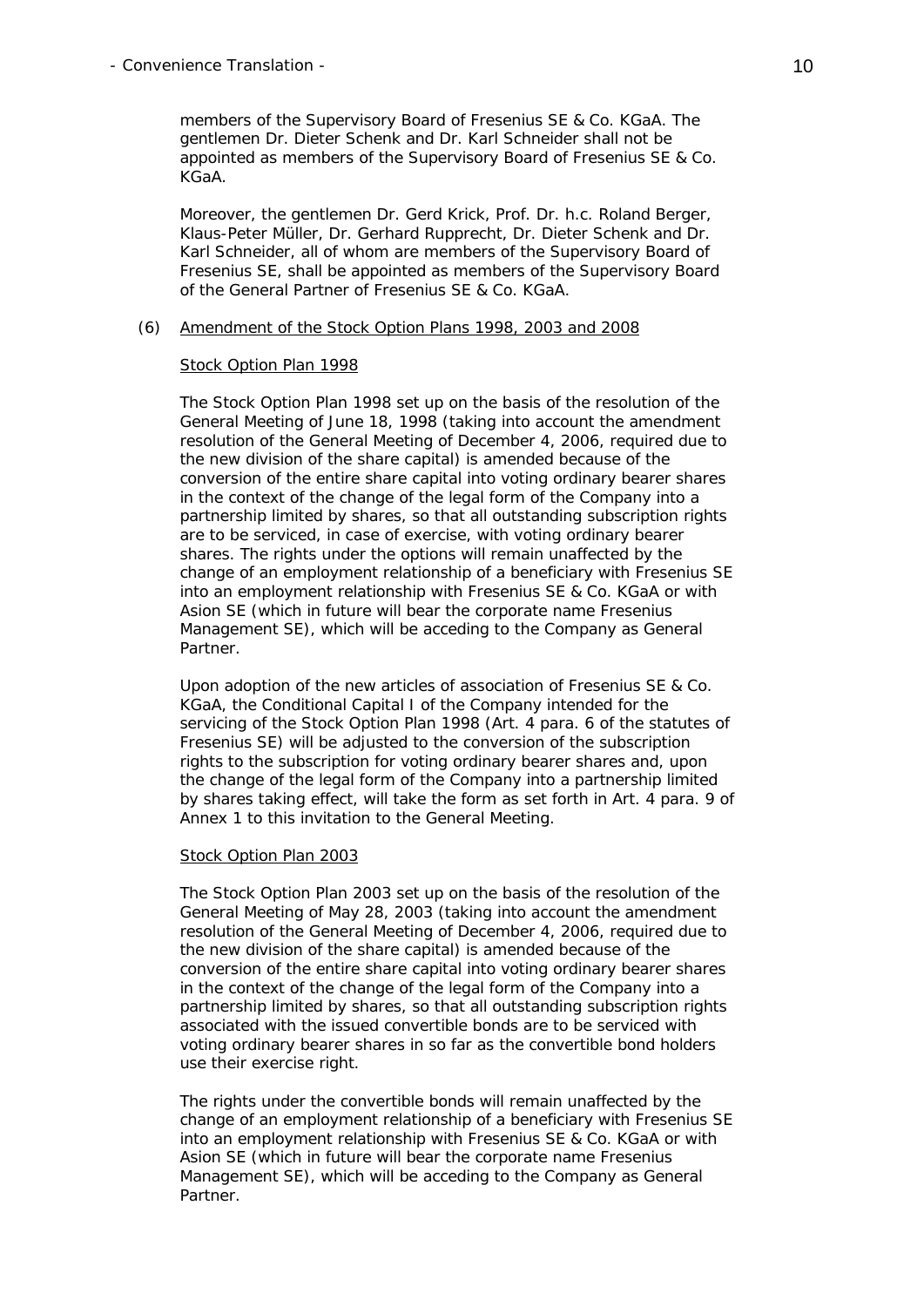With a view to the conversion of the entire share capital of the Company into voting ordinary bearer shares in the context of the change of the legal form, the success target of the Stock Option Plan 2003 is to be adjusted to the effect that the success target is deemed to be achieved if the price increase of 25 % provided for in the Stock Option Plan 2003 is achieved by the fact that the sum of the following price increases amounts to at least 25 %: (i) increase of the joint average stock exchange price of ordinary shares and preference shares from the day of the issuance until the day when the change of the legal form takes effect; (ii) increase of the stock exchange price of the ordinary shares since the taking of effect of the change of the legal form. To the extent that the success target is or has already been achieved prior to the change of the legal form taking effect, the success target is deemed to be achieved also after the change of the legal form.

 Upon adoption of the new articles of association of Fresenius SE & Co. KGaA, the Conditional Capital II of the Company intended for the servicing of the Stock Option Plan 2003 (Art. 4 para. 7 of the statutes of Fresenius SE) will be adjusted to the conversion of the subscription rights to the subscription of voting ordinary bearer shares and, upon the change of the legal form of the Company into a partnership limited by shares taking effect, will take the form as set forth in Art. 4 para. 10 of Annex 1 to this invitation to the General Meeting.

#### Stock Option Plan 2008

 The Stock Option Plan 2008 set up on the basis of the resolution of the General Meeting of May 21, 2008 is amended because of the conversion of the entire share capital into voting ordinary bearer shares in the context of the change of the legal form of the Company into a partnership limited by shares as follows:

- As of the change of the legal form of the Company into a partnership limited by shares taking effect, the beneficiaries under the Stock Option Plan 2008 can be exclusively granted subscription rights for voting ordinary bearer shares. As of the change of the legal form taking effect, subscription rights already granted are to be serviced exclusively by voting ordinary bearer shares.
- With respect to the different corporate body structure of Fresenius SE & Co. KGaA, the circle of beneficiaries will be adjusted so that, as of the change of the legal form taking effect, instead of the members of the then no longer existing Management Board of the Company, the members of the Management Board of the General Partner are the beneficiaries. The rights under the options will remain unaffected by the change of an employment relationship of a beneficiary with Fresenius SE into an employment relationship with Fresenius SE & Co. KGaA or with Asion SE (which in future will bear the corporate name Fresenius Management SE), which will be acceding to the Company as General Partner.
- To the extent that, upon the change of the legal form taking effect, the Management Board (with respect to subscription rights for executive staff members) or the Supervisory Board (with respect to subscription rights for members of the Management Board) has not yet used the authorization under the stock option plan to grant subscription rights, the General Partner (with respect to subscription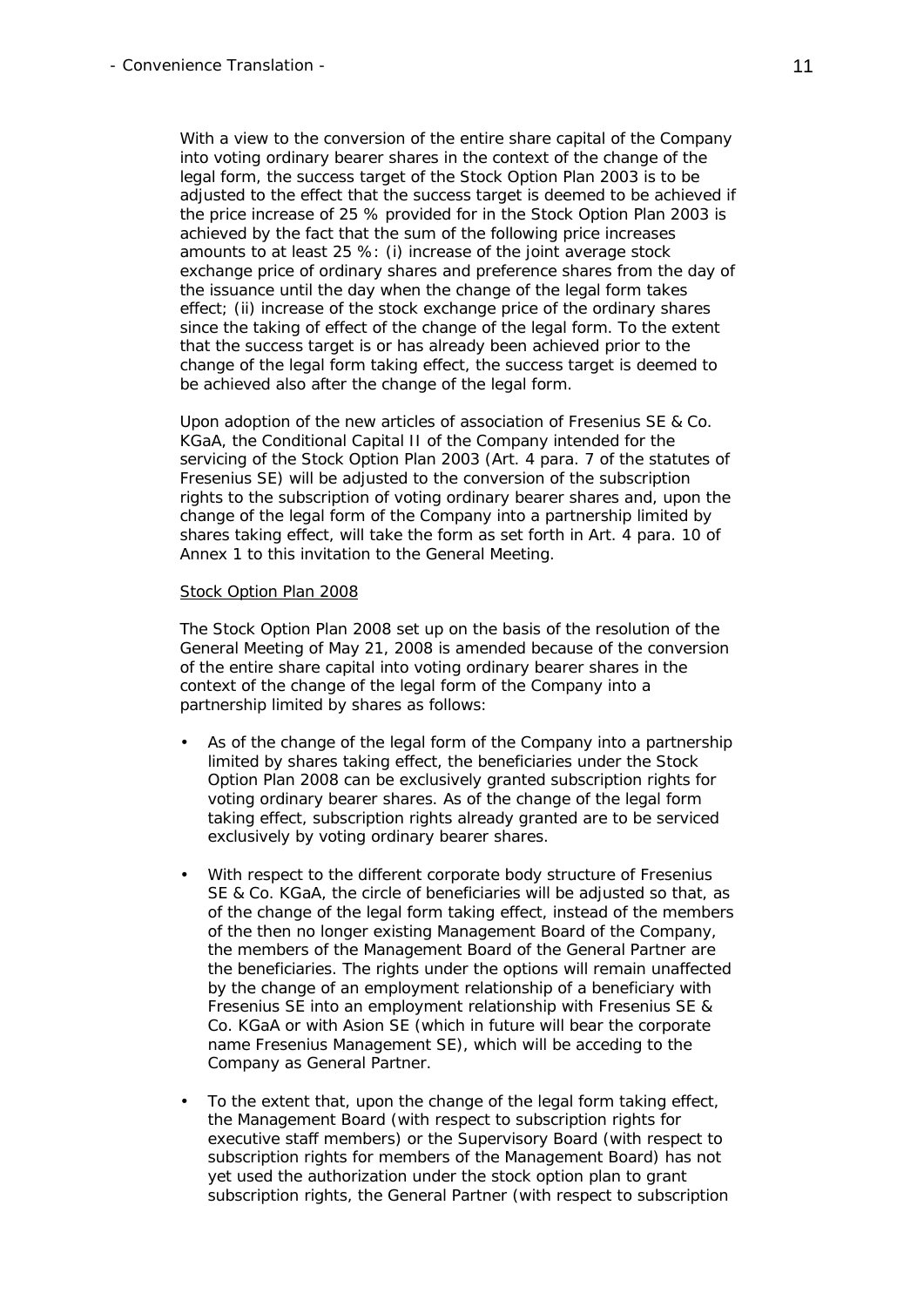rights for executive staff members) or its Supervisory Board (with respect to subscription rights for members of the Management Board of the General Partner) is authorized to grant in such amount subscription rights for voting ordinary bearer shares.

 Upon adoption of the new articles of association of Fresenius SE & Co. KGaA, the Conditional Capital III of the Company intended for the servicing of the Stock Option Plan 2008 (Art. 4 para. 8 of the statutes of Fresenius SE) will be adjusted to the conversion of the subscription rights to the subscription for voting ordinary bearer shares and, upon the change of the legal form of the Company into a partnership limited by shares taking effect, will take the form as set forth in Art. 4 para. 11 of Annex 1 to this invitation to the General Meeting.

(7) The articles of association of Fresenius SE & Co. KGaA are hereby adopted in the wording set forth in Annex 1 to this invitation to the General Meeting.

 By adoption of the new articles of association of Fresenius SE & Co. KGaA, the Authorized Capital I and the Authorized Capital II will, as of the change of the legal form into a partnership limited by shares taking effect, be adjusted with respect to the change of the legal form of the Company into a partnership limited by shares and the conversion of the entire share capital into voting ordinary bearer shares and will take the form as set forth in Art. 4 para. 4 (Authorized Capital I) and Art 4 para. 5 (Authorized Capital II) of Annex 1 to this invitation to the General Meeting. With respect to the Authorized Capital I, the General Partner is authorized to exclude the shareholders' subscription right for fractional amounts. With respect to the Authorized Capital II, the General Partner is authorized, pursuant to the wording of Art. 4 para. 5 of Annex 1 to this invitation to the General Meeting, to exclude the shareholders' subscription right with the consent of the Supervisory Board.

 Furthermore, by adoption of the new articles of association of Fresenius SE & Co. KGaA, the Authorized Capital III, the Authorized Capital IV and the Authorized Capital V will, as of the change of the legal form into a partnership limited by shares taking effect, be newly created and will take the form as set forth in Art. 4 para. 6 (Authorized Capital III), Art. 4 para. 7 (Authorized Capital IV) and Art. 4 para. 8 (Authorized Capital V) of Annex 1 to this invitation to the General Meeting. With respect to the Authorized Capitals III, IV and V, the shareholders' subscription right is excluded.

 The Supervisory Board is authorized to amend the wording of the articles of association prior to entering the resolution on the change of the legal form in the commercial register, insofar as this is required due to an issuance of shares out of existing conditional capital which has occurred in the meantime, to the then applicable amount of the share capital. The Supervisory Board is further authorized to amend the wording of the articles of association prior to entering the resolution on the change of the legal form in the commercial register, insofar as changes regarding the amounts of the respective conditional capitals occur.

(8) No offer of compensation under sec. 207 German Conversion Act needs to be made as a result of the provision of sec. 250 German Conversion Act.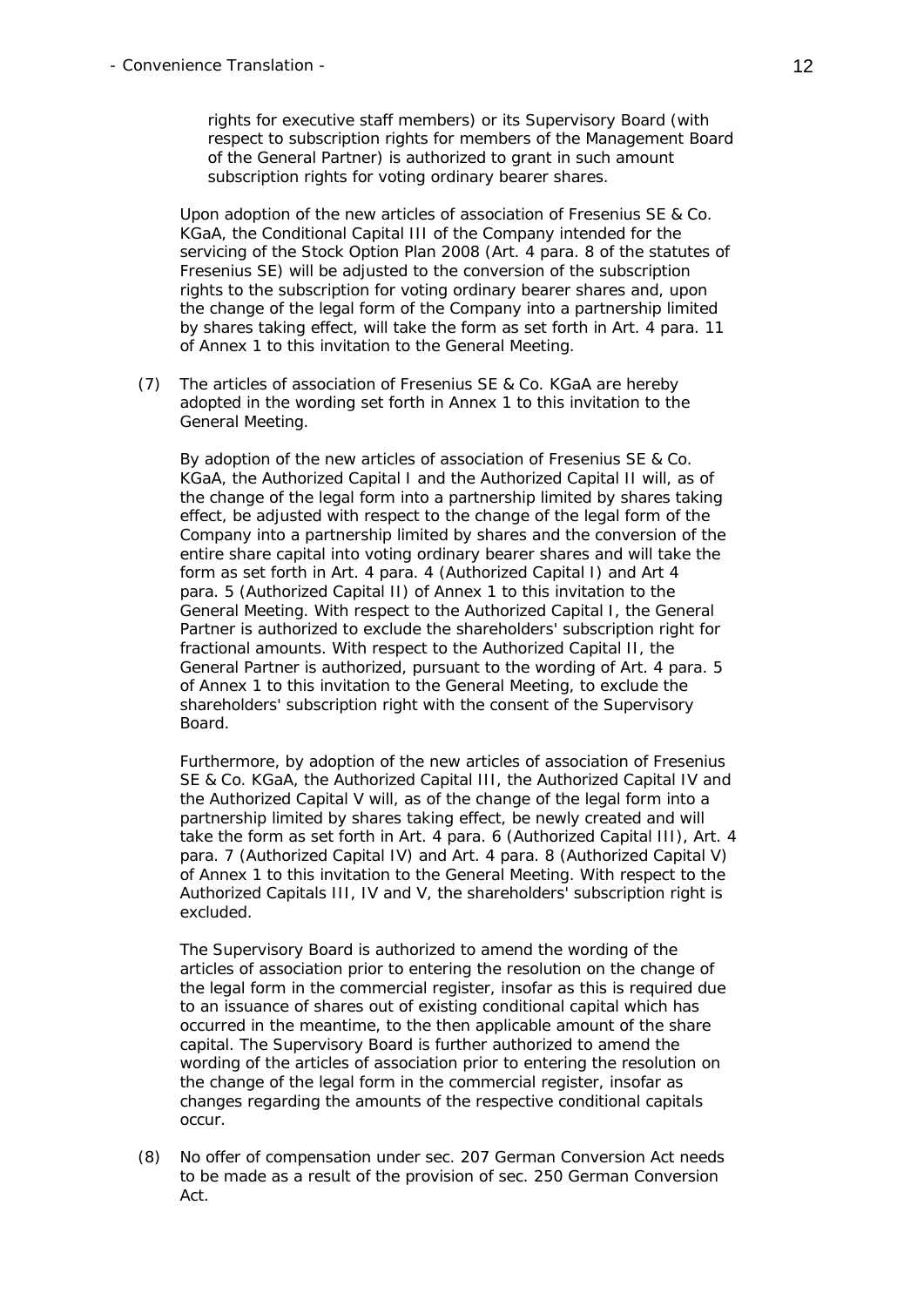(9) The consequences of the change of the legal form for the employees and their representations and the measures planned in this respect are determined as follows (including information on the procedure regarding the participation of the employees in connection with the planned crossborder merger of Calea Nederland N.V. into the Company):

 The change of the legal form has no effects for the employees and their employment relationships. The change of the legal form does not involve a change of employer; the employment contracts of the employees continue to apply unchanged. The employer's right to issue instructions will be exercised after the change of the legal form and the subsequent cross-border merger of Calea Nederland N.V. into Fresenius SE & Co. KGaA by Fresenius SE & Co. KGaA, represented by the Management Board of the General Partner, i.e., Asion SE (which will in the future bear the corporate name Fresenius Management SE). This does not involve any changes for the employees.

 The change of the legal form and the subsequent cross-border merger of Calea Nederland N.V. into Fresenius SE & Co. KGaA have the following impacts on the employees' representations and the co-determination of employees in the Supervisory Board:

 The existing SE works council of Fresenius SE is linked to the legal form of the SE, so that it will cease to exist upon the change of the legal form taking effect. As the Fresenius Group is a group of companies with business activities all over the European Union, the controlling company of which has its registered office in Germany, a European works council can be established instead of the former SE works council in accordance with the provisions of the European Works Councils Act (*Europäisches Betriebsräte-Gesetz* – "EBRG"). Other than that, the existence and composition of the works councils, the executives' committees (*Sprecherausschüsse*) and other employee representations as well as their rights and powers will not be changed by the change of the legal form and the subsequent cross-border merger of Calea Nederland N.V. into Fresenius SE & Co. KGaA. All works agreements remain in effect unchanged in their present form. The binding character of collective bargaining agreements for the Company and its subsidiaries remains likewise unaffected by the change of the legal form.

 The change of the legal form changes the corporate co-determination. The corporate co-determination in the Supervisory Board of Fresenius SE is governed by the provisions of the SE Participation Act and the agreement regarding the participation of employees in Fresenius SE of July 13, 2007. The Supervisory Board of Fresenius SE maintains equal representation and consists of six Supervisory Board members of the shareholders and six of the employees. At the moment, four of the employee representatives in the Supervisory Board of Fresenius SE are from Germany and one each from Italy and Austria. The change of the legal form of Fresenius SE into a partnership limited by shares would, in principle, lead to the corporate co-determination being governed by the provisions of the German Co-Determination Act. Based on the number of employees working for the Company and its group companies in Germany, a Supervisory Board with equal representation, consisting of ten members of the Supervisory Board of the shareholders and ten of the employees, would have to be established pursuant to the provisions of the German Co-Determination Act. With respect to the employee representatives in the Supervisory Board of Fresenius SE & Co. KGaA,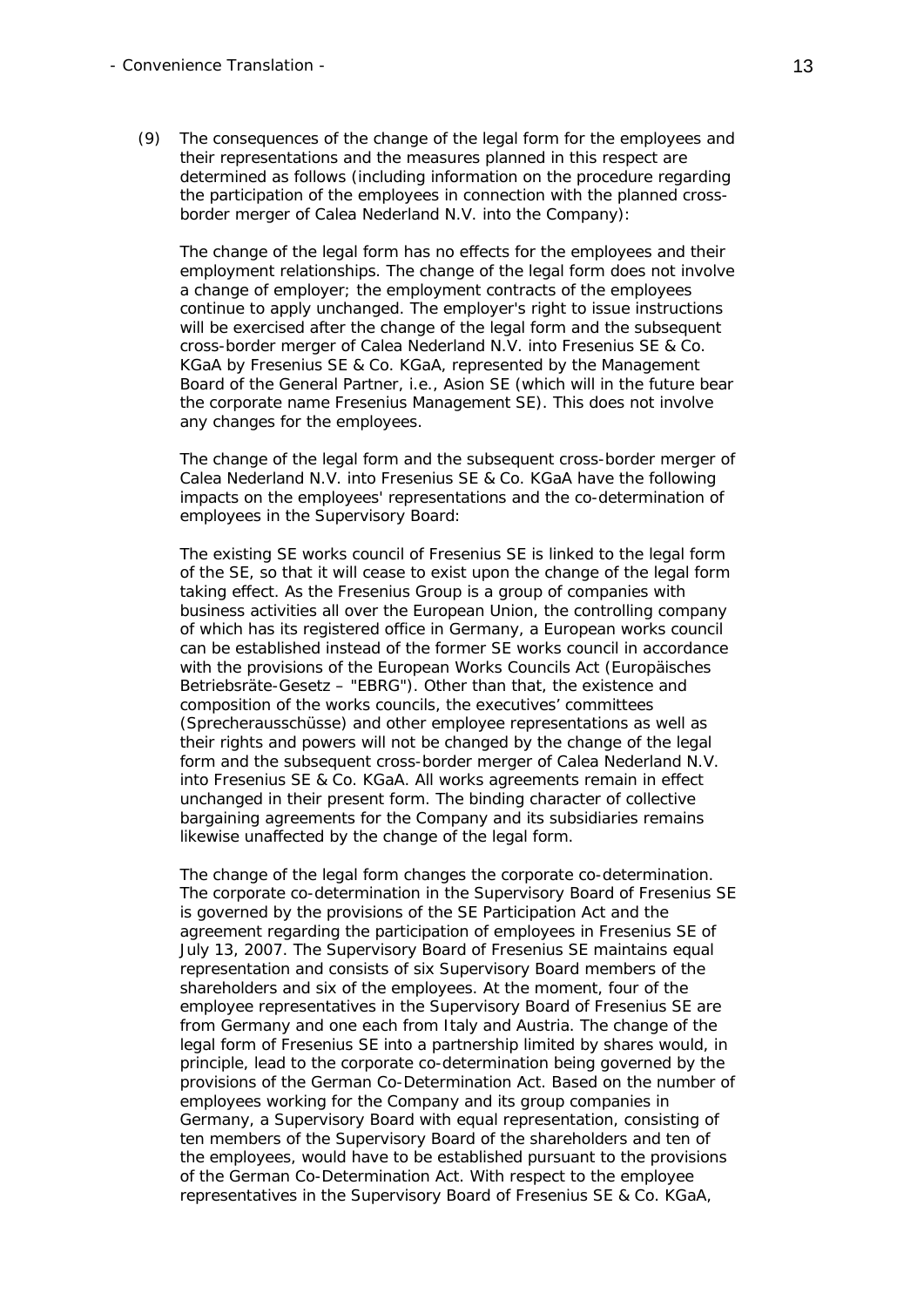out of the employees of the Fresenius Group, only the employees working in Germany would have a right to vote and a right to be elected in accordance with the German Co-Determination Act.

 It is planned to implement a cross-border merger of the Dutch Calea Nederland N.V. into the Company in connection with the change of the legal form of the Company into a partnership limited by shares. The Company has a 100 % stake in Calea Nederland N.V. In 2008, Calea Nederland N.V. sold and transferred its entire business to Tefa-Portanje B.V. Since then, it no longer has any own business or any employees. The cross-border merger is to become effective immediately upon the change of the legal form taking effect. As a result of the cross-border merger, the corporate co-determination at Fresenius SE & Co. KGaA will not be governed by the provisions of the German Co-Determination Act, but rather by the provisions of the German Act on Employee Co-Determination in case of Cross-Border Mergers ("MgVG"). If the crossborder merger becomes effective, as planned, immediately after the change of the legal form takes effect, the provisions of the German Co-Determination Act do not apply. Accordingly, the Supervisory Board of the Company for the time after the change of the legal form takes effect will be established not in accordance with the provisions of the German Co-Determination Act, but in accordance with the provisions of the MgVG. The MgVG governs the co-determination of employees in the corporate bodies of a company resulting from a cross-border merger. The Act aims at safeguarding the co-determination rights of employees in the companies involved in the merger.

 In connection with a cross-border merger, in principle, a procedure regarding the participation of employees must be conducted. Such procedure would aim at the conclusion of an agreement among the managements of the companies involved in the merger and a special negotiating body representing the interests of the employees on the codetermination of employees in the supervisory board of the company. For the purpose set out above, co-determination means the influence of employees on the matters of a company by exercising the right to elect or appoint part of the members of the supervisory or administrative body of the company, or the exercise of the right to recommend or reject the appointment of some or all members of the supervisory or administrative body of the company (sec. 2 para. 7 MgVG). If no agreement can be reached until the end of the negotiating period provided for in the MgVG, the statutory subsidiary regulation of the MgVG applies, which secures the co-determination of the employees by operation of law ("co-determination by operation of law").

 Under the provisions of the MgVG, the managements of the companies involved in the merger, i.e., the Management Board of the Company and the management of Calea Nederland N.V., may decide to apply the regulations on the co-determination by operation of law without prior negotiations with a special negotiating body immediately as of the time of the registration of the company resulting from the cross-border merger (sec. 23 para. 1 sentence 1 no. 3 MgVG). The further requirement that at least a third of all employees of the Company, of Calea Nederland N.V. and of the concerned subsidiaries was entitled to co-determination rights prior to the registration of the company resulting from the cross-border merger (sec. 23 para. 1 sentence 2 no. 1 MgVG), is fulfilled in this case. With respect to the co-determination by operation of law, the corporate co-determination is governed by the provisions of secs. 23 et seq. MgVG. These contain, in particular, regulations on the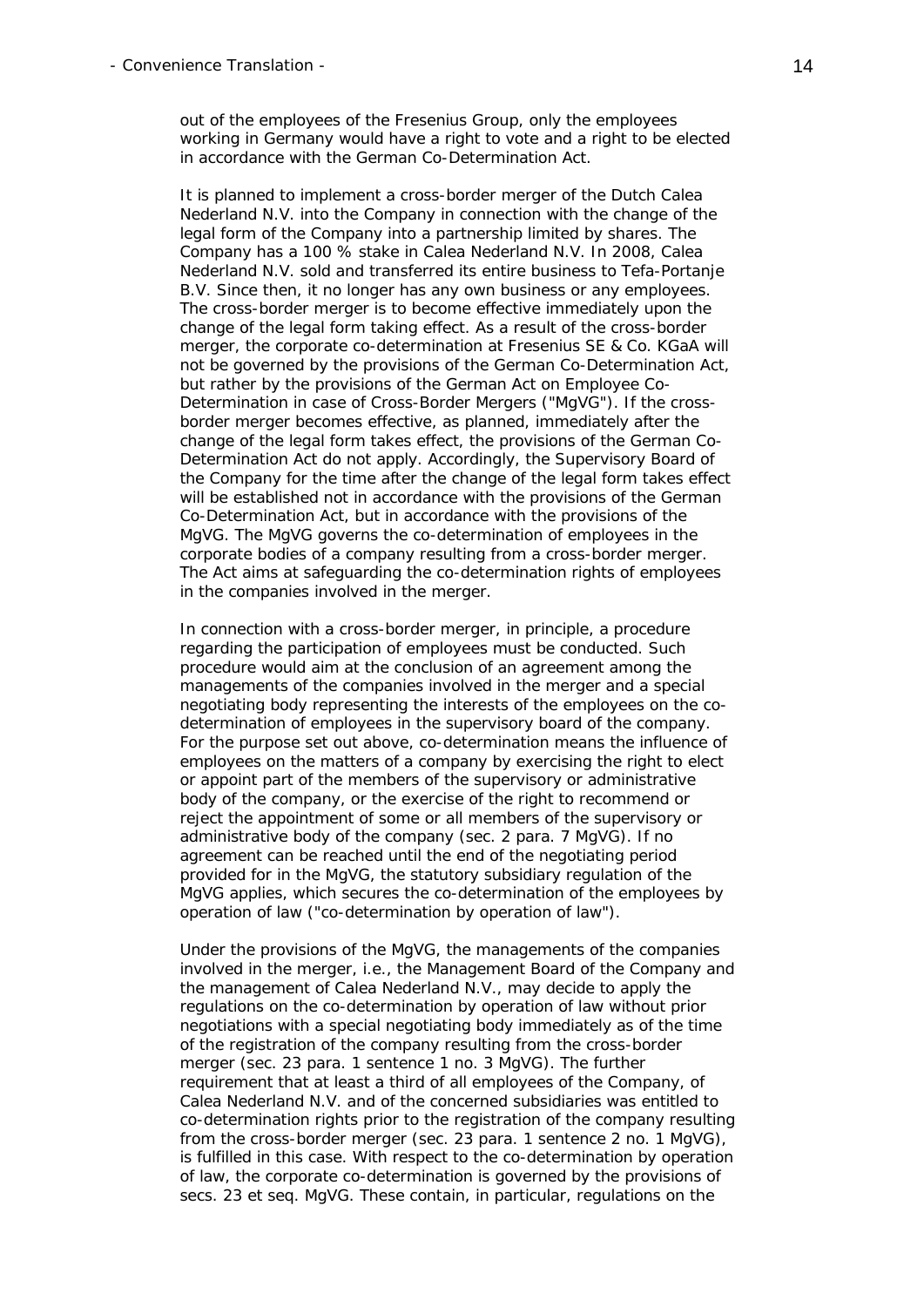scope of the co-determination, the allocation of seats within the employees' representation (so-called employee bench), the removal of employee representatives and the contesting of the election of employee representatives as well as on the legal position of the employee representatives.

 The Management Board of the Company and the management of Calea Nederland N.V. decided on March 30, 2010 pursuant to sec. 23 para. 1 sentence 1 no. 3 MgVG that the regulations on the co-determination by operation of law without prior negotiations shall apply to the company resulting from the cross-border merger immediately as of the time of the registration of the merger. For this reason, negotiations with a special negotiating body need not be initiated.

 Pursuant to sec. 24 para. 1 MgVG, within the framework of the statutory subsidiary regulation, the number of employee representatives in the supervisory body of the company resulting from the cross-border merger is assessed on the basis of the highest number of employee representatives existing in one of the bodies of the companies involved in the merger prior to such merger. As Calea Nederland N.V. is not subject to any corporate co-determination, the proportionate allocation of the seats of the Supervisory Board between shareholders and employees of the acquiring company following the merger is based on the number of employee representatives existing in the acquiring company prior to the merger taking effect.

 As the Supervisory Board of Fresenius SE maintains equal representation and the change of the legal form of the Company into a partnership limited by shares without the cross-border merger would, in principle, lead to the corporate co-determination being governed by the provisions of the German Co-Determination Act and thus, a Supervisory Board would have to be established with equal representation, half of the Supervisory Board of the company resulting from the merger will consist of employee representatives. Thus, the principle of equal representation applied in Fresenius SE is continued in effect in the Supervisory Board of Fresenius SE & Co. KGaA.

 The size of the Supervisory Board of the company resulting from the cross-border merger will be determined within the limits of sec. 95 German Stock Corporation Act in the articles of association of Fresenius SE & Co. KGaA. The articles of association of Fresenius SE & Co. KGaA to be adopted in the context of the conversion resolution provide that the Supervisory Board is to consist of twelve members unless another number of members is prescribed under mandatory statutory provisions; one half of the members of the Supervisory Board is elected by the General Meeting in accordance with the provisions of the German Stock Corporation Act, the other half of the members of the Supervisory Board is elected by the employees.

 The MgVG provides that a special negotiating body is to allocate the number of seats for employee representatives in the Supervisory Board to the Member States of the EU or the states party to the EEA Agreement, in which members are to be elected or appointed (sec. 25 para. 1 sentence 1 MgVG). The allocation is based on the respective number of employees of the company resulting from the cross-border merger, its subsidiaries and operational units who are employed in the individual Member States of the EU or the states party to the EEA Agreement (sec. 25 para. 1 sentence 2 MgVG). In the event that the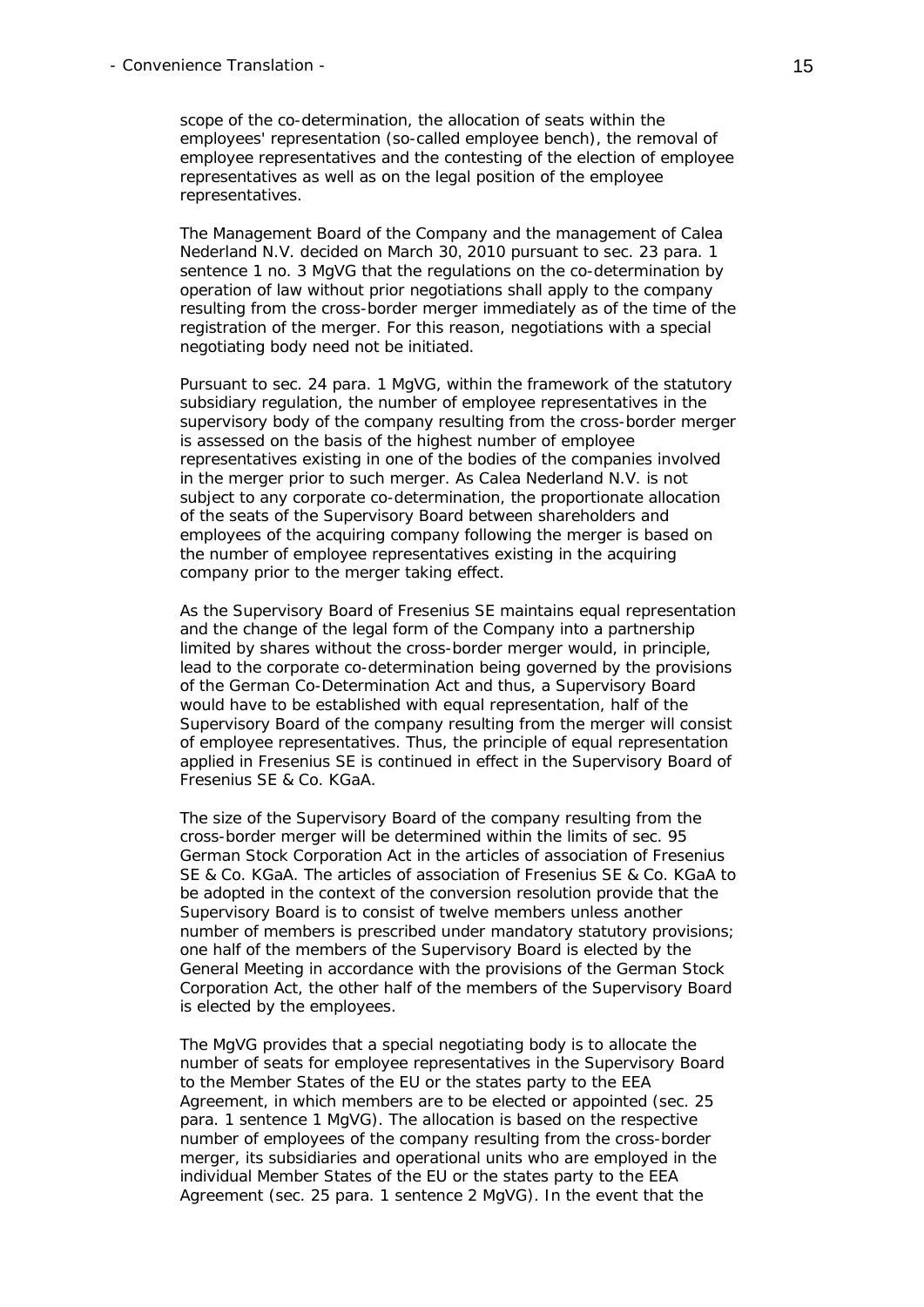employees from one or several Member States of the EU or the states party to the EEA Agreement cannot obtain a seat in such pro-rata allocation, the last seat to be allocated is to be assigned to a Member State of the EU or a state party to the EEA Agreement that has not yet been allocated any seats (sec. 25 para. 1 sentence 3 MgVG). As the Management Board of the Company and the management of Calea Nederland N.V. have decided that the regulations on the codetermination by operation of law without prior negotiations are to be applied immediately as of the time of the registration of the company resulting from the cross-border merger, a special negotiating body would have to be established merely for the purposes of the allocation of seats. The Management Board of the Company and the management of Calea Nederland N.V. are of the opinion that the creation of a special negotiating body merely for the purpose of the allocation of seats can be dispensed with, since Calea Nederland N.V. has no employees and within Fresenius SE with the SE works council a body with a composition similar to the special negotiating body to be established pursuant to the MgVG already exists, which has the function to look after the interests of the employees of the Fresenius Group from the Member States of the EU and from the states party to the EEA Agreement. For this reason, the SE works council shall allocate the seats, following the consent of the SE works council of Fresenius SE, in accordance with sec. 25 para. 1 MgVG. Since the SE works council will cease to exist upon the change of the legal form taking effect, the seat allocation shall be carried out before the change of the legal form takes effect.

 The determination of the employee representatives to be allocated to a Member State of the EU or a state party to the EEA Agreement in the Supervisory Board of Fresenius SE & Co. KGaA is based on the national regulations of the relevant Member State concerned. The election of the employee representatives in the Supervisory Board of Fresenius SE & Co. KGaA to be allocated to Germany is made by an electoral body consisting of the employees' representations of the Company, its subsidiaries and operational units (sec. 25 para. 3 sentence 1 MgVG). Pursuant to secs. 25 para. 3 sentence 2, 8 paras. 2 and 3 MgVG, employees of the German companies and operational units of the Fresenius Group as well as trade union representatives may be elected. Men and women are to be elected in accordance with their numerical proportion. For each member, a substitute member is to be elected. Every third German employee representative must be a representative of a trade union which is represented in a company involved in the merger, the concerned subsidiaries or a concerned operational unit. Consequently, since it is expected that, as was the case in Fresenius SE, four seats for employee representatives will be allocated to Germany also in the Supervisory Board of the converted Fresenius SE & Co. KGaA, one German trade union representative would have to be elected to the Supervisory Board.

 The regulations under the MgVG regarding co-determination by operation of law apply as of the time of registration of the merger.

 Irrespective of the fact that the size of the Supervisory Board and the composition of equal representation will not change because of the cross-border merger compared to the situation at Fresenius SE, as a result of the change of the legal form all previous Supervisory Board mandates will cease to exist. All members of the Supervisory Board, i.e., also the employee representatives, will have to be newly elected. The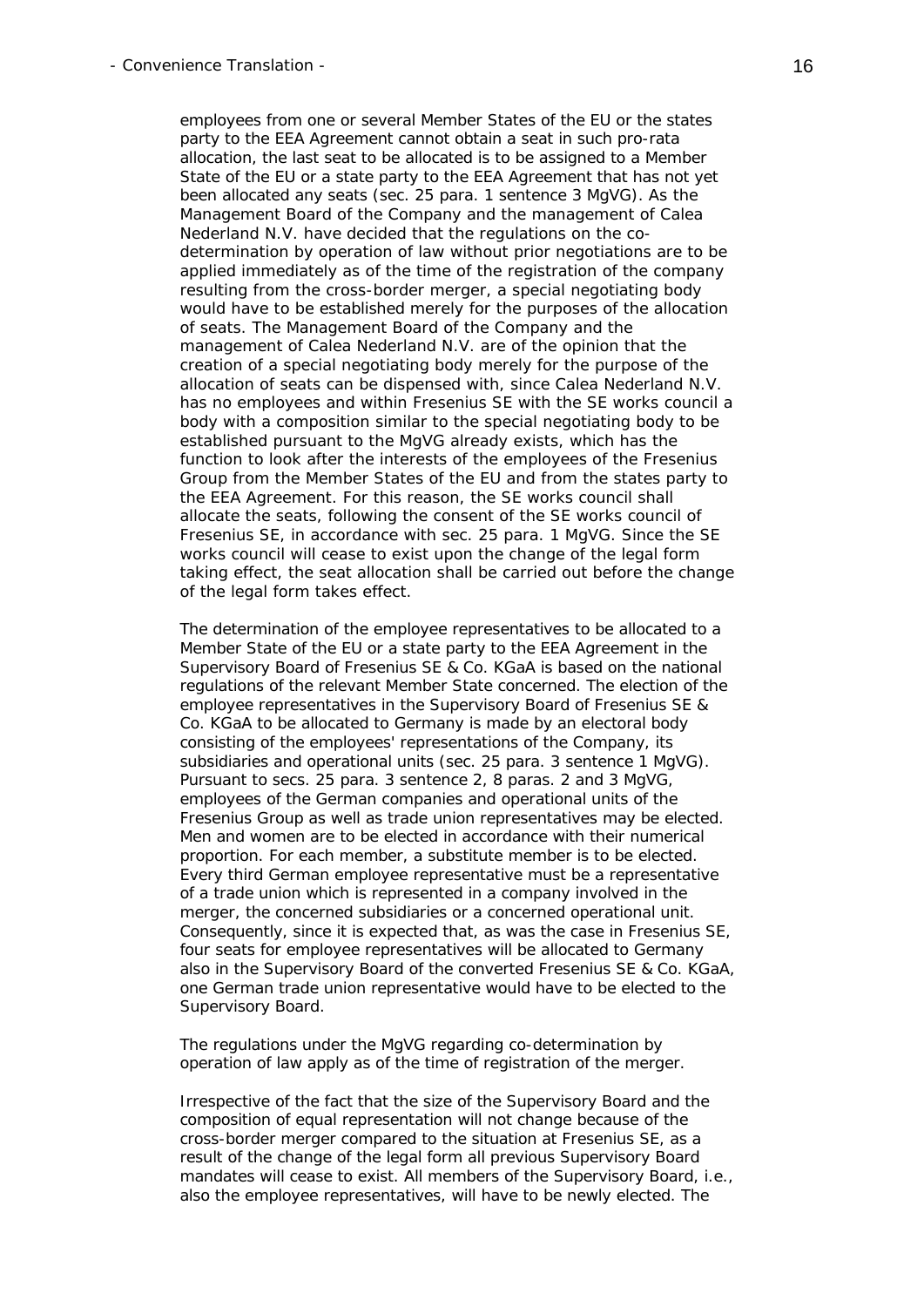election of the shareholder representatives is provided for in item 9 of the agenda of the Ordinary General Meeting of the Company to be held on May 12, 2010. In the event that the procedure for the election of the employee representatives has not been completed upon the change of the legal form taking effect, the employee representatives in the Supervisory Board of Fresenius SE & Co. KGaA are to be initially appointed by the court.

 With regard to the change of the legal form or the cross-border merger, no other measures are proposed or planned which would affect the situation of the employees.

 The resolution of the ordinary shareholders regarding this agenda item also constitutes the special resolution of the ordinary shareholders pursuant to Art. 60 of Council Regulation (EC) No. 2157/2001 of October 8, 2001 on the Statute for a European company (SE).

- b) Consent of Asion SE (which will in future bear the corporate name Fresenius Management SE) to the accession as General Partner of Fresenius SE & Co. KGaA and approval of the articles of association of Fresenius SE & Co. KGaA pursuant to Annex 1 to this invitation to the General Meeting by Asion SE (in future bearing the corporate name Fresenius Management SE).
- **8. Separate vote of the preference shareholders on the resolution of the Ordinary General Meeting on the same date on the change of the legal form of the Company into the legal form of a partnership limited by shares (***Kommanditgesellschaft auf Aktien***) with accession of Fresenius Management SE.**

 The Management Board and the Supervisory Board propose to resolve as follows:

- (1) Fresenius SE is converted by way of a change of the legal form in accordance with the provisions of the German Conversion Act (*Umwandlungsgesetz*) into a partnership limited by shares (*Kommanditgesellschaft auf Aktien - KGaA*).
- (2) The corporate name of the entity in its new legal form is Fresenius SE & Co. KGaA.
- (3) The entire share capital of Fresenius SE in the amount existing at the time of entering the change of the legal form in the commercial register becomes the share capital of Fresenius SE & Co. KGaA, and the shareholders who are shareholders of Fresenius SE at the time of entering the change of the legal form in the commercial register become limited liability shareholders (*Kommanditaktionäre*) of Fresenius SE & Co. KGaA. They participate to the same extent and with the same number of no-par value shares in the share capital of Fresenius SE & Co. KGaA as they did in Fresenius SE prior to the change of the legal form taking effect. The notional proportion of each no-par value share in the share capital remains unchanged. Both the ordinary shareholders and the preference shareholders of Fresenius SE participate in Fresenius SE & Co. KGaA with voting ordinary shares. The ordinary shareholders receive the same number of voting ordinary bearer shares which they held in Fresenius SE prior to the change of the legal form taking effect. The preference shareholders receive a number of voting ordinary bearer shares corresponding to the number of non-voting preference bearer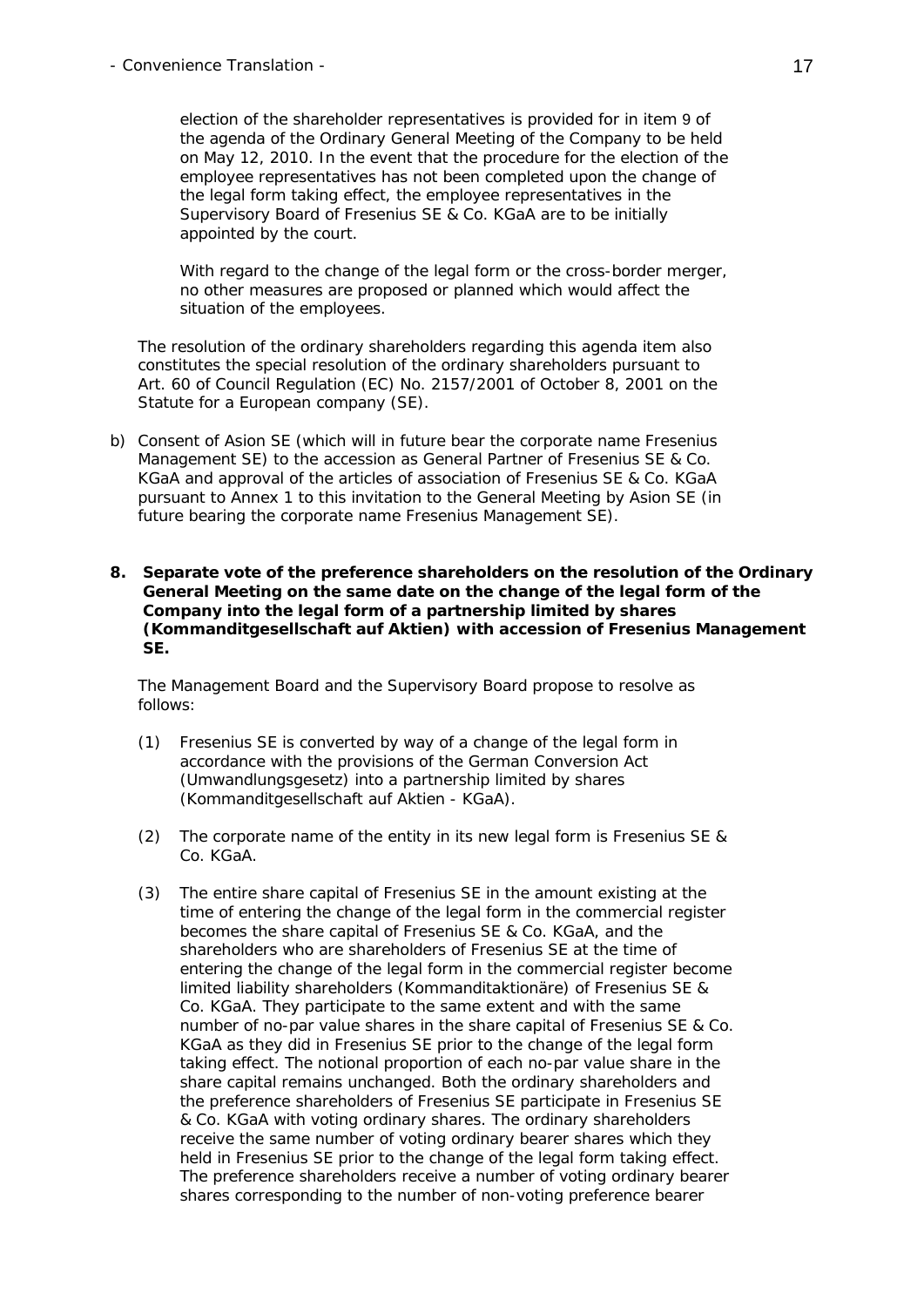shares which they held in Fresenius SE prior to the change of the legal form taking effect.

(4) The General Partner of Fresenius SE & Co. KGaA will be Asion SE (in future bearing the corporate name Fresenius Management SE) with its registered office in Düsseldorf. Pursuant to sec. 245 para. 2 German Conversion Act, in applying the rules of incorporation of the German Stock Corporation Act, the General Partner takes the position of the incorporator of the entity in its new legal form. In the context of the change of the legal form, the General Partner does not take any participation in the share capital and does therefore not participate in the assets, profit and loss of Fresenius SE & Co. KGaA.

## (5) Special Rights and Benefits

#### Non-Voting Preference Bearer Shares

 Under the current legal situation, the preference shares of Fresenius SE receive a dividend from the annual distributable profit of Fresenius SE which is Euro 0.01 per preference share higher than the dividend for the ordinary shares, at least, however, a dividend of Euro 0.02 per preference share. The minimum dividend in the amount of Euro 0.02 per preference share has priority over the distribution of a dividend on the ordinary shares. If the distributable profit in one or more financial years is not sufficient to distribute Euro 0.02 per preference share, the deficits will be paid in arrears, without interest, from the distributable profit of the following financial years, after distribution of the minimum dividend on the preference shares for those financial years and before the payment of a dividend on the ordinary shares. The right to such payment in arrears is a part of the participation in profits for the financial year, out of the distributable profit of which the payment of arrears on the preference shares is made.

 The share capital of Fresenius SE & Co. KGaA will be exclusively divided into voting ordinary bearer shares. The preference shareholders of Fresenius SE will receive one voting ordinary bearer share in Fresenius SE & Co. KGaA for each non-voting preference bearer share they held in Fresenius SE prior to the change of the legal form taking effect. The voting ordinary shares in Fresenius SE & Co. KGaA and the non-voting preference shares in Fresenius SE are equivalent within the meaning of sec. 23 German Conversion Act. On the one hand, the preference shareholders of Fresenius SE will not be entitled to a higher dividend or an (advance) minimum dividend after the change of the legal form into Fresenius SE & Co. KGaA has taken effect; on the other hand, they will, as ordinary shareholders of Fresenius SE & Co. KGaA, obtain the voting right.

#### Special Rights under Existing Employee Participation Programs

 By resolution of the General Meeting of June 18, 1998, the Company has issued subscription rights to ordinary shares and to preference shares to members of the Management Board of the Company, members of the managements of affiliates of the Fresenius Group, senior officers (*leitende Angestellte*) (within the meaning of the classification by the Company) of the Company and of German affiliates of the Fresenius Group and executive staff members (*Führungskräfte*) of the foreign affiliates of the Fresenius Group ("Stock Option Plan 1998"); altogether, these subscription rights entitle their holders to subscribe for up to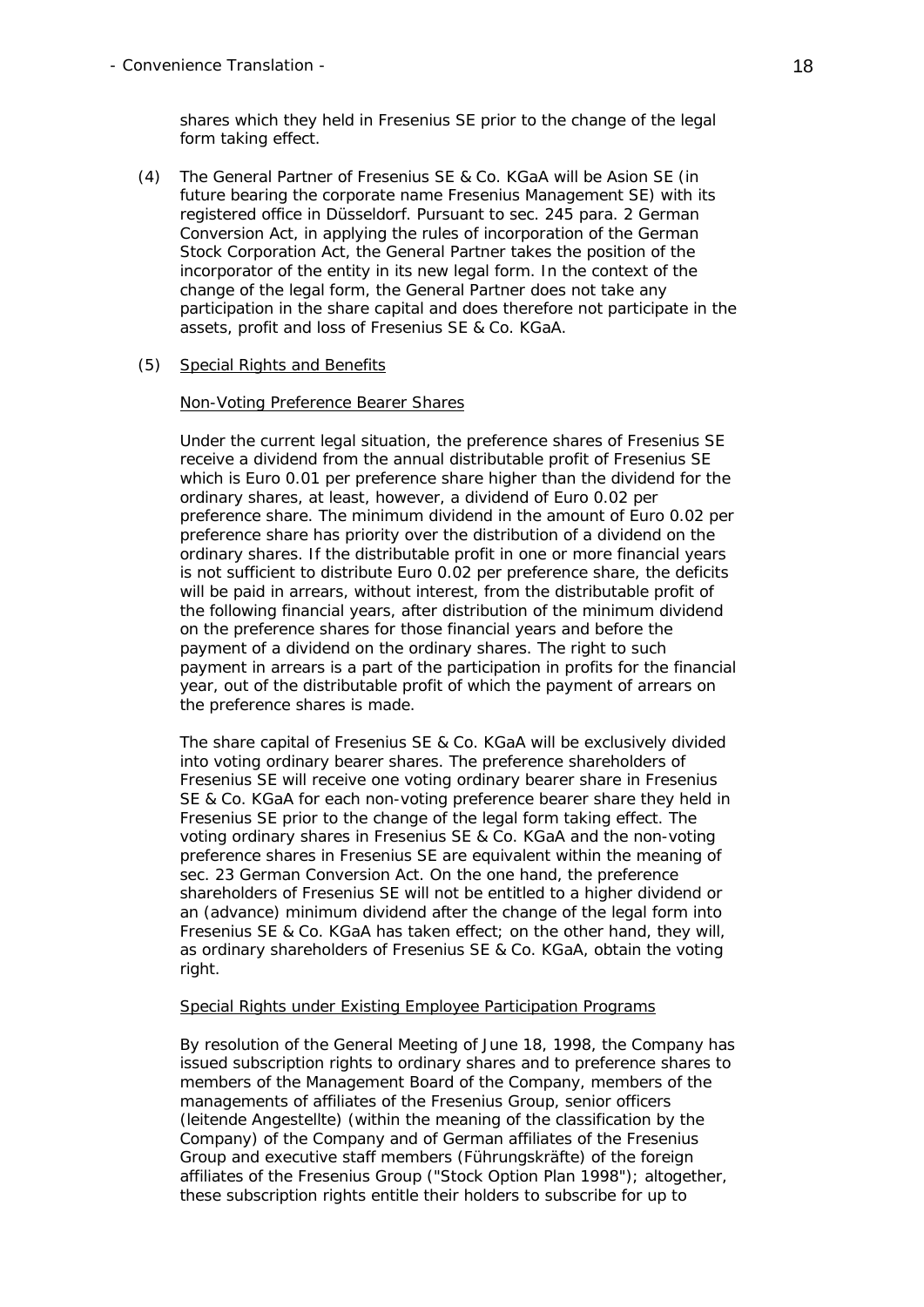450,000 ordinary shares and for up to 450,000 preference shares. Excluded are members of the management and employees of Fresenius Medical Care AG (now Fresenius Medical Care AG & Co. KGaA) and of those affiliates that are affiliated with the Company only via Fresenius Medical Care. An option entitles either to the subscription for an ordinary share or for a preference share. To the group of the members of the Management Board, up to 200,000 options are allotted, which grant the right to subscription for up to 100,000 ordinary shares and up to 100,000 preference shares. To the group of the executive staff members, up to 700,000 options are allotted, which grant the right to subscription for up to 350,000 ordinary shares and for up to 350,000 preference shares. The stock options granted under the Stock Option Plan 1998 have a term of ten years. One third of the options can be exercised at the earliest two, three or four years after the date they were granted, respectively. Furthermore, the exercise of the options is subject to the mandatory requirement that within the first two-year vesting period following the granting of the options to the beneficiary, the consolidated earnings of the group before interest, before payments for profit participation capital and for securities similar to profit participation rights and before taxes on income and profit (EBIT) must have increased by at least 15 % (success target). The Management Board and the Supervisory Board are authorized to determine in the terms of the options a higher percentage than 15 as a prerequisite for exercising the options. The exercise price of an option corresponds to the average standard quotation of the ordinary bearer share or the nonvoting preference bearer share of the Company on the Frankfurt Stock Exchange on the last 30 trading days prior to the granting of the option to the beneficiaries. As of December 31, 2009, under the Stock Option Plan 1998, stock options in a volume of 457,062 units were issued all of which were exercisable.

 By resolution of May 28, 2003, the Ordinary General Meeting of the Company has authorized the Management Board of the Company, with the consent of the Supervisory Board, to issue convertible bonds in the aggregate nominal amount of Euro 4,608,000.00 to the members of the Management Board of the Company, to members of the management of affiliates of the Company, to employees of the Company and to employees of affiliates of the Company; altogether, the convertible bonds entitle their holders to subscribe for up to 900,000 ordinary shares and up to 900,000 preference shares ("Stock Option Plan 2003"). Excluded are members of the management and employees of Fresenius Medical Care AG (now Fresenius Medical Care AG & Co. KGaA) and of those affiliates that are affiliated with the Company only via Fresenius Medical Care. Each convertible bond grants the right to subscription for one ordinary share or one preference share. To the group of the members of the Management Board, up to 400,000 convertible bonds are allotted, which grant the right to subscription for up to 200,000 ordinary shares and for up to 200,000 preference shares. To the group of the employees, up to 1,400,000 convertible bonds are allotted, which grant the right to subscription for up to 700,000 ordinary shares and for up to 700,000 preference shares. The beneficiaries are entitled to choose between convertible bonds with a success target (stock price target) and convertible bonds without a success target. If the beneficiaries opt for convertible bonds without a success target, they receive 15 % less stock options than if they opt for convertible bonds with a success target. In the case of convertible bonds with a success target, the exercise of the conversion right depends on the achievement of the following success target: The success target is deemed to be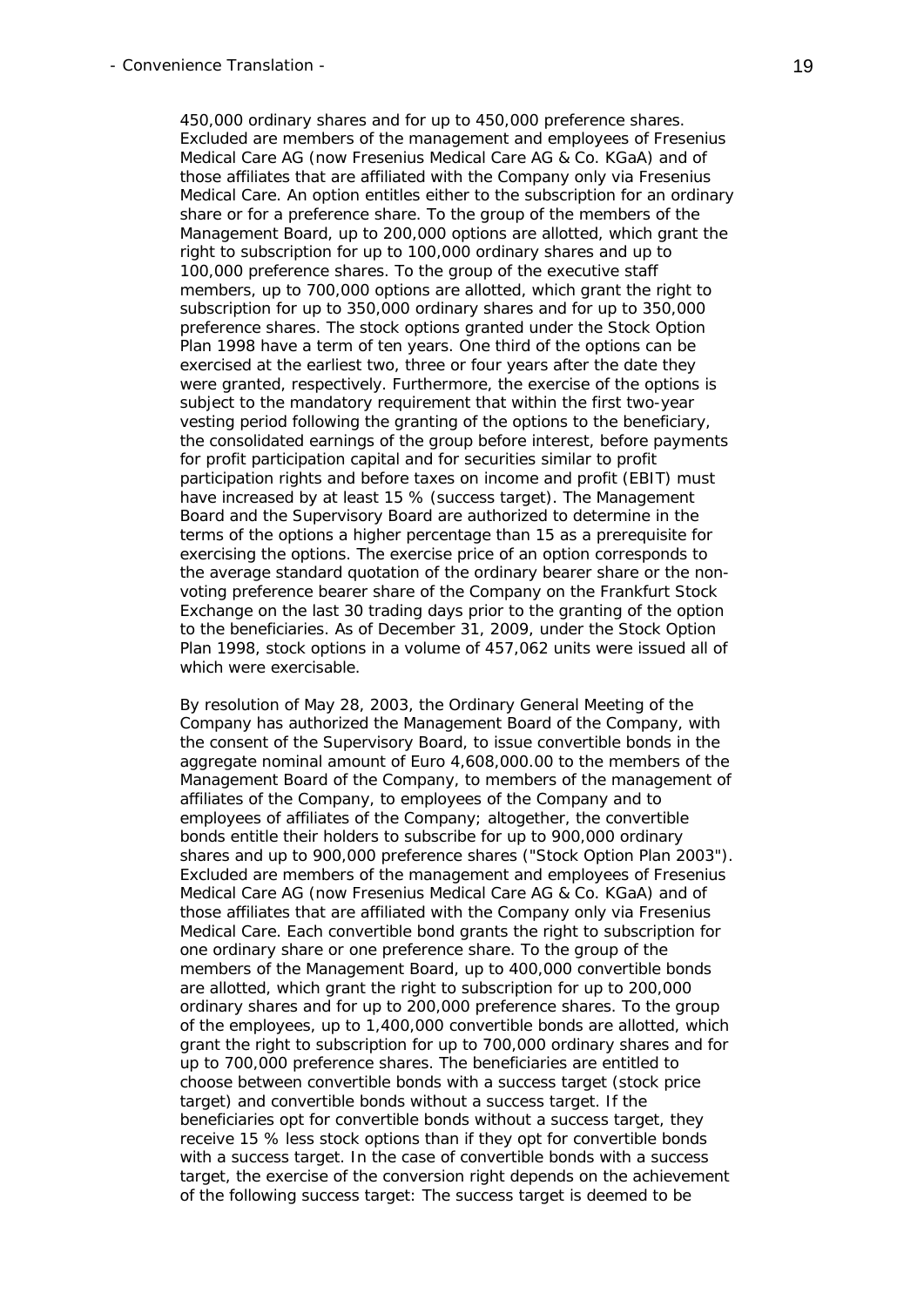achieved if prior to the conversion of the convertible bonds there is an increase of the joint average stock exchange price of ordinary shares and preference shares compared to the average stock exchange price of ordinary shares and preference shares on the day such convertible bonds were granted ("initial value") that amounted to a minimum of 25 % on at least one day. The initial value is determined based on the joint average stock exchange price of the ordinary and the preference share during the last 30 days preceding the day on which the respective convertible bond has been granted. The conversion price for convertible bonds with a success target corresponds to the stock exchange price of the ordinary shares or the preference shares, respectively, at the time the target is achieved for the first time, less the par value of the converted convertible bond. The conversion price for convertible bonds without a success target corresponds to the average stock exchange price of the ordinary share or the preference share, respectively, during the last 30 trading days at the stock exchange prior to the granting of the relevant convertible bonds, less the par value of the converted convertible bond. As of December 31, 2009, under the Stock Option Plan 2003, convertible bonds in a volume of 2,799,514 units were issued. Thereof, 1,953,308 items were exercisable.

 By resolution of May 21, 2008, the Ordinary General Meeting of the Company has authorized the Management Board of the Company, with the consent of the Supervisory Board, to issue up to 6,200,000 subscription rights for up to 3,100,000 ordinary bearer shares as well as for up to 3,100,000 preference bearer shares to members of the Management Board of the Company, to members of the managements of affiliates and to executive staff members of the Company and of affiliates ("Stock Option Plan 2008"). Excluded are members of the Management Board of Fresenius Medical Care Management AG in its capacity as General Partner of Fresenius Medical Care AG & Co. KGaA as well as employees of Fresenius Medical Care AG & Co. KGaA and of affiliates which are affiliated with the Company only via Fresenius Medical Care AG & Co. KGaA, to the extent that they are in an exclusive working or service relationship with Fresenius Medical Care AG & Co. KGaA or with an affiliate which is affiliated with the Company only via Fresenius Medical Care AG & Co. KGaA. Each subscription right grants the right to subscription for one ordinary bearer share or one preference bearer share. To the group of the Management Board, up to 1,200,000 subscription rights are allotted, which grant the right to subscription for up to 600,000 ordinary bearer shares and for up to 600,000 preference bearer shares. To the group of the members of the managements of affiliates, up to 3,200,000 subscription rights are allocated, which grant the right to subscription for up to 1,600,000 ordinary bearer shares and for up to 1,600,000 preference bearer shares. To the group of executive staff members of the Company and of affiliates, up to 1,800,000 subscription rights are allotted, which grant the right to subscription for up to 900,000 ordinary bearer shares and for up to 900,000 preference bearer shares, respectively. Subscription rights may only be exercised if the annual success target has been reached within the three-year vesting period determined in accordance with the regulations of the Stock Option Plan 2008. The success target is achieved in each case if, after the granting of the subscription rights to the respective beneficiary, the adjusted annual profit as compared to the previous financial year has increased by at least 8 %. The exercise price of a subscription right corresponds to the average stock exchange price (closing price) of the ordinary bearer share or the preference bearer share of the Company in the electronic XETRA trading system of Deutsche Börse AG in Frankfurt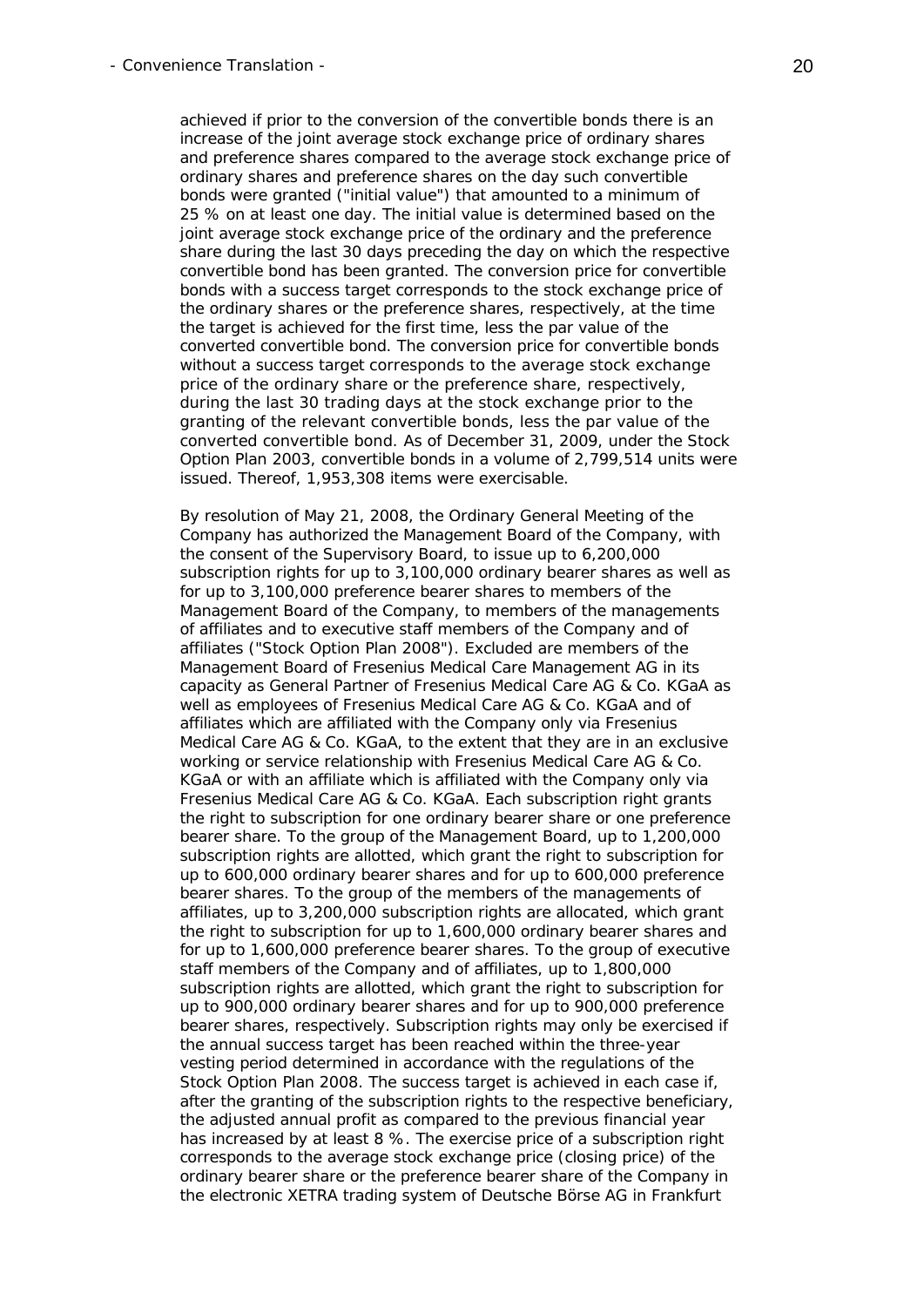am Main or a comparable successor system on the last 30 trading days prior to the granting of the subscription right. The minimum exercise price is the pro-rata amount of the share capital of the Company allocable to the ordinary bearer share or the preference bearer share, respectively. As of December 31, 2009, under the Stock Option Plan 2008, subscription rights in the volume of 2,136,876 units were issued, none of which have so far been exercisable.

 In the course of the change of the legal form, the beneficiaries under the existing employee participation programs receive subscription rights or conversion rights to shares in Fresenius SE & Co. KGaA instead of shares in Fresenius SE. The number of subscription rights and the number of shares to be delivered remains unaffected by the change of the legal form. As the share capital of Fresenius SE & Co. KGaA will be divided only into voting ordinary bearer shares, only voting ordinary bearer shares will be delivered. For each subscription right or conversion right granted at Fresenius SE for the subscription of a non-voting preference bearer share, the beneficiary will, in case of an exercise of such right – and provided that the relevant prerequisites for the exercise are fulfilled – receive a voting ordinary bearer share instead of a non-voting preference bearer share. The voting ordinary bearer shares in Fresenius SE & Co. KGaA and the non-voting preference bearer shares in Fresenius SE are equivalent within the meaning of sec. 23 German Conversion Act. On the one hand, the entitlement to a higher dividend and an (advance) minimum dividend for the preference shares will cease to exist upon the change of the legal form taking effect; on the other hand, each ordinary share replacing a preference share grants one voting right.

 The exercise price or, in case of the Stock Option Plan 2003, the conversion price to be paid, in each case will remain unchanged. As exclusively ordinary shares are delivered, the exercise or conversion price, respectively, refers to the respective applicable stock exchange price of the ordinary shares.

 Likewise, the respective success targets of the Stock Option Plans 1998 and 2008 will remain unchanged. With a view to the conversion of the entire share capital of the Company to voting ordinary bearer shares in the context of the change of the legal form, the success target of the Stock Option Plan 2003 is to be adjusted to the effect, that the success target is deemed to be achieved if the price increase of 25 % provided for in the Stock Option Plan 2003 is achieved by the fact that the sum of the following price increases amounts to at least 25 %: (i) increase of the joint average stock exchange price of ordinary shares and preference shares from the day of the issuance until the day when the change of the legal form takes effect; (ii) increase of the stock exchange price of the ordinary shares since the taking of effect of the change of the legal form. To the extent that the success target is or has already been achieved prior to the change of the legal form taking effect, the success target is deemed to be achieved also after the change of the legal form.

 The rights under the options will remain unaffected by the change of an employment relationship of a beneficiary with Fresenius SE into an employment relationship with Fresenius SE & Co. KGaA or with Asion SE (which will in future bear the corporate name Fresenius Management SE) which will be acceding to the Company as General Partner.

 The conditional capitals, which were created to secure the subscription or conversion rights under the Stock Option Plans 1998, 2003 and 2008,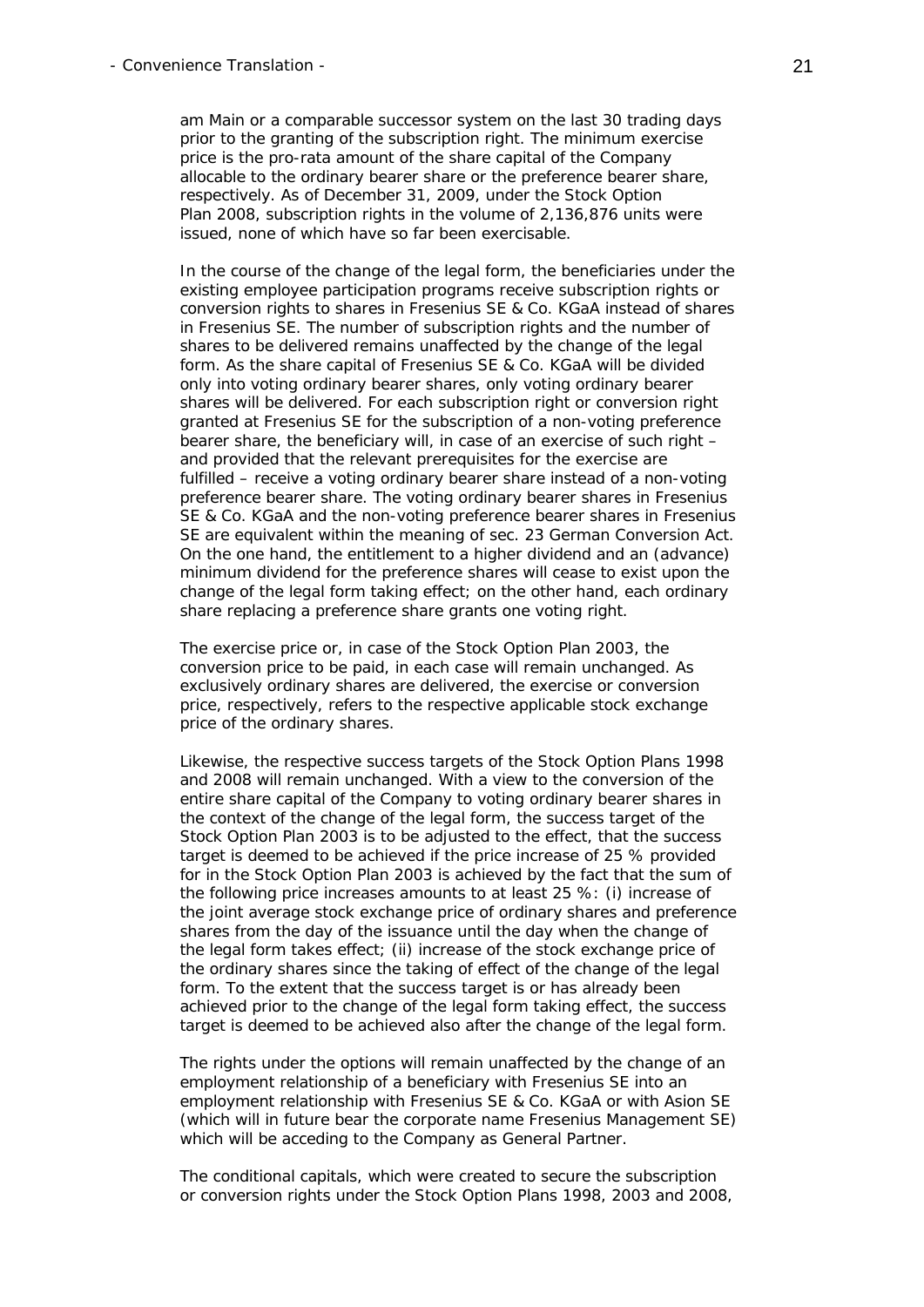will continue to exist in amended form in Fresenius SE & Co. KGaA. With a view to the conversion of the entire share capital into voting ordinary bearer shares in the context of the change of the legal form of Fresenius SE to Fresenius SE & Co. KGaA, the conditional capitals will be amended in particular to the effect that the conditional capitals will exclusively provide for the issuance of voting ordinary bearer shares. The total amounts of the conditional capitals remain unchanged.

 In addition to the conditional capitals, three authorized capitals are created in the articles of association of Fresenius SE & Co. KGaA, which are intended to alternatively service the existing employee participation programs. These authorized capitals also exclusively provide for the issuance of voting ordinary bearer shares.

#### General Partner

As a legal precaution, it is pointed out that Asion SE (in future bearing the corporate name Fresenius Management SE), in which the Else Kröner-Fresenius-Foundation holds a 100 % stake, will accede to the Company as General Partner and will take over the management of the business of the Company.

#### Corporate Body Members

 As a legal precaution, it is pointed out that – irrespective of the decision making authority of the Supervisory Board of Asion SE (which will in the future bear the corporate name Fresenius Management SE) according to German Stock Corporation Act – it can be assumed, that the present members of the Management Board of Fresenius SE will be appointed as members of the Management Board of the General Partner of Fresenius SE & Co. KGaA. The present members of the Management Board of Fresenius SE are the gentlemen Dr. Ulf M. Schneider (Chairman), Rainer Baule, Dr. Francesco De Meo, Dr. Jürgen Götz, Dr. Ben Lipps, Stephan Sturm and Dr. Ernst Wastler.

 Furthermore, members of the Supervisory Board of Fresenius SE, namely the gentlemen Dr. Gerd Krick, Prof. Dr. h.c. Roland Berger, Klaus-Peter Müller and Dr. Gerhard Rupprecht, shall be appointed as members of the Supervisory Board of Fresenius SE & Co. KGaA. The gentlemen Dr. Dieter Schenk and Dr. Karl Schneider shall not be appointed as members of the Supervisory Board of Fresenius SE & Co. KGaA.

 Moreover, the gentlemen Dr. Gerd Krick, Prof. Dr. h.c. Roland Berger, Klaus-Peter Müller, Dr. Gerhard Rupprecht, Dr. Dieter Schenk and Dr. Karl Schneider, all of whom are members of the Supervisory Board of Fresenius SE, shall be appointed as members of the Supervisory Board of the General Partner of Fresenius SE & Co. KGaA.

#### (6) Amendment of the Stock Option Plans 1998, 2003 and 2008

#### Stock Option Plan 1998

 The Stock Option Plan 1998 set up on the basis of the resolution of the General Meeting of June 18, 1998 (taking into account the amendment resolution of the General Meeting of December 4, 2006, required due to the new division of the share capital) is amended because of the conversion of the entire share capital into voting ordinary bearer shares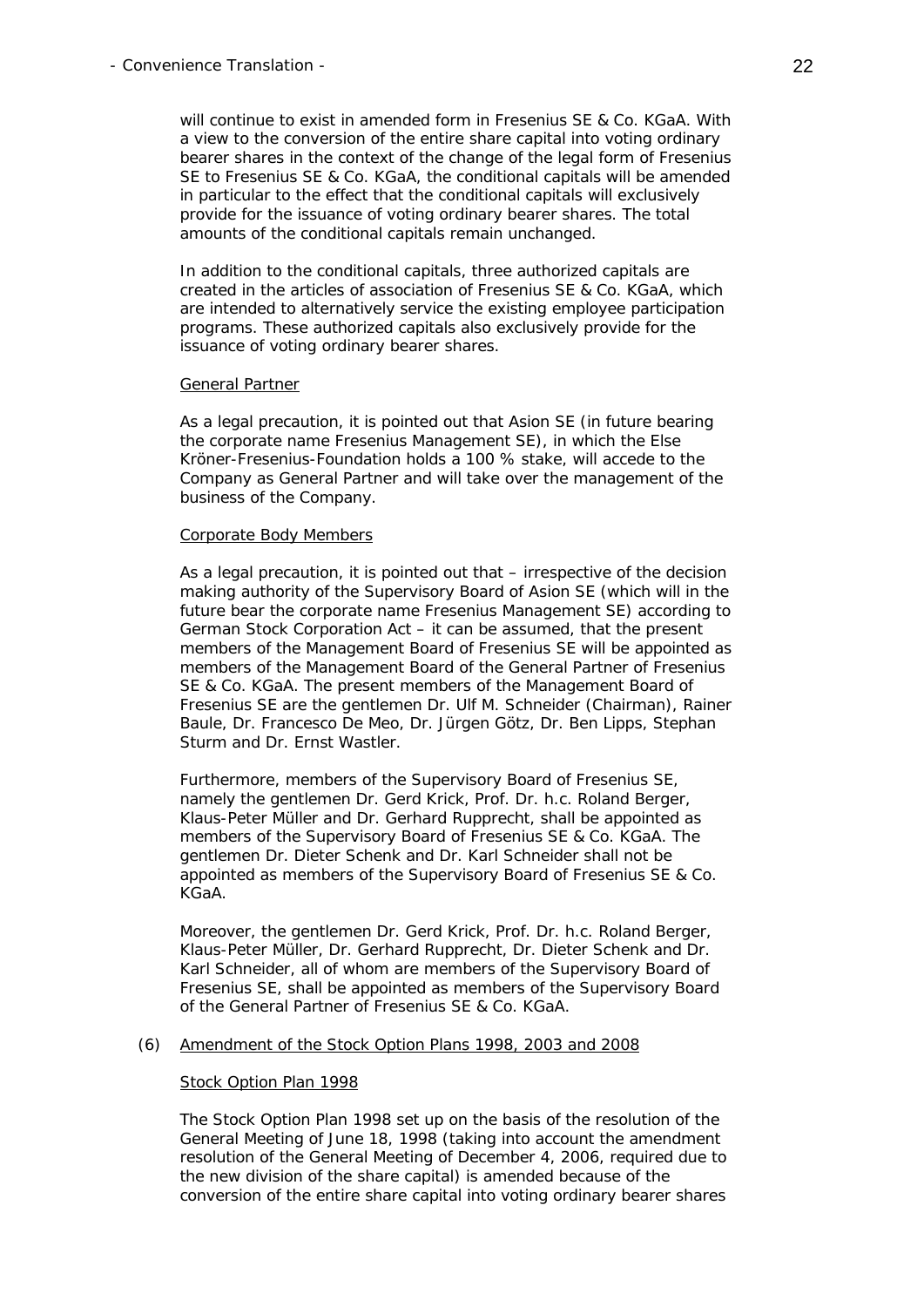in the context of the change of the legal form of the Company into a partnership limited by shares, so that all outstanding subscription rights are to be serviced, in case of exercise, with voting ordinary bearer shares. The rights under the options will remain unaffected by the change of an employment relationship of a beneficiary with Fresenius SE into an employment relationship with Fresenius SE & Co. KGaA or with Asion SE (which in future will bear the corporate name Fresenius Management SE), which will be acceding to the Company as General Partner.

 Upon adoption of the new articles of association of Fresenius SE & Co. KGaA, the Conditional Capital I of the Company intended for the servicing of the Stock Option Plan 1998 (Art. 4 para. 6 of the statutes of Fresenius SE) will be adjusted to the conversion of the subscription rights to the subscription for voting ordinary bearer shares and, upon the change of the legal form of the Company into a partnership limited by shares taking effect, will take the form as set forth in Art. 4 para. 9 of Annex 1 to this invitation to the General Meeting.

#### Stock Option Plan 2003

 The Stock Option Plan 2003 set up on the basis of the resolution of the General Meeting of May 28, 2003 (taking into account the amendment resolution of the General Meeting of December 4, 2006, required due to the new division of the share capital) is amended because of the conversion of the entire share capital into voting ordinary bearer shares in the context of the change of the legal form of the Company into a partnership limited by shares, so that all outstanding subscription rights associated with the issued convertible bonds are to be serviced with voting ordinary bearer shares in so far as the convertible bond holders use their exercise right.

 The rights under the convertible bonds will remain unaffected by the change of an employment relationship of a beneficiary with Fresenius SE into an employment relationship with Fresenius SE & Co. KGaA or with Asion SE (which in future will bear the corporate name Fresenius Management SE), which will be acceding to the Company as General Partner.

 With a view to the conversion of the entire share capital of the Company into voting ordinary bearer shares in the context of the change of the legal form, the success target of the Stock Option Plan 2003 is to be adjusted to the effect, that the success target is deemed to be achieved if the price increase of 25 % provided for in the Stock Option Plan 2003 is achieved by the fact that the sum of the following price increases amounts to at least 25 %: (i) increase of the joint average stock exchange price of ordinary shares and preference shares from the day of the issuance until the day when the change of the legal form takes effect; (ii) increase of the stock exchange price of the ordinary shares since the taking of effect of the change of the legal form. To the extent that the success target is or has already been achieved prior to the change of the legal form taking effect, the success target is deemed to be achieved also after the change of the legal form.

 Upon adoption of the new articles of association of Fresenius SE & Co. KGaA, the Conditional Capital II of the Company intended for the servicing of the Stock Option Plan 2003 (Art. 4 para. 7 of the statutes of Fresenius SE) will be adjusted to the conversion of the subscription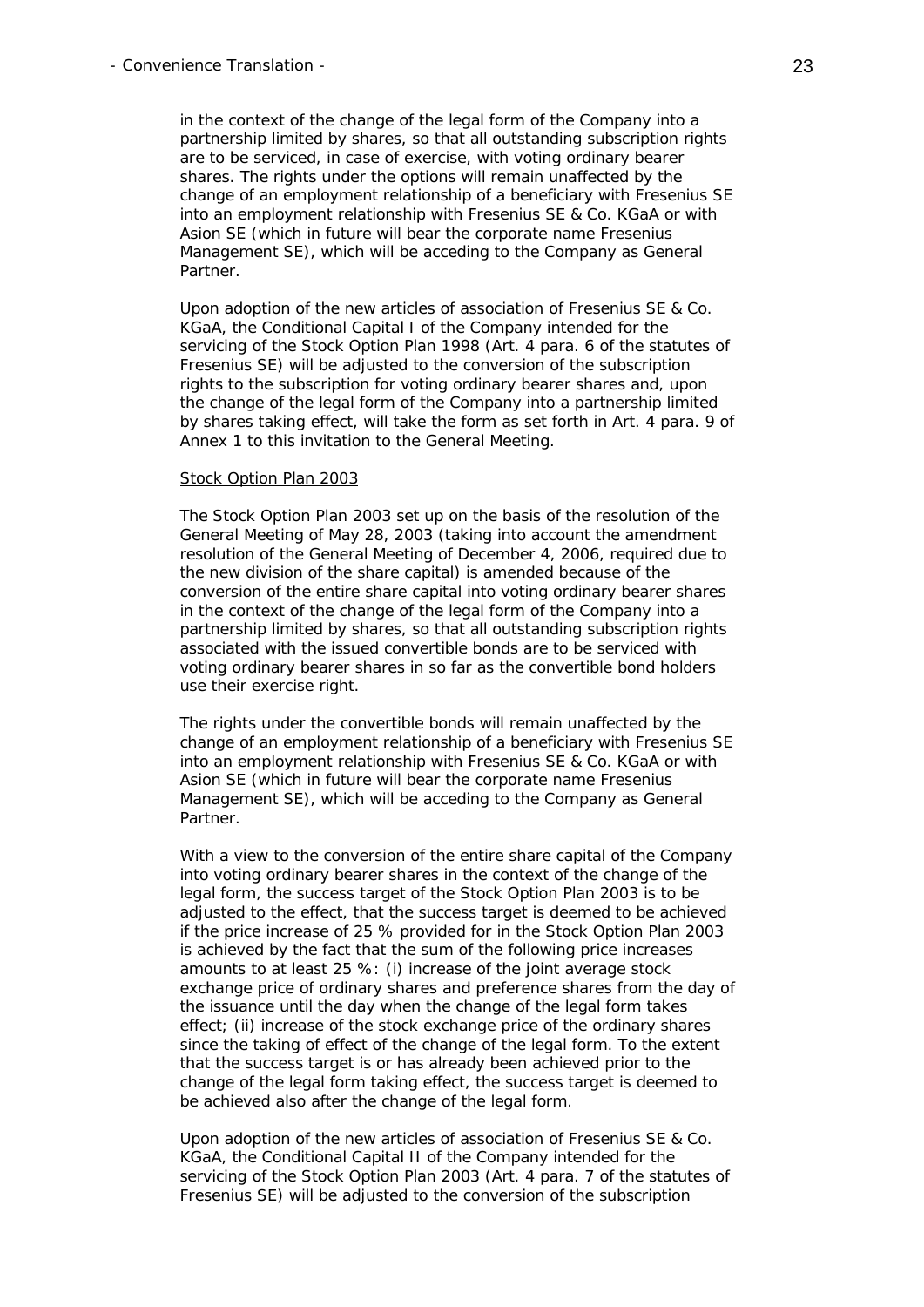rights to the subscription of voting ordinary bearer shares and, upon the change of the legal form of the Company into a partnership limited by shares taking effect, will take the form as set forth in Art. 4 para. 10 of Annex 1 to this invitation to the General Meeting.

### Stock Option Plan 2008

 The Stock Option Plan 2008 set up on the basis of the resolution of the General Meeting of May 21, 2008 is amended because of the conversion of the entire share capital into voting ordinary bearer shares in the context of the change of the legal form of the Company into a partnership limited by shares as follows:

- As of the change of the legal form of the Company into a partnership limited by shares taking effect, the beneficiaries under the Stock Option Plan 2008 can be exclusively granted subscription rights for voting ordinary bearer shares. As of the change of the legal form taking effect, subscription rights already granted are to be serviced exclusively by voting ordinary bearer shares.
- With respect to the different corporate body structure of Fresenius SE & Co. KGaA, the circle of beneficiaries will be adjusted so that, as of the change of the legal form taking effect, instead of the members of the then no longer existing Management Board of the Company, the members of the Management Board of the General Partner are the beneficiaries. The rights under the options will remain unaffected by the change of an employment relationship of a beneficiary with Fresenius SE into an employment relationship with Fresenius SE & Co. KGaA or with Asion SE (which in future will bear the corporate name Fresenius Management SE), which will be acceding to the Company as General Partner.
- To the extent that, upon the change of the legal form taking effect, the Management Board (with respect to subscription rights for executive staff members) or the Supervisory Board (with respect to subscription rights for members of the Management Board) has not yet used the authorization under the stock option plan to grant subscription rights, the General Partner (with respect to subscription rights for executive staff members) or its Supervisory Board (with respect to subscription rights for members of the Management Board of the General Partner) is authorized to grant in such amount subscription rights for voting ordinary bearer shares.

 Upon adoption of the new articles of association of Fresenius SE & Co. KGaA, the Conditional Capital III of the Company intended for the servicing of the Stock Option Plan 2008 (Art. 4 para. 8 of the statutes of Fresenius SE) will be adjusted to the conversion of the subscription rights to the subscription for voting ordinary bearer shares and, upon the change of the legal form of the Company into a partnership limited by shares taking effect, will take the form as set forth in Art. 4 para. 11 of Annex 1 to this invitation to the General Meeting.

(7) The articles of association of Fresenius SE & Co. KGaA are hereby adopted in the wording set forth in Annex 1 to this invitation to the General Meeting.

 By adoption of the new articles of association of Fresenius SE & Co. KGaA, the Authorized Capital I and the Authorized Capital II will, as of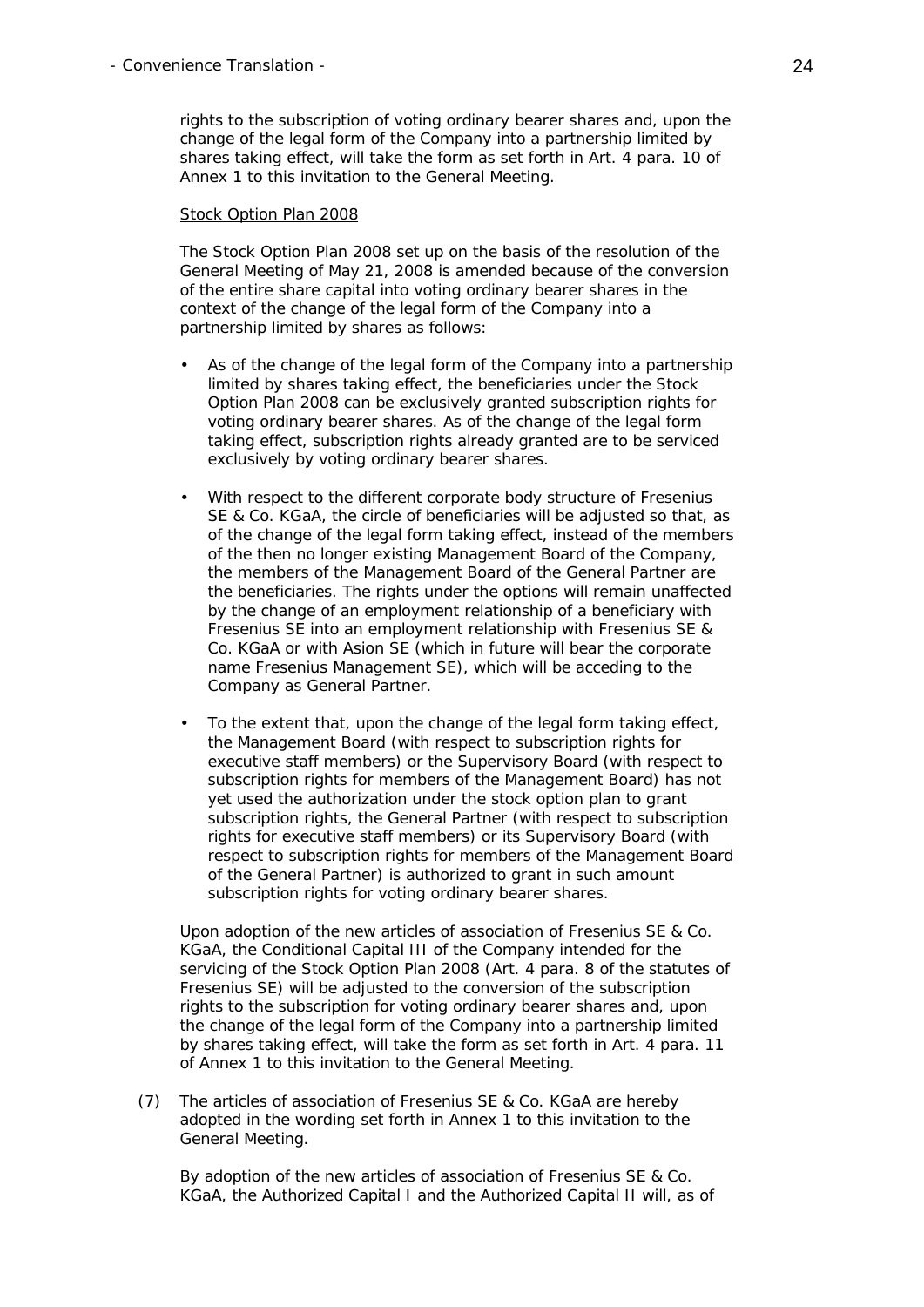the change of the legal form into a partnership limited by shares taking effect, be adjusted with respect to the change of the legal form of the Company into a partnership limited by shares and the conversion of the entire share capital into voting ordinary bearer shares and will take the form as set forth in Art. 4 para. 4 (Authorized Capital I) and Art 4 para. 5 (Authorized Capital II) of Annex 1 to this invitation to the General Meeting. With respect to the Authorized Capital I, the General Partner is authorized to exclude the shareholders' subscription right for fractional amounts. With respect to the Authorized Capital II, the General Partner is authorized, pursuant to the wording of Art. 4 para. 5 of Annex 1 to this invitation to the General Meeting, to exclude the shareholders' subscription right with the consent of the Supervisory Board.

 Furthermore, by adoption of the new articles of association of Fresenius SE & Co. KGaA, the Authorized Capital III, the Authorized Capital IV and the Authorized Capital V will, as of the change of the legal form into a partnership limited by shares taking effect, be newly created and will take the form as set forth in Art. 4 para. 6 (Authorized Capital III), Art. 4 para. 7 (Authorized Capital IV) and Art. 4 para. 8 (Authorized Capital V) of Annex 1 to this invitation to the General Meeting. With respect to the Authorized Capitals III, IV and V, the shareholders' subscription right is excluded.

 The Supervisory Board is authorized to amend the wording of the articles of association prior to entering the resolution on the change of the legal form in the commercial register, insofar as this is required due to an issuance of shares out of existing conditional capital which has occurred in the meantime, to the then applicable amount of the share capital. The Supervisory Board is further authorized to amend the wording of the articles of association prior to entering the resolution on the change of the legal form in the commercial register, insofar as changes regarding the amounts of the respective conditional capitals occur.

- (8) No offer of compensation under sec. 207 German Conversion Act needs to be made as a result of the provision of sec. 250 German Conversion Act.
- (9) The consequences of the change of the legal form for the employees and their representations and the measures planned in this respect are determined as follows (including information on the procedure regarding the participation of the employees in connection with the planned crossborder merger of Calea Nederland N.V. into the Company):

 The change of the legal form has no effects for the employees and their employment relationships. The change of the legal form does not involve a change of employer; the employment contracts of the employees continue to apply unchanged. The employer's right to issue instructions will be exercised after the change of the legal form and the subsequent cross-border merger of Calea Nederland N.V. into Fresenius SE & Co. KGaA by Fresenius SE & Co. KGaA, represented by the Management Board of the General Partner, i.e., Asion SE (which will in the future bear the corporate name Fresenius Management SE). This does not involve any changes for the employees.

 The change of the legal form and the subsequent cross-border merger of Calea Nederland N.V. into Fresenius SE & Co. KGaA have the following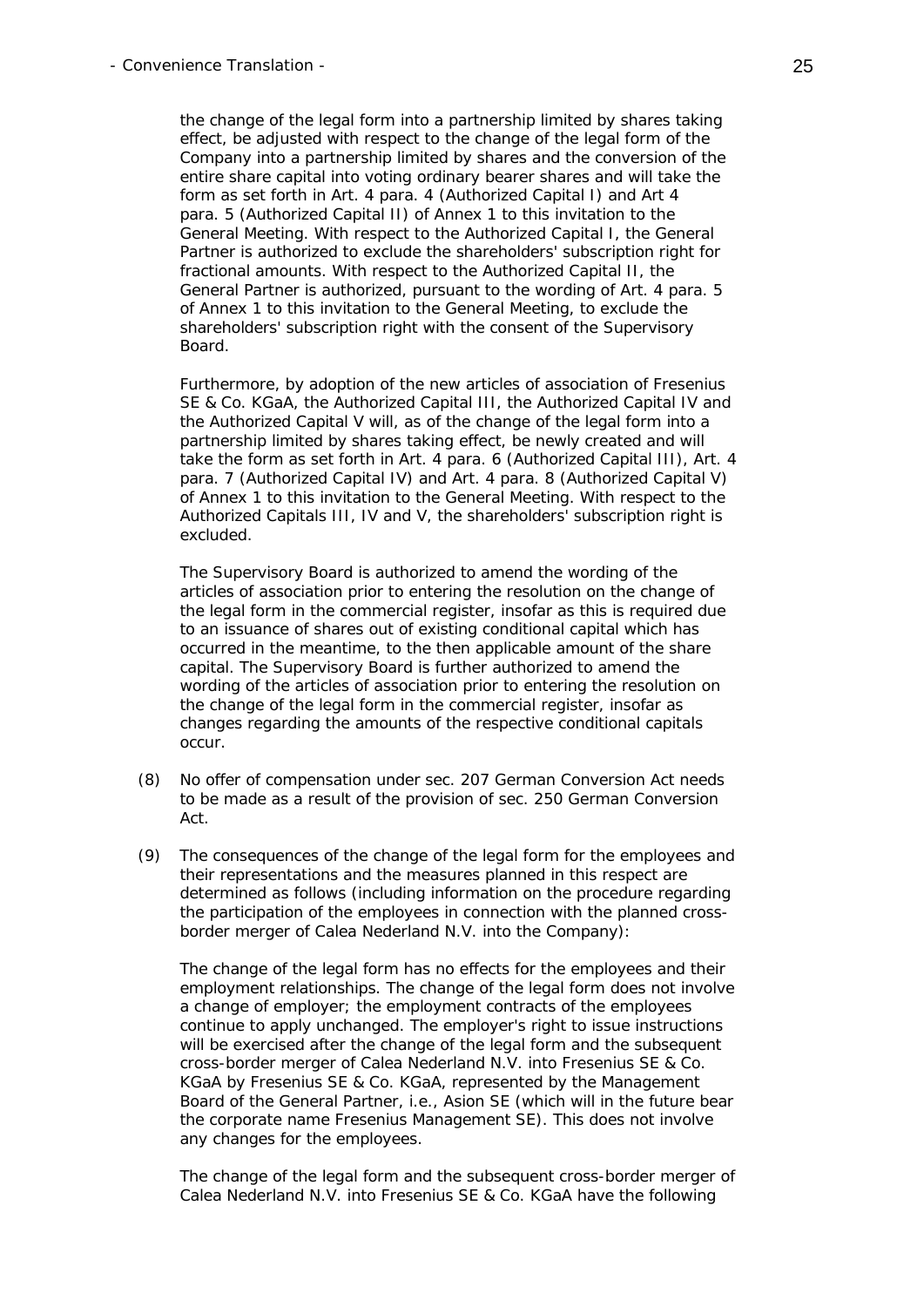impacts on the employees' representations and the co-determination of employees in the Supervisory Board:

 The existing SE works council of Fresenius SE is linked to the legal form of the SE, so that it will cease to exist upon the change of the legal form taking effect. As the Fresenius Group is a group of companies with business activities all over the European Union, the controlling company of which has its registered office in Germany, a European works council can be established instead of the former SE works council in accordance with the provisions of the European Works Councils Act (*Europäisches Betriebsräte-Gesetz* – "EBRG"). Other than that, the existence and composition of the works councils, the executives' committees (*Sprecherausschüsse*) and other employee representations as well as their rights and powers will not be changed by the change of the legal form and the subsequent cross-border merger of Calea Nederland N.V. into Fresenius SE & Co. KGaA. All works agreements remain in effect unchanged in their present form. The binding character of collective bargaining agreements for the Company and its subsidiaries remains likewise unaffected by the change of the legal form.

 The change of the legal form changes the corporate co-determination. The corporate co-determination in the Supervisory Board of Fresenius SE is governed by the provisions of the SE Participation Act and the agreement regarding the participation of employees in Fresenius SE of July 13, 2007. The Supervisory Board of Fresenius SE maintains equal representation and consists of six Supervisory Board members of the shareholders and six of the employees. At the moment, four of the employee representatives in the Supervisory Board of Fresenius SE are from Germany and one each from Italy and Austria. The change of the legal form of Fresenius SE into a partnership limited by shares would, in principle, lead to the corporate co-determination being governed by the provisions of the German Co-Determination Act. Based on the number of employees working for the Company and its group companies in Germany, a Supervisory Board with equal representation, consisting of ten members of the Supervisory Board of the shareholders and ten of the employees, would have to be established pursuant to the provisions of the German Co-Determination Act. With respect to the employee representatives in the Supervisory Board of Fresenius SE & Co. KGaA, out of the employees of the Fresenius Group, only the employees working in Germany would have a right to vote and a right to be elected in accordance with the German Co-Determination Act.

 It is planned to implement a cross-border merger of the Dutch Calea Nederland N.V. into the Company in connection with the change of the legal form of the Company into a partnership limited by shares. The Company has a 100 % stake in Calea Nederland N.V. In 2008, Calea Nederland N.V. sold and transferred its entire business to Tefa-Portanje B.V. Since then, it no longer has any own business or any employees. The cross-border merger is to become effective immediately upon the change of the legal form taking effect. As a result of the cross-border merger, the corporate co-determination at Fresenius SE & Co. KGaA will not be governed by the provisions of the German Co-Determination Act, but rather by the provisions of the German Act on Employee Co-Determination in case of Cross-Border Mergers ("MgVG"). If the crossborder merger becomes effective, as planned, immediately after the change of the legal form takes effect, the provisions of the German Co-Determination Act do not apply. Accordingly, the Supervisory Board of the Company for the time after the change of the legal form takes effect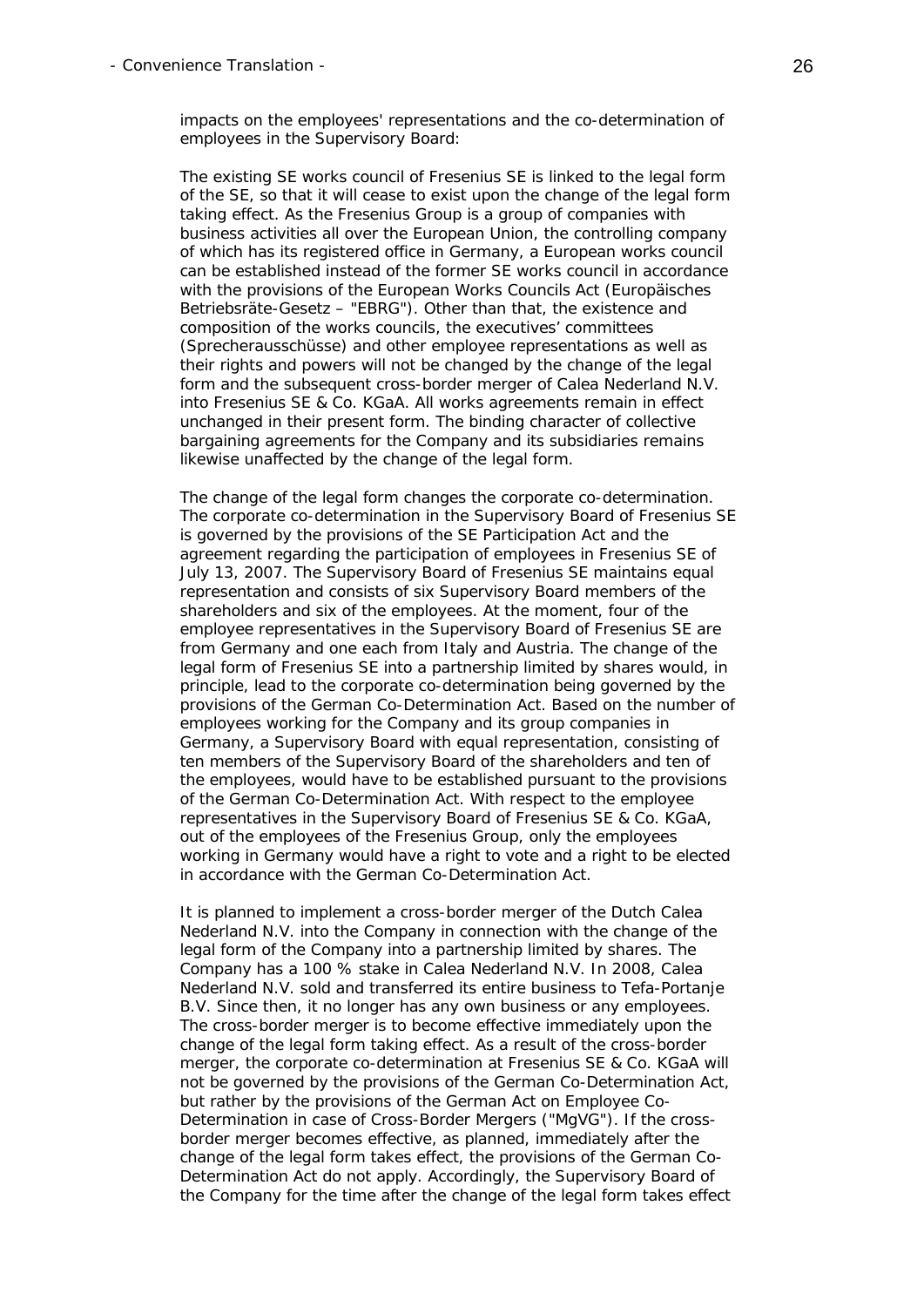will be established not in accordance with the provisions of the German Co-Determination Act, but in accordance with the provisions of the MgVG. The MgVG governs the co-determination of employees in the corporate bodies of a company resulting from a cross-border merger. The Act aims at safeguarding the co-determination rights of employees in the companies involved in the merger.

 In connection with a cross-border merger, in principle, a procedure regarding the participation of employees must be conducted. Such procedure would aim at the conclusion of an agreement among the managements of the companies involved in the merger and a special negotiating body representing the interests of the employees on the codetermination of employees in the supervisory board of the company. For the purpose set out above, co-determination means the influence of employees on the matters of a company by exercising the right to elect or appoint part of the members of the supervisory or administrative body of the company, or the exercise of the right to recommend or reject the appointment of some or all members of the supervisory or administrative body of the company (sec. 2 para. 7 MgVG). If no agreement can be reached until the end of the negotiating period provided for in the MgVG, the statutory subsidiary regulation of the MgVG applies, which secures the co-determination of the employees by operation of law ("co-determination by operation of law").

 Under the provisions of the MgVG, the managements of the companies involved in the merger, i.e., the Management Board of the Company and the management of Calea Nederland N.V., may decide to apply the regulations on the co-determination by operation of law without prior negotiations with a special negotiating body immediately as of the time of the registration of the company resulting from the cross-border merger (sec. 23 para. 1 sentence 1 no. 3 MgVG). The further requirement that at least a third of all employees of the Company, of Calea Nederland N.V. and of the concerned subsidiaries was entitled to co-determination rights prior to the registration of the company resulting from the cross-border merger (sec. 23 para. 1 sentence 2 no. 1 MgVG), is fulfilled in this case. With respect to the co-determination by operation of law, the corporate co-determination is governed by the provisions of secs. 23 et seq. MgVG. These contain, in particular, regulations on the scope of the co-determination, the allocation of seats within the employees' representation (so-called employee bench), the removal of employee representatives and the contesting of the election of employee representatives as well as on the legal position of the employee representatives.

 The Management Board of the Company and the management of Calea Nederland N.V. decided on March 30, 2010 pursuant to sec. 23 para. 1 sentence 1 no. 3 MgVG that the regulations on the co-determination by operation of law without prior negotiations shall apply to the company resulting from the cross-border merger immediately as of the time of the registration of the merger. For this reason, negotiations with a special negotiating body need not be initiated.

 Pursuant to sec. 24 para. 1 MgVG, within the framework of the statutory subsidiary regulation, the number of employee representatives in the supervisory body of the company resulting from the cross-border merger is assessed on the basis of the highest number of employee representatives existing in one of the bodies of the companies involved in the merger prior to such merger. As Calea Nederland N.V. is not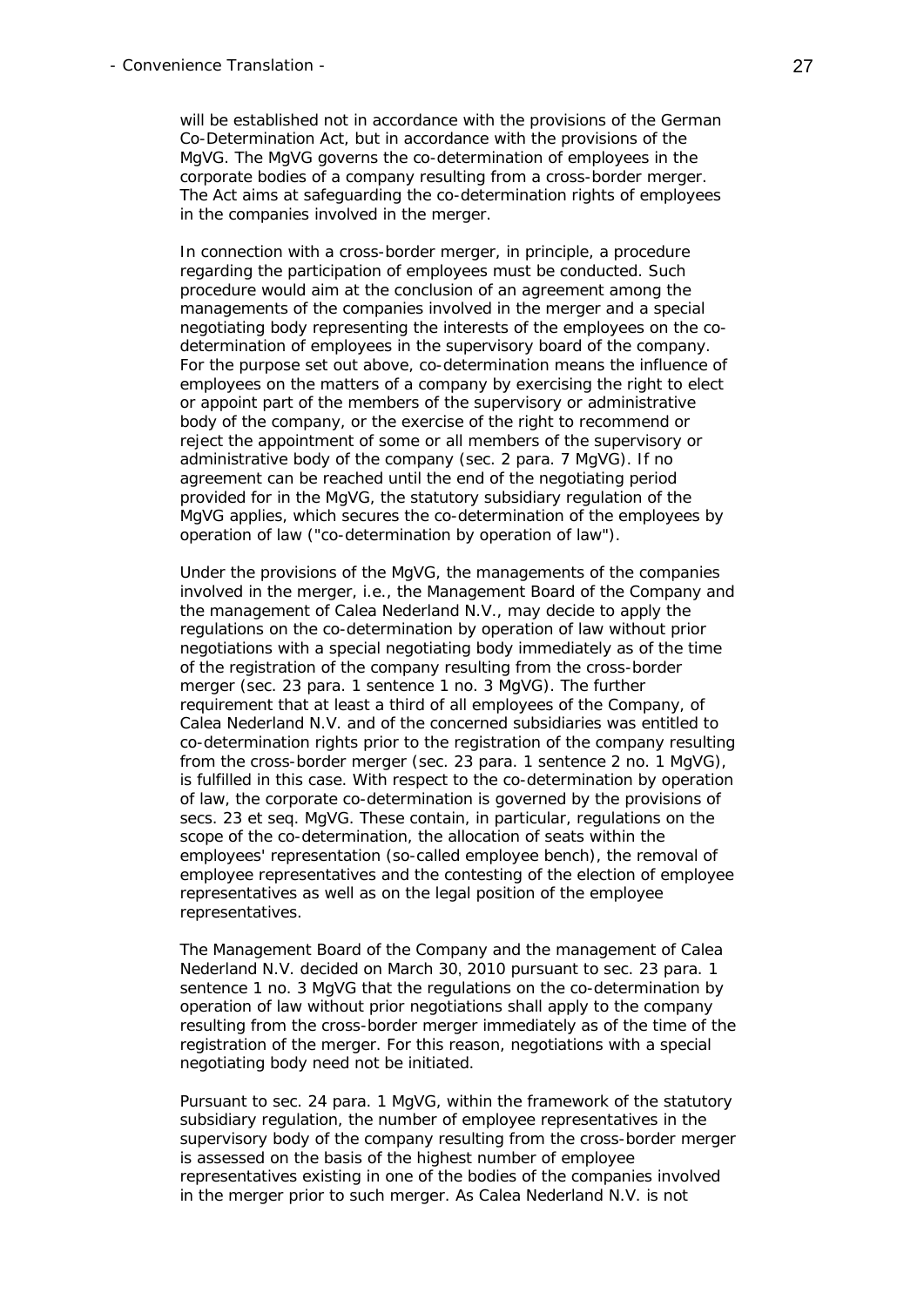subject to any corporate co-determination, the proportionate allocation of the seats of the Supervisory Board between shareholders and employees of the acquiring company following the merger is based on the number of employee representatives existing in the acquiring company prior to the merger taking effect.

 As the Supervisory Board of Fresenius SE maintains equal representation and the change of the legal form of the Company into a partnership limited by shares without the cross-border merger would, in principle, lead to the corporate co-determination being governed by the provisions of the German Co-Determination Act and thus, a Supervisory Board would have to be established with equal representation, half of the Supervisory Board of the company resulting from the merger will consist of employee representatives. Thus, the principle of equal representation applied in Fresenius SE is continued in effect in the Supervisory Board of Fresenius SE & Co. KGaA.

 The size of the Supervisory Board of the company resulting from the cross-border merger will be determined within the limits of sec. 95 German Stock Corporation Act in the articles of association of Fresenius SE & Co. KGaA. The articles of association of Fresenius SE & Co. KGaA to be adopted in the context of the conversion resolution provide that the Supervisory Board is to consist of twelve members unless another number of members is prescribed under mandatory statutory provisions; one half of the members of the Supervisory Board is elected by the General Meeting in accordance with the provisions of the German Stock Corporation Act, the other half of the members of the Supervisory Board is elected by the employees.

 The MgVG provides that a special negotiating body is to allocate the number of seats for employee representatives in the Supervisory Board to the Member States of the EU or the states party to the EEA Agreement, in which members are to be elected or appointed (sec. 25 para. 1 sentence 1 MgVG). The allocation is based on the respective number of employees of the company resulting from the cross-border merger, its subsidiaries and operational units who are employed in the individual Member States of the EU or the states party to the EEA Agreement (sec. 25 para. 1 sentence 2 MgVG). In the event that the employees from one or several Member States of the EU or the states party to the EEA Agreement cannot obtain a seat in such pro-rata allocation, the last seat to be allocated is to be assigned to a Member State of the EU or a state party to the EEA Agreement that has not yet been allocated any seats (sec. 25 para. 1 sentence 3 MgVG). As the Management Board of the Company and the management of Calea Nederland N.V. have decided that the regulations on the codetermination by operation of law without prior negotiations are to be applied immediately as of the time of the registration of the company resulting from the cross-border merger, a special negotiating body would have to be established merely for the purposes of the allocation of seats. The Management Board of the Company and the management of Calea Nederland N.V. are of the opinion that the creation of a special negotiating body merely for the purpose of the allocation of seats can be dispensed with, since Calea Nederland N.V. has no employees and within Fresenius SE with the SE works council a body with a composition similar to the special negotiating body to be established pursuant to the MgVG already exists, which has the function to look after the interests of the employees of the Fresenius Group from the Member States of the EU and from the states party to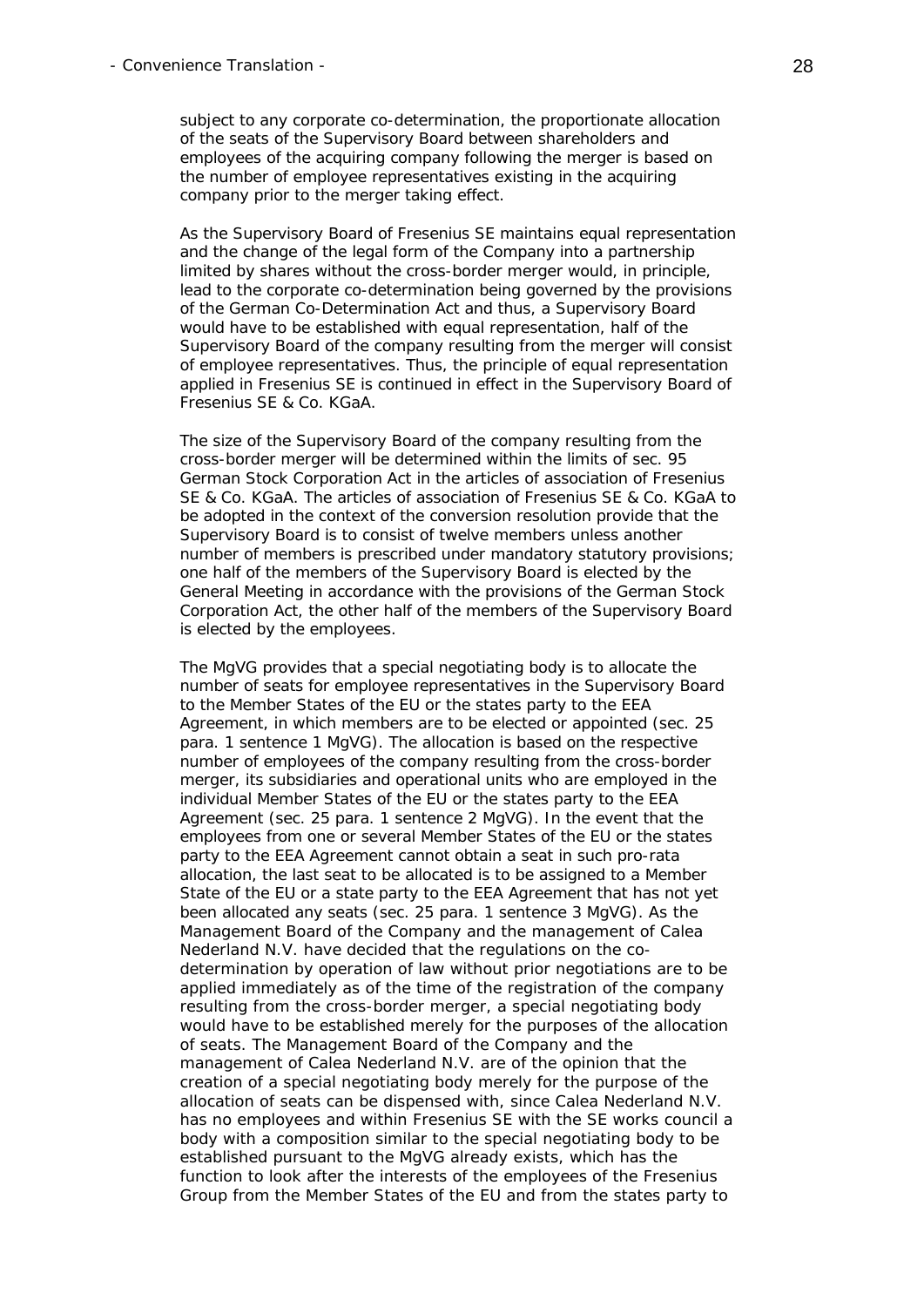the EEA Agreement. For this reason, the SE works council shall allocate the seats, following the consent of the SE works council of Fresenius SE, in accordance with sec. 25 para. 1 MgVG. Since the SE works council will cease to exist upon the change of the legal form taking effect, the seat allocation shall be carried out before the change of the legal form takes effect.

 The determination of the employee representatives to be allocated to a Member State of the EU or a state party to the EEA Agreement in the Supervisory Board of Fresenius SE & Co. KGaA is based on the national regulations of the relevant Member State concerned. The election of the employee representatives in the Supervisory Board of Fresenius SE & Co. KGaA to be allocated to Germany is made by an electoral body consisting of the employees' representations of the Company, its subsidiaries and operational units (sec. 25 para. 3 sentence 1 MgVG). Pursuant to secs. 25 para. 3 sentence 2, 8 paras. 2 and 3 MgVG, employees of the German companies and operational units of the Fresenius Group as well as trade union representatives may be elected. Men and women are to be elected in accordance with their numerical proportion. For each member, a substitute member is to be elected. Every third German employee representative must be a representative of a trade union which is represented in a company involved in the merger, the concerned subsidiaries or a concerned operational unit. Consequently, since it is expected that, as was the case in Fresenius SE, four seats for employee representatives will be allocated to Germany also in the Supervisory Board of the converted Fresenius SE & Co. KGaA, one German trade union representative would have to be elected to the Supervisory Board.

 The regulations under the MgVG regarding co-determination by operation of law apply as of the time of registration of the merger.

 Irrespective of the fact that the size of the Supervisory Board and the composition of equal representation will not change because of the cross-border merger compared to the situation at Fresenius SE, as a result of the change of the legal form all previous Supervisory Board mandates will cease to exist. All members of the Supervisory Board, i.e., also the employee representatives, will have to be newly elected. The election of the shareholder representatives is provided for in item 9 of the agenda of the Ordinary General Meeting of the Company to be held on May 12, 2010. In the event that the procedure for the election of the employee representatives has not been completed upon the change of the legal form taking effect, the employee representatives in the Supervisory Board of Fresenius SE & Co. KGaA are to be initially appointed by the court.

 With regard to the change of the legal form or the cross-border merger, no other measures are proposed or planned which would affect the situation of the employees.

#### **9. Election of the Supervisory Board of Fresenius SE & Co. KGaA.**

 Following the change of the legal form of the Company into a partnership limited by shares proposed under agenda item 7 taking effect, the composition of the Supervisory Board of the Company will be governed by other provisions than those currently applicable. Upon the change of the legal form taking effect, the office of the current members of the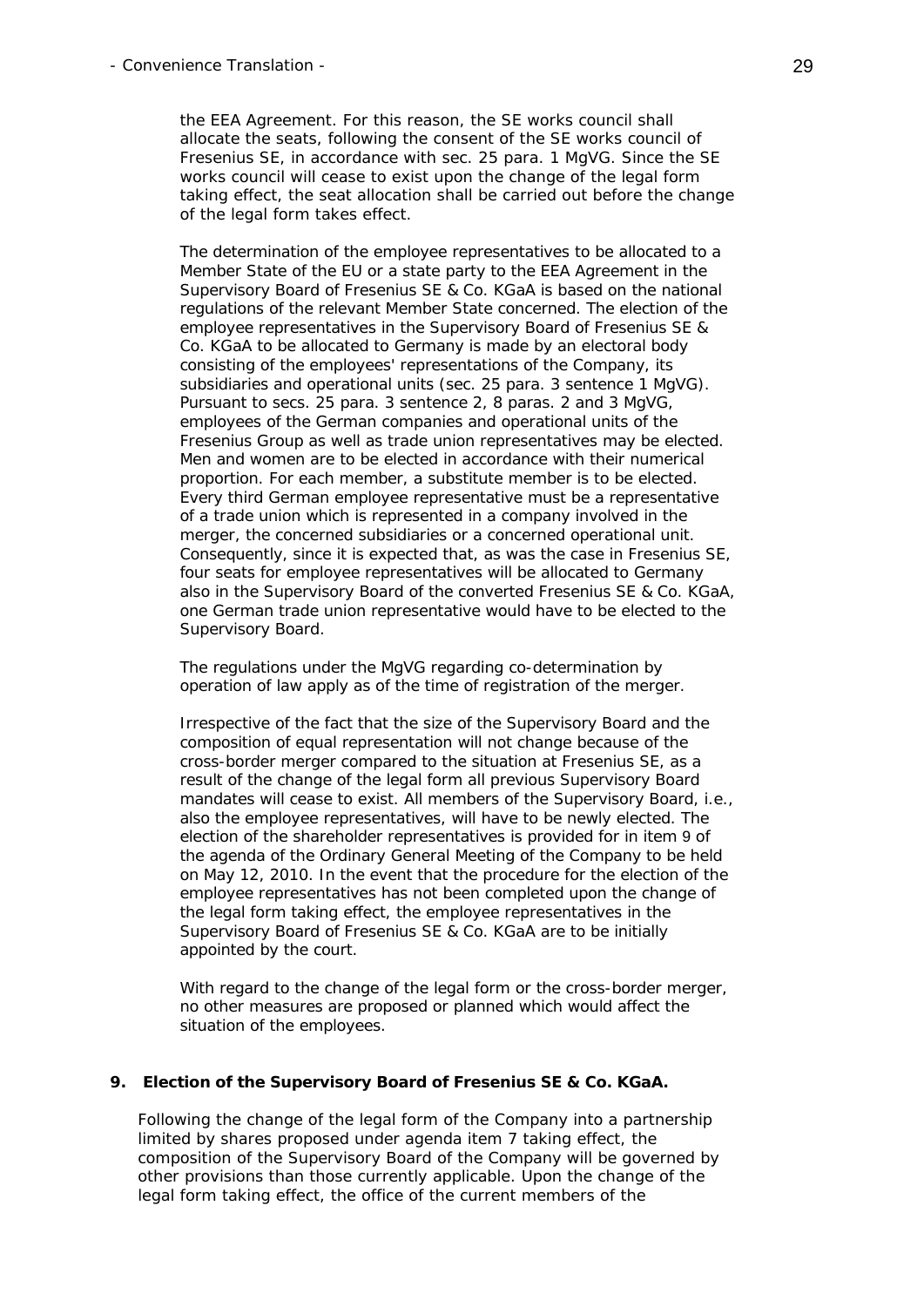Supervisory Board ceases to exist by operation of law, so that the members of the Supervisory Board of the entity in its new legal form, i.e., Fresenius SE & Co. KGaA, will have to be newly appointed.

 Pursuant to Art. 40 para. 2, para. 3 of Council Regulation (EC) No 2157/2001 of October 8, 2001 on the Statute for a European company (SE) (SE Regulation), sec. 17 SE Implementation Act (*SE-Ausführungsgesetz*), sec. 21 para. 3 SE Employee Participation Act (*SE-Beteiligungsgesetz*), Part II, Clause 3.3. of the agreement regarding the participation of employees in Fresenius SE of July 13, 2007 as well as Art. 9 para. 1 of the statutes of Fresenius SE, the Supervisory Board of Fresenius SE currently consists of six shareholder representatives and six employee representatives.

 Upon the change of the legal form taking effect, the Supervisory Board of Fresenius SE & Co. KGaA would, in principle, consist of ten shareholder representatives and ten employee representatives in accordance with secs. 95, 96 German Stock Corporation Act, sec. 7 para. 1 no. 3 German Co-Determination Act (*Mitbestimmungsgesetz*). However, it is planned to merge Calea Nederland N.V. into the Company in connection with the change of the legal form. This cross-border merger is to become effective immediately upon the change of the legal form of Fresenius SE into Fresenius SE & Co. KGaA taking effect. Upon the cross-border merger taking effect, the Supervisory Board, pursuant to secs. 95, 96 German Stock Corporation Act, secs. 24, 25 German Act on Employee Co-Determination in case of Cross-Border Mergers (*Gesetz über die Mitbestimmung der Arbeitnehmer bei einer grenzüberschreitenden Verschmelzung*) as well as Art. 8 paras. 1 and 2 of the articles of association of Fresenius SE & Co. KGaA attached as Annex 1, will consist of six shareholder representatives and six employee representatives. The composition of the Supervisory Board may be based on statutory provisions other than those last applied only if the statutory provisions stated in the publication of the Management Board or in the court decision are applicable pursuant to secs. 97 or 98 German Stock Corporation Act (sec. 96 para. 2 German Stock Corporation Act).

 Against this background, the Supervisory Board proposes to adopt the following resolution:

 The persons set out below are elected as members of the Supervisory Board of Fresenius SE & Co. KGaA for the period until the end of the General Meeting which resolves on the ratification of actions for the fourth financial year after the term of office commenced; for purposes of this calculation, the financial year in which the term of office commences shall not count:

## **Prof. Dr. h. c. Roland Berger**

**Munich** Management consultant (Roland Berger Strategy Consultants)

# **Mandates**

**Supervisory Board**  Life Holding AG (Chairman) Prime Office AG (Chairman) Roland Berger Strategy Consultants Holding GmbH (Chairman) Schuler AG Senator Entertainment AG Wilhelm von Finck AG (Deputy Chairman)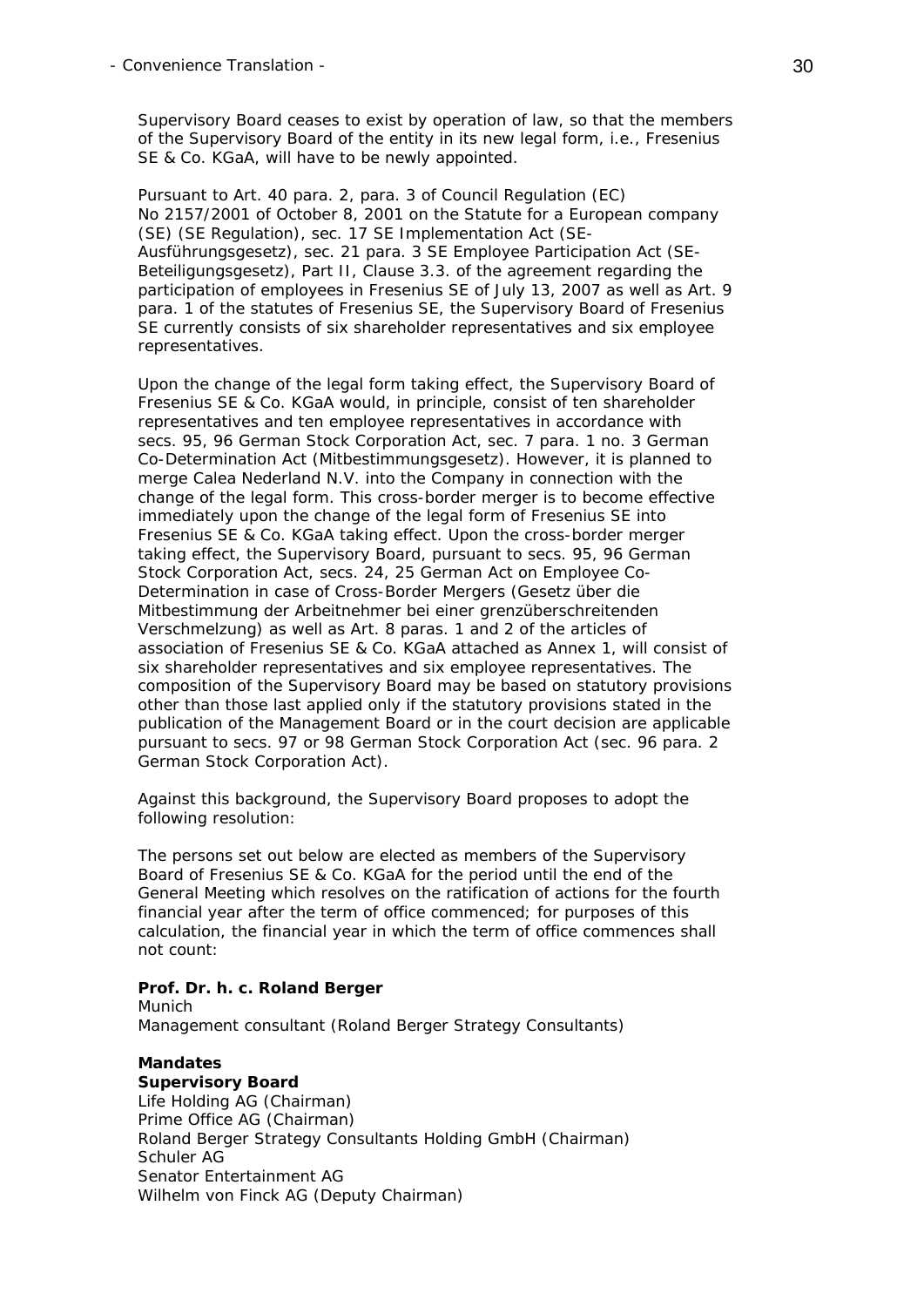WMP EuroCom AG (Chairman) **Board of Directors**  Fiat S.p.A., Italy Loyalty Partner Holdings S.A., Luxembourg Special Purpose Acquisition Company (S.P.A.C.) Germany 1 Acquisition Limited, Guernsey (Co-Chairman) Telecom Italia S.p.A., Italy **Administrative Board (***Verwaltungsrat***)**  Wittelsbacher Ausgleichsfonds

#### **Dr. Gerd Krick**

 Königstein Former Chairman of the Management Board of Fresenius AG

### **Mandates**

**Supervisory Board**  Fresenius Medical Care AG & Co. KGaA (Chairman) Fresenius Medical Care Management AG VAMED AG, Austria (Chairman)

#### **Klaus-Peter Müller**

 Bad Homburg v.d.H. Chairman of the Supervisory Board of Commerzbank AG

### **Mandates**

**Supervisory Board**  Commerzbank AG (Chairman) Fraport AG Linde AG **Board of Directors**  Parker Hannifin Corporation, U.S.A. **Administrative Board (***Verwaltungsrat***)**  Assicurazioni Generali S.p.A., Italy Landwirtschaftliche Rentenbank

### **Dr. Gerhard Rupprecht**

 Gerlingen Member of the Management Board of Allianz SE Member of the Management Board of Allianz Deutschland AG

#### **Mandates**

#### **Supervisory Board**

 Allianz Beratungs- und Vertriebs-AG (Chairman) Allianz Elementar Lebensversicherungs-AG (Chairman) Allianz Elementar Versicherungs-AG (Chairman) Allianz Investmentbank AG (Deputy Chairman) Allianz Lebensversicherungs-AG (Chairman) Allianz Private Krankenversicherungs-AG (Chairman) Allianz Suisse Lebensversicherungs-AG, Switzerland Allianz Suisse Versicherungs-AG, Switzerland Allianz Versicherungs-AG (Chairman) Heidelberger Druckmaschinen AG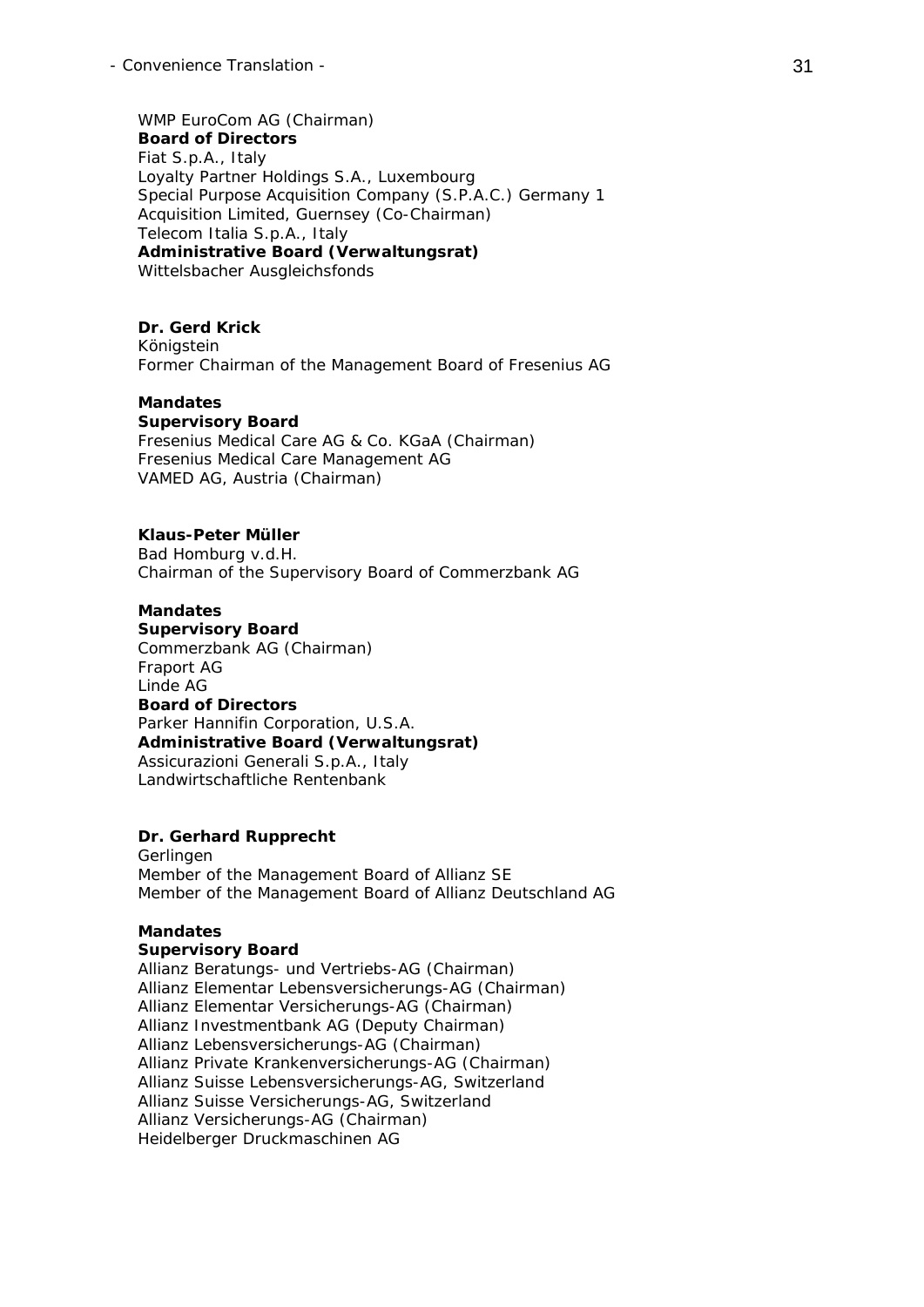## **Prof. Dr. med. D. Michael Albrecht**

 Dresden Medical director and spokesman of the Management Board of the Universitätsklinikum Carl Gustav Carus Dresden

## **Mandates**

 **Supervisory Board**  GÖK Consulting AG

HELIOS Kliniken GmbH

## **Gerhard Roggemann**

 Hannover Vice Chairman (*Mitglied der Geschäftsleitung*) von Hawkpoint Partners, Ltd., Great Britain

#### **Mandates**

 **Supervisory Board**  Deutsche Börse AG (Deputy Chairman) GP Günter Papenburg AG (Chairman) **Board of Directors**  F&C Asset Management plc, Great Britain Friends Provident plc, Great Britain **Administrative Board (***Verwaltungsrat***)**  VHV Holding AG

 The General Meeting is not bound by election proposals. Pursuant to sec. 31 para. 3 sentence 3 German Stock Corporation Act, sec. 278 para. 3 German Stock Corporation Act, sec. 197 sentence 3 German Conversion Act, the office of the members of the Supervisory Board ceases to exist in accordance with sec. 97 para. 2 sentence 3 German Stock Corporation Act only if the composition of the Supervisory Board is governed by other provisions than those deemed applicable.

 It is intended to have the General Meeting decide on the elections to the Supervisory Board of Fresenius SE & Co. KGaA by way of individual votes.

 In accordance with Clause 5.4.3., sentence 3 of the German Corporate Governance Code, it is pointed out that, in case of his election to the Supervisory Board, Dr. Gerd Krick is to be proposed as candidate for the chairmanship of the Supervisory Board.

### **Written Report of the Management Board to the Ordinary General Meeting of Fresenius SE re. items 7 and 8 of the Agenda pursuant to sec. 186 para. 4 sentence 2 and sec. 203 para. 2 German Stock Corporation Act**

Agenda item 7 of the Ordinary General Meeting to be held on May 12, 2010 contains the proposal regarding the change of the legal form of Fresenius SE into Fresenius SE & Co. KGaA. The adoption of the articles of association of Fresenius SE & Co. KGaA (agenda item 7 no. 7) forms part of the conversion resolution. The change of the legal form requires an approving special resolution of the preference shareholders of Fresenius SE. The wording of this special resolution is provided under agenda item 8 of the Ordinary General Meeting to be held on May 12, 2010.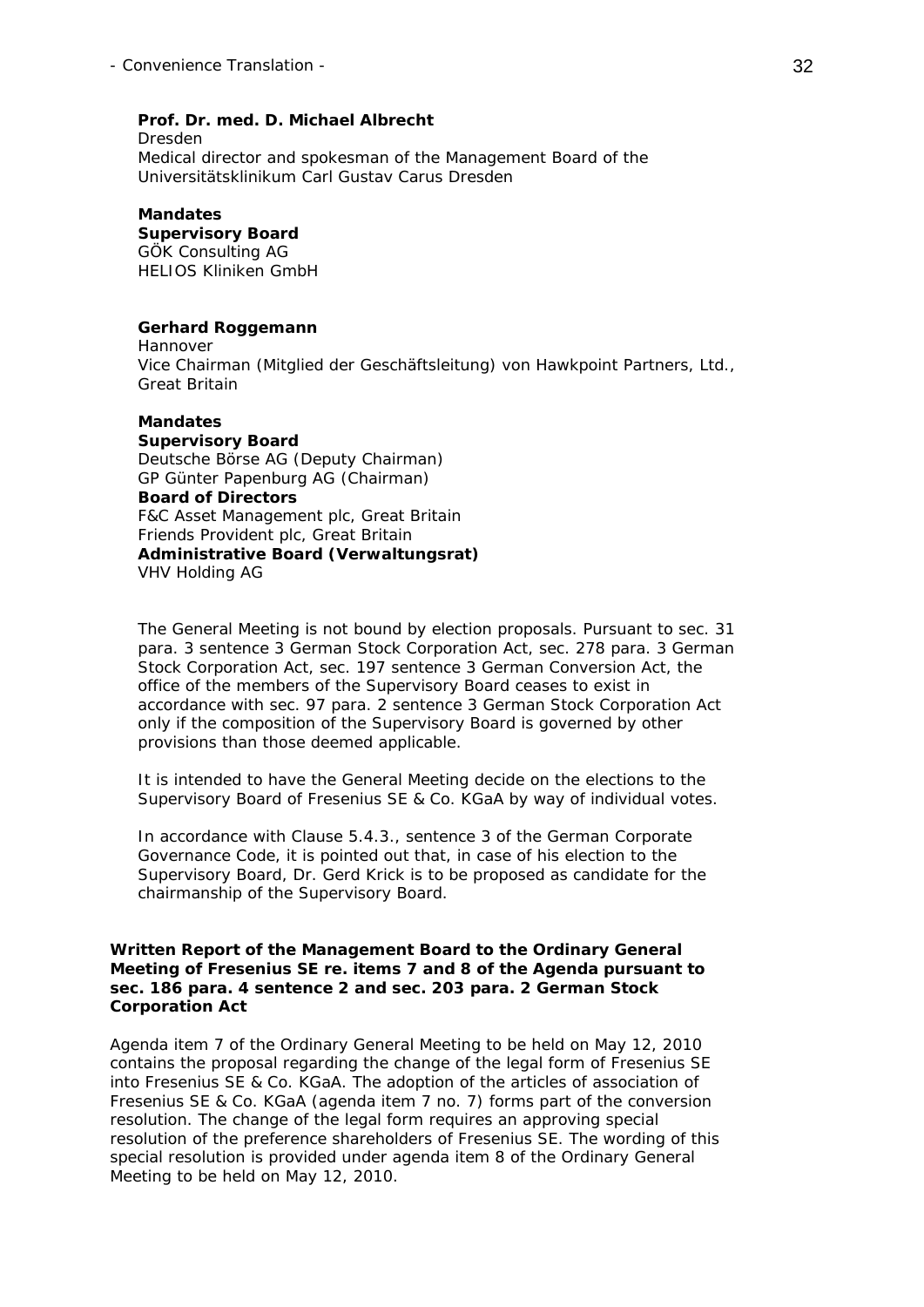Upon adoption of the articles of association of Fresenius SE & Co. KGaA pursuant to agenda item 7 of the Ordinary General Meeting to be held on May 12, 2010, the existing Authorized Capitals I and II of the Company (Art. 4 para. 4 and Art. 4 para. 5 of the statutes of Fresenius SE, respectively) are to be amended with respect to the change of the legal form of Fresenius SE into a partnership limited by shares and the corresponding conversion of the entire share capital into voting ordinary bearer shares, so that the General Partner of Fresenius SE & Co. KGaA, which takes the position of the Management Board of Fresenius SE, shall only be entitled to issue new ordinary bearer shares. Apart from the changes resulting from the above, the Authorized Capitals I and II are to remain unchanged in all other respects. The Authorized Capitals I and II are provided for in Art. 4 para. 4 (Authorized Capital I) and Art. 4 para. 5 (Authorized Capital II), respectively, of the proposed articles of association of Fresenius SE & Co. KGaA.

In addition, upon adoption of the articles of association of Fresenius SE & Co. KGaA pursuant to agenda item 7 of the Ordinary General Meeting to be held on May 12, 2010, three new authorized capitals (Authorized Capitals III, IV and V) are to be created. The Authorized Capitals III, IV and V are provided for in Art. 4 para. 6 (Authorized Capital III), Art. 4 para. 7 (Authorized Capital IV) and Art. 4 para. 8 (Authorized Capital V) of the articles of association of Fresenius SE & Co. KGaA. They serve the purpose of servicing the stock options and convertible bonds under the existing employee participation programs of the Company (Stock Option Plans 1998, 2003 and 2008, in each case taking account of the amendment resolutions). The Authorized Capitals III, IV and V are to coexist with the Conditional Capitals I, II and III created for these employee participation programs (Art. 4 paras. 6, 7 and 8 of the statutes of Fresenius SE and Art. 4 paras. 9, 10 and 11 of the articles of association of Fresenius SE & Co. KGaA, respectively). Their utilization for the servicing of the employee participation programs is to be an alternative to the utilization of the Conditional Capitals I, II and III. To the extent that the stock options and the convertible bonds are serviced out of the Conditional Capitals I, II or III, the Authorized Capitals III, IV and V are not used. They cannot be used for any other purposes than the servicing of the existing employee participation programs. In addition, reference is made to the details set forth in Section 6.2.1 of the conversion report.

The new creation of the Authorized Capitals III, IV and V shall be effected as a mere precautionary measure in light of the change of sec. 193 para. 2 no. 4 German Stock Corporation Act by the German Act on the Appropriateness of Executive Board Compensation (VorstAG) of July 31, 2009. Sec. 193 para. 2 no. 4 German Stock Corporation Act now provides that the vesting period prior to the first exercise of stock options must amount to four (instead of previously two) years. The provision also applies to conversion rights and is to be applied to resolutions passed in general meetings convened after August 5, 2009. The existing employee participation programs provide, in accordance with the former legal situation, for vesting periods of less than four years, which means that a new employee participation program in such form could no longer be adopted by the General Meeting. Since in the course of the change of the legal form of Fresenius SE into a partnership limited by shares the articles of association have to be newly adopted (agenda item 7 no. 7), it cannot be excluded altogether that sec. 193 para. 2 no. 4 German Stock Corporation Act in the version of the German Act on the Appropriateness of Executive Board Compensation will apply to the conditional capitals adjusted in the context of the conversion of all preference shares into ordinary shares. As a consequence the employee participation programs would stay in force, conditional capitals for servicing the stock options and convertible bonds would, however, be no longer available since they could not be incorporated in the new articles of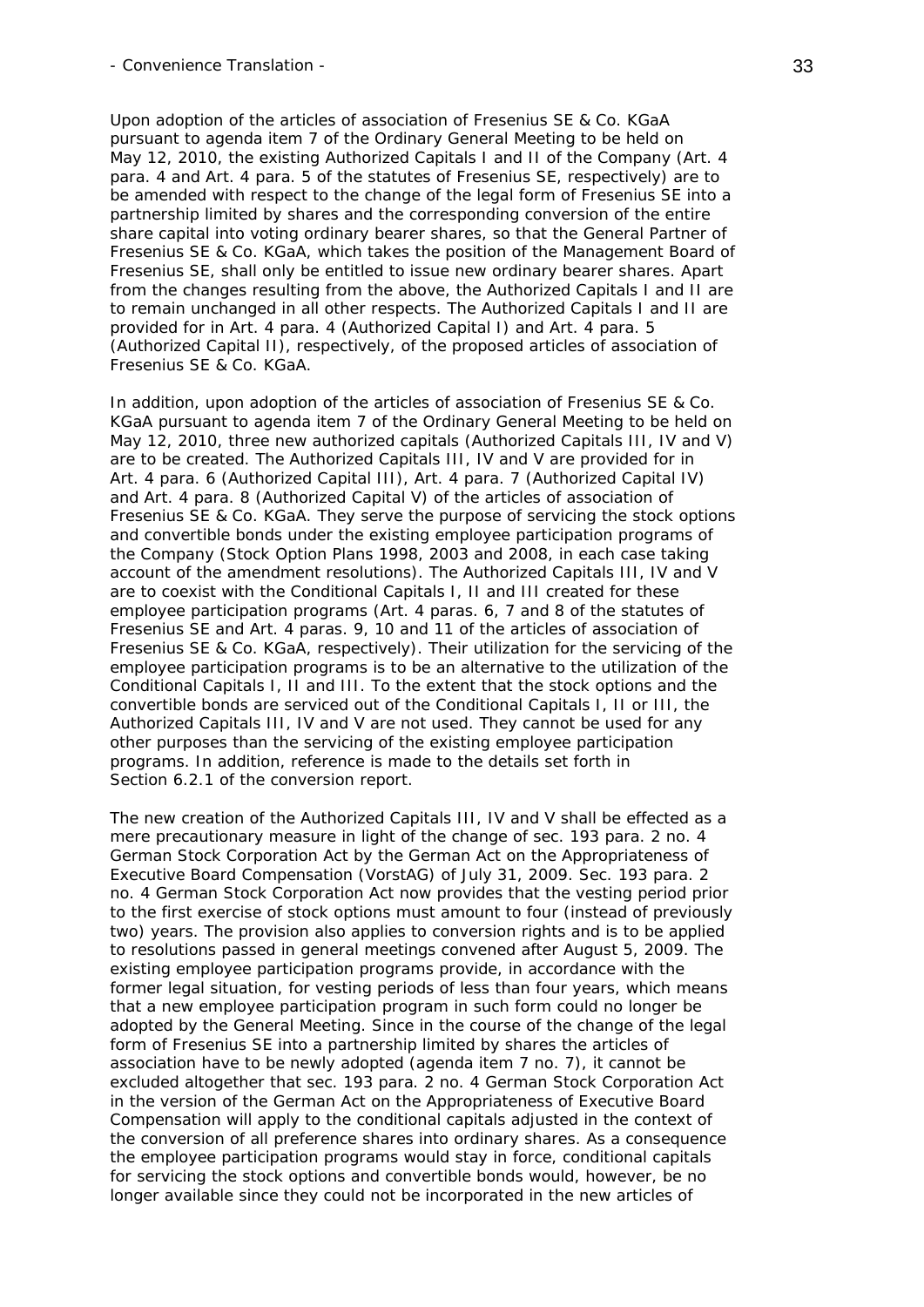association with their present terms. Under the correct interpretation, sec. 193 para. 2 no. 4 German Stock Corporation Act, in the version of the German Act on the Appropriateness of Executive Board Compensation, cannot be applicable to the inclusion of the existing conditional capitals in the articles of association of the entity in its new legal form, irrespective of the necessary amendments in the context of the conversion of preference shares into ordinary shares. Firstly, in the present case there is a mere continuation of existing conditional capitals, the total volume of which remains unchanged. Solely an adjustment to the conversion of the entire share capital into ordinary shares takes place. Secondly, with the German Act on the Appropriateness of Executive Board Compensation, the legislator precisely did not intend to intervene in existing employee participation programs. Such goal would be thwarted if, while the employee participation programs were continuing, the conditional capitals adopted for such programs would cease to exist. This applies both to the issue of new stock options under the current Stock Option Plan 2008 as well as – and even more so – to the servicing of options already issued under this or another employee participation program which is still running. In addition, it has to be taken into account that the holders of options already issued are to be granted, pursuant to sec. 23 German Conversion Act, equivalent rights in the entity in its new legal form. This also requires that the existing conditional capitals can be included in the articles of association of the entity in its new legal form. Correspondingly, it can be assumed that the conditional capitals will be validly included in the articles of association of the entity in its new legal form.

### Authorized Capital I

Pursuant to Art. 4 para. 4 of the articles of association of Fresenius SE & Co. KGaA – as so far at Fresenius SE – the Authorized Capital I amounts to Euro 12,800,000.00. This corresponds to 7.9 % of the share capital of the Company at the time the General Meeting is convened. Due to the different corporate body structure of the partnership limited by shares as compared to that of a European company, the General Partner of Fresenius SE & Co. KGaA – instead of the hitherto authorized Management Board of Fresenius SE – is now authorized to increase the share capital, with the approval of the Supervisory Board of the Company, on one or several occasions. The current term of the Authorized Capital I until May 7, 2014 remains unchanged. Under the present regulation, the Management Board of Fresenius SE is authorized to issue new ordinary bearer shares and/or non-voting preference bearer shares against cash contributions. As a result of the conversion of the entire share capital of the Company into ordinary bearer shares, the General Partner of Fresenius SE & Co. KGaA is now exclusively authorized to issue ordinary bearer shares against cash contributions.

The inclusion of the Authorized Capital I in the articles of association of Fresenius SE & Co. KGaA is to ensure that the Company can strengthen its equity in case of favorable capital market conditions. If the General Partner of Fresenius SE & Co. KGaA exercises such authorization, it will – as under the current regulations the Management Board of Fresenius SE – in principle offer the new ordinary bearer shares out of the Authorized Capital I to the shareholders for subscription. In this case, the subscription price will in due time be set in such a way that the interests of the shareholders and of the Company are reasonably taken into account under due consideration of the respective capital market situation.

The present regulation at Fresenius SE provides for the authorization of the Management Board to exclude the subscription right of the shareholders for fractional amounts in order to achieve a round issue amount and an even subscription ratio. This regulation is to be maintained also in the articles of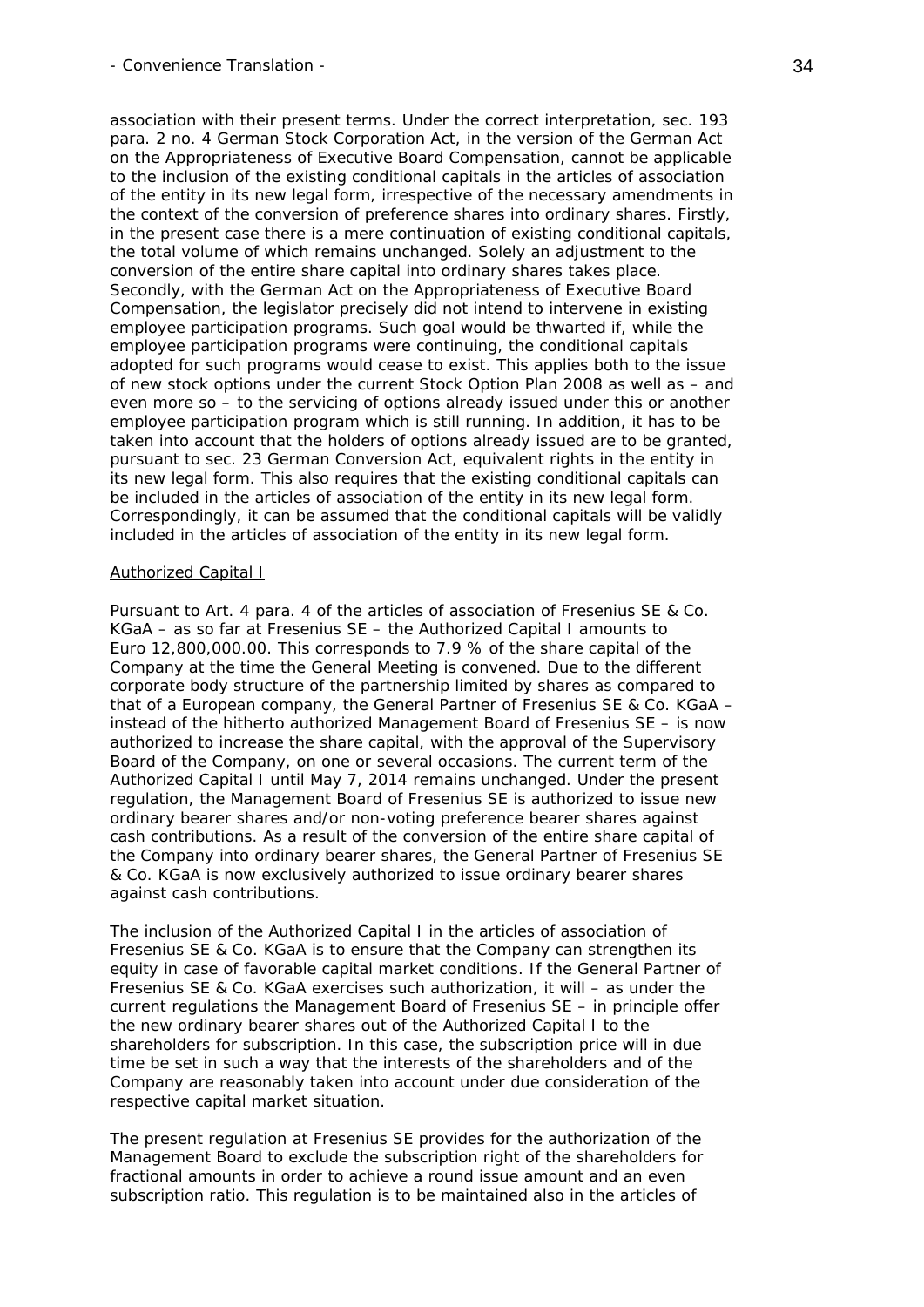association of Fresenius SE & Co. KGaA. The exclusion of the subscription right for fractional amounts in the case of the Authorized Capital I is necessary in order to present a practicable subscription ratio for capital increase amounts below the amount of the share capital. The shares excluded as free fractions from the shareholders' subscription right are either sold on the stock exchange or are otherwise sold for the Company on best possible terms. As a possible exclusion of the subscription right here is limited to fractional amounts, a potential dilution effect is minimal.

In addition, the Authorized Capital I at Fresenius SE contains the authorization to exclude – when ordinary shares and preference shares are issued at the same time – the subscription right of the holders of shares of one class of shares for shares in the other class, provided that the subscription ratio is determined to be the same for both classes. As the entire share capital of the Company will be converted into voting ordinary bearer shares upon the change of the legal form taking effect, and also only ordinary shares may be issued out of the Authorized Capital I, a corresponding regulation at Fresenius SE & Co. KGaA is obsolete, so that it was not included in the proposed articles of association of Fresenius SE & Co. KGaA.

At Fresenius SE, the authorization also includes the right to issue additional preference shares which are equal to the non-voting preference shares previously issued in respect of the distribution of profits or of the Company's assets. This authorization may only be exercised insofar as –in case all authorized capitals which are entered in the commercial register on the basis of the resolutions adopted by the General Meeting of Fresenius SE of May 8, 2009, are fully utilized – the number of ordinary shares issued may not exceed the number of non-voting preference shares issued. This regulation has also become obsolete with a view to the conversion of the entire share capital of the Company into voting ordinary bearer shares, so that it was not included in the articles of association of Fresenius SE & Co. KGaA, either.

## Authorized Capital II

Pursuant to Art. 4 para. 5 of the articles of association of Fresenius SE & Co. KGaA – as so far at Fresenius SE – the Authorized Capital II amounts to Euro 6,400,000.00. The authorization thereby corresponds to a maximum of 4.0 % of the share capital of the Company at the time the General Meeting is convened. Also with respect to the Authorized Capital II, the General Partner of Fresenius SE & Co. KGaA – instead of the hitherto authorized Management Board of Fresenius SE – is authorized to increase the share capital, with the approval of the Supervisory Board of the Company, as of the change of the legal form into a partnership limited by shares taking effect. The term of the Authorized Capital II, as presently at Fresenius SE, ends on May 7, 2014. Under the present regulation, the Management Board of Fresenius SE is authorized to issue new ordinary bearer shares and/or non-voting preference bearer shares against cash contributions and/or contributions in kind. As a result of the conversion of the entire share capital of the Company into ordinary bearer shares, the General Partner of Fresenius SE & Co. KGaA is now exclusively authorized to issue ordinary bearer shares against cash contributions and/or contributions in kind.

The inclusion of the Authorized Capital II in the articles of association of Fresenius SE & Co. KGaA is to enable the Company to strengthen its equity base at the most favorable conditions and to grant ordinary shares against contributions in kind for the purpose of acquisitions. The authorization to grant ordinary shares of the Company against contributions in kind is intended to give the Company the necessary room for maneuver to seize opportunities that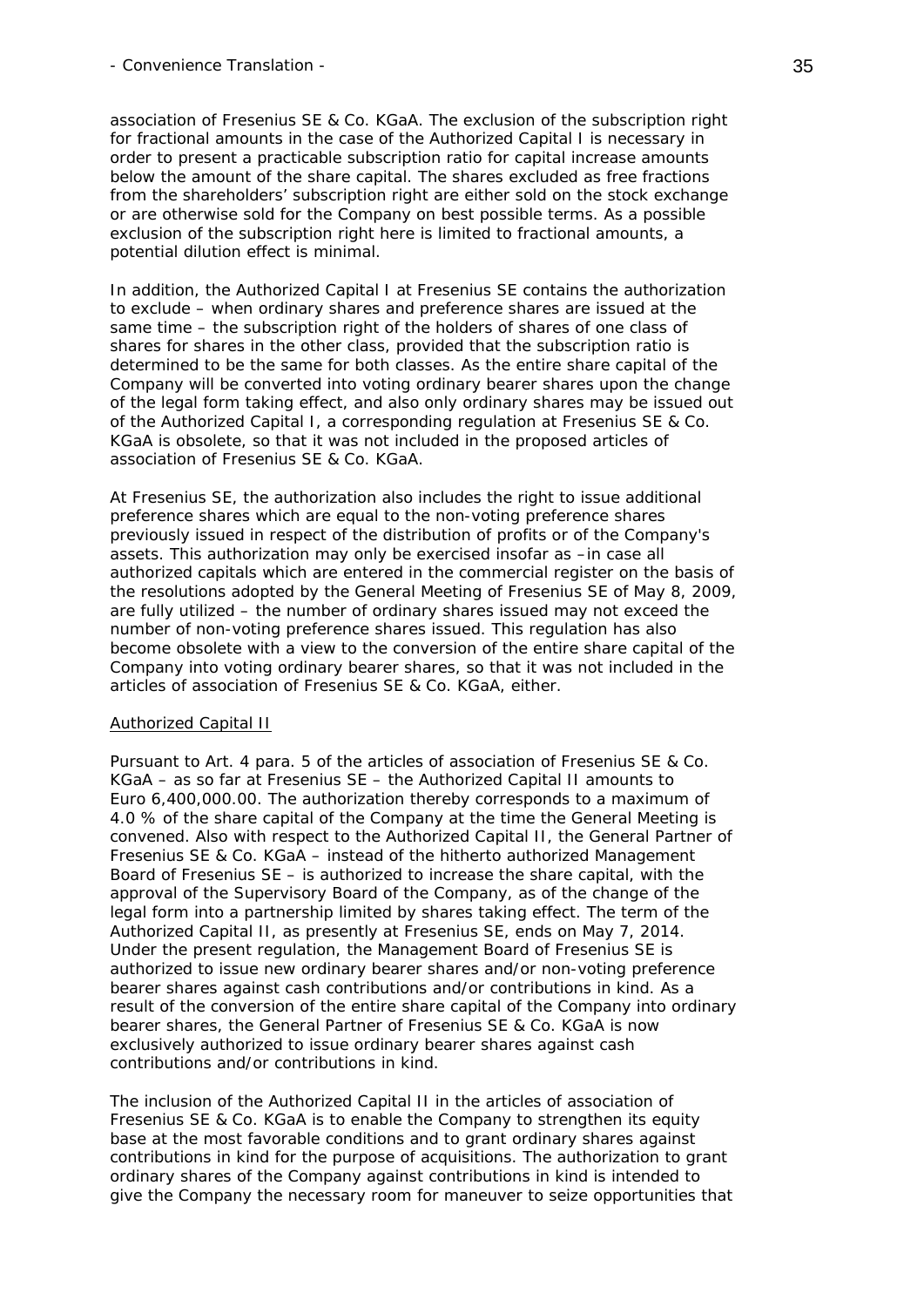may arise for the acquisition of companies or participations in companies swiftly and flexibly. The inclusion of the Authorized Capital II in the articles of association of Fresenius SE & Co. KGaA (while maintaining the possibility to exclude the shareholders' subscription right in case of contributions in kind) allows for this, because a capital increase by way of the adoption of a resolution of the General Meeting would not be possible when opportunities for acquisitions arise or, respectively, would not afford the flexibility required in the course of takeovers.

In case of a utilization of the Authorized Capital II, the General Partner of Fresenius SE & Co. KGaA – as presently the Management Board of Fresenius SE – is authorized to decide on the exclusion of the subscription right of the shareholders with the approval of the Supervisory Board of the Company. The authorization to exclude the subscription right may be exercised in case of an acquisition of a company or a participation in a company; in the case of cash contributions, the subscription right may only be excluded if the issue price is not significantly lower than the stock exchange price. Without the exclusion of the subscription right, the Authorized Capital II could in case of capital increases against contributions in kind not be used for the intended purpose as acquisition currency. The financial interests of the shareholders are safeguarded by the General Partner's obligation, when exercising the authorization, to issue the new shares in accordance with sec. 255 para. 2 German Stock Corporation Act at an issue price that is in reasonable proportion to the value of the contribution in kind. In determining the value of the shares granted as consideration, their stock exchange price will be of relevance. However, a schematic tying to the stock exchange price is not planned, in particular to avoid that achieved negotiation results are put into question by fluctuations of the stock exchange price. The exclusion of the subscription right in case of a capital increase against cash contributions requires an issue price which is not significantly lower than the stock exchange price of the ordinary shares; this corresponds to the intention of the legislator in sec. 186 para. 3 sentence 4 German Stock Corporation Act, according to which a dilution of the value of the interests held by the current shareholders shall be largely excluded. A placement with an exclusion of the subscription right enables the Company to have a higher inflow of funds than in case of an issue with subscription right. It allows to set a price close to market levels and thereby to achieve selling profits as high as possible, because the placement can be made immediately after the determination of the issue price. In the event of an offer for sale made to all shareholders, the subscription price could, pursuant to sec. 186 para. 2 sentence 2 German Stock Corporation Act, at the latest be announced three days prior to the expiration of the subscription period. However, even when fully using this scope, there would be a risk of stock price change for several days, which would result in safety margins being deducted when determining the sales price. Due to the length of the subscription period, the Company would, furthermore, not be able to respond quickly to favorable market conditions. The possibility of a capital increase with exclusion of subscription rights shall enable the General Partner of Fresenius SE & Co. KGaA to make flexible use of favorable market conditions and thereby to carry out the strengthening of the equity base necessary for the future development of the business at the best possible conditions. A possible sales discount on the stock exchange price will presumably amount to less than 3 %, but not exceed 5 % in any event. The relevant market price shall be the current stock exchange price at the time the sales price is determined by the General Partner. Since, due to the volatility of the markets, fluctuations in prices within shortest periods cannot be excluded, it shall not be determined in advance whether rather an average market price over a period of only a few days, or the current market price at a specific point in time shall apply. This must be determined in each individual case.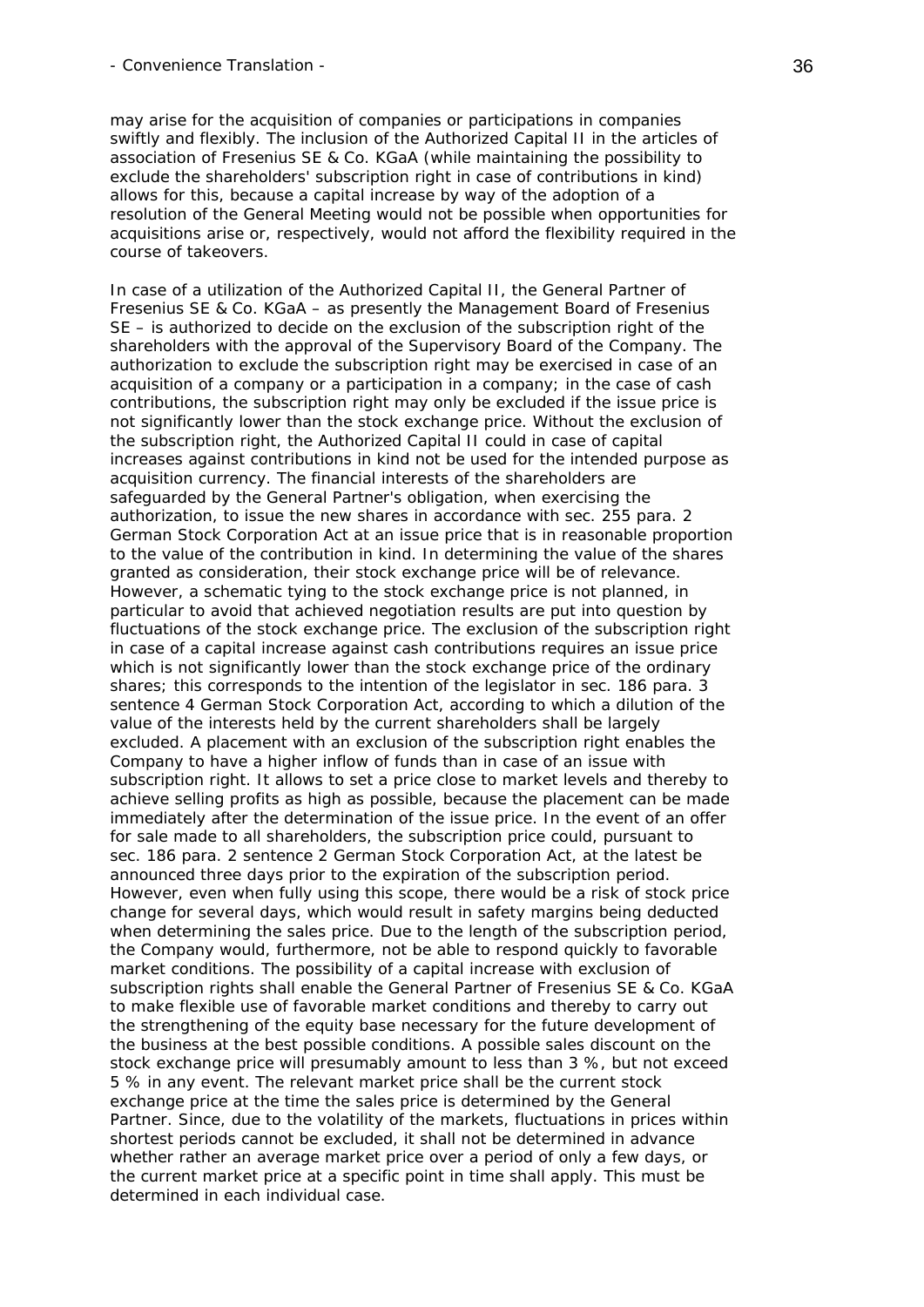In addition, the General Partner of Fresenius SE & Co. KGaA – as currently the Management Board of Fresenius SE – is authorized to exclude the shareholders' subscription right for fractional amounts. As with the Authorized Capital I (see above), the exclusion of the subscription right for fractional amounts is necessary also in this case in order to present a practicable subscription ratio for capital increase amounts below the amount of the share capital.

The Authorized Capital II at Fresenius SE also contains the authorization to exclude – when ordinary shares and preference shares are issued at the same time – the subscription right of the holders of shares of one class of shares for shares in the other class, provided that the subscription ratio is determined to be the same for both classes. As at Fresenius SE, the authorization in this case also includes the right to issue additional preference shares which are equal to the non-voting preference shares previously issued in respect of the distribution of profits or of the Company's assets. As in case of the Authorized Capital I (see above), these regulations have become obsolete with a view to the conversion of the entire share capital of the Company into voting ordinary bearer shares, so that they were not included in the articles of association of Fresenius SE & Co. KGaA.

#### Authorized Capital III

Within the framework of the Authorized Capital III, the General Partner of Fresenius SE & Co. KGaA is to be authorized to increase the share capital of the Company, with the approval of the Supervisory Board of the Company, until May 11, 2015 by a total of up to Euro 1,313,100.00 through a single or multiple issuance of new ordinary bearer shares against cash contributions. This corresponds to 0.8 % of the share capital of the Company at the time the General Meeting is convened. The General Partner of Fresenius SE & Co. KGaA may only make use of the Authorized Capital III to the extent that – pursuant to the Stock Option Plan in accordance with the resolution of the General Meeting of Fresenius AG of June 18, 1998 (Stock Option Plan 1998) and taking into account the amendment resolution of the General Meeting of December 4, 2006, required due to the new division of the share capital, as well as the conversion resolution of the General Meeting to be held on May 12, 2010 – subscription rights to shares in the Company have been issued, the holders of such subscriptions rights have made use of their exercise right and insofar as no conditional capital is used to satisfy the subscription rights. The number of shares must increase in each case in the same proportion as the share capital. The new ordinary bearer shares are entitled to profit participation from the beginning of the financial year in which the capital increase becomes effective in each case.

The subscription right of the shareholders is excluded with regard to the Authorized Capital III. As the Authorized Capital III is to be used exclusively for the servicing of the Stock Option Plan 1998, a subscription right of the shareholders to the newly to be issued ordinary bearer shares is out of the question. The exclusion of the subscription right will not lead to an additional dilution for the shareholders, as the Authorized Capital III is provided exclusively as an alternative to the existing Conditional Capital I. If the subscription rights issued under the Stock Option Plan 1998 are serviced out of the Conditional Capital I, the Authorized Capital III is not used; to the extent that, conversely, the Authorized Capital III is used, the increase in capital out of the Conditional Capital I will not be implemented.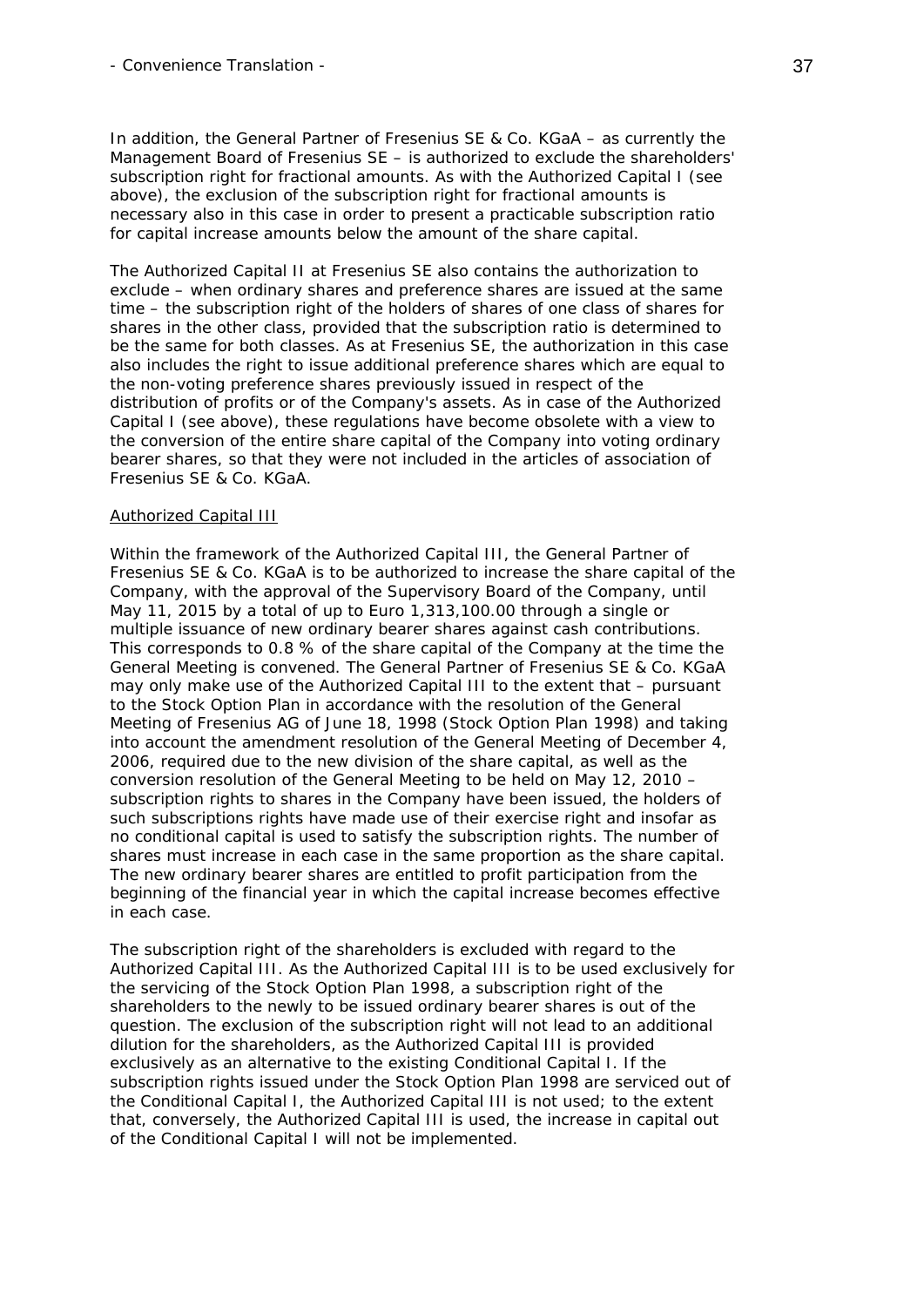### Authorized Capital IV

Within the framework of the Authorized Capital IV, the General Partner of Fresenius SE & Co. KGaA is to be authorized to increase the share capital of the Company, with the approval of the Supervisory Board of the Company, until May 11, 2015 by a total of up to Euro 4,298,442.00 through a single or multiple issuance– of new ordinary bearer shares against cash contributions and/or contributions in kind. This corresponds to 2.7 % of the share capital of the Company at the time the General Meeting is convened. The General Partner of Fresenius SE & Co. KGaA may only make use of the Authorized Capital IV to the extent that – pursuant to the stock option plan in accordance with the resolution of the General Meeting of Fresenius AG of May 28, 2003 (Stock Option Plan 2003) and taking into account the amendment resolution of the General Meeting of December 4, 2006, required due to the new division of the share capital, and of the conversion resolution of the General Meeting to be held on May 12, 2010 – convertible bonds with subscription rights to shares in the Company have been issued, the holders of such convertible bonds have exercised their conversion right and provided that the servicing of the conversion rights is not effected using conditional capital. The number of shares must increase in each case in the same proportion as the share capital. The new ordinary bearer shares are entitled to profit participation from the beginning of the financial year in which the capital increase becomes effective in each case. In case that the conversion of the convertible bonds into shares in the Company constitutes a contribution in kind, this is accounted for by the wording of the authorization.

The subscription right of the shareholders is excluded with regard to the Authorized Capital IV. As the Authorized Capital IV is to be used exclusively for the servicing of the Stock Option Plan 2003, a subscription right of the shareholders to the newly to be issued ordinary bearer shares is out of the question. The exclusion of the subscription right will not lead to an additional dilution for the shareholders, as the Authorized Capital IV is provided exclusively as an alternative to the existing Conditional Capital II. If the subscription rights issued under the Stock Option Plan 2003 are serviced out of the Conditional Capital II, the Authorized Capital IV is not used; to the extent that, conversely, the Authorized Capital IV is used, the capital increase out of the Conditional Capital II will not be implemented.

#### Authorized Capital V

Within the framework of the Authorized Capital V, the General Partner of Fresenius SE & Co. KGaA is to be authorized to increase the share capital of the Company, with the approval of the Supervisory Board of the Company, until May 11, 2015 by a total of up to Euro 6,200,000.00 through a single or multiple issuance of new ordinary bearer shares against cash contributions. This corresponds to 3.8 % of the share capital of the Company at the time the General Meeting is convened. The General Partner of Fresenius SE & Co. KGaA may only make use of the Authorized Capital V to the extent that – pursuant to the stock option plan in accordance with the resolution of the General Meeting of May 21, 2008 (Stock Option Plan 2008) and taking into account the conversion resolution of the General Meeting to be held on May 12, 2010 – subscription rights are issued and the holders of such subscription rights make use of their exercise right, the Company grants no own shares to satisfy the subscription rights nor exercises its right to cash compensation and insofar as no conditional capital is used to satisfy the subscription rights, whereas the General Partner's Supervisory Board shall be exclusively competent regarding the granting and settlement of subscription rights to members of the General Partner's Management Board. The number of shares must increase in each case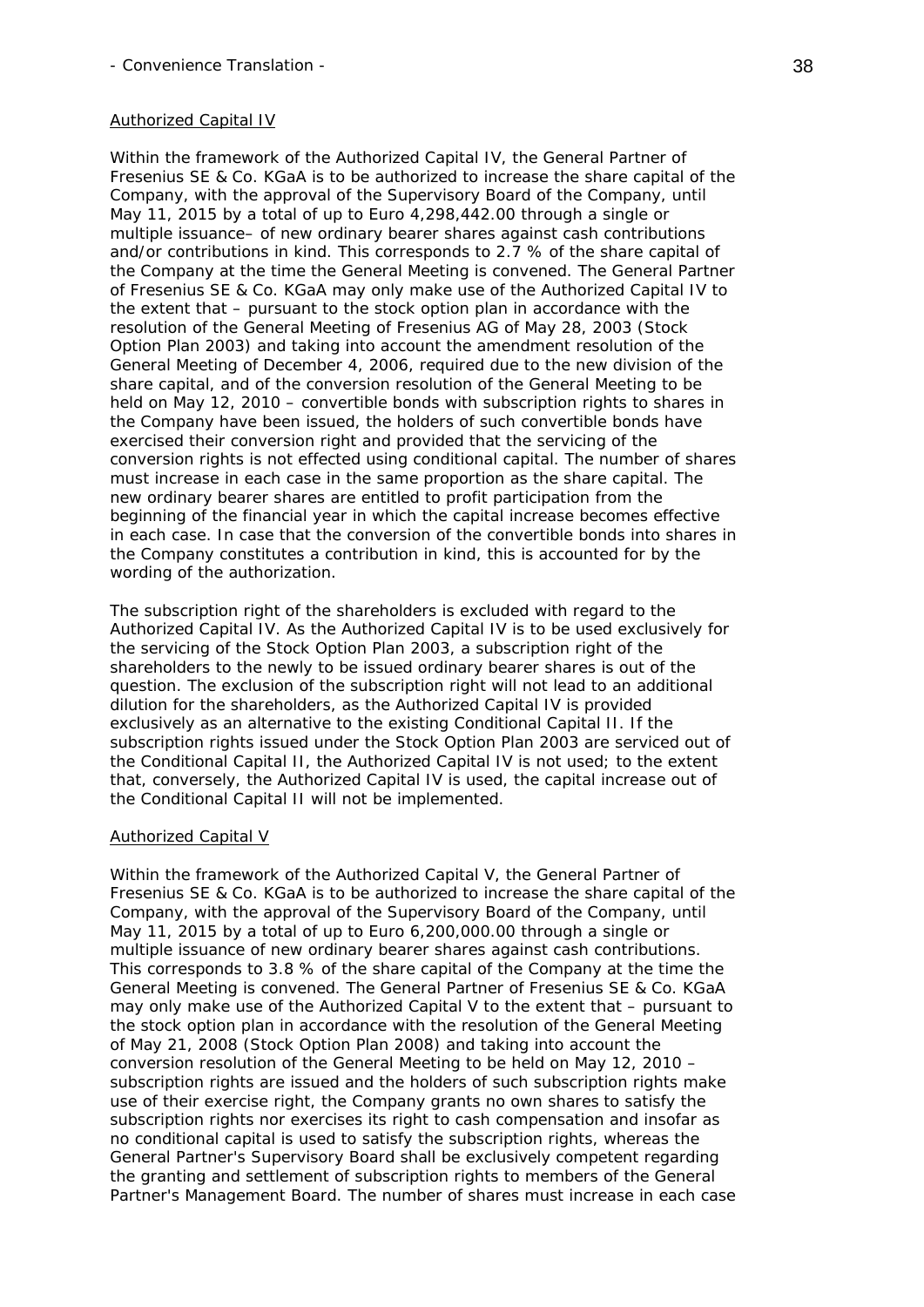in the same proportion as the share capital. The new ordinary bearer shares are entitled to profit participation from the beginning of the financial year in which the capital increase becomes effective in each case.

The subscription right of the shareholders is excluded with regard to the Authorized Capital V. As the Authorized Capital V is to be used exclusively for the servicing of the Stock Option Plan 2008, a subscription right of the shareholders to the newly to be issued ordinary bearer shares is out of the question. The exclusion of the subscription right will not lead to an additional dilution for the shareholders, as the Authorized Capital V is provided exclusively as an alternative to the existing Conditional Capital III. If the subscription rights issued under the Stock Option Plan 2008 are serviced out of the Conditional Capital III, the Authorized Capital V is not used; to the extent that, conversely, the Authorized Capital V is used, the capital increase out of the Conditional Capital III will not be implemented.

#### **Total Number of Shares and Voting Rights**

80,657,688 units of ordinary shares and 80,657,688 units of preference shares are outstanding at the time of the invitation to the General Meeting. Thereof, 80,657,688 units of ordinary shares have the right of participation and the voting right, and 80,657,688 units of preference shares have the right of participation as well as the voting right in the special vote of the preference shareholders (agenda item 8).

### **Participation in the General Meeting and the Exercise of the Voting Right (with Record Date pursuant to sec. 123 para. 3 sentence 3 German Stock Corporation Act and its Impact)**

Shareholders who wish to participate in the Ordinary General Meeting or to exercise their voting right have to register for the Ordinary General Meeting and prove their eligibility.

The registration and proof of eligibility must be received by the Company at

Fresenius SE c/o Commerzbank AG WASHV dwpbank AG Wildunger Straße 14 60487 Frankfurt am Main Telefax: +49 (0) 69 / 50 99-11 10 E-Mail: hv-eintrittskarten@dwpbank.de

in each case no later than on the seventh day before the General Meeting, i.e., no later than May 5, 2010, 24:00 hours CEST. For the purpose of proving eligibility, a special proof of share ownership issued by the custodian institution in text form in the German or English language is sufficient. The proof of share ownership has to relate to the beginning of April 21, 2010, i.e., 0:00 hrs. CEST (record date). The shareholder or his authorized representative will receive an admission ticket for the Ordinary General Meeting against submission of the proof of share ownership.

A shareholder will only be deemed a shareholder entitled to participate in the meeting and to exercise voting rights in relation to the Company if the shareholder has submitted a special proof of share ownership. The entitlement to participate in the meeting and the scope of the voting rights are exclusively determined by the shares owned on the record date. The record date will not lead to a block of a sale of the shareholding. Even in the event of a full or partial sale of the shareholding following the record date, solely the shares owned by the shareholder on the record date will be relevant for participation in the meeting and the scope of the voting rights, i.e., the sale of shares after the record date will not affect the entitlement to participate in the meeting and the scope of the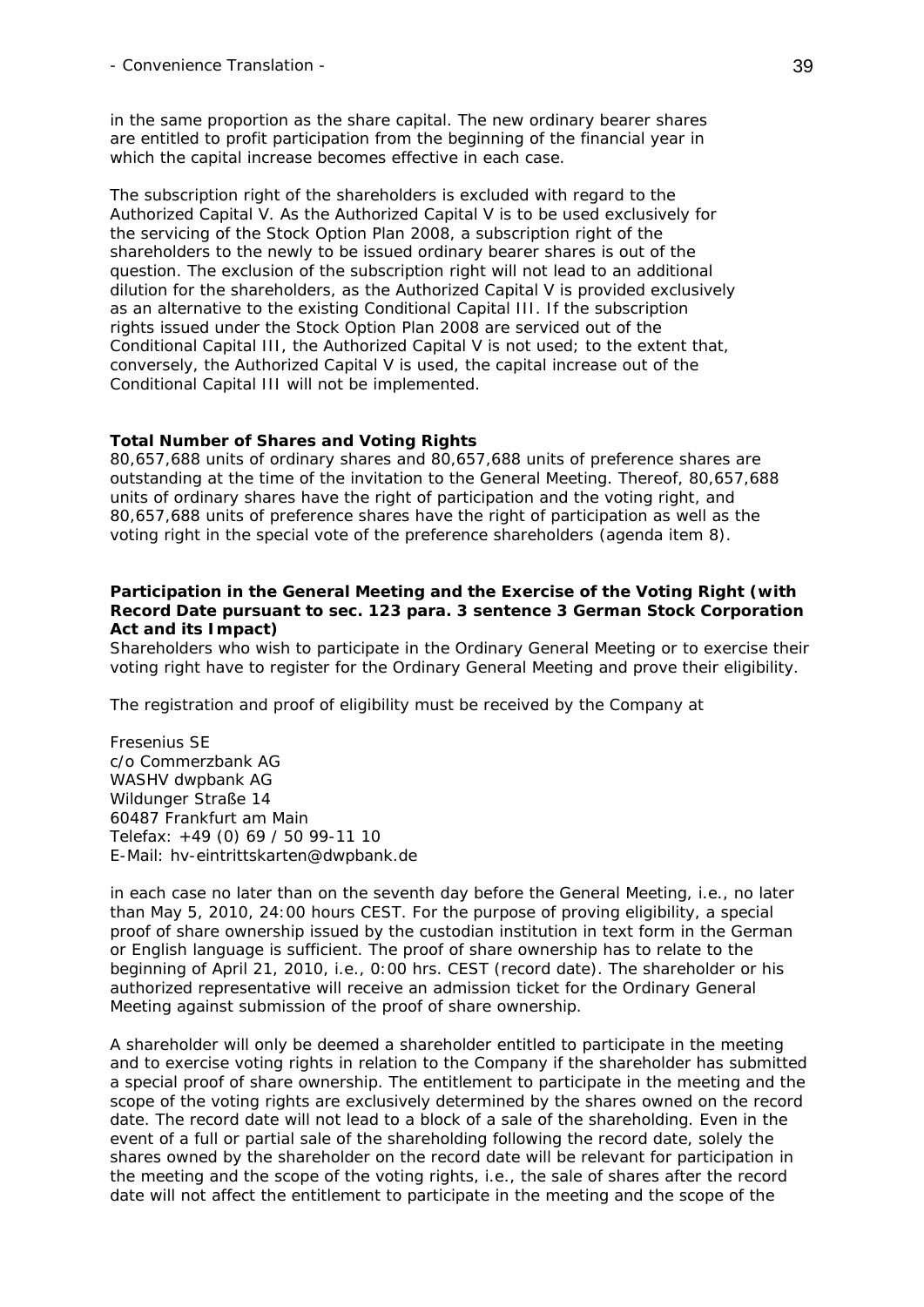voting rights. This also applies *mutatis mutandis* if (additional) shares are purchased after the record date. Persons who do not own any shares on the record date and become shareholders only after the record date, are not entitled to participate in the meeting and to exercise voting rights. The record date does not constitute a relevant date with respect to the dividend entitlement.

Each ordinary share grants one vote in the Ordinary General Meeting. The preference shares have voting rights with respect to agenda item 8 only (special vote of the preference shareholders). Each preference share grants one vote for this agenda item.

# **Voting Procedure**

# *Voting by Proxies*

A shareholder may have his voting right or his right to participate in the Ordinary General Meeting, respectively, also exercised by an authorized representative, e.g. the custodian bank, an association of shareholders or any other person of his choice. Registration, including provision of proof of share ownership, in due time in accordance with the aforesaid provisions is also necessary in case of proxy authorizations.

Pursuant to sec. 134 para. 3 sentence 3 German Stock Corporation Act, the granting of the power of attorney, its revocation and the evidence of the authorization towards the Company require the text form (sec. 126b German Civil Code (*Bürgerliches Gesetzbuch*)). Shareholders who wish to authorize a proxy are asked to use the form of the power of attorney they will receive together with the admission ticket. Pursuant to sec. 134 para. 3 sentence 4 German Stock Corporation Act, the Company additionally offers its shareholders to send the proof of the appointment of a proxy by e-mail to the Company (ir-fre@fresenius.com). Such a submission by e-mail should preferably be made until Monday, May 10, 2010, 6:00 p.m. CEST.

If the power of attorney is granted to a credit institution, an association of shareholders or any other individual or institution treated as equivalent to the aforesaid pursuant to sec. 135 para. 8 and para. 10 in conjunction with sec. 125 para. 5 German Stock Corporation Act, it suffices if the power of attorney is kept by the proxy in a verifiable form. Such power of attorney must be complete and may only contain declarations associated with the exercising of the voting rights. Shareholders wishing to appoint as proxy a credit institution, an association of shareholders or any other individual or institution treated as equivalent to the aforesaid are asked to agree with the same on the form of the power of attorney.

# *Voting by Company Proxies*

In addition, the Company offers to its shareholders to authorize, already prior to the Ordinary General Meeting, Company-nominated employees as proxies for the exercise of voting rights, who are bound to the instructions given to them (*weisungsgebundene Stimmrechtsvertreter*). Those shareholders who wish to grant a power of attorney to the Company-nominated proxies also have to register for the Ordinary General Meeting and prove their eligibility as aforesaid. The power of attorney of the proxies and the instructions to them shall have been received preferably by Monday, May 10, 2010, 6:00 p.m. CEST; they require text form. The shareholders will receive the documents and information in this regard together with the admission ticket to the Ordinary General Meeting.

The power of attorney and the instructions to the Company-nominated proxies are to be addressed by mail, telefax or by electronic means of communication (by e-mail) exclusively to the following address:

Fresenius SE Investor Relations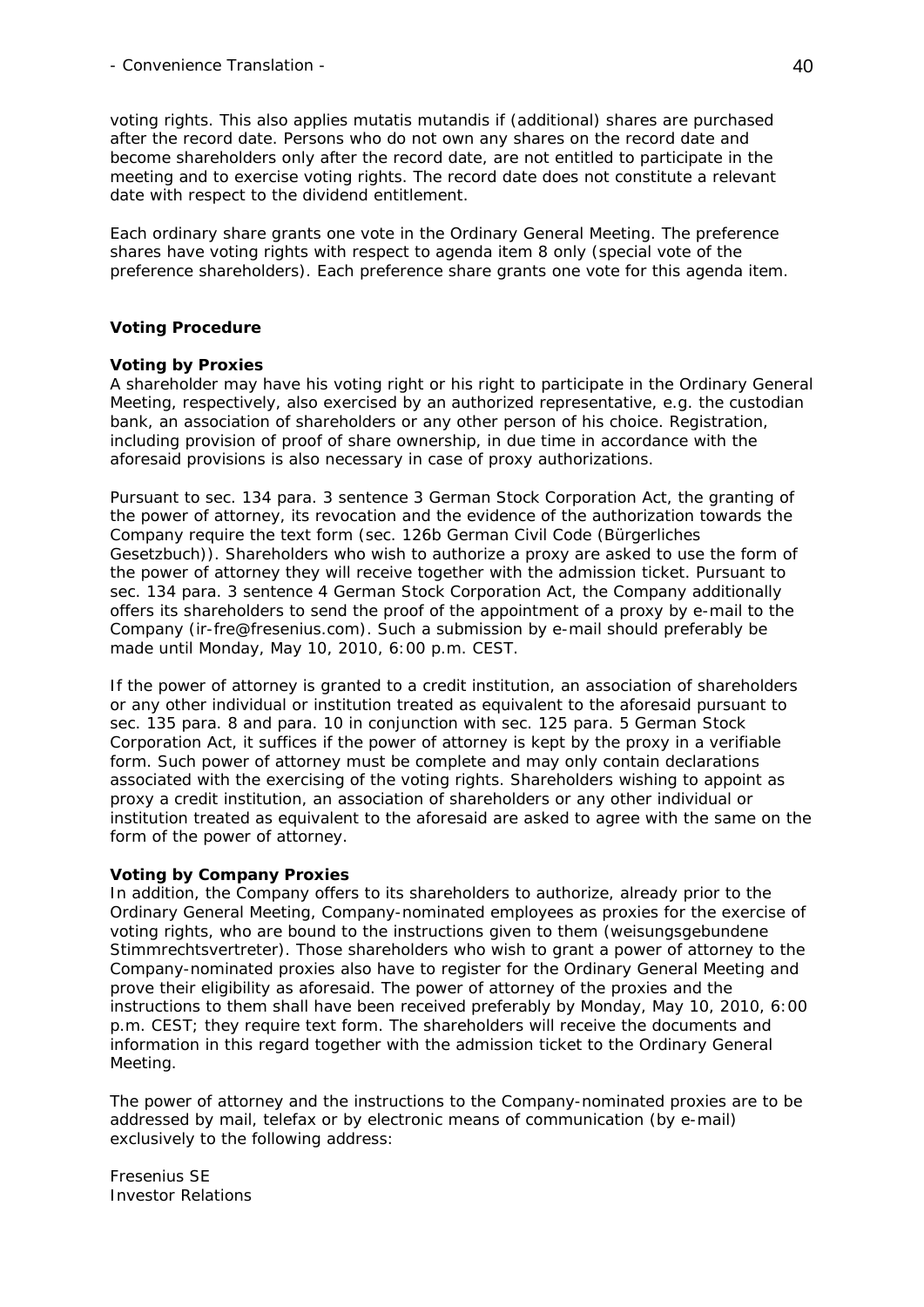Else-Kröner-Straße 1 61352 Bad Homburg v.d.H. Telefax: +49 (0) 61 72 / 608-24 88 E-Mail: ir-fre@fresenius.com

#### **Shareholder Rights**

#### *Motions of Shareholders for an Addition to the Agenda pursuant to Art. 56 SE Regulation; sec. 50 para. 2 SE Implementation Act, sec. 122 para. 2 German Stock Corporation Act*

Shareholders whose aggregate shareholding equals or exceeds 5 % of the share capital or a pro rata amount of Euro 500,000 may request that items be included in the agenda and published. Any such request must be made in writing to the Management Board of the Company (Fresenius SE, Investor Relations, Else-Kröner-Straße 1, 61352 Bad Homburg v.d.H.). The request must have been received by the Company at least 30 days prior to the meeting; for the purpose of calculating the above time period, the day of the General Meeting and the day of receipt shall not be counted, i.e., the request must have been received by April 11, 2010, 24:00 hours CEST. Each new item must be substantiated or accompanied by a proposal for resolution.

#### *Motions and Election Proposals by Shareholders pursuant to secs. 126 para. 1 and 127 German Stock Corporation Act*

Shareholders may make motions regarding individual agenda items (cf. sec. 126 para. 1 German Stock Corporation Act); this also applies to proposals for the election of members of the Supervisory Board or of auditors (cf. sec. 127 German Stock Corporation Act).

Pursuant to sec. 126 para. 1 German Stock Corporation Act, motions of shareholders, including the shareholder's name, a statement of grounds for the motion and any comments of the management, are to be made available to the relevant persons listed in sec. 125 paras. 1 to 3 German Stock Corporation Act (inter alia shareholders who so request) under the conditions set forth therein, provided that the shareholder has sent a counter-motion against the proposal of the Management Board and/or the Supervisory Board with respect to a certain agenda item, including a statement of grounds for the counter-motion, to the Company under the address set forth below, no later than 14 days prior to the General Meeting of the Company; in this context the day of the General Meeting and the day of receipt shall not be counted, i.e., the counter-motion must be received by April 27, 2010, 24:00 hours CEST. The aforementioned information must be made available on the website of the Company. A counter-motion need not be made available if one of the exclusions pursuant to sec. 126 para. 2 German Stock Corporation Act applies. The statement of the grounds need not be made available if it exceeds a total of 5,000 characters.

The right of each shareholder to make counter-motions regarding the various agenda items without prior communication to the Company during the General Meeting remains unaffected. Please note that any counter-motions which have been sent to the Company in advance in due time will be considered only if they are made orally during the General Meeting.

No statement of grounds needs to be provided for election proposals made by shareholders pursuant to sec. 127 German Stock Corporation Act. Election proposals need not be made available if they do not contain the name, the exercised profession and the place of residence of the nominees and, in case of an election of members of the Supervisory Board, information on their membership in other supervisory boards, the constitution of which is required by law (cf. sec. 127 sentence 3 in conjunction with sec. 124 para. 3 and sec. 125 para. 1 sentence 5 German Stock Corporation Act). Pursuant to sec. 127 sentence 1 in conjunction with sec. 126 para. 2 German Stock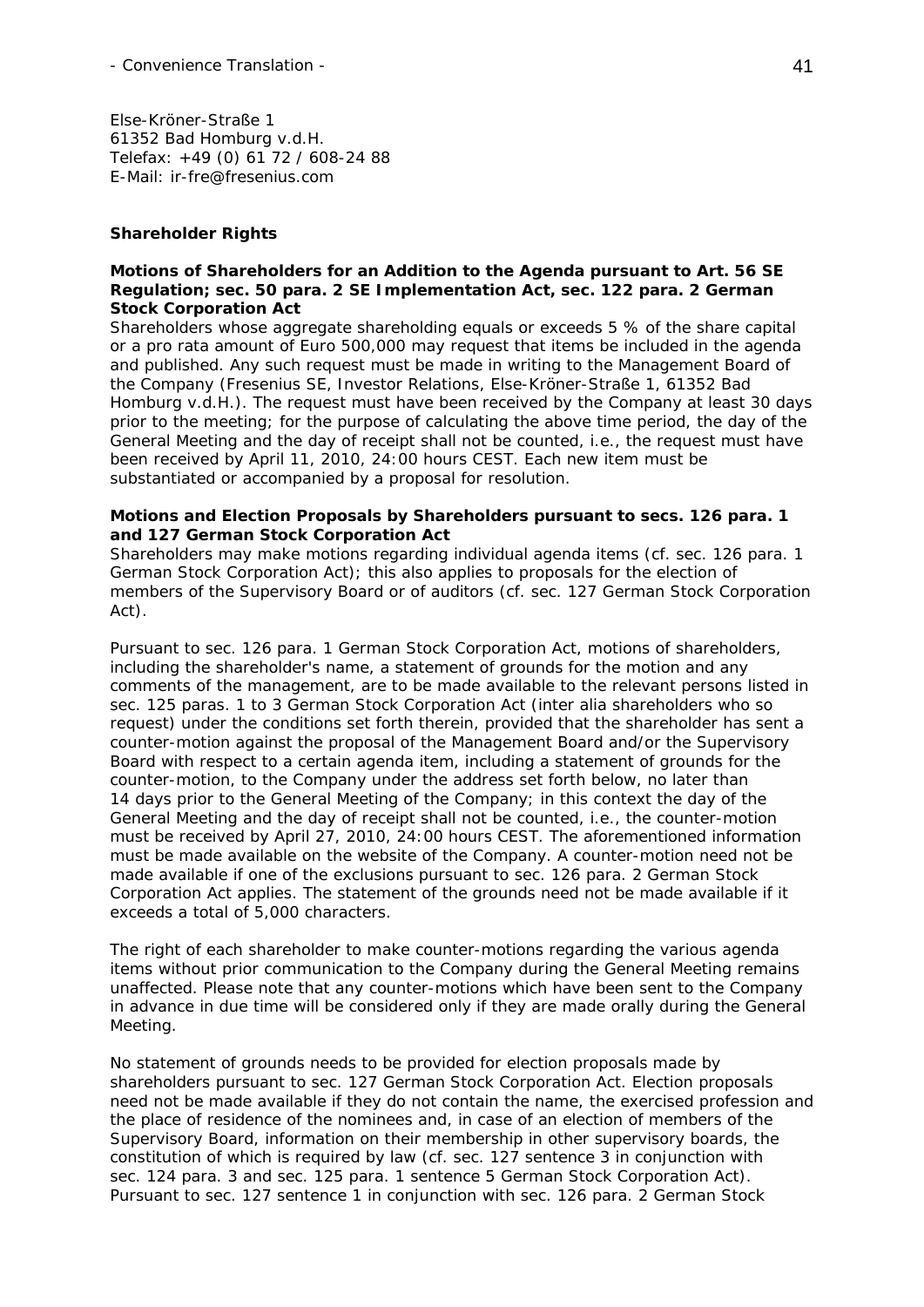Corporation Act, there are further conditions under which election proposals need not be made available via the website. In all other respects, the requirements and provisions for the making available of motions apply *mutatis mutandis*.

Any motions and election proposals of shareholders pursuant to sec. 126 para. 1 and sec. 127 German Stock Corporation Act shall be sent exclusively to:

Fresenius SE Investor Relations Else-Kröner-Straße 1 61352 Bad Homburg v.d.H. Telefax: +49 (0) 61 72 / 608-24 88 E-Mail: ir-fre@fresenius.com

Any motions and election proposals of shareholders to be made available will be published under the aforesaid conditions on the website www.fresenius.com in the section Investor Relations/Annual General Meeting. Any comments of the management will also be published on the above website.

# *Information Right pursuant to sec. 131 para. 1 German Stock Corporation Act*

At the General Meeting, each shareholder shall upon request be provided with information by the Management Board regarding the matters of the Company to the extent that such information is necessary for a proper evaluation of the relevant item on the agenda (cf. sec. 131 para. 1 German Stock Corporation Act). The Management Board's duty to provide information also extends to the Company's legal and business relationships with any affiliate as well as to the situation of the group and the companies included in the consolidated financial statements. Requests for information must in principle be made orally at the General Meeting during the discussion.

The information provided shall comply with the principles of diligent and accurate reporting. The Management Board may refuse to provide information under the conditions set forth in sec. 131 para. 3 German Stock Corporation Act. Pursuant to Art. 18 para. 2 of the statutes, the Chairman of the meeting may, with regard to time, reasonably restrict the shareholders' questions right and speaking right; in particular, he has – at the beginning or during the General Meeting – the right to determine a reasonable time frame for the conduct of the General Meeting, for individual items, or for individual speakers.

# **General Meeting Documents**

As from the day of publication of this convening notice, the following documents are available, together with this notice, for inspection by the shareholders at the offices of Fresenius SE (Else-Kröner-Straße 1, 61352 Bad Homburg v.d.H.):

- Annual financial statements of Fresenius SE as of December 31, 2009, approved by the Supervisory Board and thereby adopted
- Management Report of Fresenius SE for the financial year 2009
- IFRS consolidated financial statements of Fresenius SE as of December 31, 2009, approved by the Supervisory Board
- IFRS Group Management Report of Fresenius SE for the financial year 2009
- US GAAP Annual Report 2009 of the Fresenius Group including the report of the Supervisory Board, the corporate governance declaration and the compensation report for the financial year 2009
- List of investments (*Aufstellung des Anteilsbesitzes*) of Fresenius SE for the financial year 2009
- Proposal of the Management Board on the appropriation of the distributable profit for the financial year 2009 ended on December 31, 2009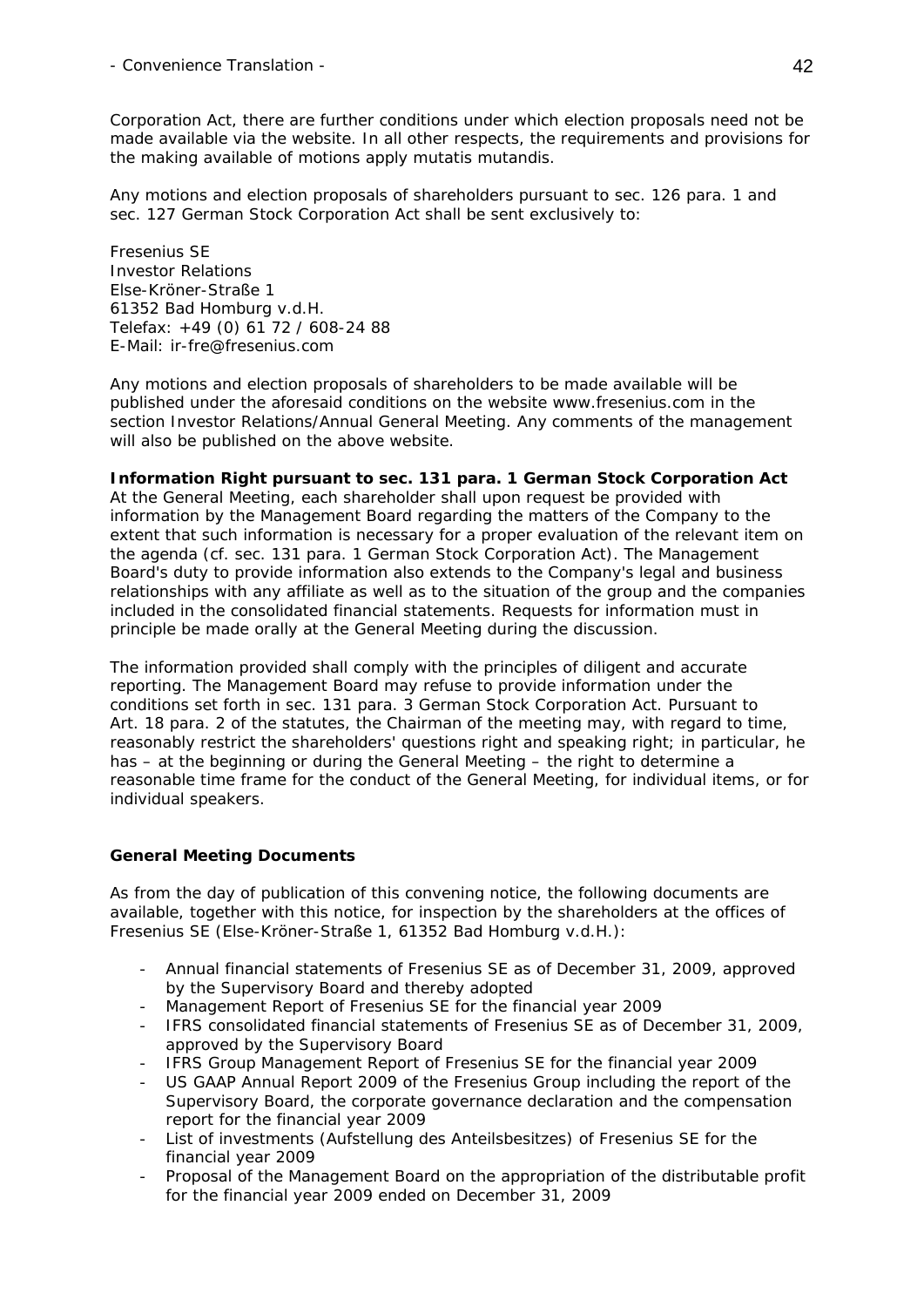- Convenience Translation 43
	- Explanatory report of the Management Board to the statements under secs. 289 paras. 4 and 5, 315 para. 2 no. 5 and para. 4 German Commercial Code
	- Report of the Management Board on agenda items 7 and 8
	- Conversion report of the Management Board on the change of the legal form of Fresenius SE into a partnership limited by shares
	- Resolutions of the General Meeting of Fresenius AG or Fresenius SE, respectively, on the Stock Option Plans 1998, 2003 and 2008
	- Statutes of Fresenius SE (as of March 12, 2010)
	- Common terms of merger for the merger of Calea Nederland N.V. into Fresenius **SE**
	- Joint report of the Management Board of Fresenius SE and the management of Calea Nederland N.V. pursuant to sec. 122e German Conversion Act in connection with sec. 8 German Conversion Act on the merger of Calea Nederland N.V. into Fresenius SE (including the incorporated invitation to the general meeting of Fresenius SE on May 12, 2010 and the documents named in the invitation to the general meeting as well as the IFRS consolidated financial statements and Group Management Reports of Fresenius SE for the financial year 2007 and 2008)
	- Annual financial statements and management reports of Fresenius SE for the financial years 2007 and 2008
	- List of investments of Fresenius SE for the financial years 2007 and 2008
	- Annual financial statements of Calea Nederland N.V. for the financial years 2007, 2008 and 2009

### **Publications on the Website**

The information pursuant to sec. 124a German Stock Corporation Act regarding the General Meeting (inter alia, convening notice, documents to be made available, forms for proxy authorization and the issuance of instructions, motions of shareholders, if applicable) as well as further explanations with respect to the rights of the shareholders pursuant to Art. 56 SE Regulation, sec. 50 para. 2 SE Implementation Act, sec. 122 para. 2 German Stock Corporation Act as well as pursuant to secs. 126 para. 1, 127 and 131 para. 1 German Stock Corporation Act are made available to the shareholders on the website of the Company www.fresenius.com in the section Investor Relations/Annual General Meeting. It is intended to broadcast the speech of the Chairman of the Management Board in sound and vision on the internet.

Bad Homburg v.d.H., in March 2010

**Fresenius SE The Management Board**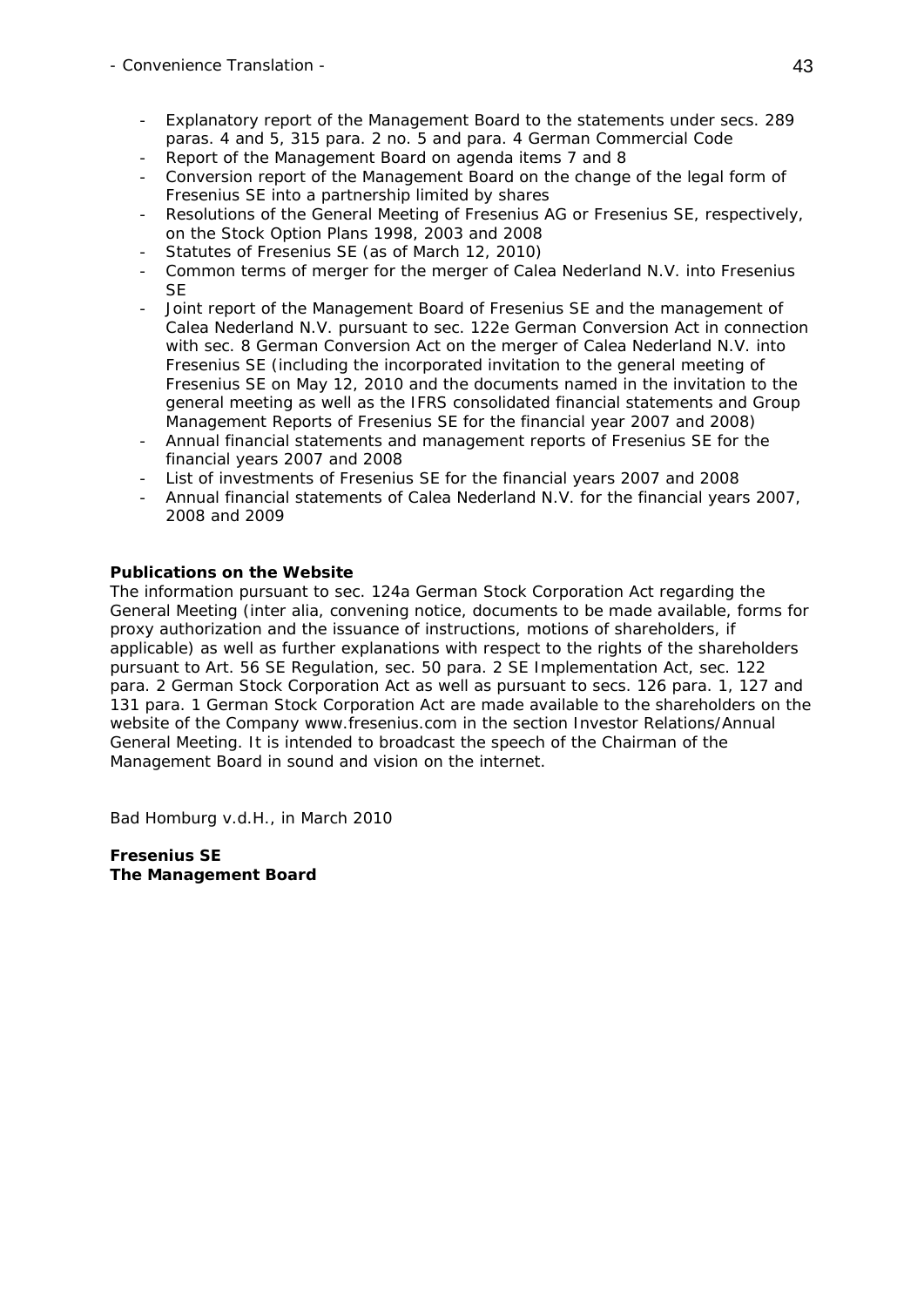**Annex 1** to the invitation to the Ordinary General Meeting of Fresenius SE on May 12, 2010

### Articles of Association of Fresenius SE & Co. KGaA

#### **I. General Provisions**

### **Article 1 Corporate Name and Registered Office**

(1) The Company is a partnership limited by shares (*KGaA*). The corporate name of the Company is

### **Fresenius SE & Co. KGaA**

(2) The registered office of the Company is in Bad Homburg vor der Höhe.

### **Article 2 Corporate Purpose**

- (1) The corporate purpose of the Company is:
	- a) the development, manufacture and distribution of, as well as trading in, products, systems and processes in the health care sector,
	- b) the construction, development and operation of medical and curative facilities as well as of hospitals,
	- c) consulting in the medical and pharmaceutical fields as well as scientific information and documentation.

The Company will operate directly or through associated companies (*Beteiligungsgesellschaften*) in Germany and abroad.

(2) The Company is entitled to enter into any and all business transactions and to take any and all measures that are deemed necessary or useful in accomplishing the corporate purpose of the Company and may, in particular, participate in other undertakings of the same or a related kind, take over the management and/or the representation of such undertakings, transfer company divisions, including major company divisions, to undertakings in which the Company holds at least a majority of the voting capital and/or a controlling interest, and establish branch offices in Germany and abroad.

# **Article 3 Notifications**

 All notifications of the Company shall be published in the electronic Federal Gazette (*elektronischer Bundesanzeiger*).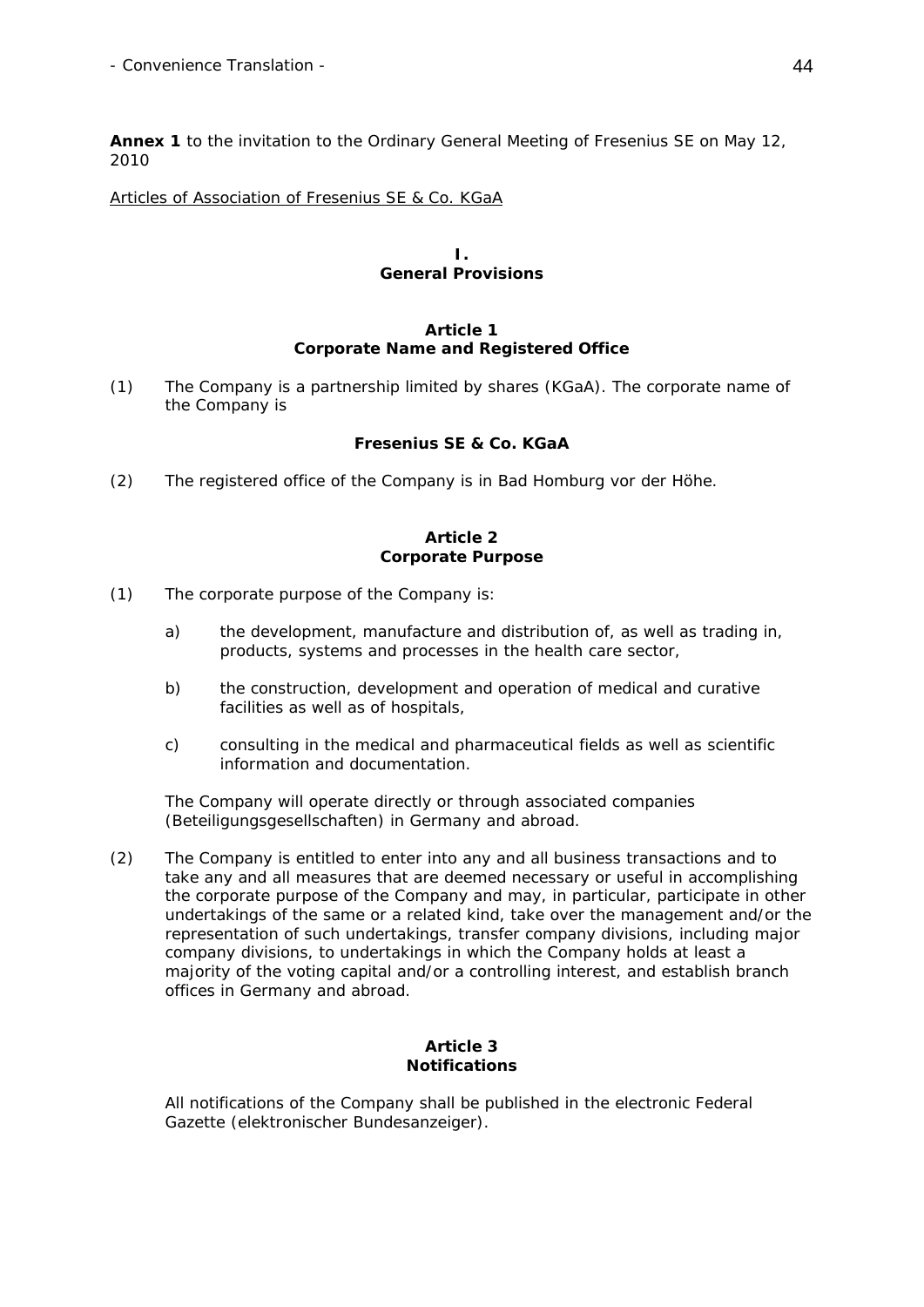### **II. Share Capital and Shares**

#### **Article 4 Share Capital**

- (1) The share capital (*Grundkapital*) of the Company amounts to Euro 161,315,376.00 and is divided into 161,315,376 ordinary bearer shares.
- (2) The share capital has been paid in
	- a) in the amount of DM 100,000 against an issue of shares in the total nominal amount of DM 100,000 through the conversion of Fresenius Verwaltungs GmbH,
	- b) in the amount of DM 19,538,800 against an issue of shares in the total nominal amount of DM 19,538,800 through a contribution in kind by Mrs. Else Kröner, namely through the contribution of her limited partner's interests
		- aa) in Dr. Eduard Fresenius Chemisch-pharmazeutische Industrie KG Apparatebau KG,
		- bb) in Dr. Eduard Fresenius Chemisch-pharmazeutische Industrie KG Klinikbedarf KG,
		- cc) in Dr. Eduard Fresenius Chemisch-pharmazeutische Industrie KG,
	- c) in the amount of DM 361,200 against an issue of shares in the total nominal amount of DM 361,200 through a contribution in kind by Mr. Detlef Kröner, namely through the contribution of his limited partner's interests
		- aa) in Dr. Eduard Fresenius Chemisch-pharmazeutische Industrie KG Apparatebau KG,
		- bb) in Dr. Eduard Fresenius Chemisch-pharmazeutische Industrie KG Klinikbedarf KG,
		- cc) in Dr. Eduard Fresenius Chemisch-pharmazeutische Industrie KG,
	- d) in the amount of DM 3,162,100 against an issue of shares in the total nominal amount of DM 3,162,100 through a cash contribution by Mrs. Else Kröner with a premium of 195 % and in the amount of DM 837,900 against an issue of shares in the total nominal amount of DM 837,900 through a cash contribution by Mr. Hans Kröner with a premium of 195 %,
	- e) in the amount of DM 6,000,000 through the conversion of statutory reserves of DM 6,000,000 through the issuance of new shares with a total nominal amount of DM 6,000,000, with one new share being issued in each case for four old shares.
- (3) The share capital existing at the time of the conversion of the Company into a European Company (SE) was provided by way of the change of the legal form of the legal entity of previous legal form, Fresenius AG with registered office in Bad Homburg vor der Höhe.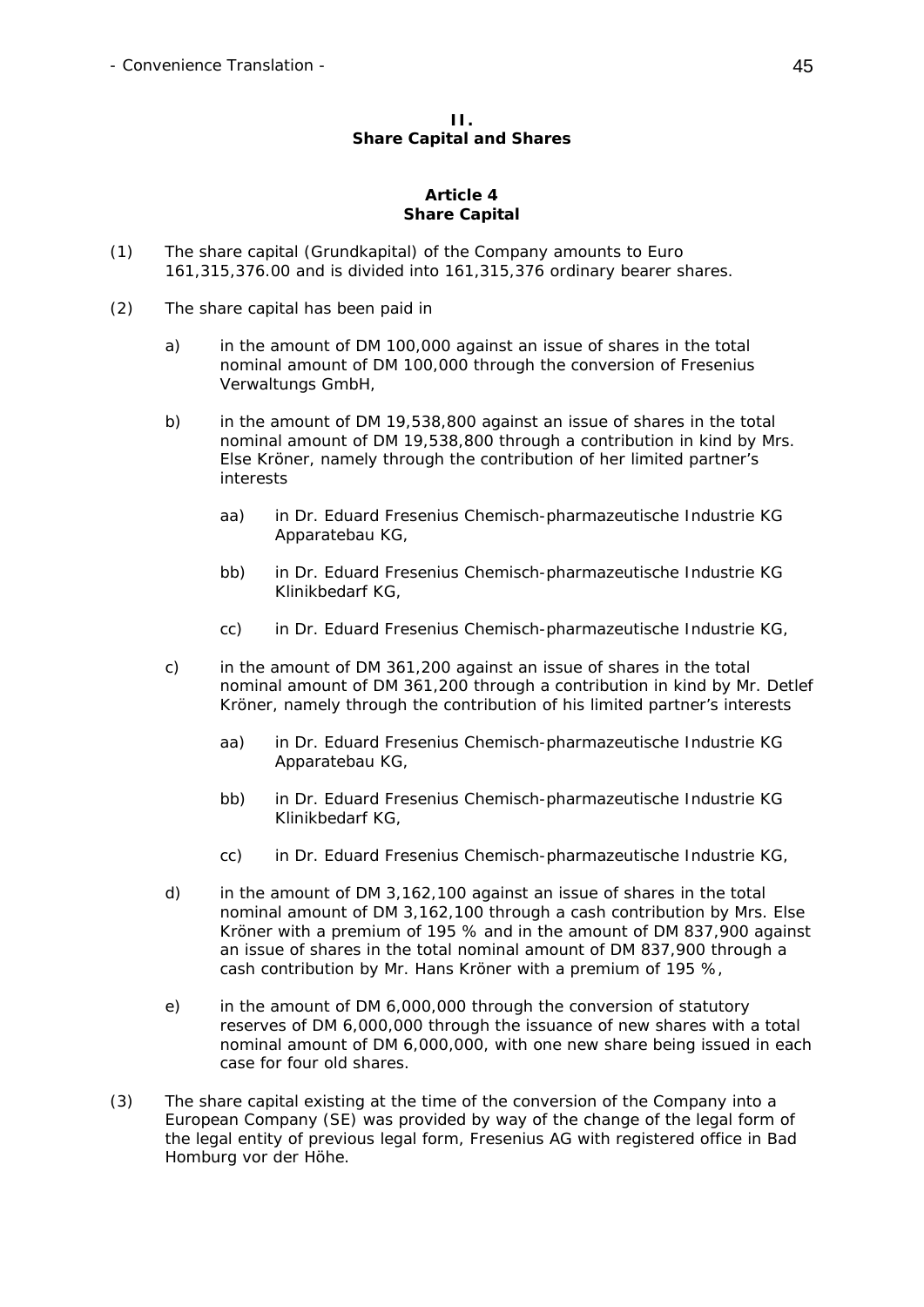The share capital existing at the time of the conversion of the Company into a partnership limited by shares (KGaA) was provided by way of the change of the legal form of the legal entity of previous legal form, Fresenius SE with registered office in Bad Homburg vor der Höhe.

- (4) The General Partner is authorized, in the period until May 7, 2014, with the approval of the Supervisory Board, to increase the share capital of the Company by up to a total of Euro 12,800,000 (Authorized Capital I) through a single or multiple issuance of new ordinary bearer shares against cash contributions. The number of shares must increase in the same proportion as the share capital. The shareholders are to be granted a subscription right; the subscription right can also be granted in such a way that the new shares are taken up by a credit institution or a syndicate of credit institutions with the obligation to offer them to the shareholders of Fresenius SE & Co. KGaA. However, the General Partner is authorized to exclude fractional amounts from the shareholders' subscription right. The General Partner is authorized, with the approval of the Supervisory Board, to determine the further details of the implementation of capital increases out of Authorized Capital I. The Supervisory Board is authorized to amend this Article 4 para. 4 as well as Article 4 para. 1 of the Articles of Association after complete or partial implementation of the capital increase out of Authorized Capital I or after the expiry of the authorization period in accordance with the amount of the capital increase out of Authorized Capital I.
- (5) The General Partner is authorized, in the period until May 7, 2014, with the approval of the Supervisory Board, to increase the share capital of the Company by up to a total of Euro 6,400,000 through a single or multiple issuance of new ordinary bearer shares against cash contributions and/or contributions in kind (Authorized Capital II). The number of shares must increase in the same proportion as the share capital. The General Partner is authorized to exclude fractional amounts from the shareholders' subscription right. The General Partner is further authorized, in each case with the approval of the Supervisory Board, to decide on the exclusion of the shareholders' subscription right. An exclusion of the subscription right shall, however, be admissible only if, in case of a capital increase against cash contributions, the issue price does not fall substantially short of the stock exchange price. An exclusion of the subscription right is admissible in case of a capital increase for contributions in kind only to acquire an undertaking, parts of an undertaking or a participation in an undertaking. The General Partner is authorized, with the approval of the Supervisory Board, to determine the further details of the implementation of capital increases out of Authorized Capital II. The Supervisory Board is authorized to amend this Article 4 para. 5 as well as Article 4 para. 1 of the Articles of Association after complete or partial implementation of the capital increase out of Authorized Capital II or after the expiry of the authorization period in accordance with the amount of the capital increase out of Authorized Capital II.
- (6) The General Partner is authorized, in the period until May 11, 2015, with the approval of the Supervisory Board, to increase the share capital of the Company by up to a total of Euro 1,313,100 through a single or multiple issuance of new ordinary bearer shares against cash contributions (Authorized Capital III). The number of shares must increase in the same proportion as the capital. The shareholders' subscription right is excluded. The General Partner may use the Authorized Capital III only insofar as subscription rights were issued in accordance with the stock option plan pursuant to the resolution of the General Meeting of Fresenius AG of June 18, 1998, taking account of the amendment resolution of the General Meeting of December 4, 2006, required due to the new division of the share capital, and of the conversion resolution of the General Meeting of May 12, 2010, and the holders of these subscription rights exercise these rights and insofar as no conditional capital is used to satisfy the subscription rights. The new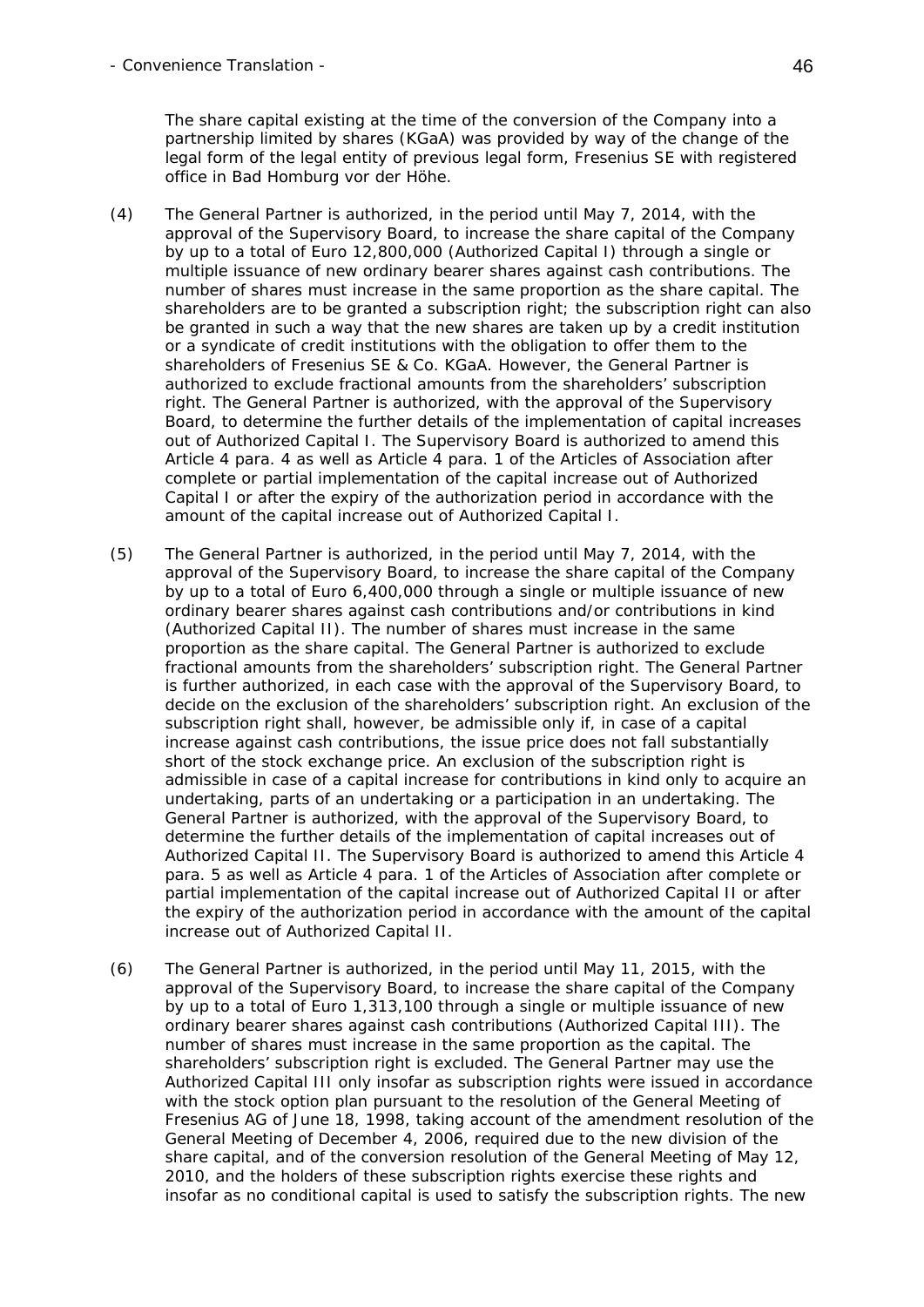ordinary bearer shares are entitled to profit participation from the beginning of the financial year in which the capital increase becomes effective. The Supervisory Board is authorized to amend this Article 4 para. 6 and Article 4 para. 1 of the Articles of Association after complete or partial implementation of the capital increase out of Authorized Capital III or after the expiry of the authorization period in accordance with the amount of the capital increase out of Authorized Capital III.

- (7) The General Partner is authorized, in the period until May 11, 2015, with the approval of the Supervisory Board, to increase the share capital of the Company by up to a total of Euro 4,298,442 through a single or multiple issuance of new ordinary bearer shares against cash contributions and/or contributions in kind (Authorized Capital IV). The number of shares must increase in the same proportion as the capital. The shareholders' subscription right is excluded. The General Partner may use the Authorized Capital IV only insofar as subscription rights were issued in accordance with the stock option plan pursuant to the resolution of the General Meeting of Fresenius AG of May 28, 2003, taking account of the amendment resolution of the General Meeting of December 4, 2006, required due to the new division of the share capital and of the conversion resolution of the General Meeting of May 12, 2010, and the holders of these subscription rights exercise these rights and insofar as no conditional capital is used to satisfy the subscription rights. The new ordinary bearer shares are entitled to profit participation from the beginning of the financial year in which the capital increase becomes effective. The Supervisory Board is authorized to amend this Article 4 para. 7 and Article 4 para. 1 of the Articles of Association after complete or partial implementation of the capital increase out of Authorized Capital IV or after the expiry of the authorization period in accordance with the amount of the capital increase out of Authorized Capital IV.
- (8) The General Partner is authorized, in the period until May 11, 2015, with the approval of the Supervisory Board, to increase the share capital of the Company by up to a total of Euro 6,200,000 through a single or multiple issuance of new ordinary bearer shares against cash contributions and/or contributions in kind (Authorized Capital V). The number of shares must increase in the same proportion as the capital. The shareholders' subscription right is excluded. The General Partner may use the Authorized Capital V only insofar as subscription rights were issued or will be issued in accordance with the Stock Option Plan 2008 pursuant to the resolution of the General Meeting of May 21, 2008, taking account of the conversion resolution of the General Meeting of May 12, 2010, and the holders of these subscription rights exercise these rights, and the Company grants no own shares to satisfy the subscription rights nor exercises its right to cash compensation and insofar as no conditional capital is used to satisfy the subscription rights, whereas the General Partner's Supervisory Board shall be exclusively competent regarding the granting and settlement of subscription rights to members of the General Partner's Management Board. The new ordinary bearer shares are entitled to profit participation from the beginning of the financial year in which the capital increase becomes effective. The Supervisory Board is authorized to amend this Article 4 para. 8 and Article 4 para. 1 of the Articles of Association after complete or partial implementation of the capital increase out of Authorized Capital V or after the expiry of the authorization period in accordance with the amount of the capital increase out of Authorized Capital V.
- (9) The share capital of the Company is conditionally increased by up to Euro 1,313,100.00, divided into 1,313,100 shares, by the issue of new ordinary bearer shares (Conditional Capital I). The conditional capital increase will be implemented only to the extent that, in accordance with the stock option plan resolved on by the General Meeting of Fresenius AG of June 18, 1998, and taking account of the amendment resolution of the General Meeting of December 4,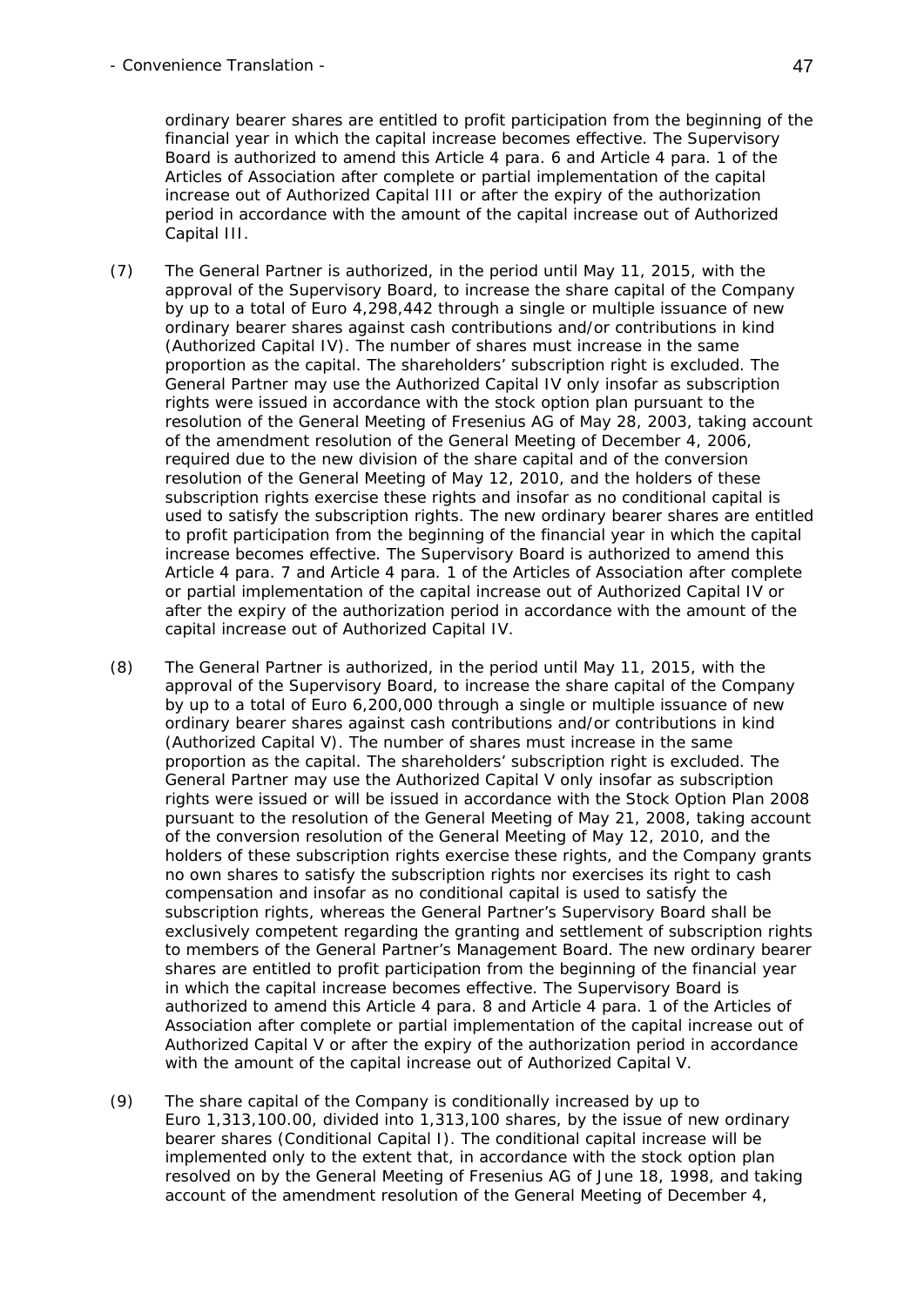- Convenience Translation - 48

2006, required due to the new division of the share capital, and of the conversion resolution of the General Meeting of May 12, 2010, subscription rights have been issued and the holders of these subscription rights exercise these rights. The new ordinary bearer shares are entitled to profit participation from the beginning of the financial year in which they are issued.

- (10) The share capital of the Company is conditionally increased by up to Euro 4,298,442.00, divided into 4,298,442 shares, by the issue of new ordinary bearer shares (Conditional Capital II). The conditional capital increase will be implemented only to the extent that, in accordance with the stock option plan resolved on by the General Meeting of Fresenius AG of May 28, 2003, and taking account of the amendment resolution of the General Meeting of December 4, 2006, required due to the new division of the share capital, and of the conversion resolution of the General Meeting of May 12, 2010, convertible bonds have been issued and the holders of these convertible bonds exercise their right of conversion. The new ordinary bearer shares are entitled to profit participation from the beginning of the financial year in which they are issued.
- (11) The capital of the Company is conditionally increased by up to Euro 6,200,000.00, divided into 6,200,000 shares, by the issue of new ordinary bearer shares (Conditional Capital III). The conditional capital increase will be implemented only to the extent that, in accordance with the Stock Option Plan 2008 resolved on by the General Meeting of May 21, 2008, and taking account of the conversion resolution of the General Meeting of May 12, 2010, subscription rights have been issued or will be issued and the holders of these subscription rights exercise their rights, and the Company grants no own shares to satisfy the subscription rights nor exercises its right to cash compensation, whereas the General Partner's Supervisory Board shall be exclusively competent regarding the granting and settlement of subscription rights to members of the General Partner's Management Board. The new ordinary bearer shares are entitled to profit participation from the beginning of the financial year in which they are issued.
- (12) In case of a capital increase, participation in profits (*Gewinnbeteiligung*) may be determined in derogation of sec. 60 German Stock Corporation Act (AktG).

#### **Article 5 Shares**

- (1) The shares are no-par value bearer shares.
- (2) The Company is entitled to issue share certificates made out to the bearer, each evidencing a plurality of shares (collective share certificates). The shareholders' right to have their individual shares represented by certificates is excluded, unless a share certificate is required under the rules applicable at a stock exchange to which the shares are admitted.
- (3) The form of the share certificates and of the dividend coupons and renewal coupons shall be determined by the General Partner with the approval of the Supervisory Board.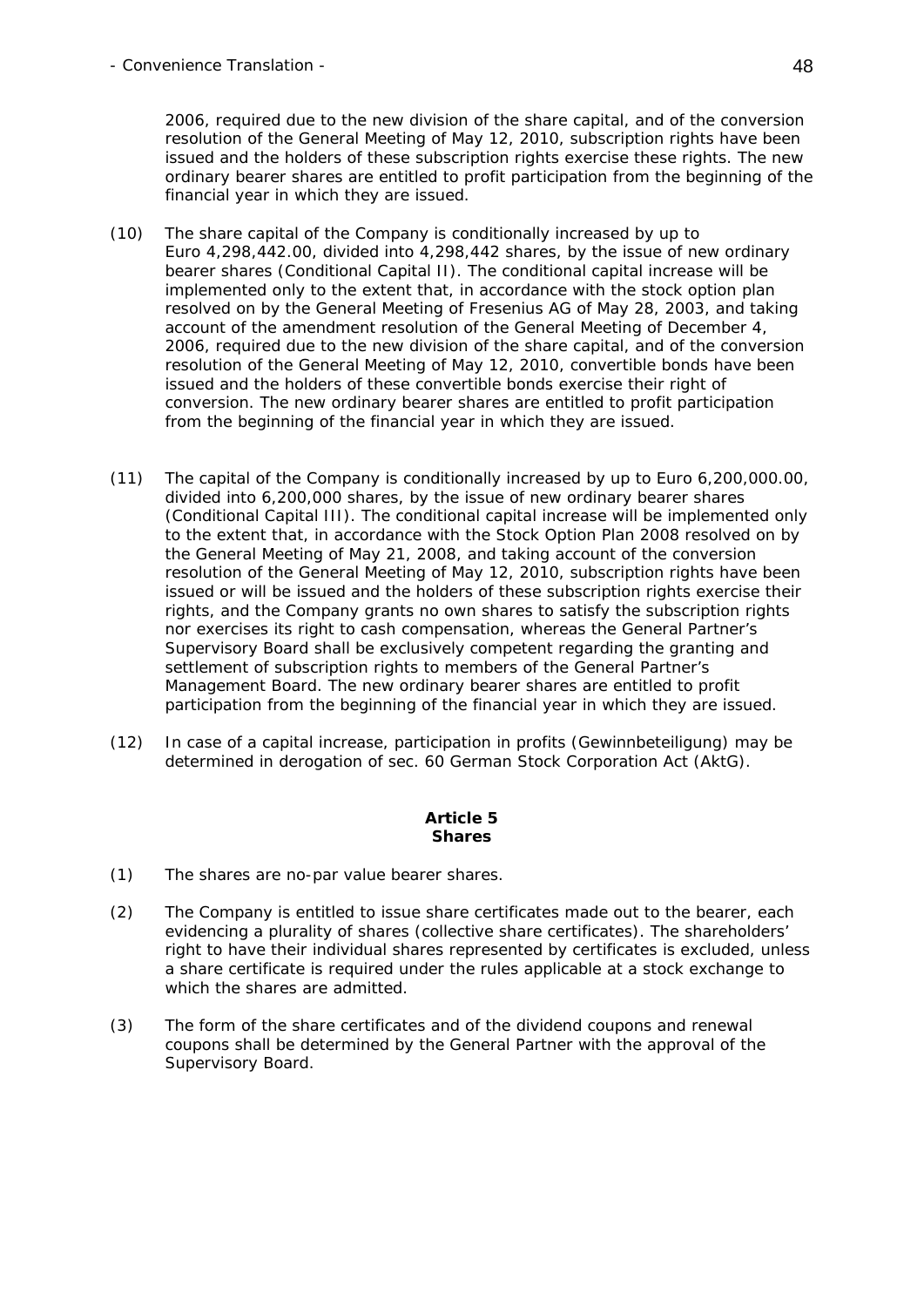#### **III. Constitution of the Company**

#### **A. General Partner**

### **Article 6 General Partner, Special Contribution, Legal Relationships, Resignation**

(1) The General Partner of the Company is

# **Fresenius Management SE**

with registered office in Bad Homburg vor der Höhe.

- (2) The General Partner has not made a special contribution (Sondereinlage). It shall participate neither in the profit or the loss of the Company nor in its assets.
- (3) (a) The General Partner is excluded from the Company if and as soon as all shares in the General Partner are no longer held directly or indirectly by a person holding more than 10 % of the share capital of the Company, directly or indirectly via a controlled enterprise within the meaning of sec. 17 (1) German Stock Corporation Act (AktG); this will not apply if and when all shares in the General Partner are held directly or indirectly by the Company.

 (b) Additionally, the General Partner is excluded from the Company if the shares in the General Partner are acquired by a person who does not, within twelve months after such acquisition takes effect, submit a takeover bid or a compulsory bid to the shareholders of the Company pursuant to the rules of the German Securities Acquisition and Takeover Act (WpÜG) according to the following stipulations.

 The consideration offered to the other shareholders must take account of a payment made by the acquirer to the direct or indirect holder of the shares in the General Partner for the acquisition of the shares in the General Partner and the Company in excess of the sum of the General Partner's equity and of the average stock exchange price of the shares in the Company being acquired, during the last five stock exchange trading days before the day of the conclusion of the agreement on the acquisition of the shares in the General Partner (calculated on the basis of the average final quotations in the XETRA trading system or a comparable successor system) in the following amount:

Payment multiplied by [(50 minus quota) divided by quota].

 For the purposes of these stipulations, a "quota" shall mean the quota of the participation expressed in percent held by the direct or indirect holder of the shares in the General Partner directly or indirectly in the share capital of the Company at the time of the conclusion of the agreement on the acquisition of the shares in the General Partner.

 (c) Any obligation of the acquirer of the shares in the Company and of the shares in the General Partner to submit a takeover bid or a compulsory bid to the shareholders of Fresenius Medical Care AG & Co. KGaA shall remain unaffected.

 (d) The other statutory grounds for withdrawal of the General Partner remain unaffected.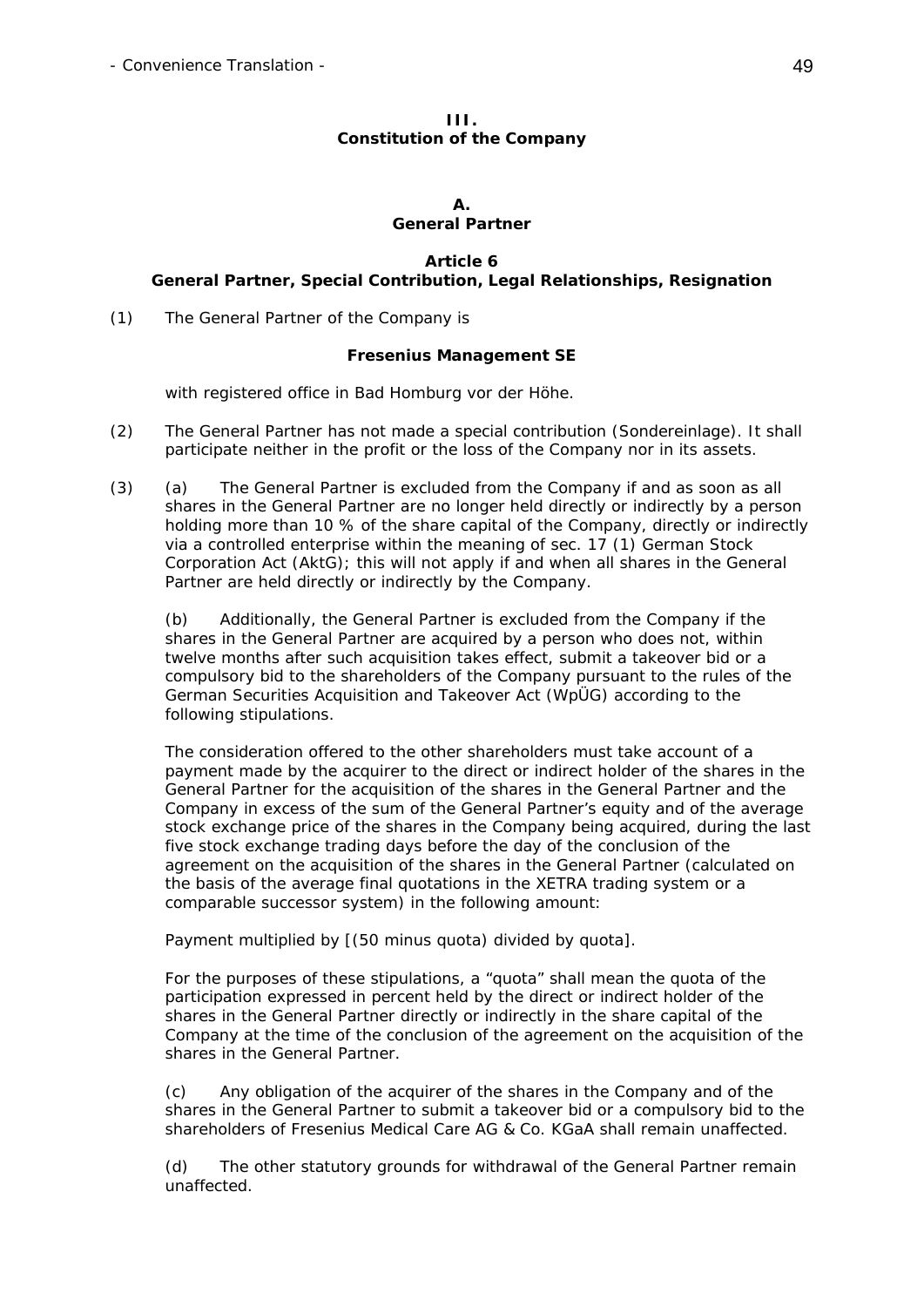(4) If the General Partner leaves the Company or if such leave is foreseeable, the Supervisory Board is authorized and obliged to admit promptly, or at the time of the leave of the General Partner, as the case may be, as new General Partner of the Company a corporation whose shares are fully owned by the Company. If the General Partner leaves the Company without any General Partner being admitted at the same time, the Company shall for a transitional period be continued by the limited shareholders alone. In such case, the Supervisory Board shall promptly apply for the appointment of a substitute representative who will represent the Company until the admission of a new General Partner according to sentence 1 of this paragraph, in particular with respect to the acquisition or formation of such new General Partner.

 The Supervisory Board is authorized to amend the version of the Articles of Association so as to reflect the change of the General Partner.

(5) In case the Company is continued pursuant to Article 6 para. 4 of the Articles of Association or in case all shares in the General Partner are held directly or indirectly by the Company, an extraordinary General Meeting or the next Ordinary General Meeting shall decide on the change of the legal form of the Company into a European Company (SE), if legally admissible, and otherwise into a stock corporation. The resolution with respect to such change of the legal form can be taken by simple majority of the votes cast. The General Partner is obliged to consent to such resolution on the change of the legal form adopted by the General Meeting.

# **Article 7 Management and Representation of the Company, Reimbursement of Expenses and Remuneration**

- (1) The Company shall be represented by its General Partner. Vis-à-vis the General Partner the Company shall be represented by the Supervisory Board.
- (2) The General Partner shall be responsible for the management of the Company. The General Partner's management competence also encompasses exceptional management measures. The shareholders' right to consent to exceptional management measures at the General Meeting is excluded.
- (3) The General Partner shall be reimbursed for any and all expenses in connection with the management of the Company's business, which includes remuneration of the members of its corporate bodies. The General Partner shall, in principle, invoice its expenses monthly; it is entitled to claim payment in advance.
- (4) As consideration for assuming the management of the Company and the liability, the General Partner shall receive from the Company an annual remuneration of 4 % of its share capital that shall be independent of a profit or loss.
- (5) The General Partner is not authorized to undertake transactions for its own or for another's account outside the scope of its responsibilities within the Company.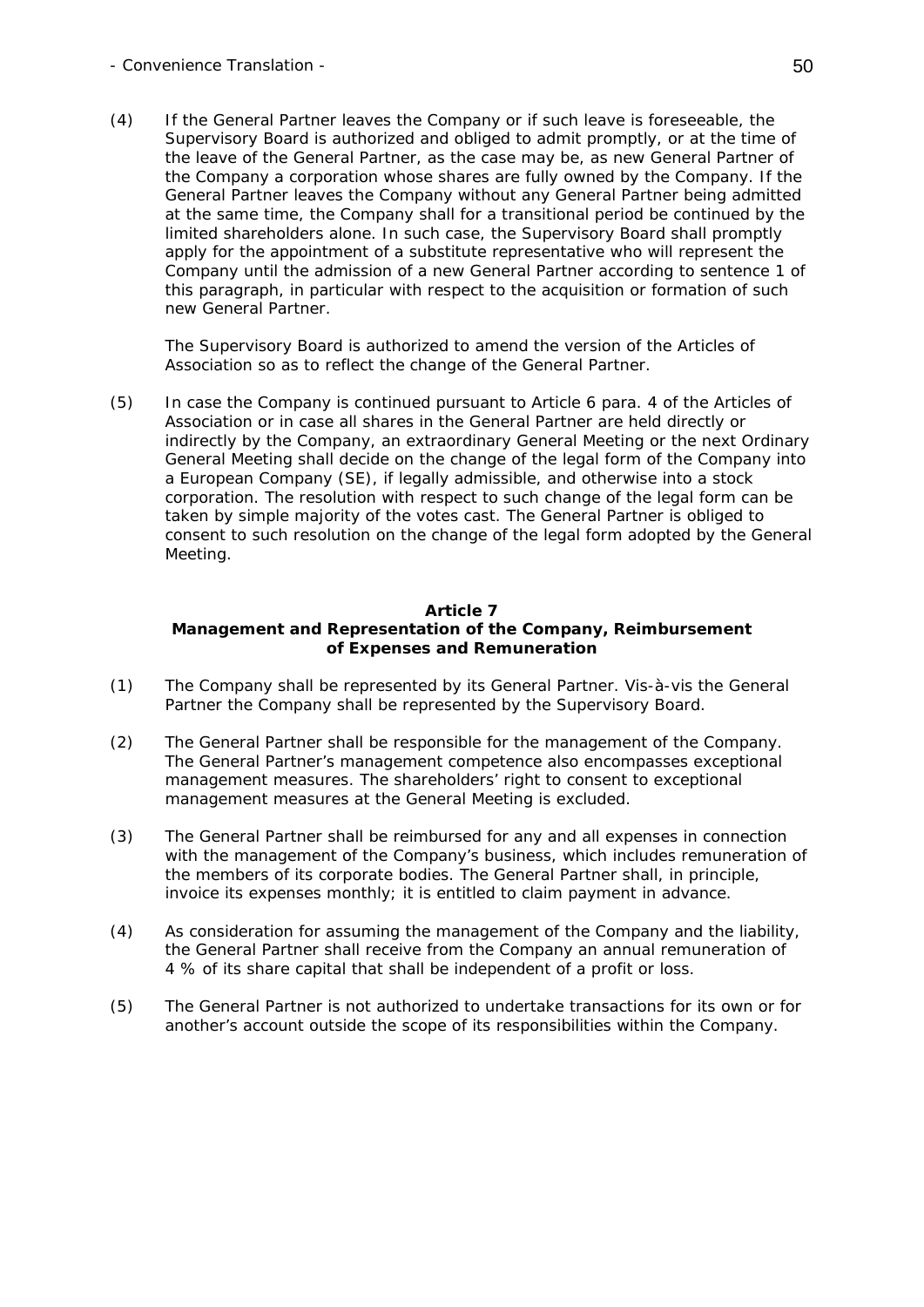### **B. Supervisory Board**

### **Article 8 Election and Term of Office of the Supervisory Board**

- (1) The Supervisory Board shall consist of twelve members, unless a different number of members is required by mandatory legal provisions.
- (2) Half of the members of the Supervisory Board shall be elected by the General Meeting according to the provisions of the German Stock Corporation Act. The other half of the members of the Supervisory Board shall be elected by the employees.
- (3) Unless expressly otherwise resolved by the General Meeting, the Supervisory Board members shall be appointed for a term ending with the close of the Ordinary General Meeting which resolves on the ratification of actions for the fourth financial year after the term of office commenced. The year in which the term of office commences shall not count for this calculation. The reappointment of Supervisory Board members shall be permissible.
- (4) If a member elected by the General Meeting ceases to be a member of the Supervisory Board before his term of office expires, a new member is to be elected in the next General Meeting in his place. The newly elected member shall hold office for the withdrawing member's remaining term of office.
- (5) The General Meeting may, for the Supervisory Board members to be elected by it, appoint substitute members who will become members of the Supervisory Board in a specific order to be determined at the time of their appointment, if Supervisory Board members cease to be members before the end of their term of office. Their position as substitute members shall revive if and when the General Meeting appoints a new member for a former member of the Supervisory Board replaced by such substitute member. The substitute member's term of office is limited to the period until the close of the General Meeting at which an election according to Article 8 para. 4 takes place.
- (6) Each member of the Supervisory Board may resign from office, even without good cause, by giving one month's written notice to the Chairman of the Supervisory Board. The Chairman of the Supervisory Board shall give notice of his resignation to one of his deputies.

### **Article 9 Constitution of the Supervisory Board**

- (1) Following the General Meeting at which a new Supervisory Board has been appointed, the Supervisory Board shall hold a meeting without special notice in which the Supervisory Board shall elect, if necessary, a Chairman and two deputies from among its members for the duration of their term of office on the Supervisory Board.
- (2) If the Chairman or one of his deputies should cease to hold office before the expiry of his term of office, the Supervisory Board shall promptly (*unverzüglich*) hold a new election to replace the former member.
- (3) The election of the Chairman of the Supervisory Board shall be chaired by the oldest member in terms of age among the shareholder representatives on the Supervisory Board; Article 10 para. 5 sentence 2 shall apply.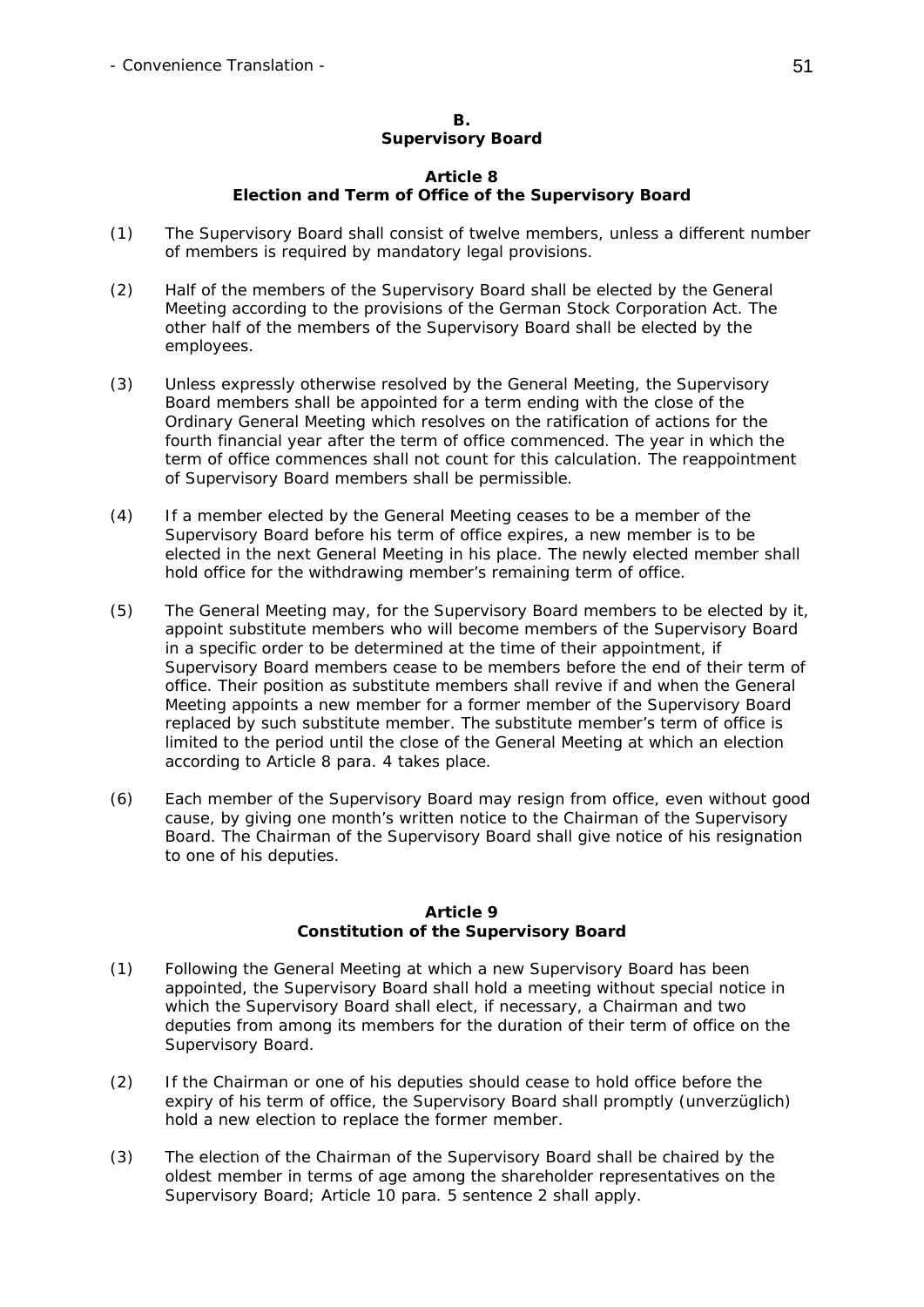### **Article 10 Meetings and Resolutions of the Supervisory Board**

- (1) The meetings of the Supervisory Board must be convened by the Chairman in writing subject to a notice period of 14 days. The individual items of the agenda must be stated in the invitation to the meeting. In urgent cases, the period may be shortened and the meeting may be convened by telegram, telex, telefax, other means of electronic communication (e-mail etc.) or telephone.
- (2) As a rule, resolutions of the Supervisory Board shall be adopted in meetings personally attended by the members. It is, however, permissible that meetings of the Supervisory Board be held by way of a video or telephone conference, or that individual Supervisory Board members participate by means of video transmission or telephone and that in such cases the passing of resolutions or voting takes place by way of video or telephone conference or video transmission or telephone, respectively. Outside of meetings, resolutions in text form (sec. 126b BGB, especially in writing, by telegraph, telex, telefax, other means of electric communication (e-mail etc.)) or by telephone are admissible if the Chairman of the Supervisory Board or, in the event of his being unavailable, his deputy directs to do so.
- (3) The Supervisory Board shall constitute a quorum if half of the total number of members of which it must consist take part in the voting. If the number of Supervisory Board members representing the shareholders who take part in voting is not the same as the number of Supervisory Board members representing the employees who take part in voting, or if the Chairman of the Supervisory Board does not take part, the voting shall, upon motion of at least two members of the Supervisory Board, be postponed. Article 10 para. 1 shall apply to the new voting; however it can also be held on the same day if so directed by the Chairman of the Supervisory Board.
- (4) If members of the Supervisory Board are unable to attend meetings, they may have another member of the Supervisory Board submit their written vote. The submission of a written vote shall be deemed to be participation in the passing of the resolution.
- (5) Resolutions of the Supervisory Board shall require the majority of the votes cast. In the event of a tie, the vote of the Chairman of the Supervisory Board or, if he does not attend, the vote of the Deputy Chairman, provided he is a shareholder representative, shall be decisive. A deputy who is an employee representative shall not have the right to a casting vote. Article 10 para. 5 sentence 2 of the Articles of Association shall also apply to the passing of resolutions in the committees of the Supervisory Board of which the Chairman or his deputy, if he is a shareholder representative, is a member.
- (6) Minutes of the meeting of the Supervisory Board shall be prepared and shall be signed by the Chairman of the meeting. The Chairman of the Supervisory Board must sign the records of resolutions adopted outside a meeting by personal attendance pursuant to Article 10 para. 2.

### **Article 11 Rights and Duties of the Supervisory Board**

(1) The Supervisory Board has the rights and duties defined by mandatory legal provisions and by these Articles of Association.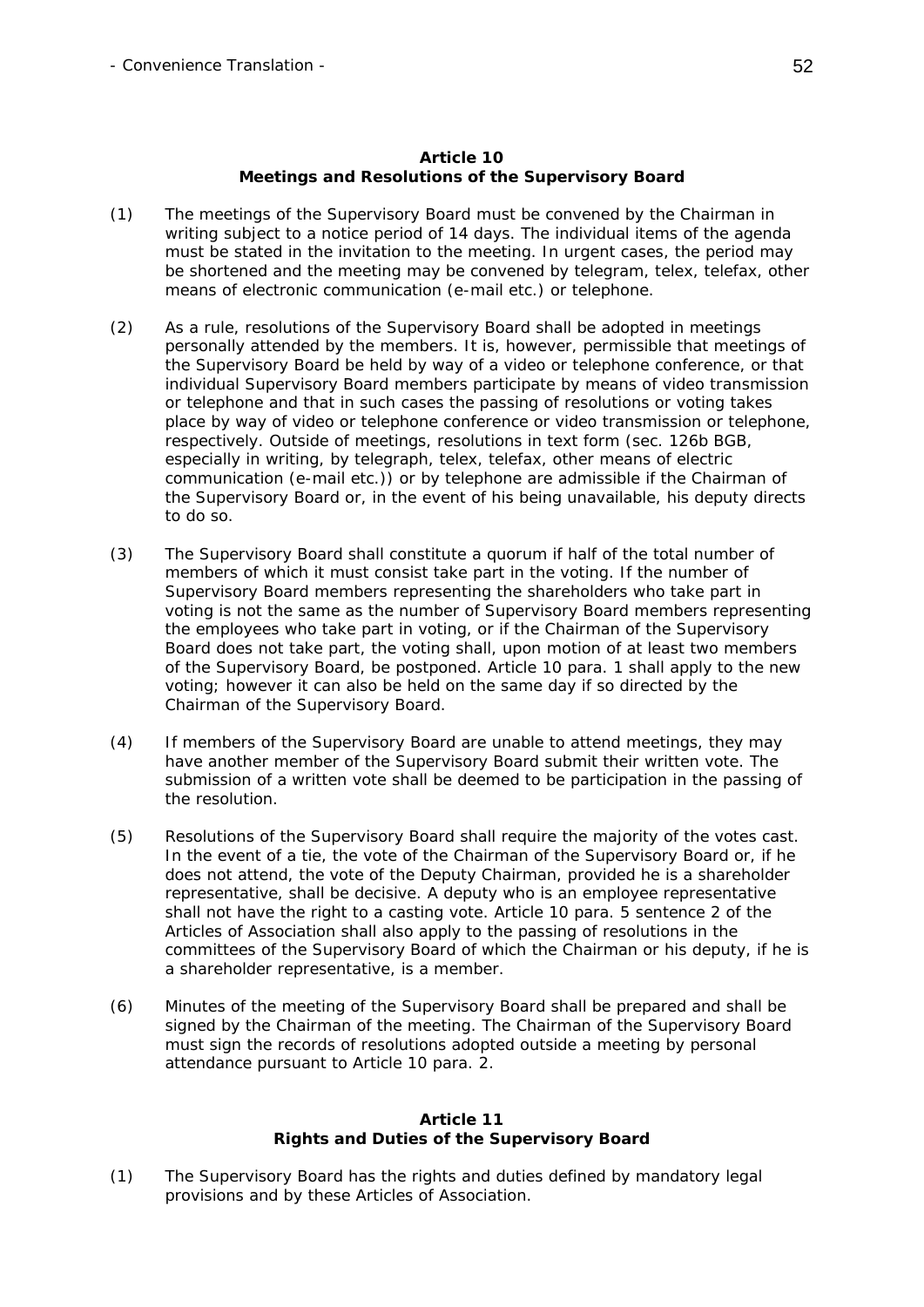- (2) The Supervisory Board must supervise the management of the General Partner. The Supervisory Board can inspect and audit all books and records as well as the assets of the Company.
- (3) The General Partner shall regularly report to the Supervisory Board. In addition, the Supervisory Board may request the submission of a report if and when there is an important reason for this, also if this relates to a business transaction at an affiliated undertaking which has become known to the General Partner and may substantially affect the situation of the Company.
- (4) If the Company holds a participation in its General Partner, all rights of the Company under and with respect to this participation (e.g. voting rights, information rights etc.) will be exercised by the Supervisory Board.
- (5) The Supervisory Board is entitled, without a resolution of the General Meeting, to make any amendments to the Articles of Association which concern only their wording.

#### **Article 12 Rules of Procedure of the Supervisory Board**

 The Supervisory Board shall issue rules of procedure for itself within the framework of applicable mandatory legal provisions and the Articles of Association.

### **Article 13 Remuneration of Supervisory Board Members**

- (1) Each member of the Supervisory Board shall receive a fixed annual remuneration of Euro 13,000.00 for every full financial year, payable after the end of the financial year. For each full financial year, the remuneration shall increase by 10 % if the dividend distributed per ordinary share for such financial year (dividend amount according to the resolution of the General Meeting – gross dividend) is one percentage point higher than 3.6 % of the proportionate amount of the share capital attributable to each individual no-par value share; intermediate amounts shall be interpolated. If the General Meeting resolves a higher remuneration in view of the annual results, the increased amount shall be applicable. The Chairman of the Supervisory Board shall receive twice and his deputies one and a half times the remuneration of a Supervisory Board member.
- (2) For a membership in the Audit Committee *(Prüfungsausschuss)* of the Supervisory Board a member shall receive an additional remuneration of Euro 10,000.00, while the Chairman shall receive twice the amount.
- (3) If a financial year does not comprise a full calendar year or if a member of the Supervisory Board is on the Supervisory Board only for a part of a financial year, the remuneration shall be paid on a *pro rata temporis* basis. This shall apply accordingly to the membership in the Audit Committee of the Supervisory Board.
- (4) The members of the Supervisory Board shall be reimbursed for the expenses incurred in the exercise of their office, including applicable value-added tax. The Company shall provide insurance coverage to the members of the Supervisory Board to an extent appropriate with regard to the exercise of the Supervisory Board office.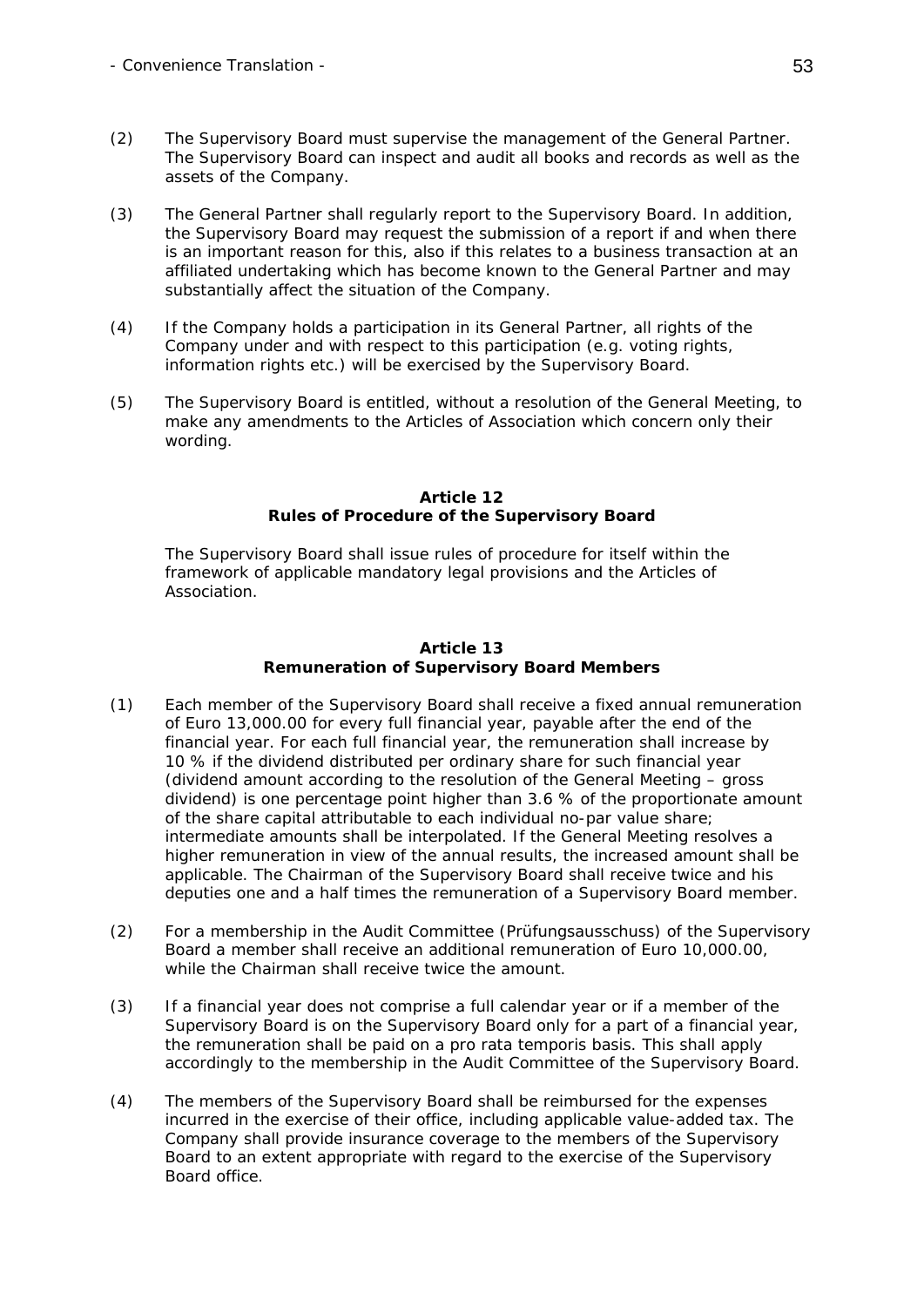(5) If a member of the Supervisory Board is at the same time a member of the Supervisory Board of the General Partner Fresenius Management SE and receives remuneration for his service on the Supervisory Board of Fresenius Management SE, the remuneration pursuant to Article 13 para. 1 sentences 1 to 3 shall be reduced by half. The same applies with respect to the additional part of the remuneration for the Chairman or his deputies pursuant to Article 13 para. 1 sentence 4 if they are at the same time the Chairman or one of his deputies on the Supervisory Board of Fresenius Management SE. If a deputy of the Chairman of the Supervisory Board of the Company is at the same time the Chairman of the Supervisory Board of Fresenius Management SE, Article 13 para. 1 sentence 4 shall not apply to him.

### **C. General Meeting**

### **Article 14 Convening the General Meeting**

- (1) Unless a shorter period is allowed by law, the General Meeting shall be convened at least 30 days prior to the day of the General Meeting. This convocation period shall be extended by the number of days of the registration period. The day of the General Meeting and the day on which the meeting is convened shall not count for this purpose.
- (2) The General Meeting shall be held at the registered office of the Company or at the place of a German stock exchange or at the registered office of a domestic associated company (*Beteiligungsgesellschaft*).

# **Article 15 Participation in the General Meeting**

- (1) Shareholders who wish to participate in the General Meeting or to exercise their voting right must register for the General Meeting and prove their eligibility. The registration and proof of eligibility must be received by the Company at the address stated for this purpose in the invitation no later than six days prior to the General Meeting. A shorter period to be expressed in days can be fixed in the invitation. The day of the General Meeting and the day of receipt shall not count for this purpose. Shareholders must register in text form (Sec. 126b BGB) and in German or English.
- (2) For the purpose of proving eligibility under Article 15 para. 1, special proof of ownership issued by the custodian institution in text form in the German or English language shall suffice. The proof regarding shares that are not held in a collective custody account may also be issued by the Company or a credit institution against delivery of the shares. The proof of ownership must relate to the point in time determined by the German Stock Corporation Act for this purpose.
- (3) The members of the General Partner's Management Board and of the Supervisory Board of the Company are to participate personally in the General Meeting. If a member of the Supervisory Board is not able to attend at the place of the General Meeting, he can also participate in the General Meeting by way of video and audio transmission.
- (4) The voting right can be exercised by proxy. The power of attorney must be granted or revoked and proof of such authority must be provided to the Company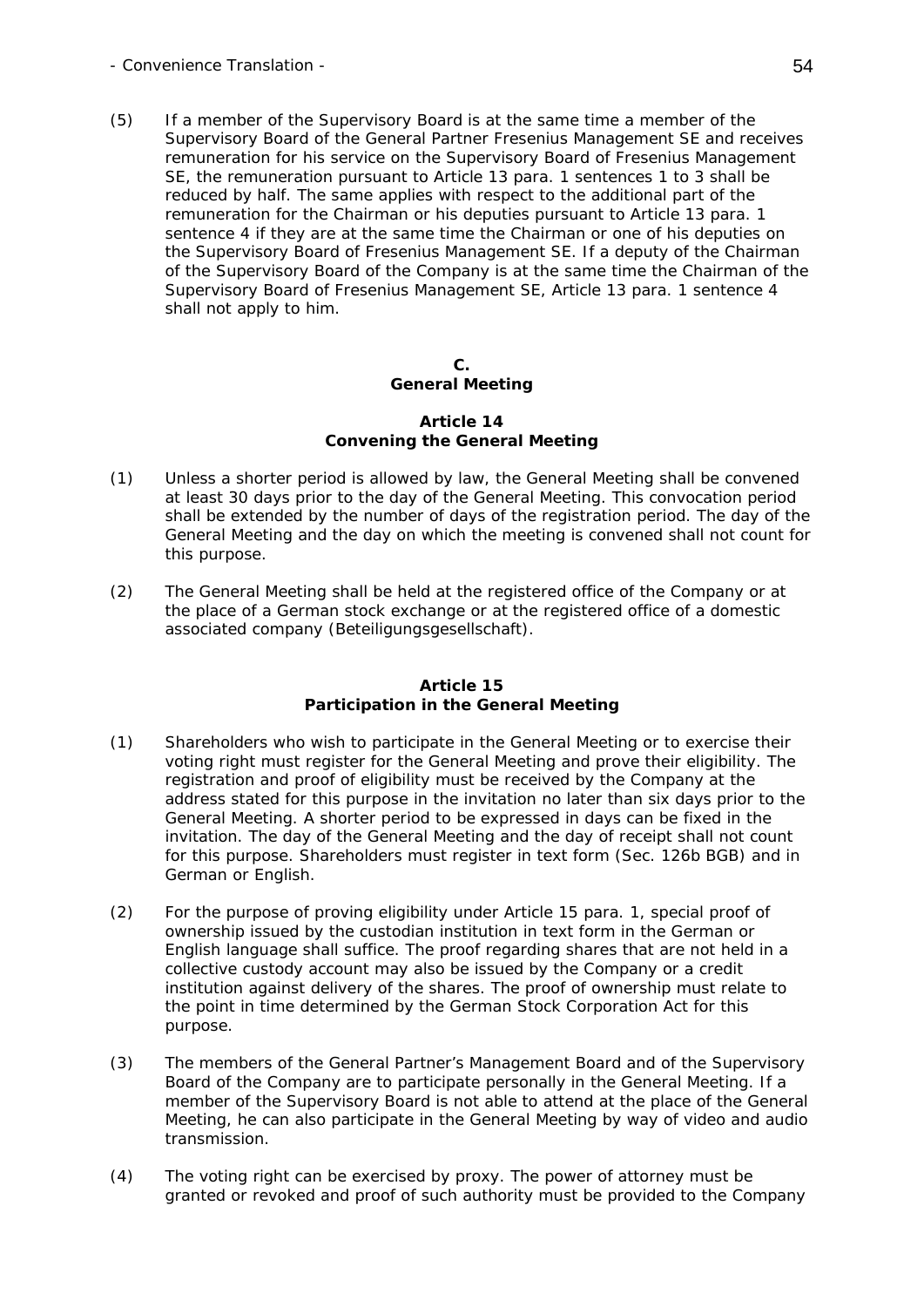in text form; sec. 135 German Stock Corporation Act shall remain unaffected. The formal requirements may be eased in the invitation to the General Meeting.

(5) The General Partner is authorized to provide for shareholders to be allowed to cast their votes also without attending the meeting, in writing or by way of electronic communication (postal voting). The General Partner is also authorized to make procedural rules for this purpose.

### **Article 16 Date of the Ordinary General Meeting**

The General Meeting which resolves on the formal approval of the annual financial statements as well as the ratification of the actions of the General Partner and of the Supervisory Board (*Entlastung*) and on the appropriation of profits (Ordinary General Meeting) shall be held within the first eight months of a financial year.

#### **Article 17 Chairmanship of the General Meeting and Voting**

- (1) The General Meeting shall be chaired by the Chairman of the Supervisory Board or, if he is unavailable or at the request of the Chairman of the Supervisory Board, by another member of the Supervisory Board whom the Chairman of the Supervisory Board shall appoint. If no such appointment is made, another member of the Supervisory Board to be determined by the Supervisory Board shall chair the meeting if the Chairman of the Supervisory Board is unavailable.
- (2) The Chairman shall chair the meeting, determine the order of items to be discussed and of the speakers as well as the manner and form of voting. The Chairman may determine appropriate restrictions of the speaking time, of the question time, and of the combined speaking and question time at the beginning or during the General Meeting, regarding the discussions on individual items of the agenda, as well as for individual speaking and question contributions. He shall order the end of the debate to the extent and as soon as this is necessary for an orderly conduct of the General Meeting.
- (3) The resolutions of the General Meeting shall be passed by simple majority of the votes cast unless mandatory provisions of the law or of the Articles of Association require a greater majority. In cases where the law prescribes – in a nonmandatory form – a particular majority of the share capital represented during the passing of the resolution, the simple majority of the represented share capital shall suffice. If the voting results in a tie, a motion shall be deemed rejected.
- (4) Each ordinary share grants one vote in the General Meeting.
- (5) The General Partner as well as the Chairman during the General Meeting may determine that the General Meeting should be partly or completely broadcast by video and/or audio transmission. The transmission can also be effected in any other way which provides unrestricted access to the general public.
- (6) Resolutions of the General Meeting require the approval of the General Partner to the extent the approval of the general partners and the limited partners would be required in case of a limited partnership. Where a resolution of the General Meeting requires the approval of the General Partner, the General Partner shall declare at the General Meeting whether it approves or rejects the resolution.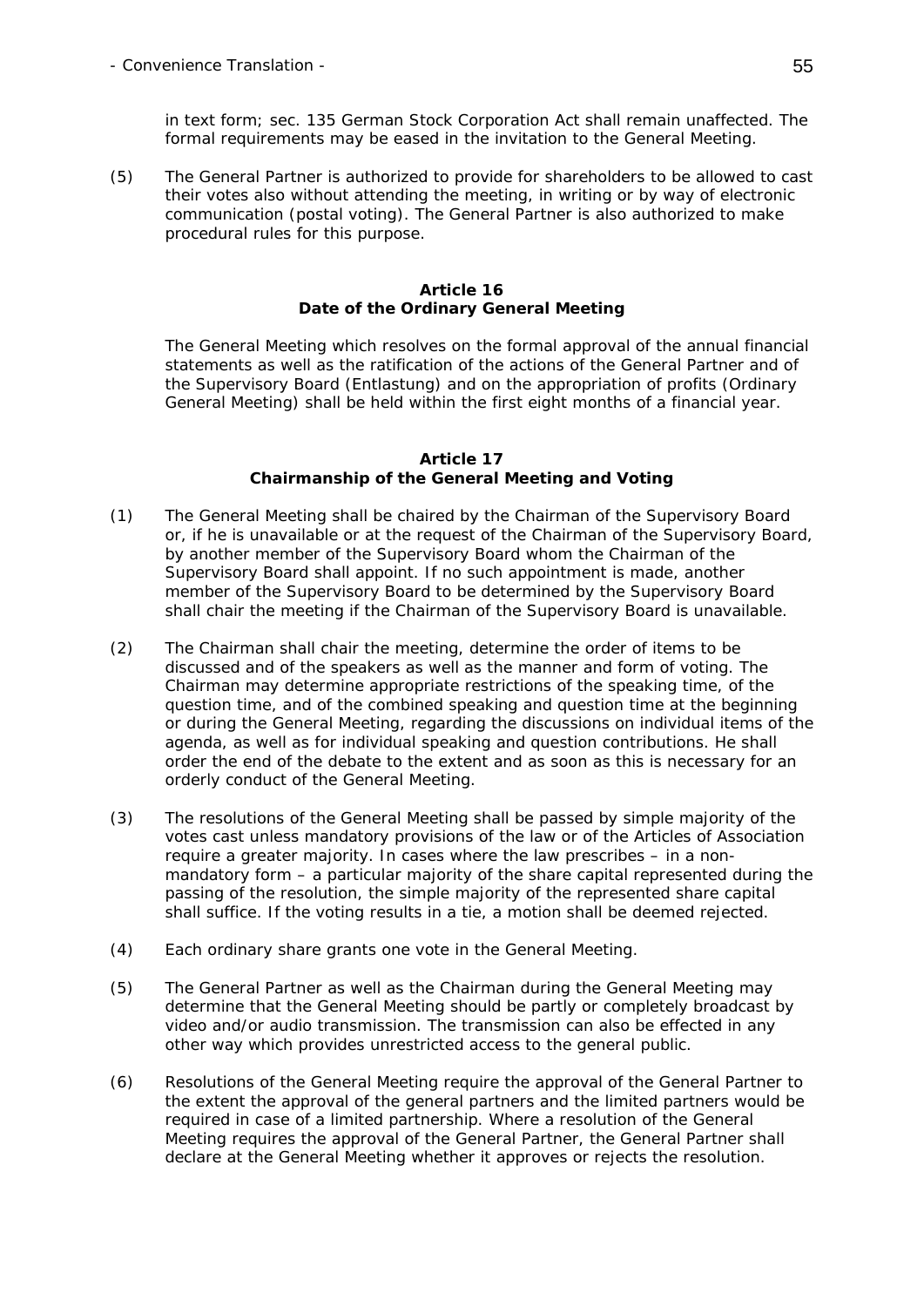### **IV. Annual Financial Statements and Appropriation of Profits**

### **Article 18 Financial Year, Accounting**

- (1) The financial year shall be the calendar year.
- (2) The General Partner shall prepare the annual financial statements and the management report for the respective previous financial year within the first three months of the financial year, however no later than within the maximum period set by mandatory legal provisions, and submit them to the auditors. In preparing the financial statements, the General Partner can transfer a part of the annual profit not exceeding half of the profit to other profit reserves.
- (3) The Supervisory Board mandates the auditor for the audit. The General Partner shall be given an opportunity to comment prior to the submission of the auditor's audit report to the Supervisory Board.
- (4) At the same time as the submission of the annual financial statements and the management report as well as the consolidated financial statements and the group management report, the General Partner shall submit to the Supervisory Board its proposal for the appropriation of the distributable profit.
- (5) The annual financial statements shall be formally approved by resolution of the General Meeting with the consent of the General Partner.
- (6) Article 18 para. 2 and para. 3 shall apply analogously to the consolidated financial statements and a group management report if sec. 170 para. 1 sentence 2 German Stock Corporation Act is applicable to the Company as a parent company.

### **Article 19 Appropriation of Profits**

The General Meeting shall resolve on the appropriation of the distributable profit.

# **V. Miscellaneous**

### **Article 20 Severability**

 Should any of the provisions of these Articles of Association entirely or partly be or later become ineffective, or should these Articles of Association turn out to contain a gap, the validity of the remaining provisions shall not be affected thereby. The parties shall replace any such ineffective provision by, or fill any such gap with, a reasonable provision which to the extent legally possible comes closest to the intent and purpose of the Articles of Association.

### **Article 21 Formation Expenses**

(1) The Company shall bear the formation expenses (conversion costs) in connection with the formation of Fresenius AG, especially any corporate taxes, commercial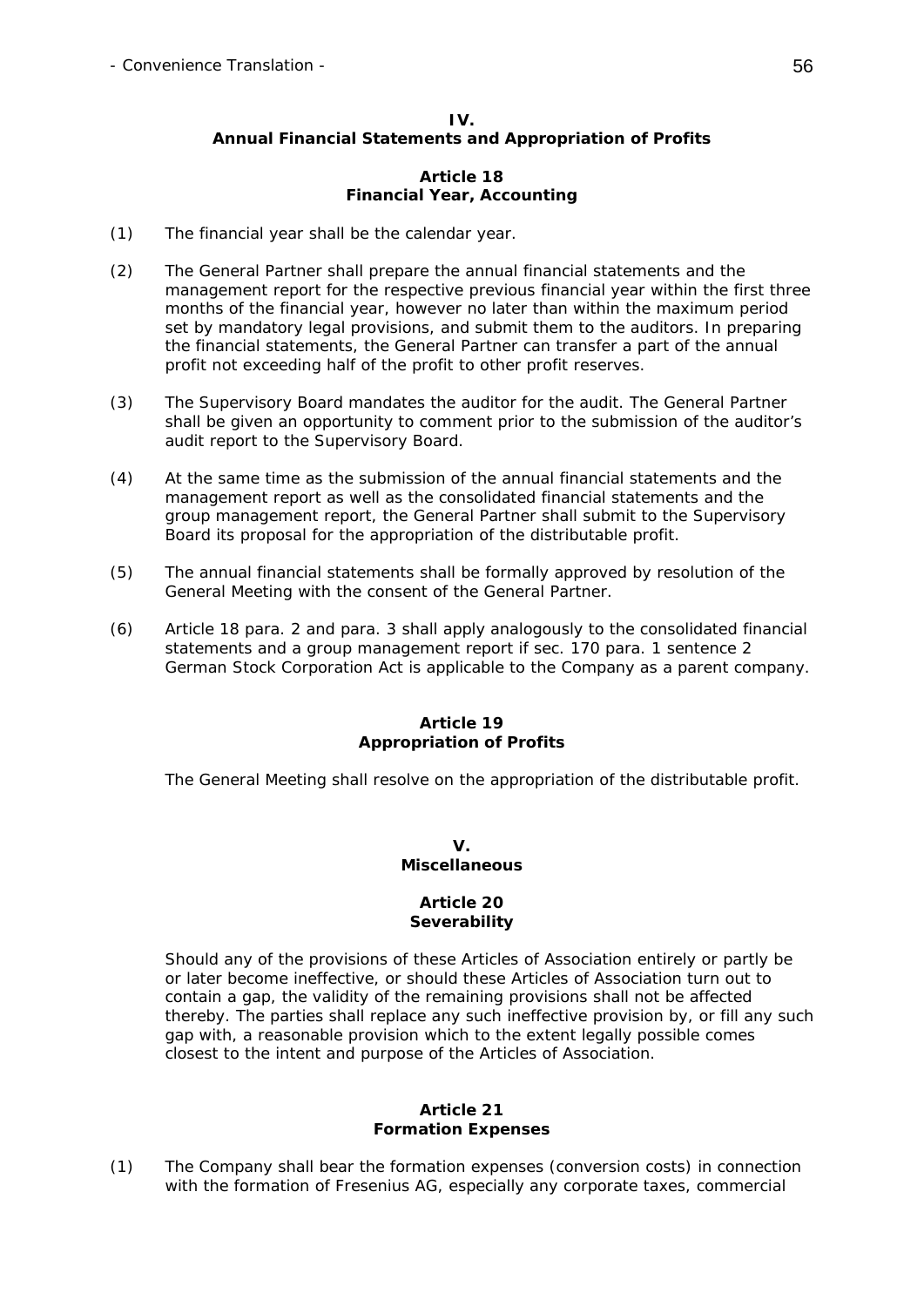register and notarial fees, notification costs and the costs for the conversion audit up to a total amount of DM 5,790.

- (2) In connection with the formation of Fresenius AG, the Company shall also bear the formation expenses (costs of the capital increase), especially any corporate taxes, commercial register and notarial fees, notification costs, costs for the formation audit (audit of contributions in kind and capital increase) and consulting fees up to a total amount of DM 433,000.
- (3) With regard to the conversion of Fresenius AG into Fresenius SE, the formation expenses up to an amount of Euro 3,000,000 shall be borne by the Company.
- (4) In connection with the conversion of Fresenius SE into Fresenius SE & Co. KGaA, the Company shall bear the formation expenses up to a total amount of up to Euro 7,000,000.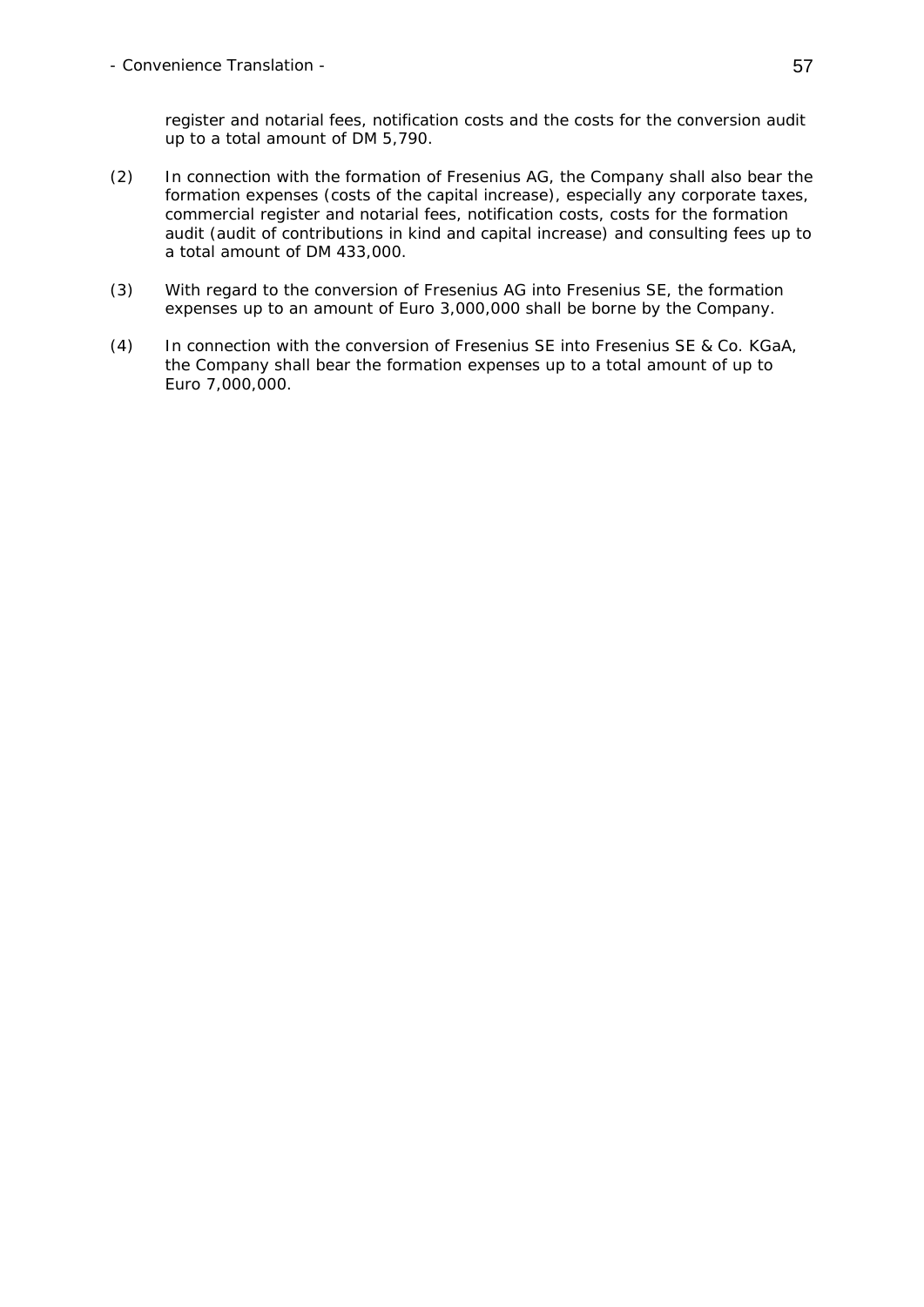**Annex 2** to the invitation to the Ordinary General Meeting of Fresenius SE on May 12, 2010

# **Common Terms of Merger**

for the cross-border merger

between

# **Fresenius SE**

Bad Homburg vor der Höhe, Germany

- hereinafter also referred to as the "Acquiring Company" -

and

# **Calea Nederland N. V.**

's-Hertogenbosch, Netherlands

- hereinafter also referred to as the "Company being Acquired" -

The Management Board of Fresenius SE and the management of Calea Nederland N.V. draw up the following Terms of Merger:

# **Preamble**

- 1. Fresenius SE is a European Company (*Societas Europaea*) having its registered office in Bad Homburg vor der Höhe (Germany), entered in the commercial register of the local court of Bad Homburg vor der Höhe under number HRB 10660. Its business address is Else-Kröner-Straße 1, 61352 Bad Homburg vor der Höhe, Federal Republic of Germany. The share capital of Fresenius SE pursuant to the Statutes (as of March 12, 2010) is Euro 161,315,376.00. It is divided into 80,657,688 ordinary bearer shares and 80,867,688 non-voting preference bearer shares.
- 2. The General Meeting of Fresenius SE is to resolve on May 12, 2010 on the change of the legal form (secs. 190 et seq. of the German Conversion Act) of Fresenius SE into a partnership limited by shares (*Kommanditgesellschaft auf Aktien - KGaA*). After the change of the legal form takes effect, the corporate name of the Acquiring Company will be Fresenius SE & Co. KGaA. The general partner of Fresenius SE & Co. KGaA will be Fresenius Management SE. After the change of the legal form takes effect, the Acquiring Company will no longer have any preference shares. The share capital of the Acquiring Company will then be divided only into ordinary bearer shares.
- 3. Calea Nederland N.V. is a stock corporation (*Naamloze Vennootschap*) incorporated under Dutch law having its registered office in 's-Hertogenbosch (Netherlands), entered in the commercial register of the chamber of commerce Midden-Nederland under number 30110255. Its business address is Demkaweg 11, 3555 HW Utrecht, Netherlands. The company capital (*Maatschappelijk Kapitaal*) of Calea Nederland N.V. is NLG 500,000.00/Euro 226,890.11, divided into 500 registered shares with a nominal value of NLG 1,000 each. The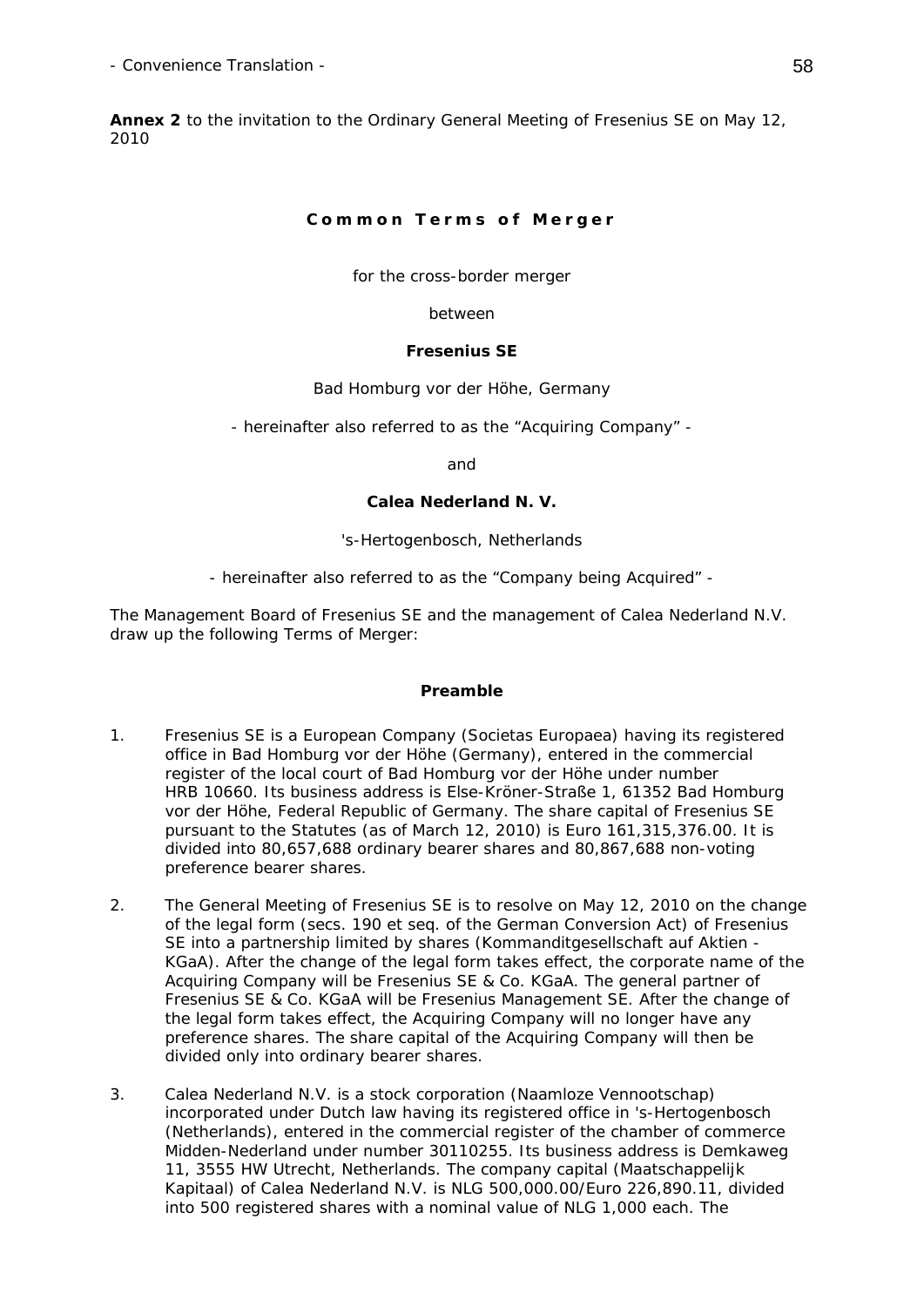subscribed capital (*Geplaatst Kapitaal*) of Calea Nederland N.V. is NLG 100,000.00/Euro 45,378.02 and has been fully paid in. No deposit certificates (*certificaten van aandelen*) for the shares referred to above have been issued with the involvement of Calea Nederland N.V., and neither any right of usufruct nor any right of lien has been granted in respect of the shares referred to above. Fresenius SE is the sole shareholder of Calea Nederland N.V.

- 4. The Management Board of Fresenius SE and the management of Calea Nederland N.V. intend to merge the companies by way of a cross-border merger between Calea Nederland N.V. and Fresenius SE. The merger is to take effect only once the change of the legal form of Fresenius SE into a KGaA described in Clause 2 has taken effect. The use of the term "Acquiring Company" in these Terms of Merger therefore also always designates Fresenius SE in its future legal form of a KGaA insofar as the respective provisions relate to points in time at which the intended change of the legal form has already taken effect.
- 5. Calea Nederland N.V. sold its entire business in the year 2008. Since then, it no longer has any own business. As Calea Nederland N.V. has no more functions within the Fresenius Group, Calea Nederland N.V. is to be merged with the Acquiring Company in the process of clearing-up and simplifying the group structure. As a result of the intended merger, the Acquiring Company will be able to maintain its well-tried governance structure with a Supervisory Board consisting of twelve members including employee representatives (so-called employee bench) with an international composition. The corporate codetermination of the Acquiring Company will be governed, after the merger takes effect, by the German Act on Employee Co-determination in Case of Cross-Border Mergers ("*MgVG*"). In view of this, the intended merger is to be tied into the timing of the intended change of the legal form in such a way that the merger can take effect immediately upon the change of the legal form of Fresenius SE taking effect.
- 6. The merger will be carried out on the basis of Directive 2005/56/EC of the European Parliament and of the Council of October 26, 2005 on cross-border mergers of limited liability companies ("*EU Merger Directive*"). To the extent that German law is applicable, secs. 122a et seq. of the German Conversion Act ("*UmwG*") and the MgVG, whereby the Merger Directive was implemented into German law, and, insofar as Dutch law is applicable, Title 7 of the Second Book of the Dutch Civil Code (*Burgerlijk Wetboek - "BW*") and in particular its Section 3a "Special Provisions for Cross-Border Mergers" (*Bijzondere bepalingen voor grensoverschrijdende fusies*) apply to the merger.
- 7. Neither of the merging companies is in the process of liquidation or in the process of conducting insolvency or composition proceedings.

#### **§ 1 Transfer of Assets by Merger**

1. Calea Nederland N.V. as the Company being Acquired will merge with Fresenius SE as the Acquiring Company pursuant to secs. 122a et seq. of the German Conversion Act and Title 2.7 of the Dutch Civil Code. By way of this merger, Calea Nederland N.V. transfers all of its assets and liabilities together with all rights and duties, on being dissolved without winding up, to the Acquiring Company (merger by absorption). When the merger takes effect, the entire assets and liabilities of Calea Nederland N.V. will pass over to the Acquiring Company by way of universal legal succession and the Company being Acquired will cease to exist.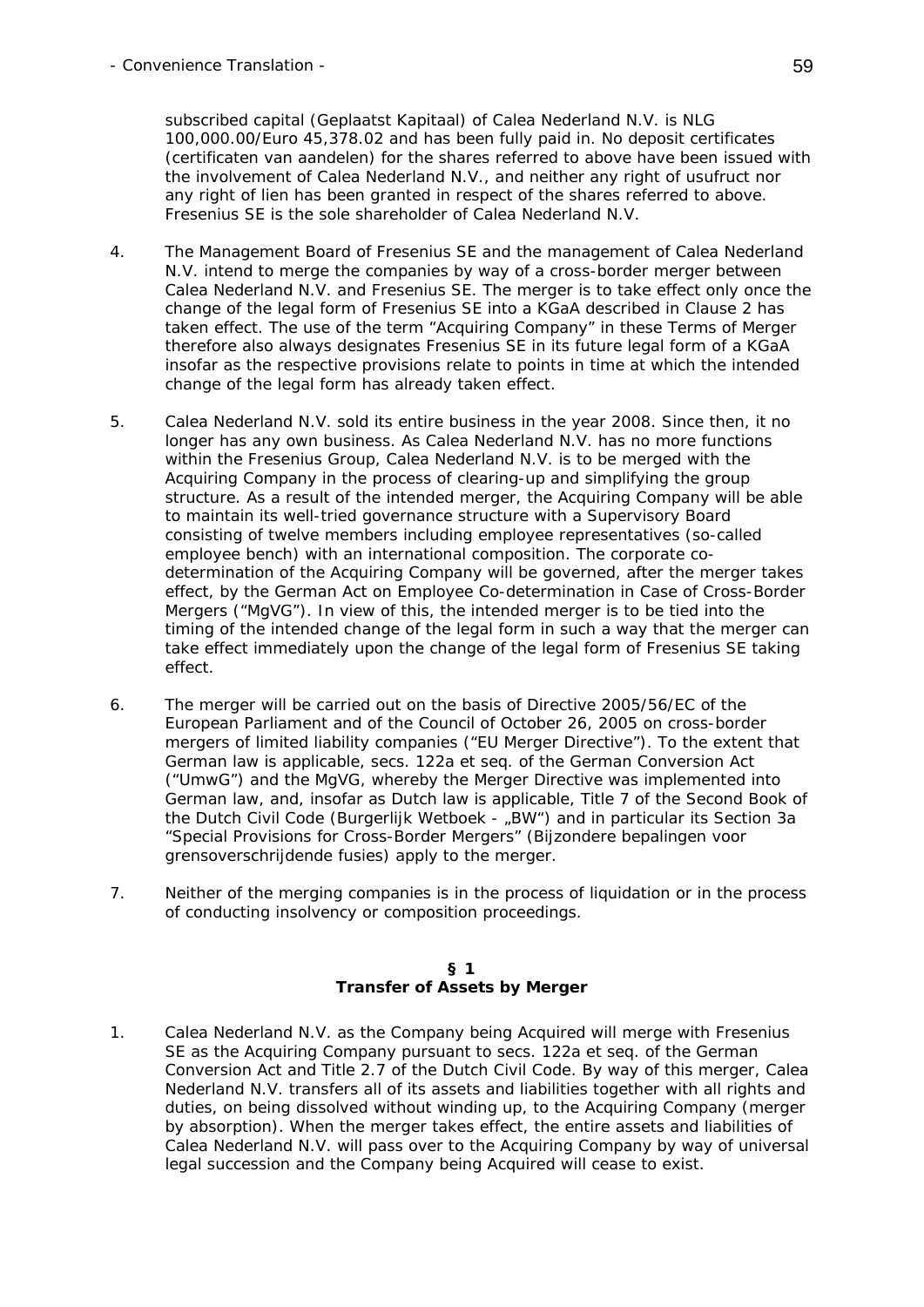### - Convenience Translation - 60

2. As all shares in Calea Nederland N.V. are held by Fresenius SE, the share capital of the Acquiring Company will not be increased for the purpose of carrying out the merger, and no new shares will be issued by the Acquiring Company in the course of the merger. Furthermore, according to the applicable German provisions, the Terms of Merger and their explanations in the Merger Report need not contain (i) any statement on an exchange ratio (sec. 122c para. 3 German Conversion Act), (ii) information regarding the transfer of new shares in the Acquiring Company (sec. 122c para. 3 German Conversion Act), (iii) the date from which newly issued shares will entitle the holders to share in profits (sec. 122c para. 3 German Conversion Act) or (iv) a scrutiny of the merger (sec. 122f sentence 1 in conjunction with sec. 9 para. 2 German Conversion Act).

 According to the applicable Dutch provisions, the Terms of Merger and their explanation in the Merger Report need not contain, in particular, (i) information on an exchange ratio or the nature of the procedure for the exchange of shares (Art. 2:326 lit a), Art. 2:333 para. 1 Dutch Civil Code), (ii) the date from which the shareholders of the Company being Acquired will be entitled to share in profits of the Acquiring Company (Art. 2:326 lit. b), Art. 2:333 para 1 Dutch Civil Code), (iii) the number of shares to be redeemed pursuant to Art. 2:325 Dutch Civil Code, and (iv) the scrutiny of the Terms of Merger by an auditor (Art. 2:328, Art. 2:331 para. 1 Dutch Civil Code).

3. The merger will take effect upon its entry in the commercial register of the local court of Bad Homburg vor der Höhe as the competent commercial register for Fresenius SE. The entry will not be made before the change of the legal form of Fresenius SE into a KGaA takes effect. Calea Nederland N.V. will cease to exist when the merger takes effect. After the expiry of Calea Nederland N.V., the entry regarding Calea Nederland N.V. will be deleted from the commercial register of the chamber of commerce Midden-Nederland.

### **§ 2**

### **Merger Balance Sheet, Effective Merger Date, Evaluation of the Assets to Be Transferred and Passing over, Continuation of the Book Values, Effect on the Goodwill and the Free Reserves**

- 1. The balance sheet of Calea Nederland N.V. prepared per December 31, 2009, which the auditor's unqualified audit opinion is appended to, is deemed to be the merger balance sheet of Calea Nederland N.V.
- 2. The separate balance sheet of Fresenius SE prepared per December 31, 2009, which the auditor's unqualified audit opinion is appended to, is deemed to be the merger balance sheet of Fresenius SE.
- 3. As between the Company being Acquired and the Acquiring Company, the merger will take effect on December 31, 2009 24:00 o'clock. From January 1, 2010, 00:00 o'clock ("*Effective Merger Date*"), all actions and transactions of Calea Nederland N.V. will be deemed to have been effected for the account of the Acquiring Company. The data regarding the asset, financial and earnings situation of Calea Nederland N.V. will be included in the annual financial statements of the Acquiring Company from the Effective Merger Date.
- 4. After the merger takes effect, the Acquiring Company will for accounting purposes record the assets and liabilities of Calea Nederland N.V. in its accounts prepared for financial reporting purposes (*Handelsbilanz*) with the book values shown in the merger balance sheet of Calea Nederland N.V. (sec. 122c para. 2 no. 11 German Conversion Act). The balance sheet dates of the balance sheets referred to in paragraph 1 and paragraph 2 of this Sec. 2 are the relevant dates for the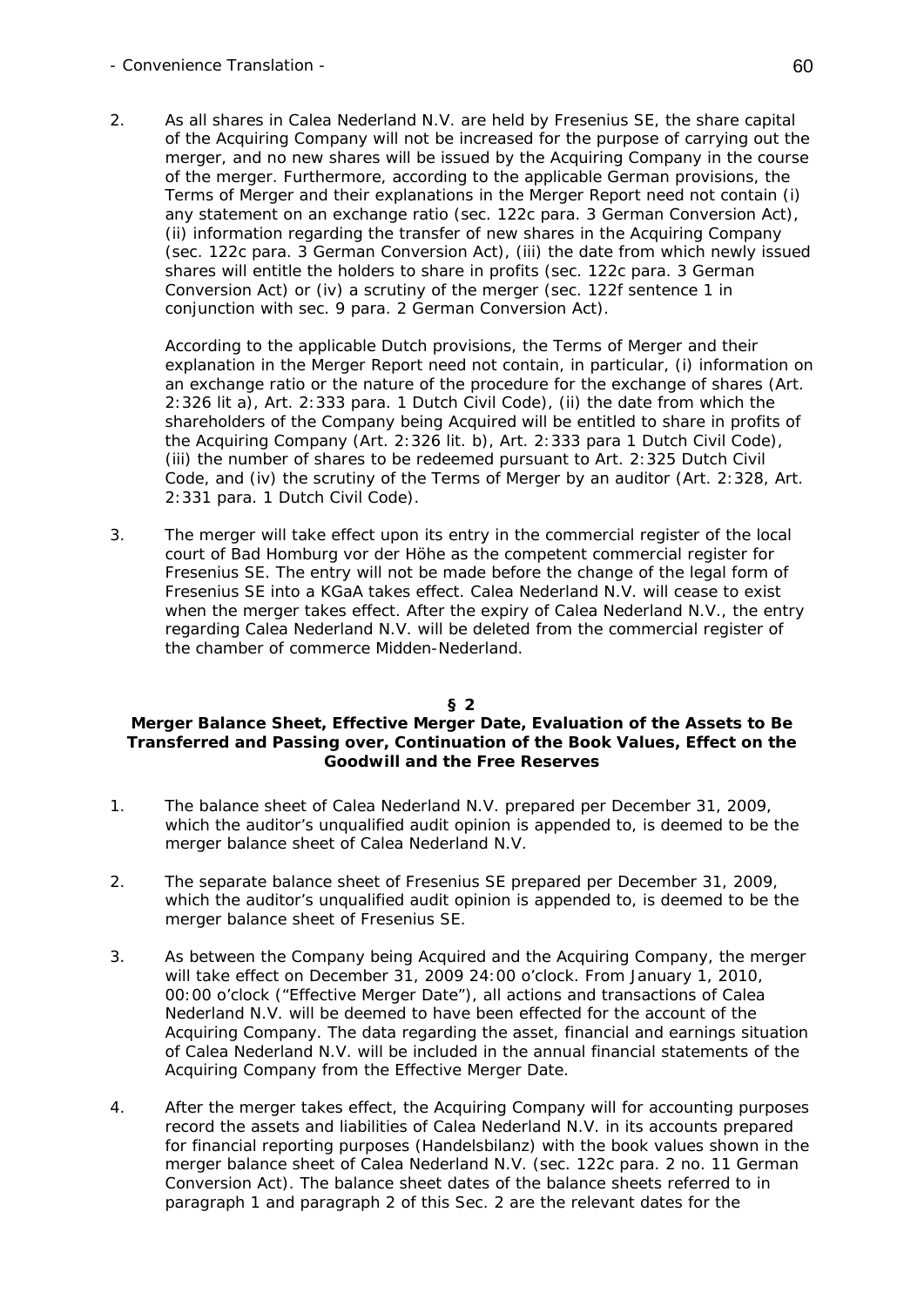determination of the conditions of the merger within the meaning of sec. 122c para. 2 no. 12 German Conversion Act.

5. The merger will have no effect on the goodwill of the Acquiring Company and on the amount of the free reserves in the balance sheet of the Acquiring Company. However, it does affect the annual result of the Acquiring Company in the amount of the difference between the book value of the shares of Fresenius SE in Calea Nederland N.V. and the book value of the assets and liabilities being transferred.

#### **§ 3 Probable Effects of the Merger on Employment**

- 1. Calea Nederland N.V. has no employees so that the merger will have no effect on employment at Calea Nederland N.V.
- 2. Fresenius SE has an SE works council before the change of the legal form into a KGaA takes effect. This SE works council is linked to the legal form of the SE so that it will cease to exist upon the change of the legal form taking effect. As the Fresenius Group is a group of companies with business activities all over the European Union, the controlling company of which has its registered office in Germany, a European works council can be established after the change of the legal form instead of the current SE works council in accordance with the provisions of the European Works Councils Act *(Europäisches Betriebsräte-Gesetz* – "*EBRG*"). This possibility will continue to exist unchanged after the merger.
- 3. Furthermore, the Management Board of Fresenius AG (now Fresenius SE), the Management Board of Fresenius Medical Care AG (now Fresenius Medical Care AG & Co. KGaA), the Management Board of Fresenius Kabi AG, the management of Fresenius ProServe GmbH and the general works council of Fresenius AG (now Fresenius SE) as well as the industrial union Industriegewerkschaft Bergbau, Chemie, Energie (IGBCE), represented by its principal Management Board, concluded an agreement on the works council structure on December 15, 2005. In this agreement, the creation of a group works council was waived and the central works council structure was maintained. The agreement also stipulates that, at the locations of joint operational units of several undertakings of the Fresenius Group in Germany, uniform works councils for the entire location are to be established as so-called location works councils. The employee representations in Wittgensteiner Kliniken and in HELIOS Kliniken are not covered by said agreement. They each have their own group works councils. The works councils created on the basis of the agreement of December 15, 2005 will continue to exist unchanged after the change of the legal form and the subsequent merger like all other employee representations for Fresenius SE and its subsidiaries (with the exception of the SE works council). The existence, the composition and the rights of these employee representative bodies will not change through the change of the legal form and the subsequent merger.
- 4. The Supervisory Board of Fresenius SE consists of twelve members, of whom half are employee representatives (regarding the Supervisory Board and the changes arising in this respect, see Sec. 4 below).
- 5. Apart from that, the merger will not have any effect on the employees of the Acquiring Company and their employment relationships. The business operations of the Acquiring Company will be continued unchanged after the merger. No operational unit or part of an operational unit of the Company being Acquired will pass over to the Acquiring Company in the course of the merger. The employment relationships of the employees of the Acquiring Company will continue to exist unchanged, in particular the position of the employees regarding dismissal or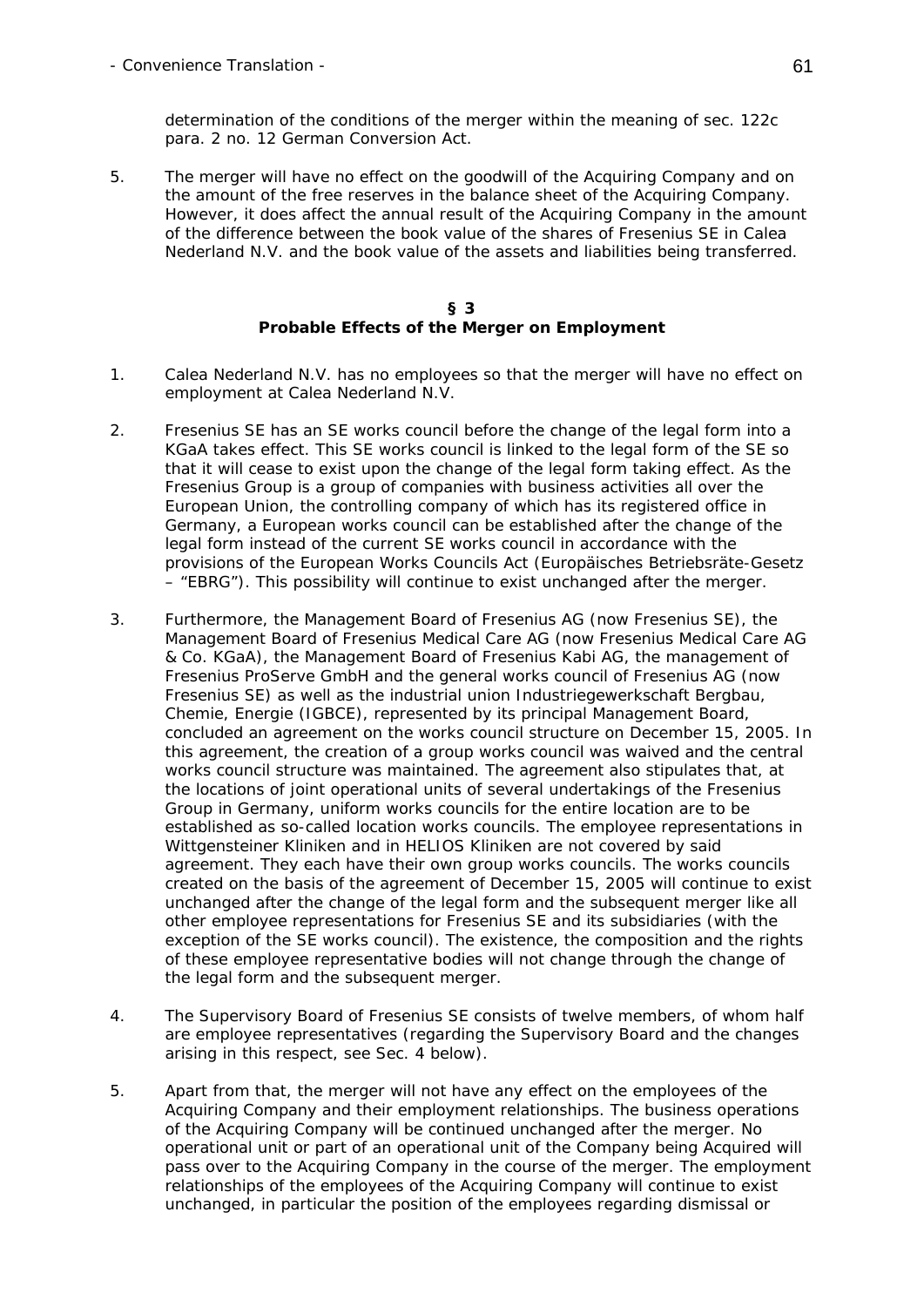termination will not deteriorate. Insofar as collective agreements, works agreements, individually concluded contracts or other business-related agreements, commitments and rules exist, these will remain unaffected by the merger and will continue to apply without any change to the employees of the Acquiring Company. In connection with the merger there are also no plans for any measures which could have an effect on the employee representative bodies or the employees of the Fresenius Group. In particular, no measures to reduce staff, no changes of the business and no transfers to other posts are being planned.

6. The subsidiaries of Fresenius SE will continue to be subsidiaries of the Acquiring Company also after the merger. The employment relationships of the employees employed there will continue to exist unchanged with the respective subsidiary. Collective agreements applicable to the subsidiaries will remain applicable pursuant to their respective terms. Employee representative bodies established in the subsidiaries will also not be affected by the merger.

### **§ 4**

# **Procedure to Regulate the Participation of Employees in Determining their Co-Determination Rights**

1. The company resulting from the cross-border merger between Fresenius SE and Calea Nederland N.V. will have its registered office in Germany. Therefore, the merger is subject to the German Act on Employee Co-Determination in Case of Cross-Border Mergers (sec. 3 para. 1 sentence 1 MgVG). The MgVG deals with the co-determination of the employees in the corporate bodies of the company resulting from the cross-border merger. The purpose of this law is to safeguard the co-determination rights acquired by the employees in the companies involved in the merger.

 The provisions of the MgVG regarding the corporate co-determination are applicable in any case pursuant to sec. 5 no. 3 of this act. Because of the principle of territoriality, national German co-determination law (the German Co-Determination Act ("*MitbestG*")), which will be applicable to Fresenius SE after the change of the legal form to be resolved on May 12, 2010 takes effect, does not provide to employees of operational units of the company that are situated outside Germany the same entitlement to exercise co-determination rights as is enjoyed by employees working in Germany.

 In principle, a procedure regarding the participation of employees must be conducted in connection with every cross-border merger. The purpose of such a procedure is to conclude an agreement between the managements of the companies involved in the merger and a special negotiating body, which represents the interests of the employees, on the co-determination of the employees in the Supervisory Board of the company resulting from the crossborder merger.

 Under Dutch law, a procedure to establish rules in relation to corporate codetermination within the meaning of Article 2:333k Dutch Civil Code is not applicable here.

2. However, according to sec. 23 para. 1 sentence 1 no. 3 MgVG, there is a simplified possibility deviating from the negotiating solution described above, whereby the employee co-determination can be regulated without setting up a special negotiating body. According to this provision, the provisions in secs. 23 et seq. of this act ("*co-determination by operation of law*") apply if the management of each of the companies involved in the merger decides to apply these provisions immediately as of the time of the registration of the merger without prior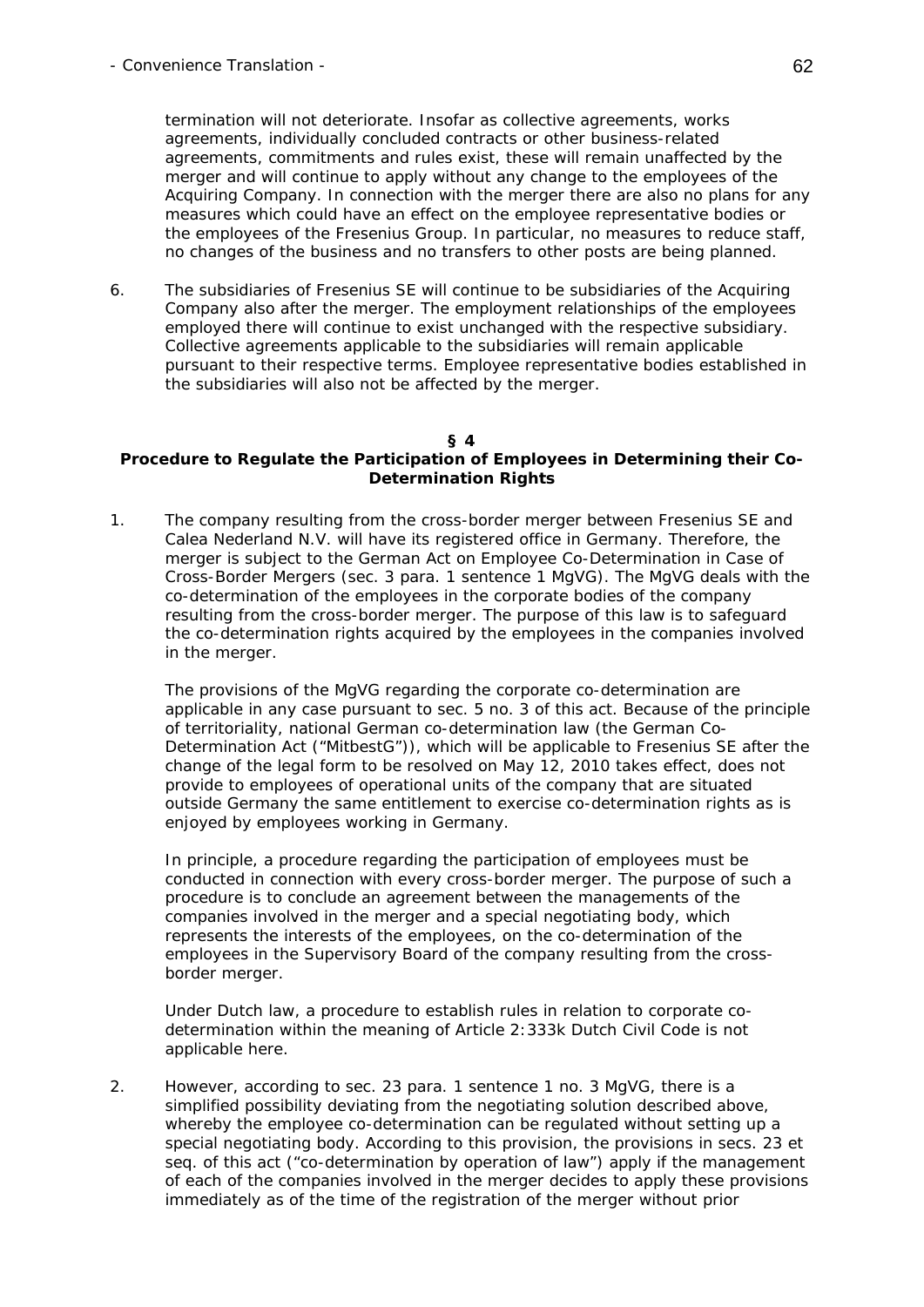negotiations. The Management Board of Fresenius SE and the management of Calea Nederland N.V. passed resolutions to this effect on March 30, 2010 pursuant to sec. 23 para. 1 sentence 1 no. 3 MgVG. The further requirement that at least one third of all employees of Fresenius SE, of Calea Nederland N.V. and of the concerned subsidiaries was entitled to co-determination rights prior to the registration of the company resulting from the cross-border merger (sec. 23 para. 1 sentence 2 no. 1 of the act), is fulfilled in this case. For this reason, no negotiations with a special negotiating body need to be conducted.

 In a case of co-determination by operation of law, the corporate co-determination is governed by the provisions in secs. 23 et seq. of the MgVG. These provisions contain, more specifically, rules regarding the scope of co-determination, the allocation of seats within the employee representation (so-called employee bench), the removal of employee representatives, the contesting of the election of employee representatives as well as the legal position of the employee representatives.

3. Under the statutory subsidiary regulation, the proportion of the seats on the Supervisory Board of the company resulting from the cross-border merger to be occupied by employee representatives is determined according to sec. 24 para. 1 of the MgVG by the highest proportion of employee representatives serving in a corporate body of one of the merged companies prior to the merger. As Calea Nederland N.V. is not subject to any corporate co-determination, the proportionate allocation of the Acquiring Company's Supervisory Board seats between the shareholders and the employees following the merger is determined by the legal provisions applicable to the Acquiring Company at the time the merger takes effect. As the Supervisory Board of Fresenius SE maintains equal representation and the change of the legal form of the Company into a partnership limited by shares without the cross-border merger leads, in principle, to the corporate co-determination being governed by the provisions of the German Co-Determination Act and thus, a Supervisory Board would have to be established with equal representation, half of the Supervisory Board of the company resulting from the cross-border merger will consist of employee representatives. The company resulting from the cross-border merger will have twelve Supervisory Board members according to its articles of association. Consequently, six of the seats on the Supervisory Board will be allocated to employee representatives.

 The MgVG provides that a special negotiating body is to allocate the number of employee seats on the Supervisory Board among the member states of the European Union and the other states party to the EEA Agreement (hereinafter together the "*Member States*") in which members are to be elected or to be appointed (sec. 25 para. 1 sentence 1 MgVG). The allocation is based on the respective number of employees of the company resulting from the cross-border merger, its subsidiaries and operational units who are employed in the individual Member States (sec. 25 para. 1 sentence 2 MgVG). If employees from one or several Member States cannot obtain a seat in such pro-rata allocation, the last available seat is to be allocated to a Member State which has not yet been considered (sec. 25 para. 1 sentence 3 MgVG). Therefore, in the present case, at least one seat will not be allocated to Germany.

 As the Management Board of Fresenius SE and the management of Calea Nederland N.V. have decided that the regulations on the co-determination by operation of law without prior negotiations are to be applied immediately as of the time of the registration of the company resulting from the cross-border merger, a special negotiating body would have to be established merely for the purpose of the allocation of seats. The Management Board of Fresenius SE and the management of Calea Nederland N.V. hold the opinion that the creation of a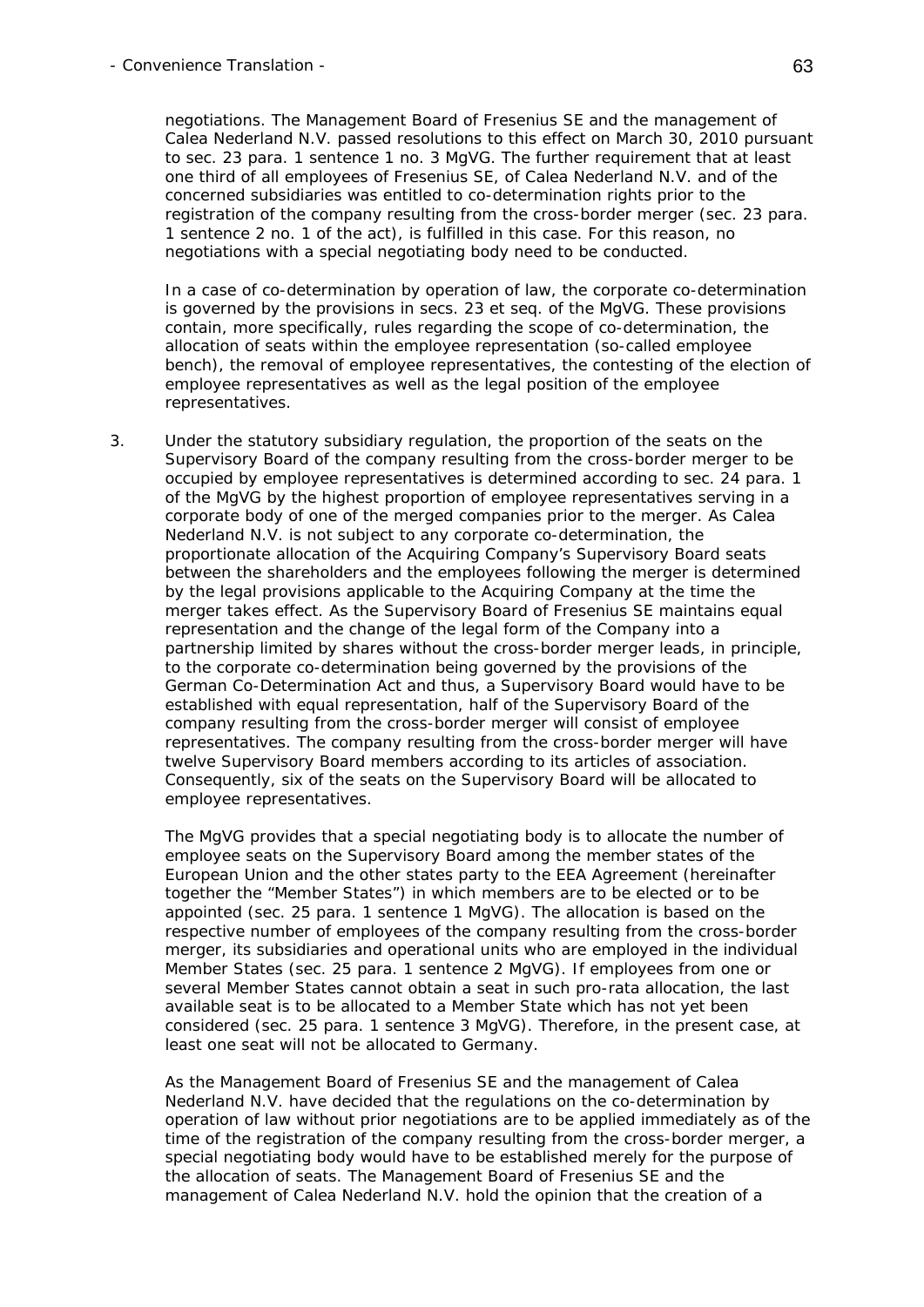special negotiating body merely for the purpose of the allocation of seats can be dispensed with, since Calea Nederland N.V. has no employees and within Fresenius SE with the SE works council a body with a composition similar to the special negotiating body to be established pursuant to the MgVG already exists, which has the function to look after the interests of the employees of the Fresenius Group from the Member States. For this reason, the SE works council shall allocate the seats, following the consent of the SE works council, in accordance with sec. 25 para. 1 MgVG. Since the SE works council will cease to exist upon the change of the legal form taking effect, the seat allocation shall be carried out before the change of the legal form takes effect.

 The determination of the employee representatives on the Supervisory Board of Fresenius SE & Co. KGaA to be allocated to a Member State is based on the national regulations of the relevant Member State concerned. The election of the employee representatives to be allocated to Germany will be made by an electoral body consisting of the employee representatives of Fresenius SE & Co. KGaA, its subsidiaries and operational units. According to secs. 25 para. 3 sentence 2, 8 para. 2 and 3 of the MgVG, the employees of the German companies and operational units of the Fresenius Group as well as trade union representatives may be elected. Women and men are to be elected in accordance with their numerical proportion. A substitute member must be elected for each member. Every third German employee representative must be a representative of a trade union represented in one of the companies involved in the merger, a subsidiary concerned or an operational unit concerned. If, as in the case of Fresenius SE, four employee seats should be attributable to Germany on the Supervisory Board of the converted Fresenius SE & Co. KGaA, a German trade union representative would therefore have to be elected to the Supervisory Board. If the proceedings for the appointment of the employee representatives are not completed when the change of the legal form becomes effective, the employee representatives will initially be appointed by the court (sec. 104 German Stock Corporation Act).

 The provisions of the MgVG dealing with co-determination by operation of law are applicable as of the time of the registration of the merger.

#### **§ 5 Other Securities than Shares and Special Rights**

 Calea Nederland N.V. has neither issued any preference shares, shares granting multiple voting rights or other special rights within the meaning of sec. 122c para. 2 no. 7 German Conversion Act, nor do any other securities than shares exist within the meaning of this provision. There are no natural persons or legal entities holding special rights within the meaning of Article 2:320 in conjunction with Article 2:312 para. 2 lit. c) of the Dutch Civil Code (such as, for example, a right to a share of the profit or a subscription right) other than a shareholder's rights vis-à-vis Calea Nederland N.V., so that no rights or compensation within the meaning of the provisions referred to above must be granted. Rights within the meaning of these provisions will therefore also not be granted as compensation in the future, and no other measures within the meaning of these provisions are proposed.

 When the merger takes effect, the Acquiring Company will no longer have any preference shares because the change of the legal form into a KGaA will have taken effect before that time and the articles of association of Fresenius SE & Co. KGaA no longer provide for any preference shares. The stock option plans existing for the Acquiring Company at the time at which the merger takes effect will continue to exist unchanged after the merger takes effect. Other rights within the meaning of sec. 122c para. 2 no. 7 of the German Conversion Act do not exist in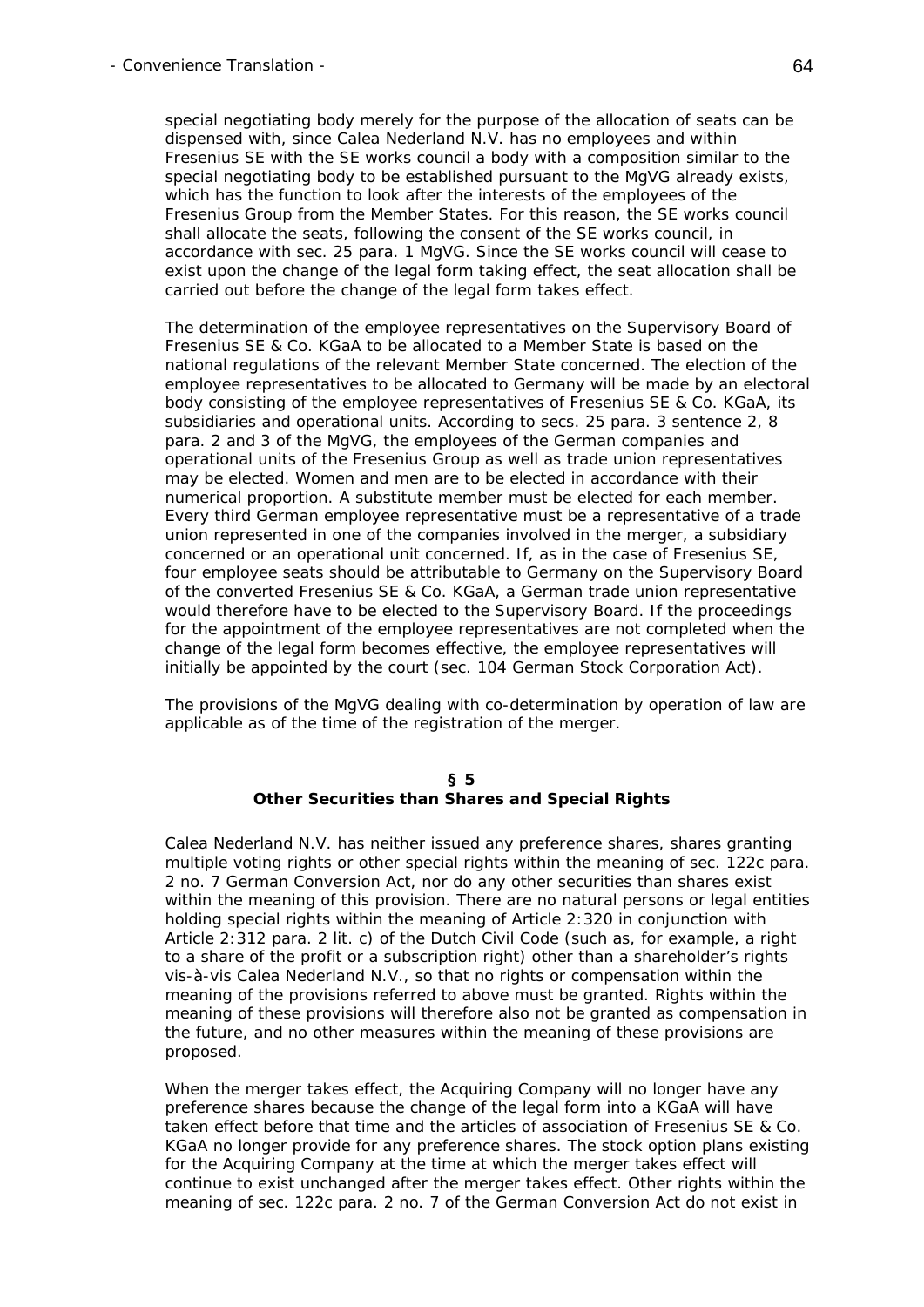the Acquiring Company and will therefore also not be granted in connection with the merger. No other measures within the meaning of the above-mentioned provisions or Article 2:312 para. 2 lit. g) of the Dutch Civil Code are proposed.

#### **§ 6**

# **Management by Fresenius Management SE as the General Partner, Composition of the Supervisory Board**

 It is not intended, after the merger takes effect, to change the position or composition of the general partner, Fresenius Management SE, as the managing body of the Acquiring Company at the time at which the merger takes effect, or to make other changes in the composition of the Supervisory Board of the Acquiring Company than those described in Sec. 4.

#### **§ 7 Special Benefits**

 No special benefits within the meaning of sec. 122c para. 2 no. 8 of the German Conversion Act or Article 2:312 para 2 lit. d) of the Dutch Civil Code were granted to the members of the administrative, management, supervisory or controlling bodies of Fresenius SE or Calea Nederland N.V. or any other party to the merger. Such benefits have also not been proposed or provided for. However, it should be noted in this connection that the position of the general partner existing at the time at which the merger takes effect and of the members of the Supervisory Board of the Acquiring Company holding office at the time at which the merger takes effect will continue to exist also after the merger takes effect.

#### **§ 8 Statutes/Articles of Association**

- 1. The statutes of Fresenius SE and the articles of association of Calea Nederland N.V. contain no provisions which require the consent of other corporate bodies or other persons to the merger resolution to be passed by the shareholders' meeting of Calea Nederland N.V.
- 2. Fresenius SE currently has the statutes attached as **Annex 1**. When the merger takes effect, the Acquiring Company will have the articles of association attached as **Annex 2**. Reference is made to the annexes in accordance with sec. 9 para. 1 sentence 2 of the German Notarization Act (*Beurkundungsgesetz*). The abovementioned annexes form an integral part of these Terms of Merger.

#### **§ 9 Annual Financial Statements**

 The annual financial statements and management reports of the Acquiring Company for the years 2009, 2008 and 2007 including the audit opinions issued by the auditor will be submitted to the commercial register of the chamber of commerce Midden-Nederland together with these Terms of Merger. They do not form a part of these Terms of Merger.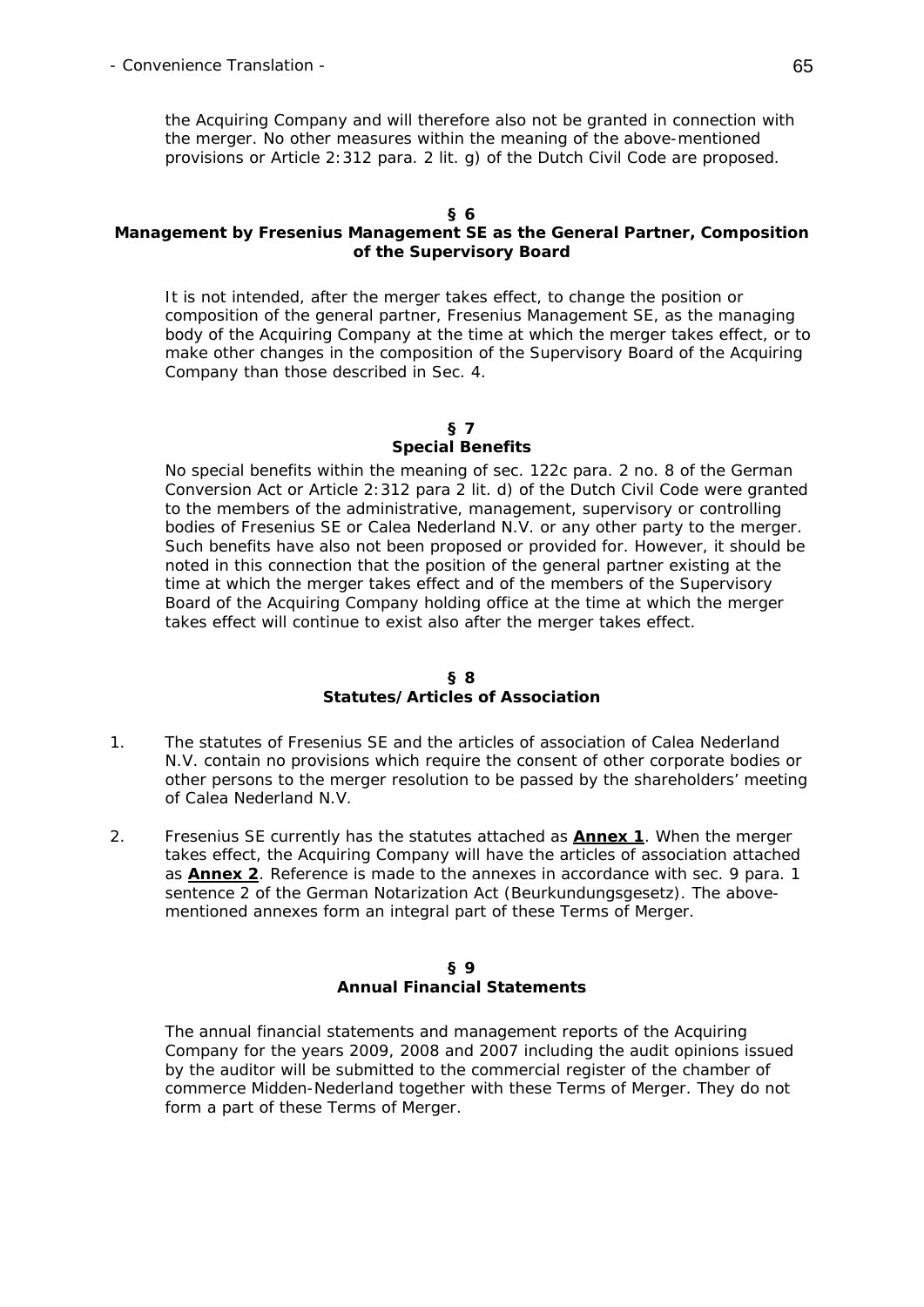### **§ 10 Costs**

 Fresenius SE and Calea Nederland N.V. will each bear their own costs incurred in connection with the preparation and implementation of the merger as well as the costs incurred in connection with these Terms of Merger. The costs jointly caused will be borne by Fresenius SE.

Bad Homburg/Utrecht, March 31, 2010

**Fresenius SE The Management Board** 

**Calea Nederland N.V. Management**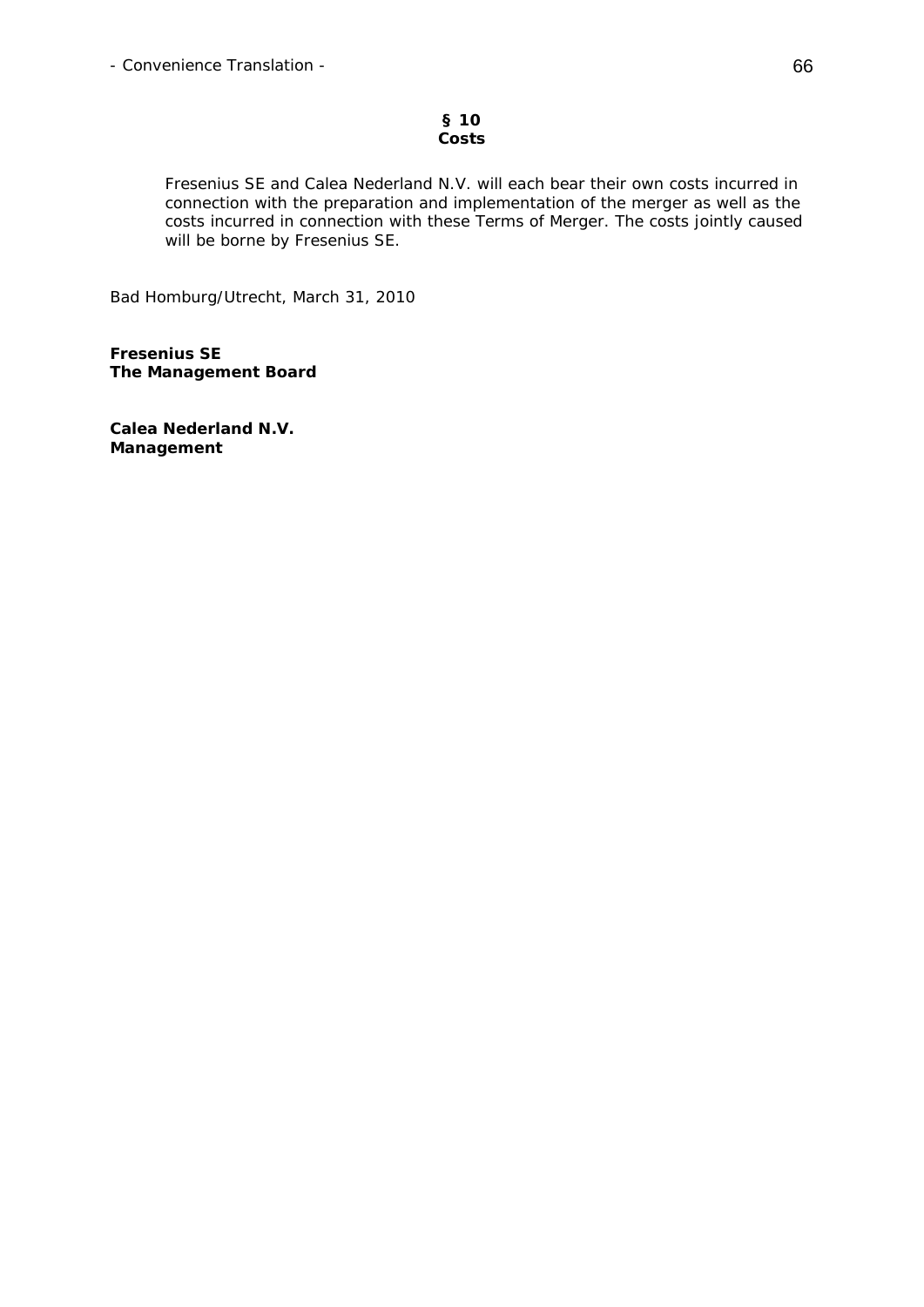# **Annex 1 to the Common Terms of Merger**

Statutes of Fresenius SE

## **I. General Provisions**

### **Section 1 Company Name and Registered Office**

The company is a European Company having the company name

Fresenius SE.

Its registered office is in Bad Homburg vor der Höhe.

#### **Section 2 Corporate Purpose**

- (1) The corporate purpose of the company is:
	- (a) development, manufacture, and distribution as well as trading with products, systems, and processes in the health care sector,
	- (b) construction, development, and operation of medical and curative facilities as well as of hospitals,
	- (c) planning and construction of production plants, in particular for the manufacture of pharmaceutical, dietary, and medical devices products,
	- (d) consulting in the medical and pharmaceutical fields as well as scientific information and documentation.

 The company engages in business activities in its domestic market or abroad either directly or through associated companies (*Beteiligungsgesellschaften*).

(2) The company is entitled to enter into any business transactions and take any measures that are deemed necessary or useful in accomplishing the corporate purpose of the company, in particular, to acquire interests in other companies of the same or a related kind, to take over their management and/or representation, to transfer company divisions, including major company divisions, to other enterprises, provided that the company owns at least the majority of the latter's voting capital and/or holds a controlling interest, and to establish branches at home and abroad.

### **Section 3 Notifications**

All proclamations of the company shall be published in the electronic Federal Gazette (*elektronischer Bundesanzeiger*).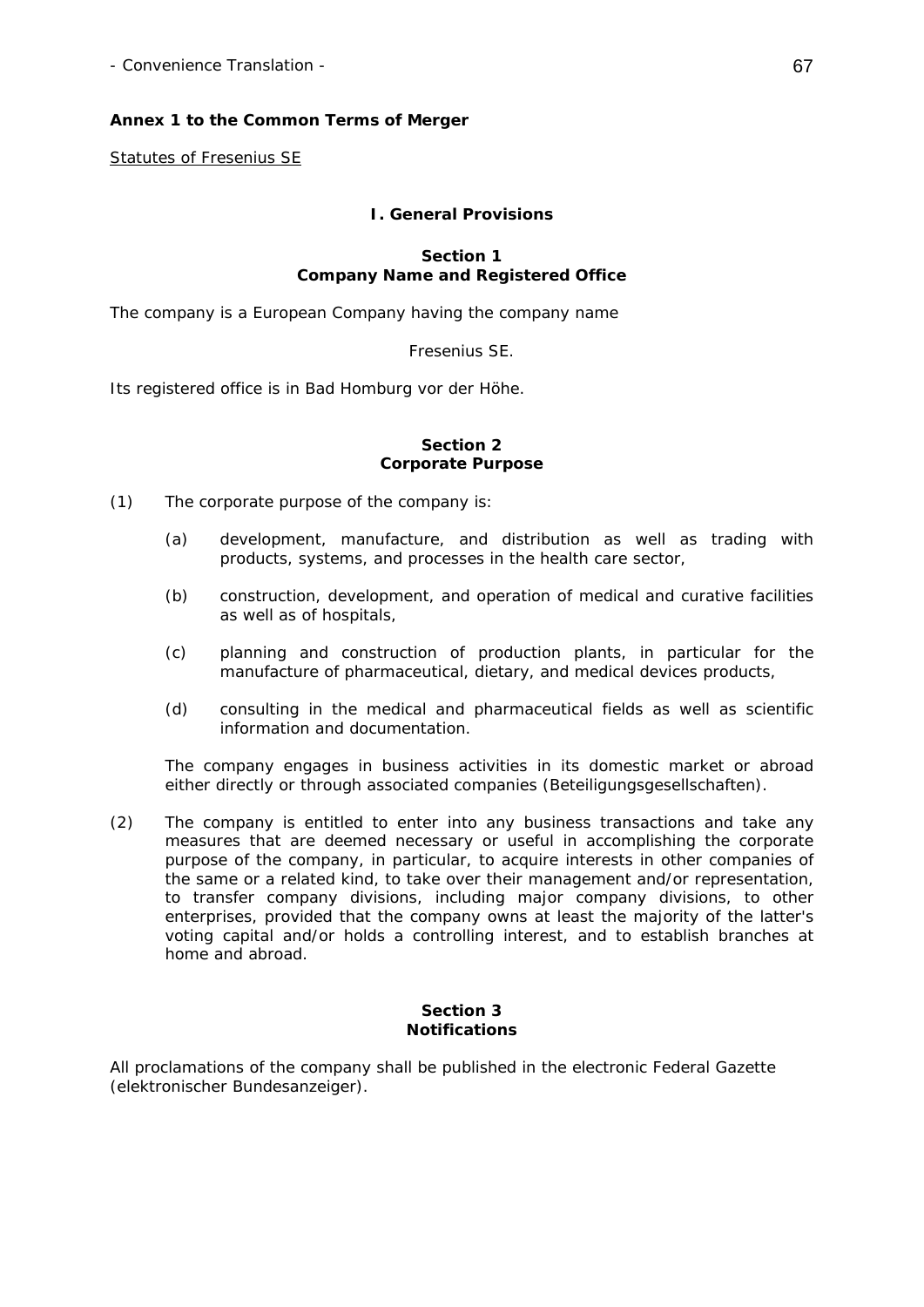# **II. Subscribed Capital and Shares**

### **Section 4 Subscribed Capital**

(1) The subscribed capital (*Grundkapital*) of the company amounts to Euro 161,315,376.00 and is divided into 80,657,688 ordinary bearer shares (*Inhaber-Stammaktien*) and 80,657,688 non-voting preference bearer shares (*Inhaber-Vorzugsaktien*).

 The terms of the non-voting preference bearer shares are set out in Section 20. The issuance of further preference shares, which with respect to the distribution of the profits or of the company's assets rank equal to or prevail over the preference shares already issued, is not subject to the approval of the holders of preference shares.

- (2) The portion of the subscribed capital attributable to the ordinary bearer shares was paid in
	- a) in the amount of DM 100,000 against an issue of shares in the nominal amount of DM 100,000 through the conversion of Fresenius Verwaltungs GmbH;
	- b) in the amount of DM 19,538,800 against an issue of shares in the nominal amount of DM 19,538,800 through contribution in kind by Mrs. Else Kröner, namely through the contribution of her interests in the limited partnerships (*Kommanditbeteiligungen*)
		- aa) Dr. Eduard Fresenius Chemisch-pharmazeutische Industrie KG Apparatebau KG
		- bb) Dr. Eduard Fresenius Chemisch-pharmazeutische Industrie KG Klinikbedarf KG
		- cc) Dr. Eduard Fresenius Chemisch-pharmazeutische Industrie KG,
	- c) in the amount of DM 361,200 against an issue of shares in the nominal amount of DM 361,200 through contribution in kind by Mr. Detlef Kröner, namely through the contribution of his interests in the limited partnerships (*Kommanditbeteiligungen*)
		- aa) Dr. Eduard Fresenius Chemisch-pharmazeutische Industrie KG Apparatebau KG
		- bb) Dr. Eduard Fresenius Chemisch-pharmazeutische Industrie KG Klinikbedarf KG
		- cc) Dr. Eduard Fresenius Chemisch-pharmazeutische Industrie KG,
	- d) in the amount of DM 3,162,100 against an issue of shares in the nominal amount of DM 3,162,100 through cash contribution by Mrs. Else Kröner, with a premium of 195%, and in the amount of DM 837,900 against an issue of shares in the nominal amount of DM 837,900 through cash contribution by Mr. Hans Kröner, with a premium of 195%;
	- e) in the amount of DM 6,000,000 through the conversion of capital reserves in the amount of DM 6,000,000 through the issuance of new shares with a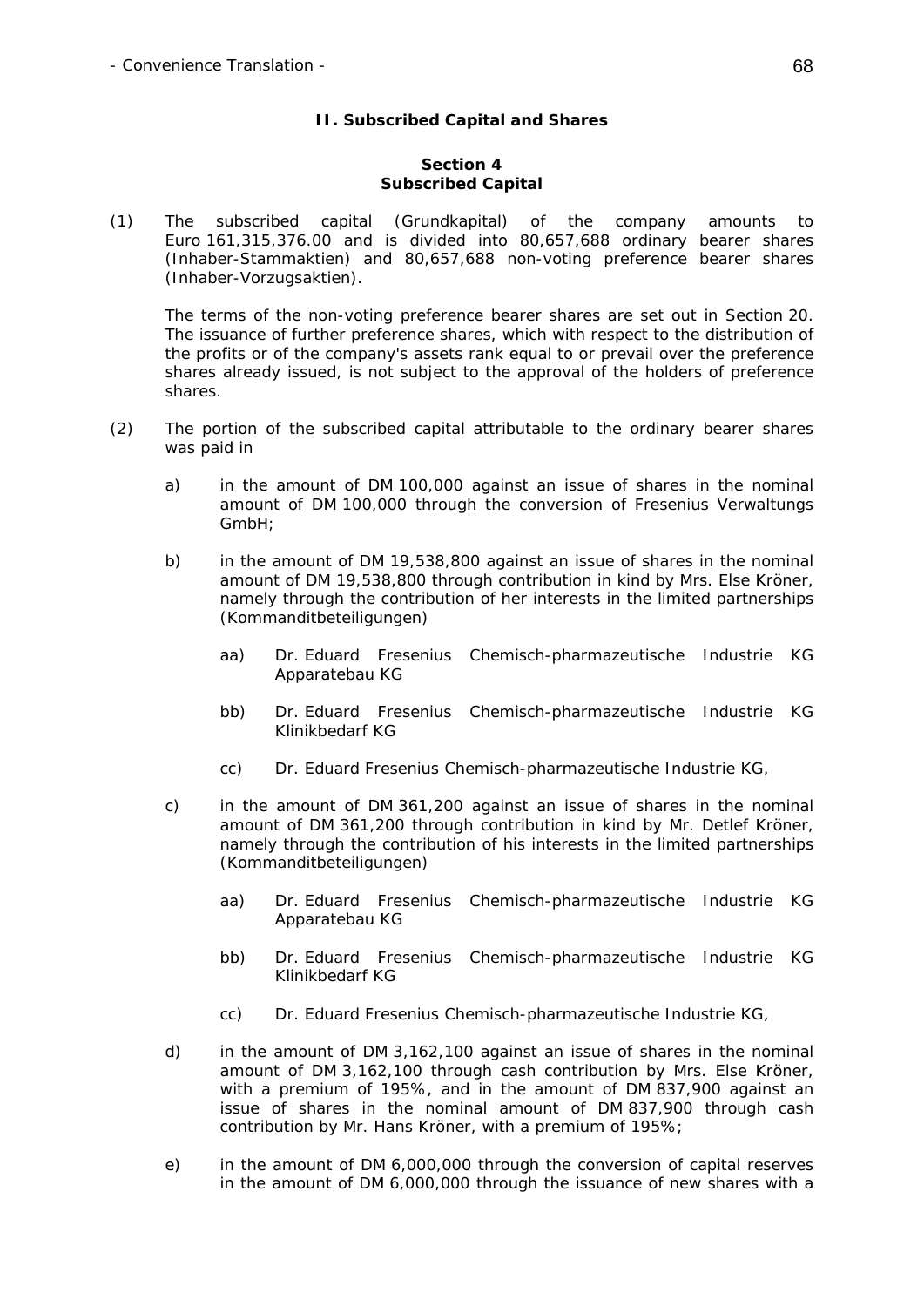nominal value of DM 6,000,000, with one new share being issued in each case for four old shares.

- (3) The subscribed capital of Fresenius SE was provided by way of conversion of Fresenius AG into a European Company (SE).
- (4) The management board is authorized until May 7, 2014, with the approval of the supervisory board, to increase the company's subscribed capital by a total amount of up to Euro 12,800,000.00 through a single or multiple issuance of new ordinary bearer shares and/or non-voting bearer preference shares against cash contributions (Authorized Capital I – *Genehmigtes Kapital I*). The number of shares shall increase in the same proportion as the subscribed capital. The shareholders shall be granted a subscription right; the subscription right may also be granted in such a manner that the new shares are taken up by a bank or syndicate of banks under an obligation to offer them for subscription to shareholders of Fresenius SE. The management board is, however, authorized, to exclude fractional amounts from the shareholders' subscription right and, if ordinary and preference shares are issued at the same time, to exclude rights of the holders of one class of shares to subscribe to the shares of the other class, provided that the subscription ratio is set the same for both share classes. The authorization also includes the right to issue additional preference shares which are equal to the previously issued non-voting preference shares in respect of the distribution of the company's profits or assets. The authorization may only be exercised to the extent that when utilizing the entire Authorized Capitals registered in the commercial register pursuant to the resolutions in the general meeting on May 8, 2009, the number of ordinary shares issued does not exceed the number of non-voting preference shares issued. The management board is further authorized, with the approval of the supervisory board, to determine the further details of the implementation of capital increases from Authorized Capital I. The supervisory board is authorized to amend section 4 para. 4 of the Statutes after complete or partial implementation of the capital increase from Authorized Capital I or after the expiry of the authorized period in accordance with the amount of the capital increase from Authorized Capital I.
- (5) The management board is authorized until May 7, 2014, with the approval of the supervisory board, to increase the company's subscribed capital by a total of up to Euro 6,400,000 through a single or multiple issuance of new bearer ordinary shares and/or non-voting bearer preference shares against cash contributions and/or contributions in kind (Authorized Capital II – *Genehmigtes Kapital II*). The number of shares shall increase in the same proportion as the subscribed capital. The management board is authorized to exclude fractional amounts from the shareholders' subscription right and, if ordinary and preference shares are issued at the same time, to exclude rights of the holders of one class of shares to subscribe to the shares of the other class if the subscription ratio is set the same for both share classes. The management board is further authorized to decide on the exclusion of the shareholders' subscription rights, in each case with the approval of the supervisory board. The exclusion of subscription rights is only permissible, however, if in the case of a capital increase against cash contribution, the issue price is not significantly lower than the stock exchange price. In case of a capital increase against contributions in kind, the exclusion of subscription rights is only permissible for the acquisition of a company or parts of a company, or a participation in a company. The authorization also includes the right to issue further preference shares which are equal to the previously issued non-voting preference shares in the distribution of the company's profits or assets. This authorization may be exercised only to the extent that, when utilizing the entire authorized capitals registered in the commercial register pursuant to the resolutions in the general meeting on May 8, 2009, the number of ordinary shares issued does not exceed the number of non-voting preference shares issued. The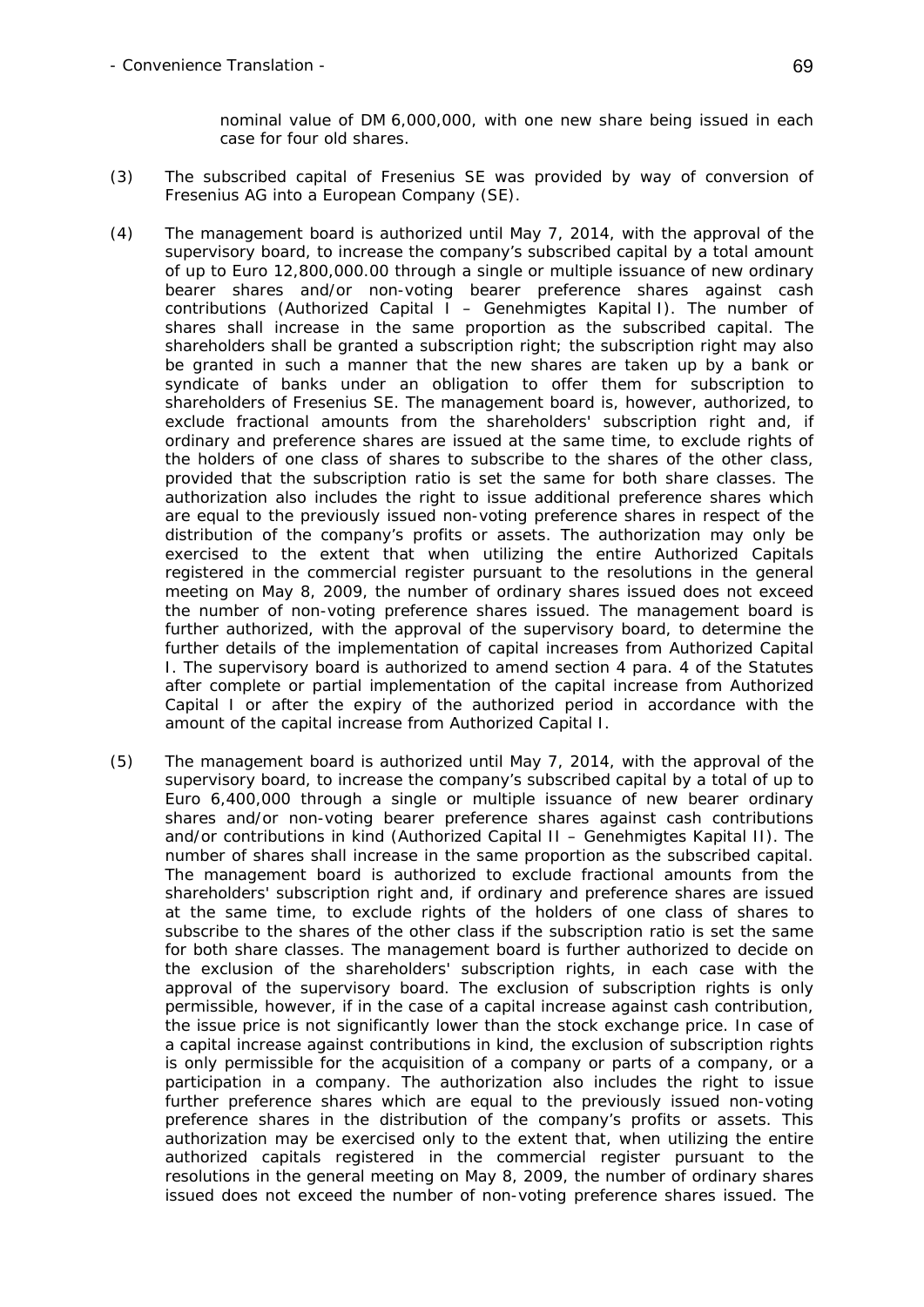management board is further authorized, with the approval of the supervisory board, to determine the further details of the implementation of capital increases from authorized capital II. The supervisory board is authorized to amend section 4 para. 5 of the statutes after complete or partial implementation of the capital increase from Authorized Capital II or after the expiry of the authorized period in accordance with the amount of the capital increase from Authorized Capital II.

(6) The subscribed capital of the company is conditionally increased by up to Euro 656,550.00, divided into 656,550 shares, through the issuance of new ordinary bearer shares (Conditional Capital I Ordinary Shares – *Bedingtes Kapital I Stämme*). The conditional capital increase will only be implemented to the extent that subscription rights for ordinary bearer shares are issued in accordance with the stock option plan pursuant to the resolution of the general meeting of Fresenius AG of June 18, 1998, and taking into account the amendment resolution of the general meeting of December 4, 2006, required due to the new division of the subscribed capital, and the holders of these subscription rights exercise these rights. The new ordinary bearer shares are entitled to profit participation starting from the beginning of the financial year in which they are issued.

 The subscribed capital of the company is conditionally increased by up to Euro 656,550.00, divided into 656,550 shares, through the issuance of new nonvoting preference bearer shares (Conditional Capital I Preference Shares – *Bedingtes Kapital I Vorzüge*). The conditional capital increase will only be implemented to the extent that subscription rights for non-voting preference bearer shares are issued in accordance with the stock option plan pursuant to the resolution of the general meeting of Fresenius AG of June 18, 1998, and taking into account the amendment resolution of the general meeting of December 4, 2006, required due to the new division of the subscribed capital, and the holders of these subscription rights exercise these rights. The new non-voting preference bearer shares are entitled to profit participation starting from the beginning of the financial year in which they are issued.

(7) The subscribed capital of the company is conditionally increased by up to Euro 2,149,221.00 divided into up to 2,149,221 shares, through the issuance of new ordinary bearer shares (Conditional Capital II Ordinary Shares – *Bedingtes Kapital II Stämme*). The conditional capital increase will only be implemented to the extent that convertible bonds for ordinary bearer shares are issued in accordance with the stock option plan pursuant to the resolution of the general meeting of Fresenius AG of May 28, 2003, and taking into account the amendment resolution of the general meeting of December 4, 2006, required due to the new division of the subscribed capital, and the holders of these convertible bonds exercise their conversion rights. The new ordinary bearer shares are entitled to profit participation starting from the beginning of the financial year in which they are issued.

 The subscribed capital of the company is conditionally increased by up to Euro 2,149,221.00, divided into up to 2,149,221 shares, through the issuance of new non-voting preference bearer shares (Conditional Capital II Preference Shares – *Bedingtes Kapital II Vorzüge*). The conditional capital increase will only be implemented to the extent that convertible bonds for non-voting preference bearer shares are issued in accordance with the stock option plan pursuant to the resolution of the general meeting of Fresenius AG of May 28, 2003, and taking into account the amendment resolution of the general meeting of December 4, 2006, required due to the new division of the subscribed capital, and the holders of these convertible bonds exercise their conversion rights. The new non-voting preference bearer shares are entitled to profit participation starting from the beginning of the financial year in which they are issued.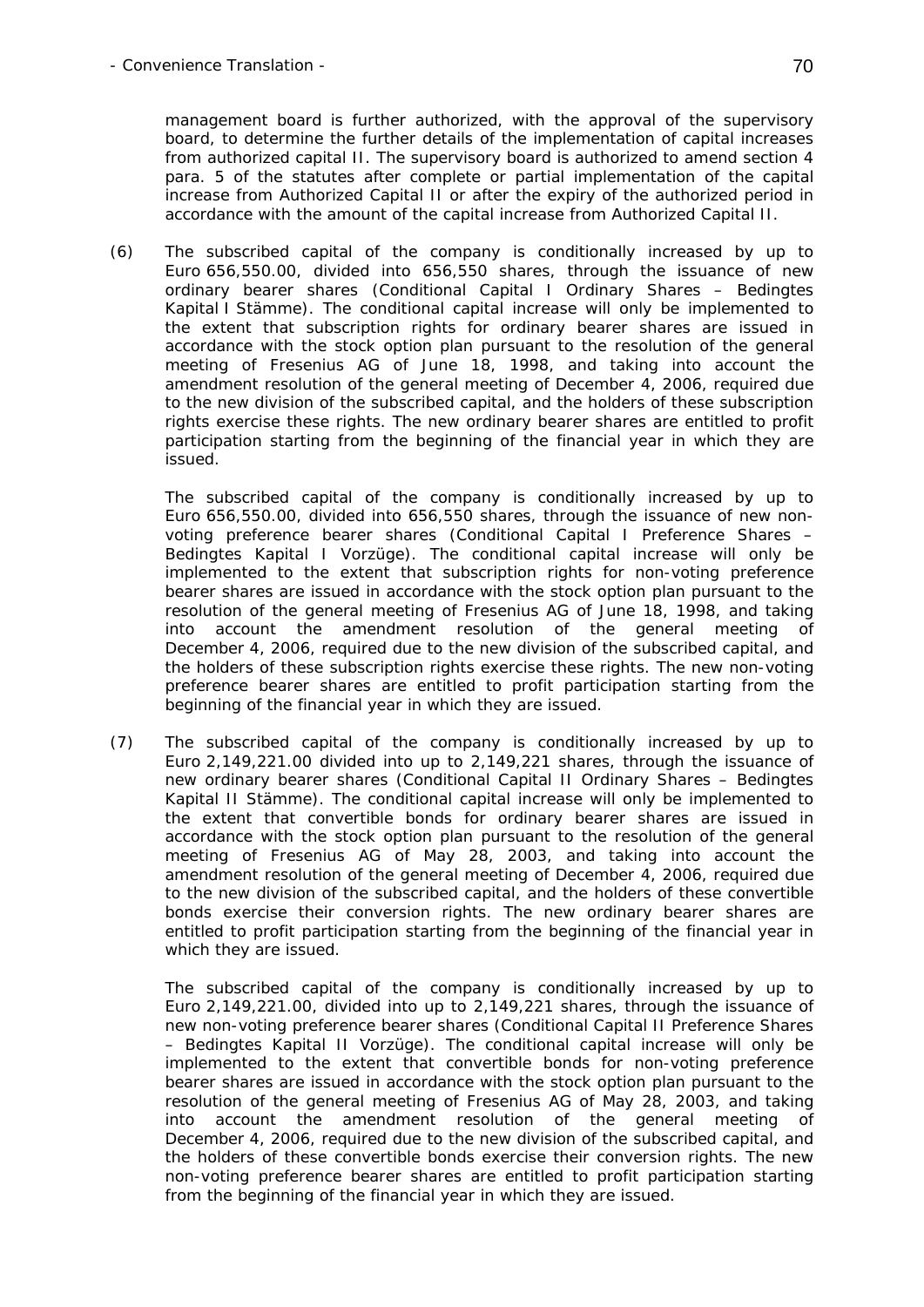(8) The subscribed capital of the company is conditionally increased by up to Euro 3,100,000.00 (in words: Three Million One Hundred Thousand Euro), divided into 3,100,000 shares, through the issuance of new ordinary bearer shares (Conditional Capital III Ordinary Shares – *Bedingtes Kapital III Stämme*). The conditional capital increase will only be implemented to the extent that subscription rights are issued in accordance with the 2008 stock option plan pursuant to the resolution of the general meeting of May 21, 2008, and the holders of these subscription rights exercise their rights and the company does not grant any shares of its own to satisfy the subscription rights or utilise its right to a cash settlement, whereby the supervisory board alone shall be responsible for granting subscription rights to management board members and for handling such subscription rights. The new ordinary bearer shares are entitled to profit participation starting from the beginning of the financial year in which they are issued.

 The subscribed capital of the company is conditionally increased by up to Euro 3,100,000.00 (in words: Three Million One Hundred Thousand Euro), divided into 3,100,000 shares, through the issuance of new preference bearer shares (Conditional Capital III Preference Shares – *Bedingtes Kapital III Vorzüge*). The conditional capital increase will only be implemented to the extent that subscription rights are issued in accordance with the 2008 stock option plan pursuant to the resolution of the general meeting of May 21, 2008, and the holders of these subscription rights exercise their rights and the company does not grant any shares of its own to satisfy the subscription rights or utilise its right to a cash settlement, whereby the supervisory board alone shall be responsible for granting subscription rights to management board members and for handling such subscription rights. The new preference bearer shares are entitled to profit participation starting from the beginning of the financial year in which they are issued.

(9) In the case of a capital increase, participation in profits (*Gewinnbeteiligung*) may be determined in derogation of Section 60 of the German Stock Corporation Act (*Aktiengesetz*).

# **Section 5 Shares**

- (1) The shares are non-par value shares and are issued to bearer.
- (2) The company is entitled to issue share certificates made out to the bearer which embody multiple shares (global share certificates). The shareholders' right to have their shares embodied in certificates is excluded, unless certificates are required under the rules applicable at a stock exchange where the shares are admitted.
- (3) The management board, with the approval of the supervisory board, shall determine the form of the share certificates and of the dividend and renewal coupons.

# **III. Organisational Constitution of the Company**

#### **Section 6 Corporate Bodies**

The company's corporate bodies are: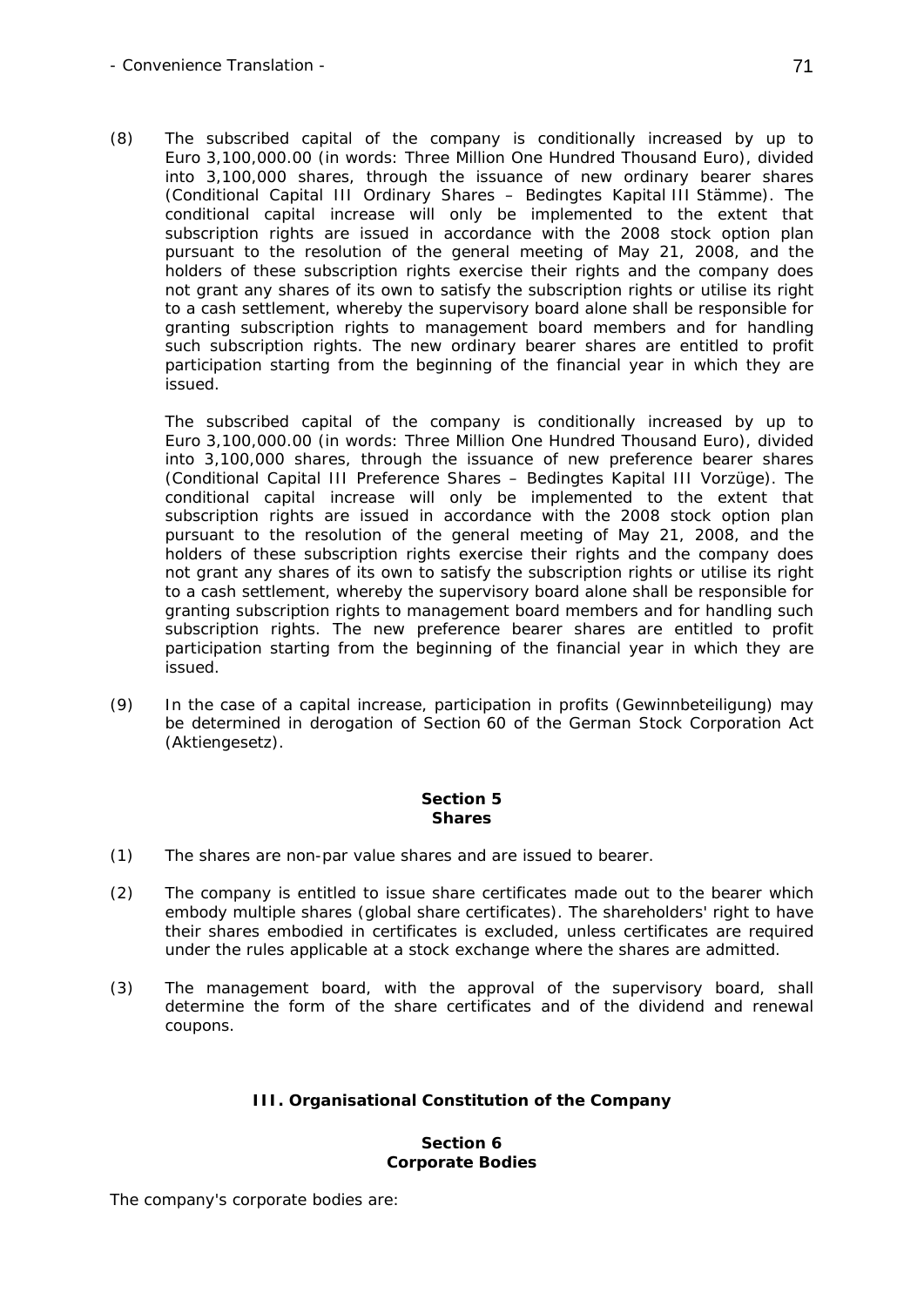the management board,

the supervisory board, as well as

the general meeting of shareholders.

# **A. Management Board**

# **Section 7 Composition**

- (1) The management board shall comprise of at least two persons. The supervisory board may determine a higher number. It may appoint a chairman of the management board as well as deputy members of the management board.
- (2) The members of the management board are appointed by the supervisory board for a maximum term of five years. Reappointments are permissible.
- (3) The resolutions of the management board shall be adopted by simple majority of the votes unless required otherwise by statutory law. If a chairman of the management board has been appointed he shall have the casting vote in case of a parity of votes (tie).
- (4) If a chairman of the management board has been appointed he shall have the right to object to a management board resolution (veto right). If the chairman of the management board exercises his veto right the resolution shall be deemed to not have been passed.

### **Section 8 Representation of the Company**

- (1) The company shall be represented by two management board members or by one management board member jointly with an executive holding a general power of attorney (*Prokura*). The general power of attorney (*Prokura*) may only be granted as joint power of attorney (*Gesamtprokura*) subject to the restrictions referred to in Section 8 (3).
- (2) The supervisory board may grant the right to solely represent the company (*Einzelvertretung*) to individual or several members of the management board and revoke such right at any time.
- (3) The express prior consent of the supervisory board is required:
	- a) for the acquisition, disposal and encumbrance of real property and equivalent rights, if in an individual case the amount of Euro 15,000,000 is exceeded,
	- b) the taking up of new and the discontinuation of existing lines of business,
	- c) the granting of consent to the undertaking of any of the above legal acts by an associated company (*Beteiligungsgesellschaft*).
- (4) Notwithstanding the collective responsibility of the management board, the supervisory board may assign the duties of the management board to the individual members of the management board, in particular in form of rules of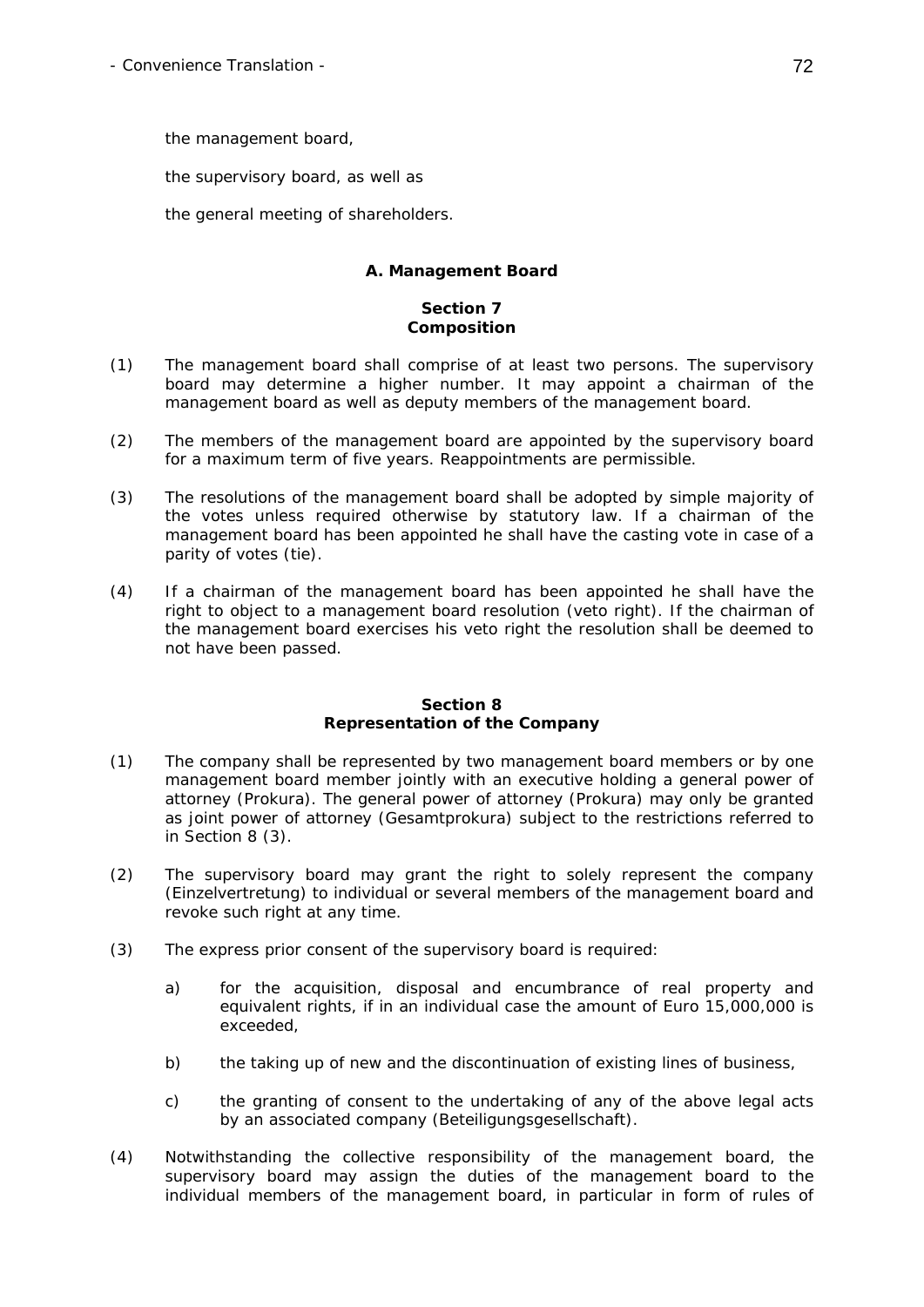procedure for the management board and, within the scope of mandatory legal provisions and the statutes, determine the relations of the management board members among each other and towards the company and define, in extension of Section 8 (3), the acts for which the management board shall require the express prior consent of the supervisory board. The supervisory board may also grant consent in accordance with Section 8 (3) in a general manner, for limited or unlimited periods, as well as to individual members of the management board, in particular to the chairman of the management board. The supervisory board may at any time extend, restrict or revoke the rules of procedure for the management board. The supervisory board may transfer the passing of resolutions in accordance with Section 8 (3) and the granting of approvals in accordance with the rules of procedure for the management board to a committee of the supervisory board; such a committee must have three members, but otherwise the supervisory board may freely determine its composition.

(5) The management board, with the approval of the supervisory board, may give to itself rules of procedure, as long as and to the extent that the supervisory board has not issued such rules of procedure for the management board.

# **B. Supervisory Board**

#### **Section 9 Election and Term of Office of the Supervisory Board**

- (1) The supervisory board shall comprise twelve members who are appointed by the general meeting. Of the twelve members, six members are to be appointed upon proposal of the employees. The general meeting shall be bound to the proposals for the appointment of the employee representatives.
- (2) As members of the first supervisory board are appointed for a term until the close of the general meeting which resolves on the ratification of actions for the first financial year of Fresenius SE, however, for no longer than a term of three years:

 Dr. Gerd Krick, Königstein, Former Chairman of the Management Board of Fresenius AG

Dr. Gabriele Kröner, Berg, doctor

 Dr. Gerhard Rupprecht, Gerlingen, Member of the Management Board of Allianz AG, chairman of the Management Board of Allianz Deutschland AG

 Dr. Dieter Schenk, München, attorney and tax advisor, law firm Nörr, Stiefenhofer & Lutz

 Dr. Karl Schneider, Mannheim, Former Chairman of the Management Board of Südzucker AG

 Dr. Bernhard Wunderlin, Bad Homburg v.d.H., Former Managing Director of Harald Quandt Holding GmbH.

 The other six members of the supervisory board shall be appointed upon proposal of the employees. The first financial year of Fresenius SE is the financial year in which the conversion of Fresenius AG into a European company (SE) is registered in the commercial register of Fresenius AG.

(3) The general meeting appoints the supervisory board members, subject to Section 9 (2), for a term until the close of the general meeting which resolves on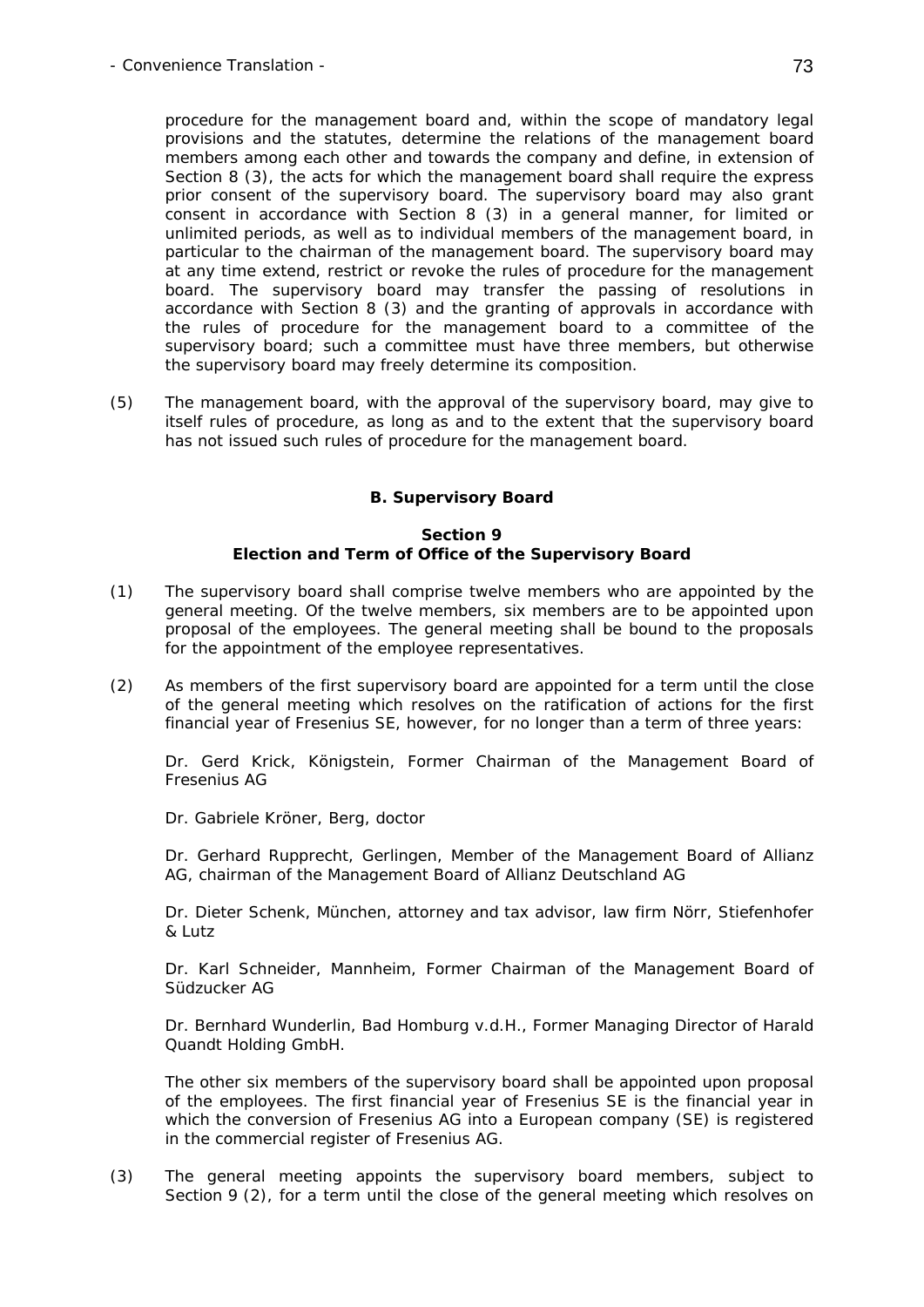the ratification of actions for the fourth financial year after the term of office commenced, with the financial year in which the term of office commences not being counted, however, for no longer than for a period of six years. Reappointments are permissible.

- (4) If a member appointed by the general meeting ceases to be a member of the supervisory board before his term of office expires, a new member is to be appointed by the next general meeting. The newly-appointed member shall hold office for the remaining term of office of the member whose membership has ceased.
- (5) The general meeting may appoint substitute members for the supervisory board members to be appointed by it. Their positions as substitute members shall revive if and when the general meeting appoints a new member for a former member who has left office and has been replaced by the respective substitute member. The term of office of the substitute member is limited to the period up to the close of the general meeting at which an appointment according to Section 9 (4) takes place.
- (6) Each member of the supervisory board may resign from office, also without cause, by giving one month's written notice to the chairman of the supervisory board. The chairman of the supervisory board shall give notification of his resignation from office to his deputy.

#### **Section 10 Constitution of the Supervisory Board**

- (1) Following the general meeting at which a new supervisory board has been appointed, the supervisory board shall hold a meeting without special notice in which the supervisory board shall elect, if necessary, a chairman and two deputy chairmen from among its members for the whole term of their office on the supervisory board.
- (2) In case the membership of the chairman or one of his deputies should cease before the expiry of his term of office, the supervisory board shall elect a successor without undue delay (*unverzüglich*).
- (3) For the election of the chairman of the supervisory board, the oldest member in terms of age among the shareholder representatives on the supervisory board shall have the chair; Section 11 (5) sentence 2 shall apply.

## **Section 11 Meetings and Resolutions of the Supervisory Board**

- (1) The meetings of the supervisory board are to be convened by the chairman in writing with a notice period of 14 days. The individual items of the agenda are to be stated in the invitation to the meeting. In urgent cases, this notice period may be shortened and the meeting convened by telegram, telex, facsimile, by other means of electronic communication (e-mail etc.) or by telephone.
- (2) Resolutions of the supervisory board generally are to be passed in actual meetings (*Präsenzsitzungen*). However, it is permissible that meetings of the supervisory board are held by means of video conference, or that individual members of the supervisory board participate by means of video transmission, and that in such cases resolutions or votes are also passed or cast by means of video conference or video transmission, respectively. Outside of meetings, resolutions may be passed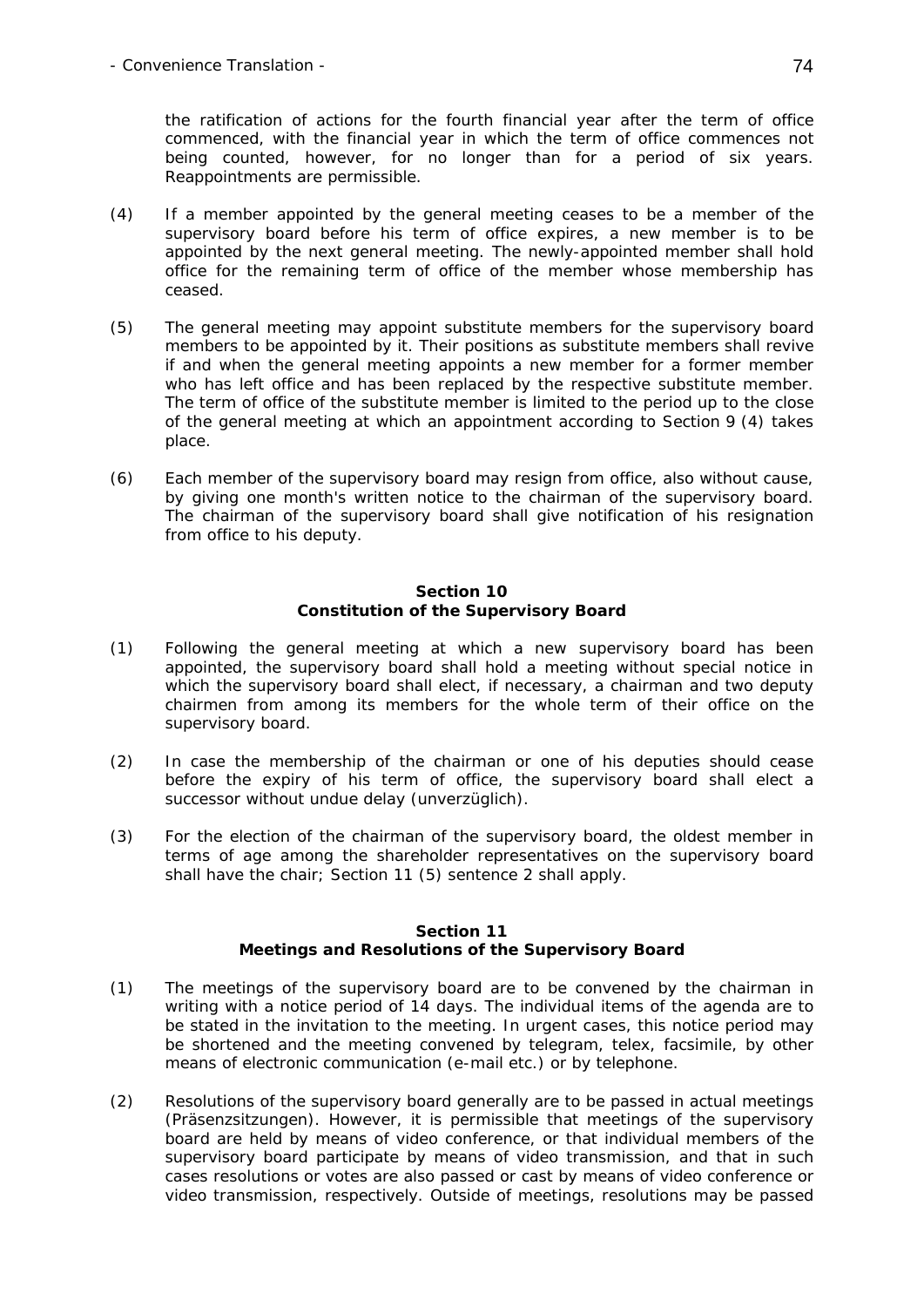- Convenience Translation - 75

in text form (in writing, by telegram, telex, facsimile, by other means of electronic communication (e-mail etc.)) or by telephone, if the chairman of the supervisory board, or in case the chairman is unavailable, his deputy directs to do so and no member of the supervisory board objects to this procedure in text form without undue delay (*unverzüglich*).

- (3) The supervisory board shall constitute a quorum if half of the total number of members of which it comprises participates in the passing of a resolution. If no equal number of shareholders' representatives and of employees' representatives on the supervisory board takes part in the passing of a resolution, or if the chairman of the supervisory board does not take part, the passing of the resolution is, upon motion of at least two supervisory board members, to be postponed. Section 11 (1) shall apply to the new passing of a resolution; the latter may take place on the same day if the chairman of the supervisory board so directs.
- (4) If members of the supervisory board are unable to attend meetings, they may have their written vote submitted by another member of the supervisory board. The submission of a written vote shall count as participation in the passing of the resolution.
- (5) Resolutions of the supervisory board require the majority of the votes cast. In the case of a parity of votes, the vote of the chairman, or, if he does not participate in the passing of the resolution, the vote of the deputy chairman, provided that he is a shareholder representative, shall be decisive. A deputy chairman who is an employee representative shall not be entitled to a casting vote. Section 11 (5) sentence 2 of the statutes also applies to the passing of resolutions in the committees of the supervisory board of which the chairman or his deputy, if he is a shareholder representative, is a member.
- (6) Minutes shall be prepared of the supervisory board meetings which are to be signed by the chairman of the meeting. The chairman of the supervisory board shall sign the records of resolutions passed outside of actual meetings pursuant to Section 11 para. 2 (*Präsenzsitzungen*).

## **Section 12 Rights and Duties of the Supervisory Board**

- (1) The supervisory board has the rights and duties defined by mandatory legal provisions and by these statutes.
- (2) The supervisory board is supposed to issue rules of procedure for the management board in accordance with Section 8 (4).
- (3) The supervisory board is entitled to make such amendments to the statutes which only concern their wording without a resolution of the general meeting. This also applies in the cases of Section 4 para. 1 sentence 1, and paras. 4, 5, 6 and 7.

## **Section 13 Rules of Procedure of the Supervisory Board**

The supervisory board shall issue rules of procedure for itself within the framework of applicable mandatory legal provisions and the statutes.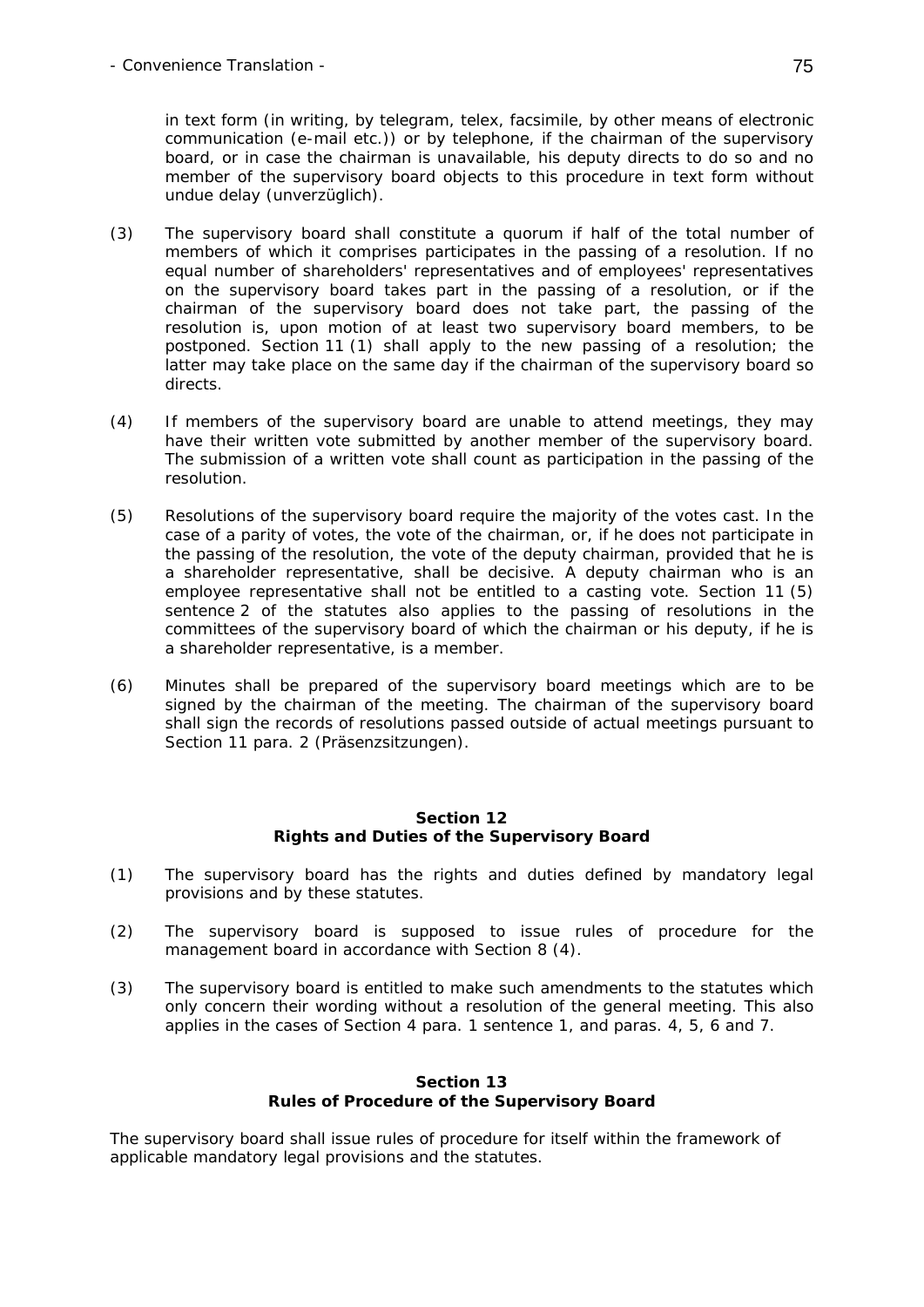#### **Section 14 Remuneration of the Supervisory Board**

- (1) Each member of the supervisory board shall receive a fixed remuneration of Euro 13,000.00 per annum for every full financial year, payable after the completion of the financial year. For each full financial year, the remuneration shall increase by 10% if the dividend distributed per ordinary share for such financial year (dividend amount according to the resolution of the general meeting – gross dividend) is one percentage point higher than 3.6% of the proportionate amount per individual no-par value share of the subscribed capital; intermediate amounts shall be interpolated. If the general meeting resolves a higher remuneration in view of the results of the financial year, such new amount shall be applicable. The chairman of the supervisory board shall receive twice, his deputies one and a half times the remuneration of a supervisory board member.
- (2) For a membership in the audit committee (*Prüfungsausschuss*) and for a membership in the personnel committee (*Personalausschuss*) of the supervisory board a member shall receive an additional remuneration of Euro 10,000.00 for each membership, while the chairman of such committee shall receive twice the amount.
- (3) If a financial year does not comprise a full calendar year or if a member of the supervisory board is on the supervisory board only for part of a financial year, the remuneration shall be paid on a *pro-rata temporis* basis. This shall apply accordingly to the membership in the audit committee and in the personnel committee of the supervisory board.
- (4) The members of the supervisory board shall be reimbursed for the expenses incurred exercising their office, including applicable value-added tax. The company shall provide insurance coverage to the members of the supervisory board in an extent appropriate with regard to the exercise of the supervisory board office, and with an appropriate deductible (*angemessener Selbstbehalt*).

## **C. General Meeting of Shareholders**

## **Section 15 Convening the General Meeting**

- (1) The general meeting shall be convened at least 30 days prior to the day by the end of which the shareholders have to register for the general meeting.
- (2) The general meeting shall be held at the registered office of the company, or at the place of a German stock exchange, or at the registered office of a domestic associated company (*Beteiligungsgesellschaft*).

#### **Section 16 Participation in the General Meeting**

(1) Shareholders who wish to participate in the general meeting or to exercise their voting right have to register for the general meeting and prove their eligibility. The registration and proof of eligibility must be received by the company at the address stated for this purpose in the invitation no later than on the seventh day prior to the general meeting (registration date). If the end of the period falls on a Saturday, Sunday, or a holiday recognised by statute law at the registered office of the company, the preceding working day shall be relevant for the delivery.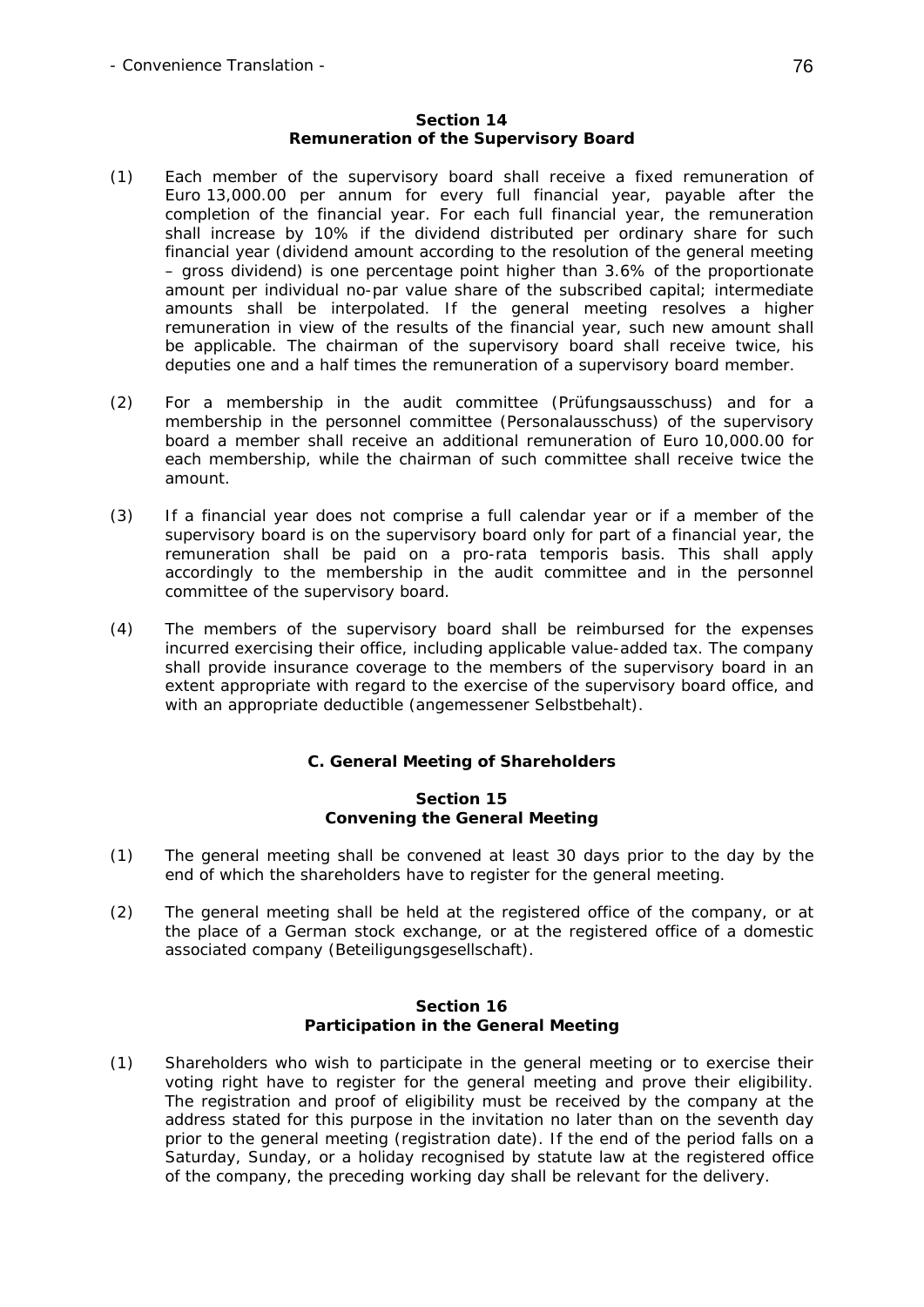(2) For the purpose of proving eligibility under para. 1, a special proof of share ownership issued by the custodian institution in text form in the German or English language is sufficient. The proof regarding shares which are not held in a collective custody account may also be issued by the company or by a bank against delivery of the shares. The proof of shareholding has to relate to the point in time as determined by the German Stock Corporation Act (*Aktiengesetz*).

#### **Section 17 Date of the General Meeting of Shareholders**

The general meeting which receives the approved annual financial statements or, as the case may be, which resolves upon the approval of the annual financial statements as well as the ratification of the actions of the management board and supervisory board (*Entlastung*), and the appropriation of profits (general meeting of shareholders) shall be held within the first six months after the completion of a financial year.

#### **Section 18 Chairmanship of the General Meeting and Voting**

- (1) The general meeting shall be chaired by the chairman of the supervisory board, and, if he is unavailable or at the request of the chairman of the supervisory board, by another member of the supervisory board which the chairman of the supervisory board determines. If no such determination was made, another member of the supervisory board to be determined by the supervisory board shall chair the meeting if the chairman of the supervisory board is unavailable.
- (2) The chairman shall chair the meeting, determine the order of items to be discussed and of the speakers as well as the manner and form of voting. The chairman may determine appropriate restrictions of the speaking time, of the question time, and of the combined speaking and question time at the beginning or during the general meeting, regarding the discussions on individual items of the agenda, as well as for individual speaking and question contributions. He shall order the end of the debate to the extent that and as soon as this is necessary for an orderly conduct of the general meeting.
- (3) The resolutions of the general meeting shall be passed by a simple majority of votes cast unless the statutes or mandatory legal provisions do require otherwise. Unless mandatory legal provisions require otherwise, amendments of the statutes require a majority of two thirds of the votes cast or, if at least half of the subscribed capital is represented, the simple majority of votes cast. If, for the effectiveness of the passing of resolutions, mandatory legal provisions require that, in addition, a majority of the subscribed capital be represented when the resolution is passed, the simple majority of the subscribed capital represented shall be sufficient, to the extent that this is permitted by law. If the voting results in a tie a motion shall be deemed rejected.
- (4) Each ordinary share grants one vote in the general meeting. The preference shares carry no voting rights unless mandatory legal provisions provide otherwise.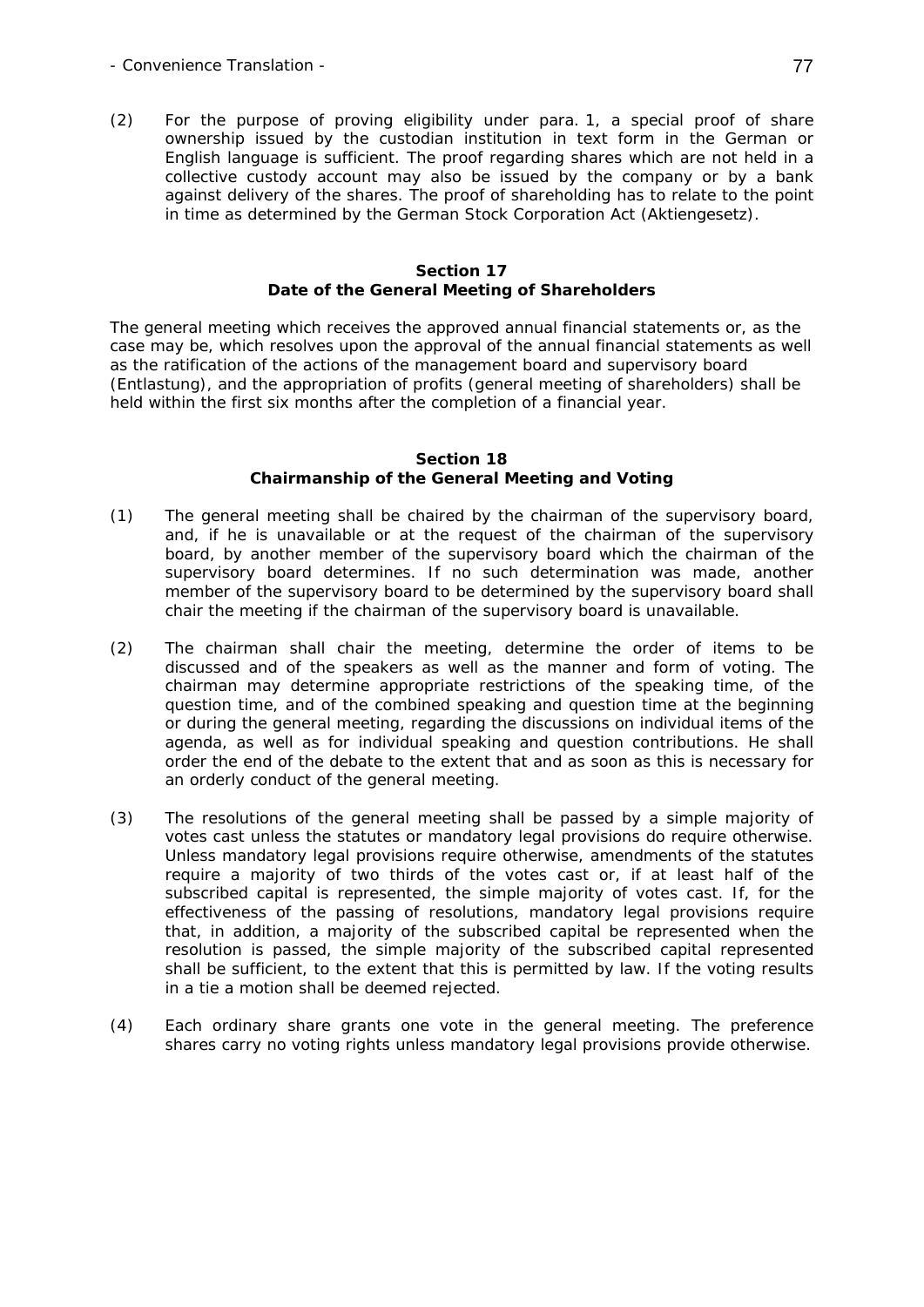# **IV. Annual Financial Statements and Distribution of Balance Sheet Profits**

## **Section 19 Financial Year, Accounting**

- (1) The financial year shall be the calendar year.
- (2) The management board shall prepare the financial statements and the management report for the respective previous financial year within the first three months of the financial year, however, at the latest within the maximum period set by mandatory legal provisions, and submit them to the auditors.
- (3) The supervisory board mandates the auditor for the audit.
- (4) The management board shall present the annual financial statements and the management report as well as the consolidated financial statements and the group management report to the supervisory board without undue delay after their preparation. At the same time, the management board shall submit to the supervisory board the proposal which it intends to submit to the general meeting concerning the appropriation of balance sheet profits (*Verwendung des Bilanzgewinns*).

## **Section 20 Appropriation of Profits**

- (1) The general meeting shall resolve upon the appropriation of balance sheet profits (*Bilanzgewinn*), subject to the following paragraphs 2 through 4.
- (2) The non-voting preference shares (Section 4) shall receive a dividend from annual balance sheet profits which is Euro 0.01 per preference share higher than the dividend for the ordinary shares, however, the dividend shall amount to at least Euro 0.02 per preference share.
- (3) The minimum dividend in an amount of Euro 0.02 per preference share shall prevail over the distribution of a dividend to ordinary shares.
- (4) If the balance sheet profits of one or more financial years are not sufficient to distribute Euro 0.02 per preference share, the lacking amounts excluding interest shall be paid subsequently from the balance sheet profits of the following financial years, in each case after distribution of the minimum dividend to the preference shares for these financial years and before distributing a dividend to the ordinary shares. The right to the payment of arrears is part of the share in profits for the financial year from the balance sheet profits of which the payment of arrears on the preference shares is made.

## **Section 21 Formation Expenses/Benefits**

- (1) The company shall bear the formation expenses (conversion costs) in connection with the formation of Fresenius AG, especially any corporate taxes, commercial register and notary fees, notification costs and the costs for the audit up to a total amount of DM 5,790.
- (2) In connection with the formation of Fresenius AG, the company shall also bear the formation expenses (costs of the capital increase) especially any corporate taxes, commercial register and notary fees, notification costs, costs for the audit (audit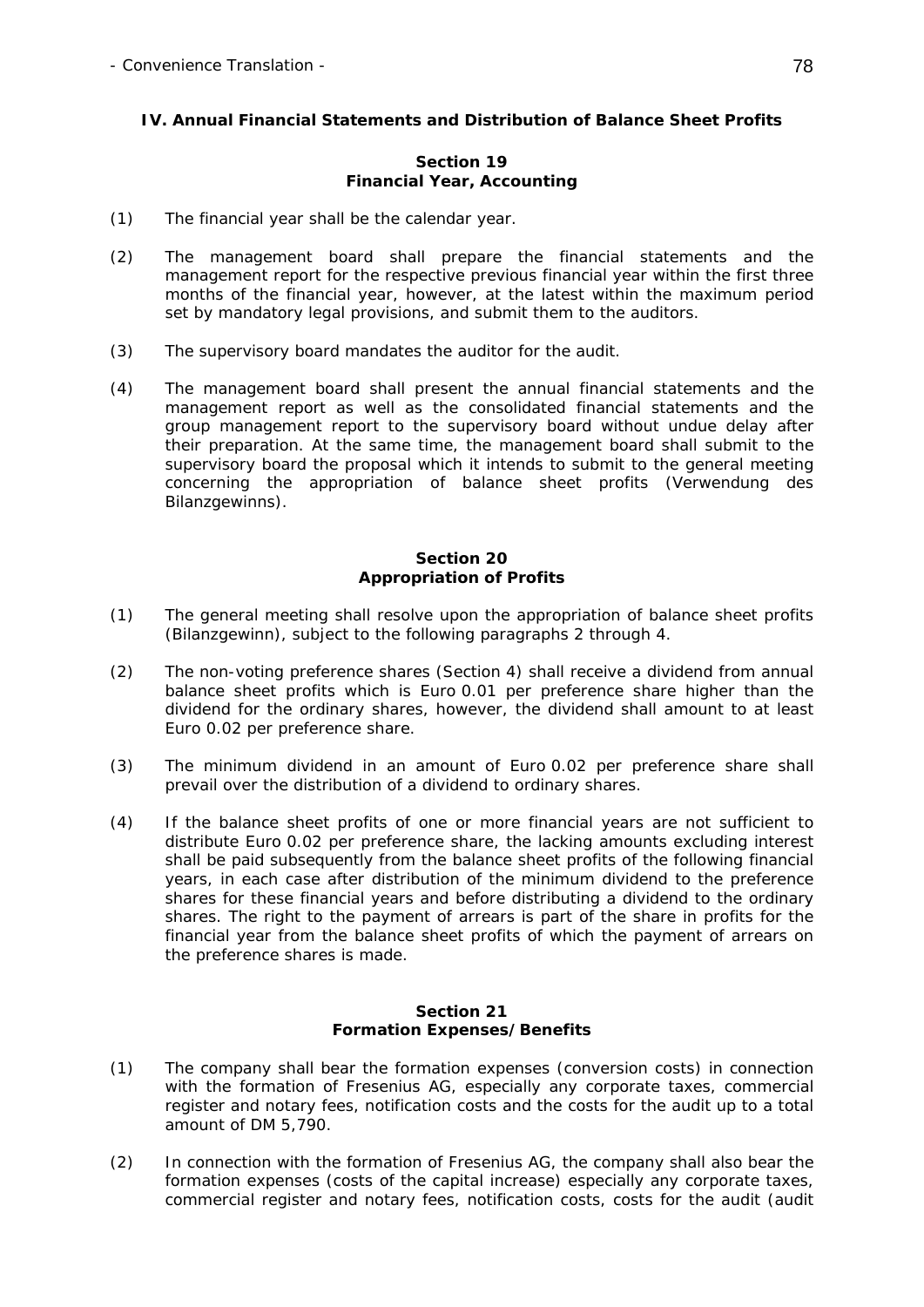of contribution in kind and capital increase) and consulting fees up to a total amount of DM 433,000.

- (3) With regard to the conversion of Fresenius AG into Fresenius SE, the formation expenses up to an amount of Euro 3,000,000 shall be borne by the company.
- (4) In connection with the conversion of Fresenius AG into Fresenius SE, the following is pointed out for reasons of legal precaution:

 Notwithstanding the statutory competences of the supervisory board of Fresenius SE, it is to be assumed that the acting members of the management board of Fresenius AG will be appointed members of the management board of Fresenius SE. Members of the management board of Fresenius AG are Dr. Ulf M. Schneider (chairman), Rainer Baule, Andreas Gaddum, Dr. Ben J. Lipps and Stephan Sturm.

 Furthermore, the shareholders' representatives on the supervisory board of Fresenius AG are to be appointed as members of the supervisory board of Fresenius SE (see Section 9 para. 2).